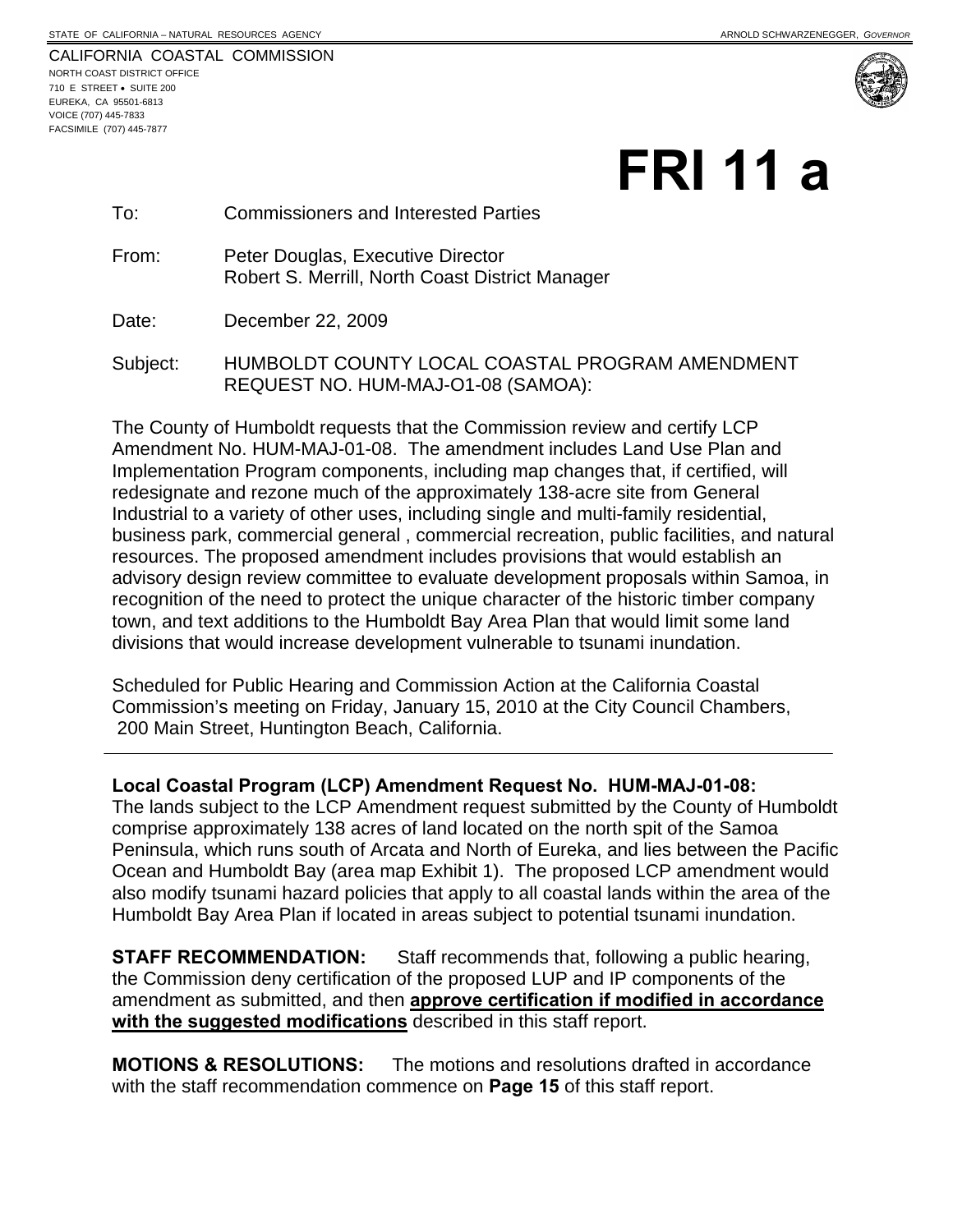**TIMING OF SUBMITTAL AND DEADLINE TO ACT:** The subject Local Coastal Program Land Use Plan (LUP) and Implementation Program (IP) Amendment Request No. HUM-MAJ-01-08 was submitted by the County of Humboldt on April 23, 2008 and was determined by the Executive Director to be incomplete for filing on May 6, 2008. Subsequently, the County staff provided substantial additional information in response to the requests of Commission staff, and the Humboldt County Board of Supervisors made certain changes to the land use plan and implementation plan components, and finalized the previously advisory resolutions and ordinances on October 27, 2009. The revised LCP amendment reflecting the Board's further action was submitted in part by the County on December 11, 2009. The County submitted additional components of the amendment on December 15, 2009. On December 16, 2009 the Executive Director determined that the County's revised amendment submittal was in proper order and legally adequate to comply with the submittal requirements of Coastal Act Section 30510(b) to Coastal Act Section 30512. Pursuant to California Code of Regulations Section 13522, the Commission must take action on an amendment of the Land Use Plan component of a certified LCP within 90 days of a complete submittal. In this case, the 90<sup>th</sup> day is March 16, 2010. The Commission must therefore act on LCP Amendment Request HUM-MAJ-01-08 before the end of the Commission's March 2010 hearing (presently scheduled March 10-12, 2010) unless the Commission grants an extension of time for further review.

# **STAFF NOTE: Addendum**

This staff report does not contain the complete findings for approval of the LCP amendment. Staff was unable to complete the findings prior to the mailing of the staff report. However, the County has identified the Commission's review of the County's LCP amendment as an urgent matter and therefore, rather than delay scheduling this item in order to complete the findings, and due to the constrained holiday mailing schedule, staff will present the remaining portion of the recommended findings for approval of the project as part of the addendum prior to the Commission meeting. The summary of the staff recommendation in this report reflects the basis for certification with suggested modifications contained in the existing findings in this staff report and the findings that will be included in the addendum.

**\_\_\_\_\_\_\_\_\_\_\_\_\_\_\_\_\_\_\_\_\_\_\_\_\_\_\_\_\_\_\_\_\_\_\_\_\_\_\_\_\_\_\_\_\_\_\_\_\_\_\_\_\_\_\_\_\_\_\_\_\_\_\_\_\_\_\_\_\_\_** 

**\_\_\_\_\_\_\_\_\_\_\_\_\_\_\_\_\_\_\_\_\_\_\_\_\_\_\_\_\_\_\_\_\_\_\_\_\_\_\_\_\_\_\_\_\_\_\_\_\_\_\_\_\_\_\_\_\_\_\_\_\_\_\_\_\_\_\_\_\_\_** 

# **I. PROCEDURAL ISSUES**

# **A. CONTENTS of AMENDMENT**

The County of Humboldt ("County") proposes to amend the County's certified Local Coastal Program (LCP) (the amendment includes proposed changes to both the Land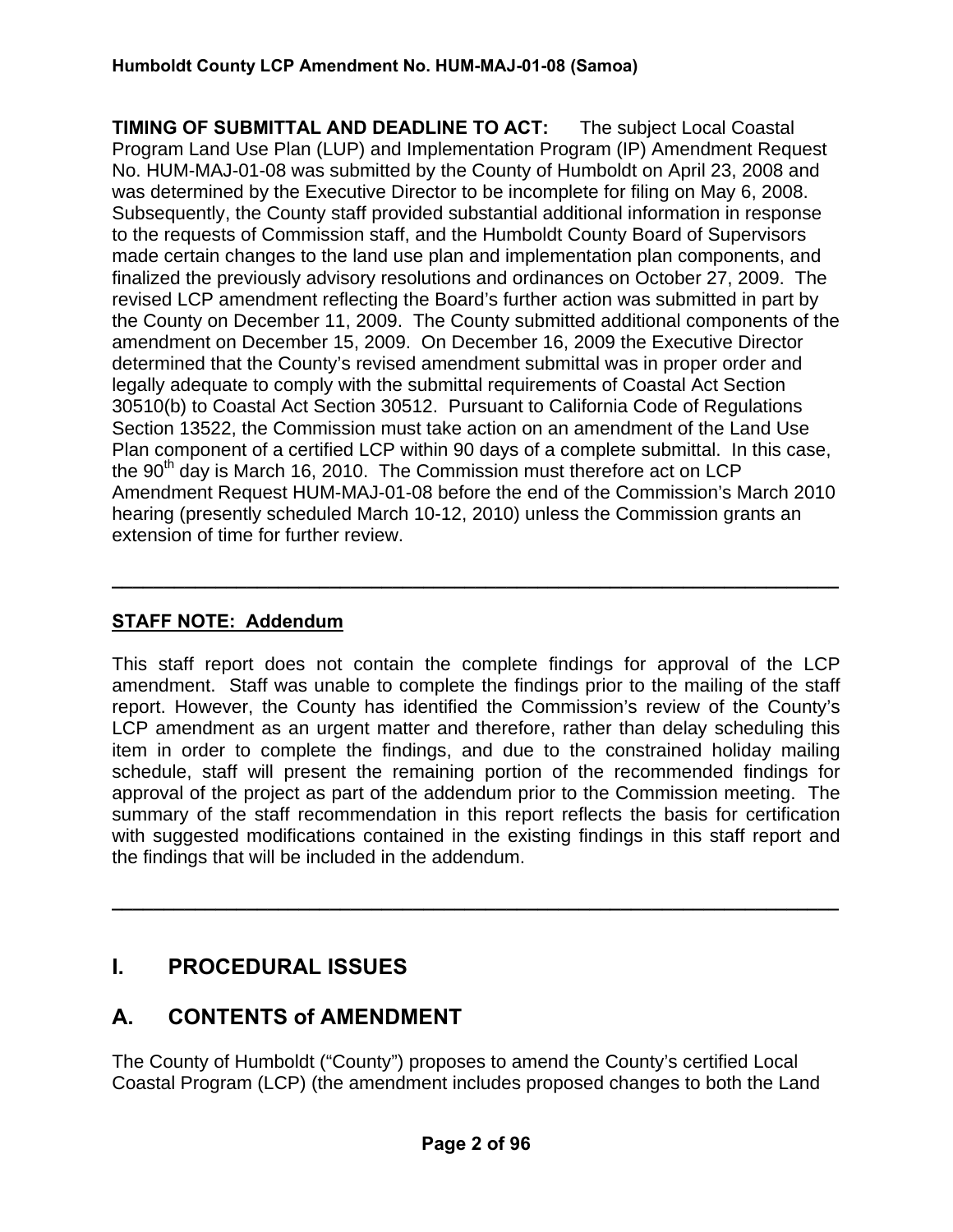Use Plan (LUP) (known locally as the Humboldt Bay Area Plan) and the Implementation Plan (IP) (known locally as the Humboldt County Coastal Zoning Regulations) to undertake the following changes:

1. Amend the Land Use Plan to add the following as Urban Land Use Designations: Business Park (MB), and Natural Resources (NR); and

2. Amend the Land Use Plan (Humboldt Bay Area Plan) to generally re-designate the affected lands as shown on the Samoa Town Master Plan Land Use Plan Map; and

3. Amend the Land Use Plan (Humboldt Bay Area Plan) to include the Samoa Town Master Plan area within the urban portion of the Urban Limit Line; and

4. Amend the Land Use Plan (Humboldt Bay Area Plan) to add policies that would impose certain restrictions on subdivisions or development projects which could result in three or more additional dwelling units within an area subject to potential tsunami run-up conditions;

5. Amend the Implementation Plan (Humboldt County Coastal Zoning Regulations) to re-zone the affected lands as shown on the Samoa Town Master Plan map, establishing zoning through the map (general, not lot-line-specific) adoption method as the subject lands have not been surveyed for subdivision at this time, to include areas zoned for Residential Single Family (RS), Residential Multi-Family (RM), Commercial General (CG), Commercial Recreation (CR), Natural Resources (NR), Public Recreation (PR), and Public Facilities (PF). Various "combining zones" (which function similarly to zoning district overlays) are also proposed. As proposed by the County, the specific new lot line boundaries would not be determined by the adoption and certification of the map, but would be identified by future subdivision;

6. Amend the Implementation Plan (Humboldt County Coastal Zoning Regulations) to establish a Samoa Design Review Committee and to add standards for protection of existing structures (referred to by the County as "Old Town Samoa") and to add "Design Guidelines" for Old Town Samoa and for new development (referred to by the County as "Samoa New Town") portions of the STMP.

# **B. SUMMARY**

# **Location and resources**

Humboldt County's LCP Amendment Request No. HUM-MAJ-01-08 primarily includes land use and zoning changes proposed for approximately 138 acres along the narrow north spit of the Samoa Peninsula, situated between the cities of Eureka and Arcata, Humboldt Bay and the Pacific Ocean, in unincorporated Humboldt County (Exhibit 1). The site is an industrial brownfield subject to Regional Water Quality Control Board regulation of cleanup requirements. The site also contains numerous wetland and other sensitive habitat areas, and direct access from the subject site to the beaches and dunes west of New Navy Base Road. The historic timber mill company town is largely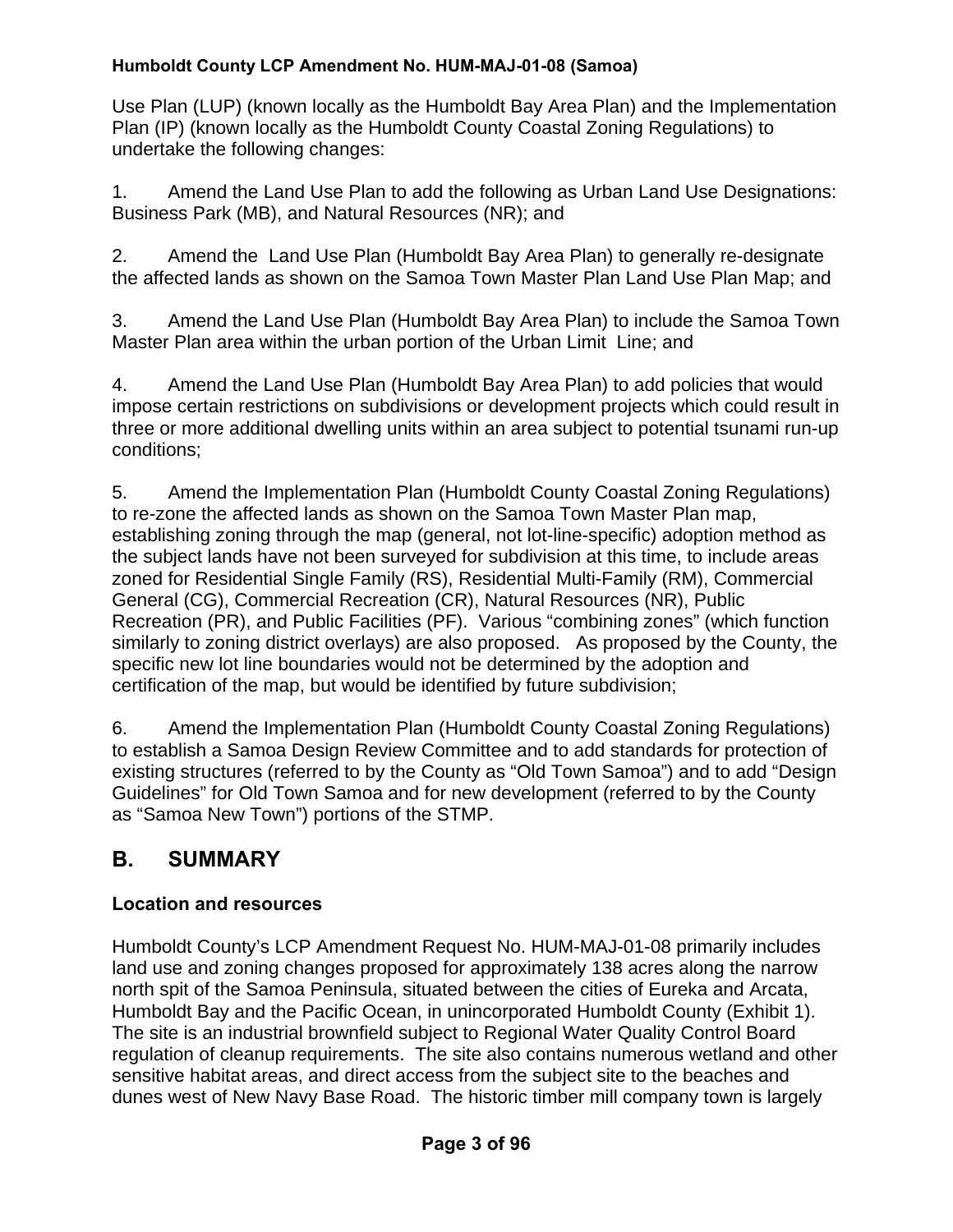intact, and may be the last of its kind in the United States. The location and the substantial dedication of the lands to non-Coastal Act priority land uses raises concern about providing adequate public coastal access and low-cost visitor accommodation facilities as the proposed plans for buildout of the site are implemented.

Attachment 1, Sheet A, submitted by Samoa Pacific Group LLC, contains an aerial photograph of the subject site, and for those with internet access: the California Coastal Records Project contains a collection of aerial photographs of the coast, and aerial views of the Samoa area can be accessed directly via this link: [http://www.californiacoastline.org/cgi](http://www.californiacoastline.org/cgi-bin/image.cgi?image=200901329&mode=sequential&flags=0&year=2009)[bin/image.cgi?image=200901329&mode=sequential&flags=0&year=2009](http://www.californiacoastline.org/cgi-bin/image.cgi?image=200901329&mode=sequential&flags=0&year=2009) 

## **Map Change method replaces conceptual "Master Plan"**

1

The amendment has been described as the "Samoa Town Master Plan" and in the simplest terms calls for the re-designation and similar rezoning of approximately 138 acres of lands – most designated General Industrial presently (a relict of the site's history as an industrial timber processing center/company town) – to a mixture of land uses focused mainly on Business Park, Single Family Residential, Multi-Unit Residential, and some General Commercial, and Commercial Recreation.

The amendment is not, however, a Specific Plan, and the term "master plan" applied to this amendment means only that the County and the landowner/developer have identified a conceptual option for how the future master subdivision and development might look – if information can be submitted at some point in the future, which supports the approvability of the patterns and intensities shown in the LUP and Coastal Zoning maps submitted with the LCP amendment. The subject LCP amendment revised by the County October 27, 2009 and submitted December 15, 2009 (shown in Exhibit 2) is more accurately characterized as a map change amendment than as a master plan amendment.

Staff determined during the course of review of the County's amendment submittal that most of the specific features shown on the pertinent maps containing the phrase "master plan" in the map title were somewhat illusory because, as the County and the landowner/developer verified upon the request of Commission staff, the development plan shown on the "master plan" maps<sup>[1](#page-3-0)</sup> was not actually being proposed and was not

<span id="page-3-0"></span><sup>&</sup>lt;sup>1</sup>Humboldt County's previous LUP and zoning maps, which were submitted by Humboldt County on April 23, 2008 as part of the County's initial LCP amendment certification request for HUM-MAJ-01-08 included individual lot layouts and detailed planning and development features. The former maps, since replaced by the Board of Supervisors on October 27, 2009, are contained in Exhibit 3 (colored version on website). The new LUP and zoning maps approved by the Board of Supervisors on October 27, 2009 and submitted on December 15, 2009 as part of the County's revised LCP amendment submittal are contained in Exhibit 2 (colored versions of the subject maps are available on the Commission's website). Attachment 1 contains a set of colored maps submitted directly by Samoa Pacific Group LLC and Sheet F contains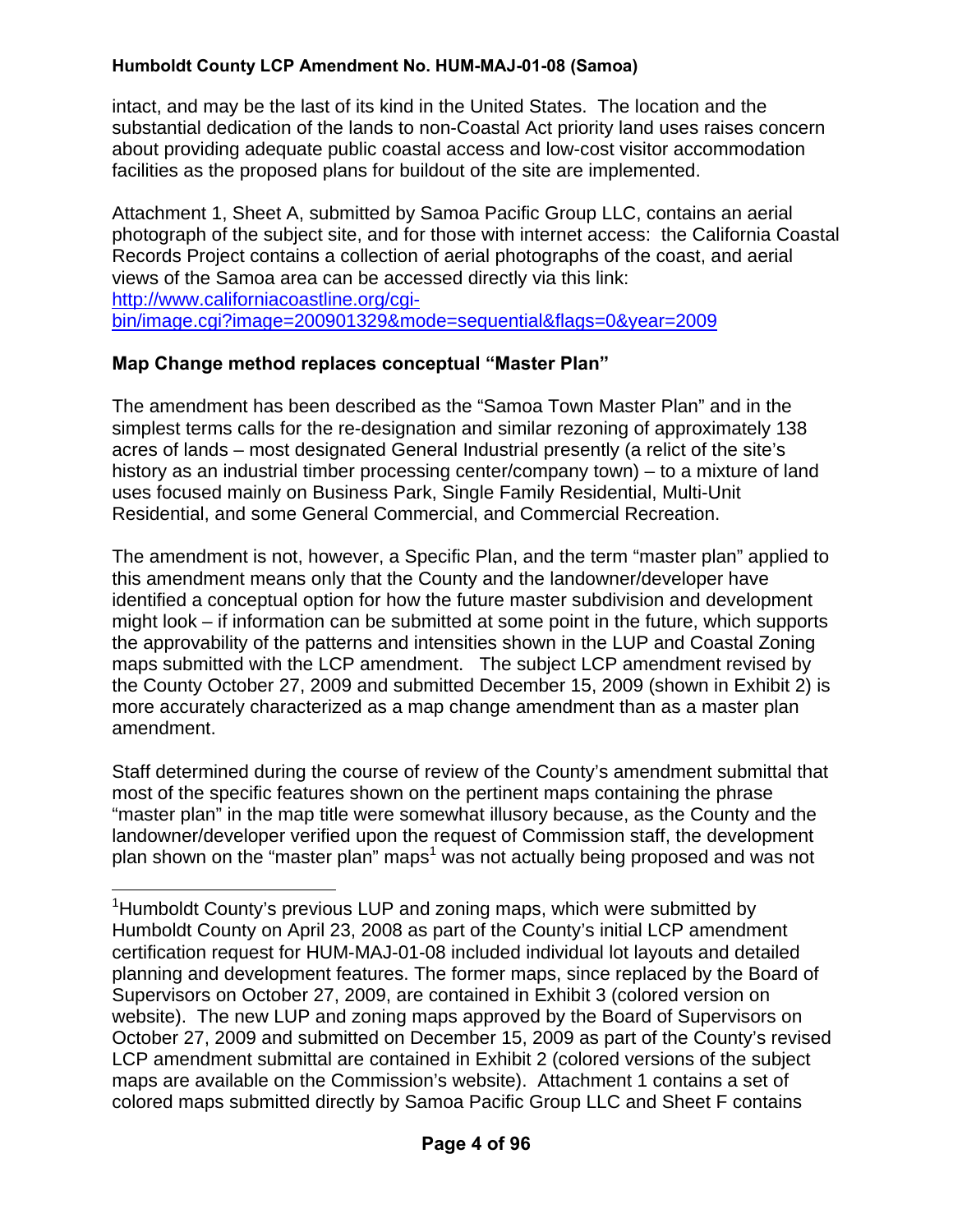accompanied by development standards that would bind the review of future coastal development permits necessary to implement any master subdivision and other development of the site in the future. The County staff further explained that the development patterns and specific development features shown on the "master plan" land use and zoning maps submitted for Commission certification review were only meant to be a conceptual illustration of one way that development might be proposed and arranged in the future master subdivision and development of the Samoa lands.

## **79 potential small lots with Unconditional Certificates of Compliance disclosed**

This clarification was received just as other new information was received by staff concerning the possible existence of a large number of small, substandard lots within and near the lands subject to HUM-MAJ-01-08 that had not been previously identified. The records submitted by the County previously had referred to the subject Samoa lands as being comprised of large parcels that were a relict of the lands being held in the ownership of one corporation at a time for over a hundred years (Vance, to Hammond Lumber, to Georgia Pacific, to Louisiana Pacific, to Simpson Timber/Simpson Samoa, and finally to Samoa Pacific Group LLC, the current owner). In light of the implications for the Commission's review of HUM-MAJ-01-08, staff requested that the County verify the extent of legal lots that would be subject to the proposed LCP amendment.

Specifically, Commission staff requested that the County verify that the assessor parcel numbers and map page copies that had been used to visually and textually describe the subject properties in the LCP amendment submittal were in fact the same as the location and limits of all legal lots comprising the lands subject to the pending LCP amendment. The information was essential to the determination that the LCP amendment request contained a legally complete and adequate project description of the land and intensity of uses the proposed LCP amendment would affect. Without knowing the number, location, configuration and size of lots in relation to the coastal resources existing within the Samoa lands proposed for redesignation and rezoning, the Commission staff could not ascertain what effect the Commission's certification of the proposed LUP and zoning maps might have on land use. Thus, clarification was necessary.

The County staff and the landowner/developer responded on August 4, 2009 and in various responses provided to staff, acknowledged that as is generally known, assessor parcels do not necessarily represent legal parcels. The County staff indicated that the County issued Unconditional Certificates of Compliance for 79 "historic" Samoa lots on December 5, 2000 (Exhibit 15), however the County did not explain the basis for their

<u>.</u> another illustrative "Proposed Master Plan SAMOA TOWN MASTER PLAN" which differs from the version replaced by the County and is not part of HUM-MAJ-01-08. This map, like the other maps purporting to show a "master plan" for the Samoa lands, has not been submitted for certification or for coastal development permit approval for a master subdivision of the Samoa lands.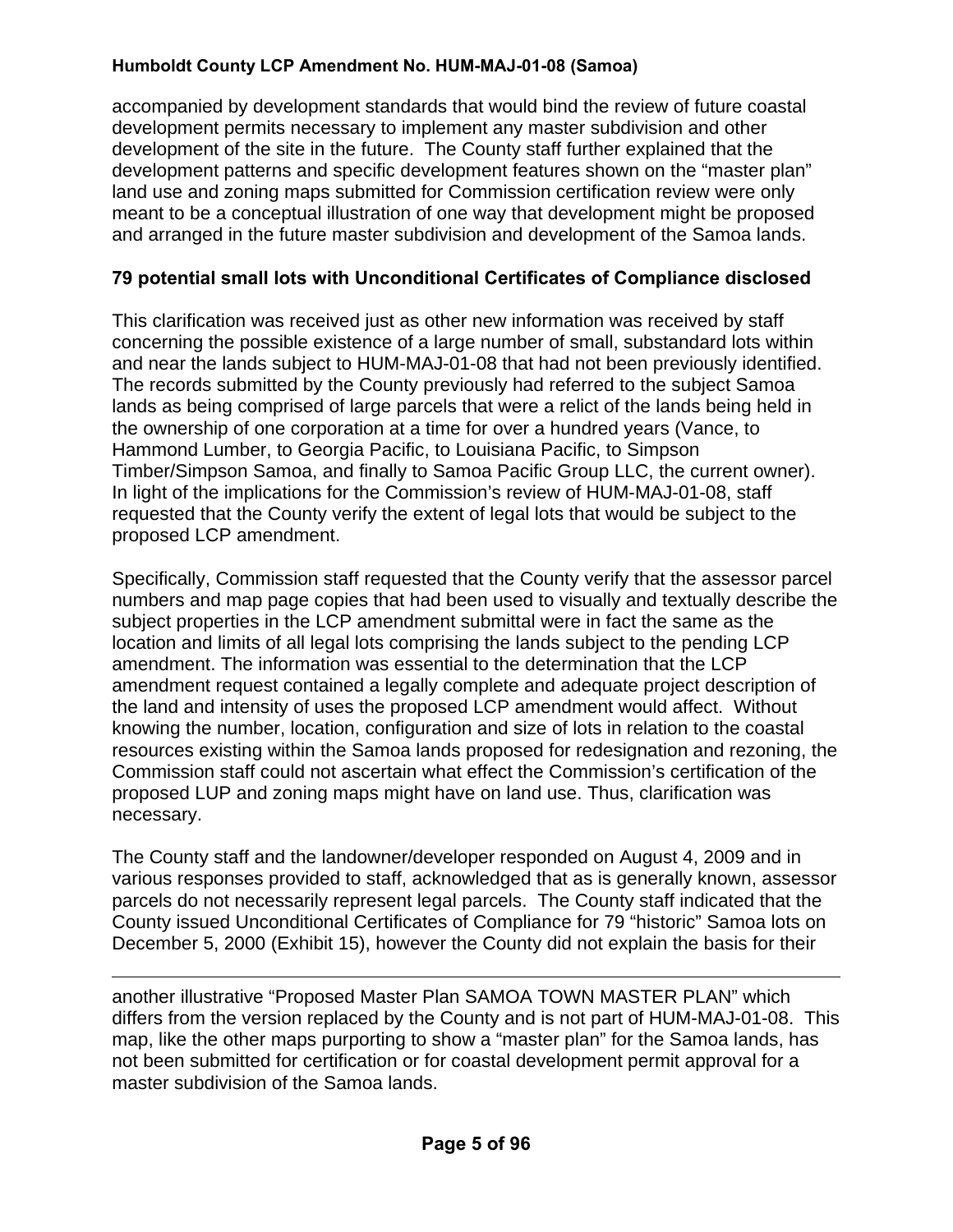issuance. The lots were originally shown on a map created in 1892 that proposed the division of the Samoa site into about 2,000 very small lots. At the time, the developer and investors envisioned developing a beach resort at "Samoa."

The surveyor/planner representing the landowner/developer stated that the certificate lots were not created by the map, which did not meet the standards for subdivisions set forth in the Subdivision Map Act. The subsequent transfer of the lots established legality according to his analysis. As the surveyor in 2000 of the lots subject to the unconditional certificates of compliance, he indicated that he had prepared the requests for certificates of compliance for the 79 lots based on documents provided by Simpson Samoa before the company publicly auctioned the lands that comprise part of the subject LCP (the auction was held December 13, 2000 according to published accounts). Samoa Pacific Group LLC (the present owner/developer) was the winning bidder at the auction, though the sale was not finalized until approval, due diligence and escrow transactions were completed in 2001. The surveyor/planner was able to provide substantial information to Commission staff due to continued work on the subject project; however, it seemed apparent that despite his efforts, the lot legality questions could not be resolved without extensive additional investigation of historic records.

## **Options for resolution**

The staff met with the County representatives and the landowner/developer on August 11, 2009 to discuss this concern, among others. Commission staff suggested that the County consider revising the LUP and Coastal Zoning maps to delete conceptual information on the maps that was unaccompanied by an environmental analysis of the intensity of uses the LCP amendment could affect. Among other things, the Commission staff also suggested that the landowner/developer and the County consider the option of a requirement that all lots be merged into one undivided lot upon certification of the pending LCP amendment, and then subsequently divided in accordance with an approved master subdivision and coastal development permit. The County and the landowner/developer agreed to the first suggestion but needed time to evaluate the implications of the second suggestion.

The staff also offered to schedule for a September Commission hearing the "Phase I" portion of the LCP amendment --the cleanup and restoration of the existing structures in old town Samoa. The landowner/developer had previously described this as "job one" leading staff to suggest that facilitating this portion of the proposal would provide the landowner/developer with some schedule relief while the other problems with the LCP amendment submittal were resolved.

The County was willing to go forward with the review of the Phase I portion of the LCP amendment first. Samoa Pacific Group LLC rejected the option, however, stating that the investors wanted to secure all approvals at the same time. A September Commission hearing on a portion of the amendment was therefore not scheduled.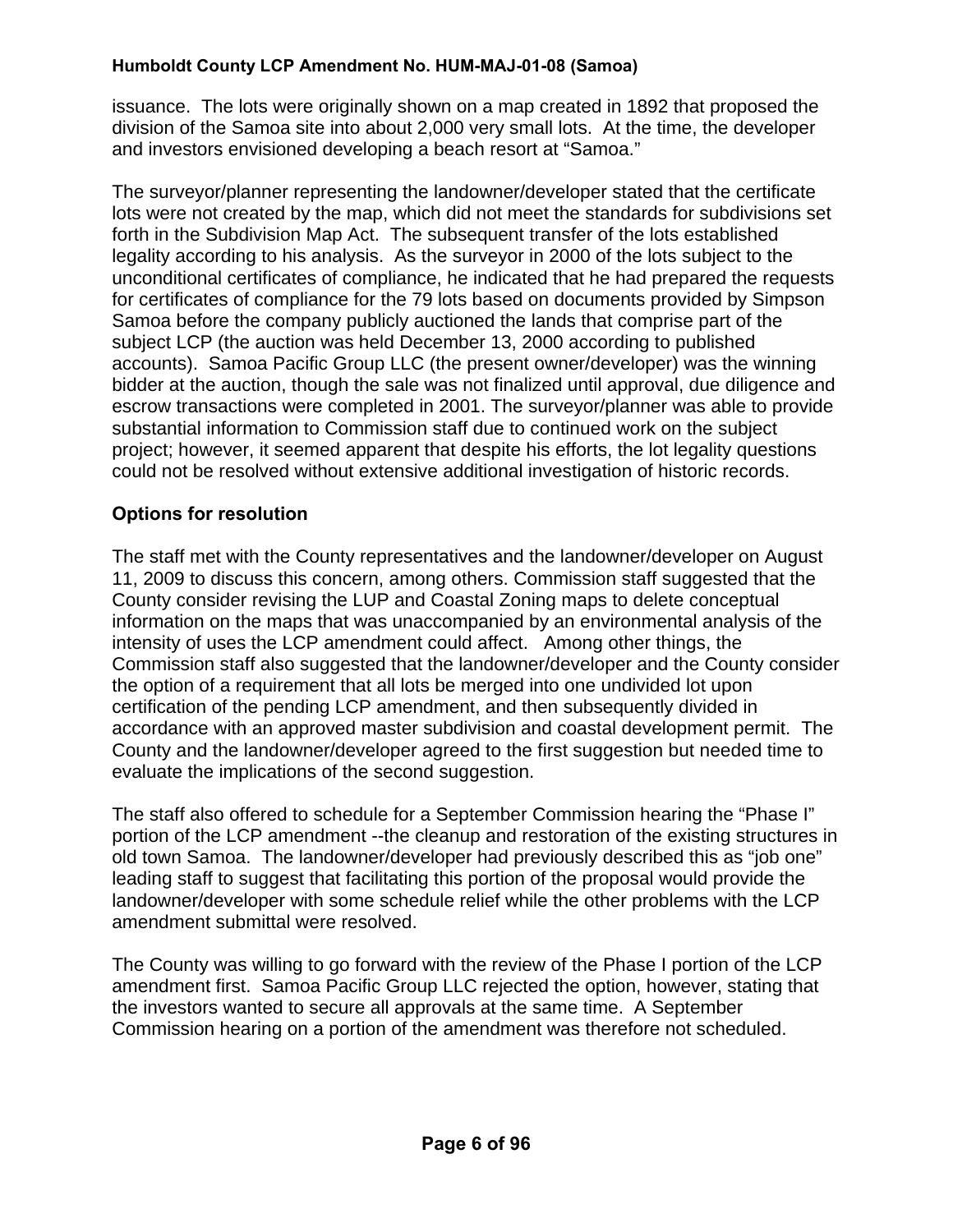#### **Four basic problems emerge**

By the end of August, 2009 four basic problems presented by the structure of the County's LCP amendment submittal became clear:

1). The proposed "master plan" wasn't actually proposed in a manner that could be legally certified by the Commission. The proposal was only conceptual and appeared to be in a state of flux as to the specifics.

2). The proposed LCP amendment request did not adequately describe the number, size, and configuration of lots and intensity of uses it would affect. The 79 certificate lots acknowledged by the County in 2000 were not settled as to lot legality and the development expectations that the LCP amendment might create for these lots had not been disclosed or analyzed.

3). The proposed LCP amendment lacked text policies and provisions to implement it. Without such policies and provisions, the illustrative nature of the proposed Samoa LUP and Coastal Zoning maps is insufficient. The County staff had previously asserted that the County's Master Environmental Impact Report (MEIR) adequately serves this function. However, the MEIR has not been submitted for certification as an amendment of the LCP, which would be necessary for the document to become part of the legal standard of review for future development subject to the LCP, nor is the MEIR prepared in a manner suitable for this purpose. When the County eventually reviews a coastal development permit for the extensive master subdivision and redevelopment that will be required to move the conceptual plans forward, the LCP will not contain policies and provisions sufficient to ensure that the master plan is consistent with Chapter 3 of the Coastal Act. For example, there is no specific provision to require public coastal access amenities to connect the access tunnel under New Navy Base Road with the beach and dunes and the other coastal access, recreation, and visitor-serving accommodations of the Samoa site. Nor is there any specific requirement within the pending LCP amendment that presents any particular requirements for the provision of these features.

4). As the cleanup requirements necessary to satisfy the requirements of the Regional Water Quality Control Board (and the associated cost) became clearer, the question of how to ensure adequate and timely brownfield remediation throughout the site became more pressing as an amendment review concern.

#### **The solution proposed by the suggested modifications**

To address the emerging combination of problems (without rejecting the submittal and sending it back to the County as part of the filing review of HUM-MAJ-01-08), the Commission staff developed a solution that is contained in the suggested modifications set forth in this staff report.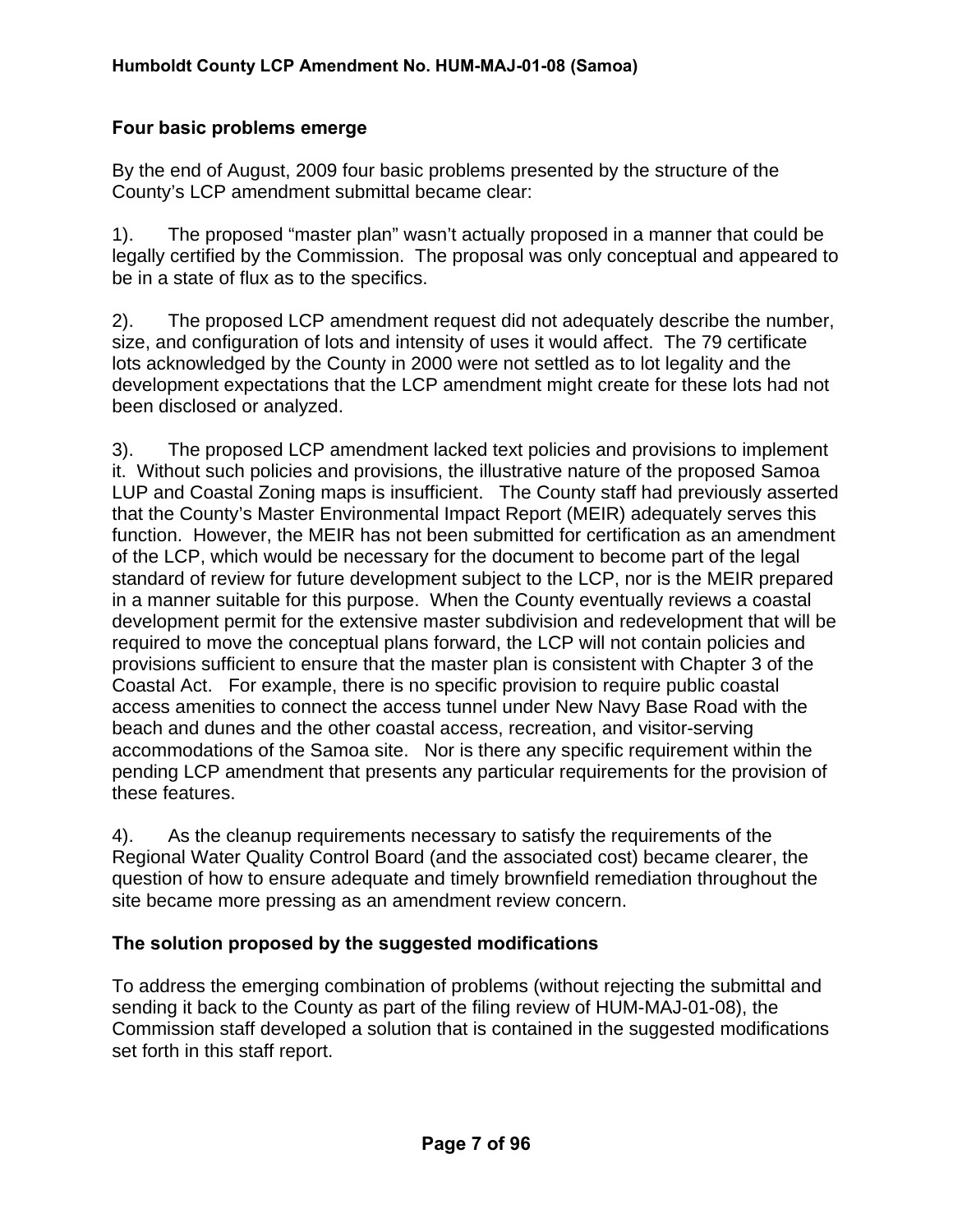First, it was decided that the County would revise the proposed LUP and zoning maps. The County agreed to strip the "master plan" components that were advisory or conceptual only from the County's proposed LUP and zoning maps for the Samoa lands. That change was captured in the Board of Supervisors action on October 27, 2009, which revised the amendment package for HUM-MAJ-01-08 (the County submitted the revised amendment on December 15, 2009).

The County staff did not include a provision in the Board's revision to address the legality of lots affected by the proposed amendment. The County staff and the landowner/developer did not want to make "substantive revisions" to the amendment, fearing this might result in delay, but indicated that they would support a staff-drafted modification that called for the merger and subsequent subdivision of all lands within the area subject to the Samoa LCP amendment. The lands would be merged to create a single undivided lot, and that lot would subsequently be divided into the lots authorized by a master subdivision and coastal development permit.

Subsequently the County staff, in a meeting on November 17, 2009, suggested that perhaps the merger modification would be unnecessary because at the time a subdivision is implemented, merger of all lands subject to the subdivision is required by the provisions of the Subdivision Map Act. The problem with that approach, however, is that if the Commission certifies HUM-MAJ-01-08 without the suggested modification previously agreed to by the landowner/developer requiring a merger of all property into a single legal parcel followed by a subsequent subdivision of all such property as authorized by a coastal development permit for a master subdivision of the entire site, the potential would remain for the landowner/developer to seek approval of an intensity or location of development and uses not supported by the size, legality, and configuration of the lots subject to the LCP amendment or the existence and location of coastal resources on those lots.

## **Conclusion**

For these reasons, staff determined that the most feasible solution is to develop suggested modifications that define a Samoa Town Master Plan Land Use Plan Designation Overlay (abbreviated as: STMP-LUP) and an accompanying Samoa Town Master Plan Special Area Combining Zone (abbreviated as: STMP) within the Coastal Zoning Regulations, and prepare numbered policies and zoning provisions to ensure that development of the Samoa lands is undertaken in a comprehensively planned manner, consistent with the resource protection policies of the Coastal Act.

## **Brownfield issues**

Preliminary review of the LCP Amendment submittal (submitted April 23, 2008) indicated that the although the site was a brownfield, there was no evidence that the hazardous wastes present at the site had been adequately characterized (defined as a conclusive determination -- made through prescribed field testing and laboratory sampling --of the kinds and extent of contamination present, including the horizontal and vertical extent of such contamination in soil and water – particularly groundwater).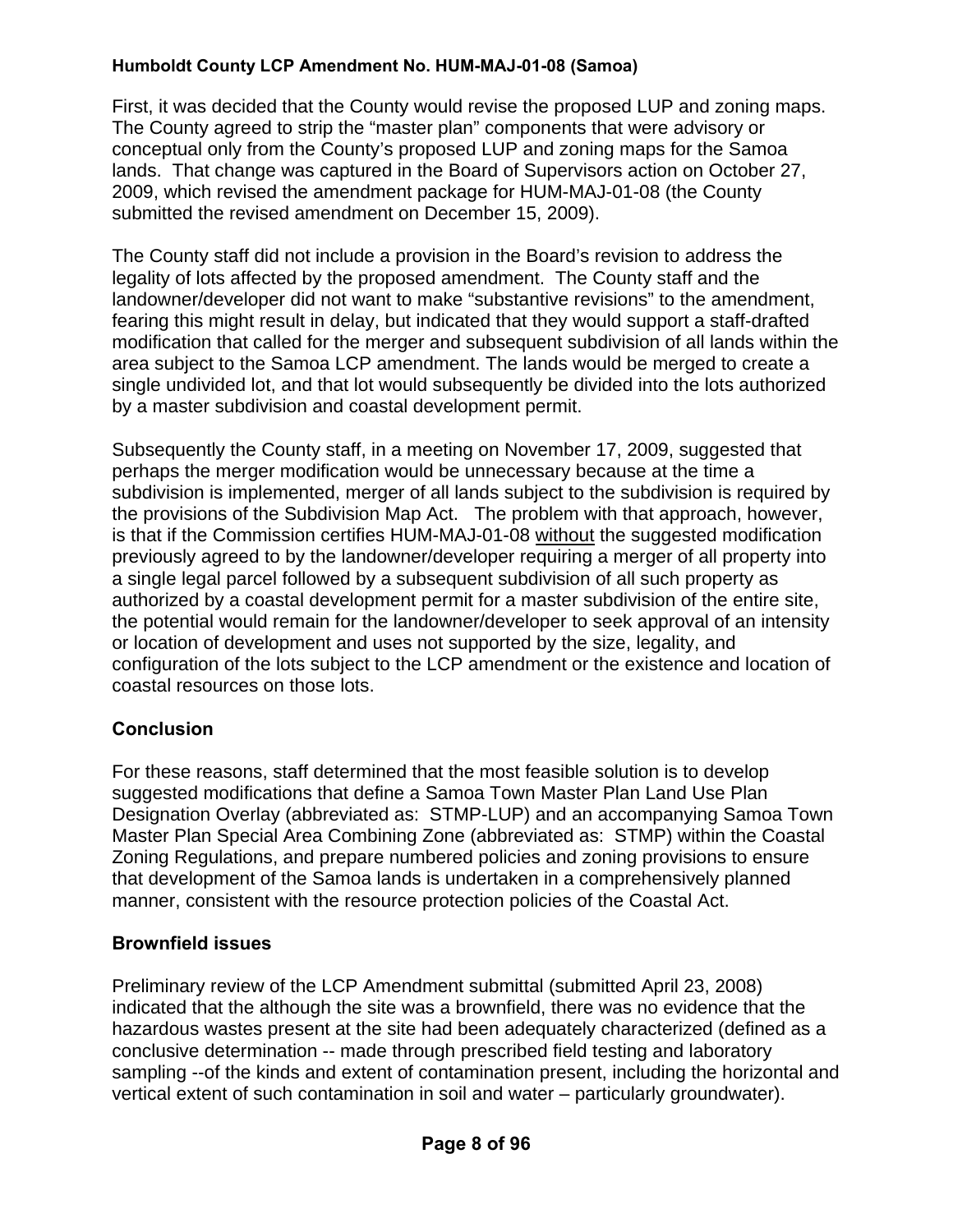The Regional Water Quality Control Board (RWQCB) confirmed in September 2008 that the site was not adequately characterized, and that the landowner/developer had been so notified approximately one year previously. The landowner/developer and the County were notified that development facilitated by the LCP amendment could not be authorized until the site was fully characterized to the satisfaction of the RWQCB and until remedial action plans for cleanup of contaminated areas of the site found during characterization were approved by the RWQCB.

The landowner/developer thereafter resumed efforts to complete the site characterization through a program of soil and groundwater sampling at the Samoa lands, and interpretation of the resultant laboratory report. The site characterization was mostly completed by the end of summer of 2009, as well as the majority of the work necessary to secure RWQCB approval of the remedial action plans for the three most contaminated locations at the site.

The RWQCB provided certain clarifications of some of its requirements concerning the site remediation in a letter to the Commission staff on November 10, 2009 (Exhibit 12), and continued the process of finalizing other requirements (such as the final review of the contents of pending deed restrictions) at that time. The RWQCB determined that three areas of the lands subject to the LCP amendment would require active cleanup due to the high levels of certain contaminants detected during site characterization. The RWQCB also determined eight areas of the subject Samoa lands qualified for "institutional controls" which consist of deed restrictions that call for further analysis in the future, and potentially additional soil and water cleanup, before development of the deed-restricted areas would be allowed to proceed. What these future requirements might entail is presently unknown; however the RWQCB staff has indicated that migration of the contaminants to other presently unaffected areas of the site, including the further movement of contaminated groundwater, has a low probability of occurring.

The landowner/developer has not initiated cleanup activities of the three areas of the site (the abandoned Lorenzo Shell gas station, the past and present locations of structures that discharged lead-based paint into the surrounding soils, and an area referred to as the "soccer fields") with approved remedial plans, and must secure coastal development permits for the work from Humboldt County. The question of how to ensure that plans to finalize all of the cleanup requirements that may be necessary are prepared by the landowner/applicant, approved by the RWQCB, and implemented before master subdivision and other development of the subject lands has not been fully addressed by the County in the subject LCP amendment, and thus remains to be resolved in the suggested modifications.

#### **Suggested Modifications to Ensure Comprehensive Planning for Samoa Lands**

For all of these reasons, the staff has prepared modifications that are far more extensive than would typically be required for a project-driven LCP amendment. The staff has essentially drafted the necessary policies and provisions for a replacement master plan for the Samoa lands. The modifications also include revisions of text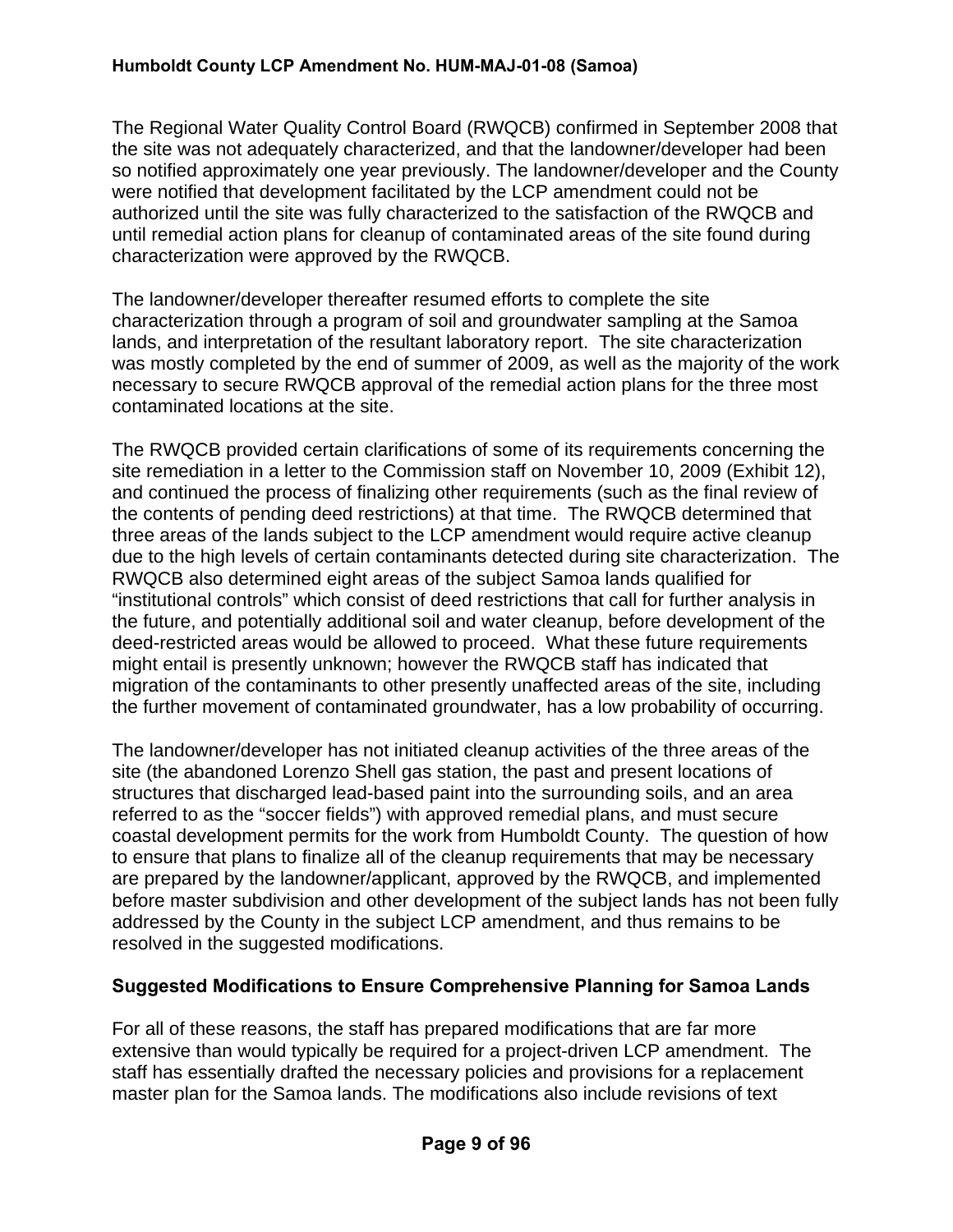amendments to the certified Humboldt Bay Area Plan that the County has proposed for the purpose of limiting some land divisions (those that would result in three or more new lots, for example) that increase potential development exposure to tsunami hazards. In addition, the suggested modifications contain revisions to text amendments to the certified Coastal Zoning Regulations that the County proposes for the purpose of establishing a Design Review Committee to undertake review of Samoa development proposals that would affect historic community character, including requiring certification of the "Design Guidelines" prepared for Samoa and referenced as a tool for the proposed Design Review Committee.

# **C. KEY ISSUES**

- Adequate articulation of policies and provisions necessary to direct comprehensive planning for the subdivision and development of Samoa consistent with Coastal Act requirements.
- Revised Urban Limit Line requires adequate infrastructure on site.
- Community Character: preservation and restoration of relatively intact historic timber working town with period architecture and features
- Brownfield cleanup: how to ensure implementation of RWQCB requirements prior to subdivision and sale of individual lots
- Extinguish small lots of uncertain legality upon Commission certification of the subject LCP amendment, merge all lots into one undivided Samoa parcel.
- Planning in the face of coastal hazards such as Cascadia Subduction Zone rupture with earthquake and tsunami, coastal flooding and groundwater changes associated with future sea level rise
- Full protection of wetlands and other Environmentally Sensitive Habitat
- **Adequacy of Low-Cost Visitor-Serving Accommodations**
- Public coastal access and recreation
- **Minimizing vehicle miles and energy use**
- **Protecting public coastal views**

# **D. PUBLIC PARTICIPATION**

Section 30503 of the Coastal Act requires public input in preparation, approval, certification, and amendment of any Local Coastal Program. The County held public hearings and received written comments regarding the project from concerned parties and members of the public. The hearings were duly noticed to the public consistent with Sections 13552 and 13551 of the California Code of Regulations. Notice of the subject amendment has been distributed to all known interested parties.

# **E. PROCEDURAL REQUIREMENTS**

Pursuant to Section 13551 (b) of the California Code of Regulations, the County resolution of submittal may specify that a Local Coastal Program Amendment will either require formal local government adoption after the Commission approval, or is an amendment that will take effect automatically upon the Commission's approval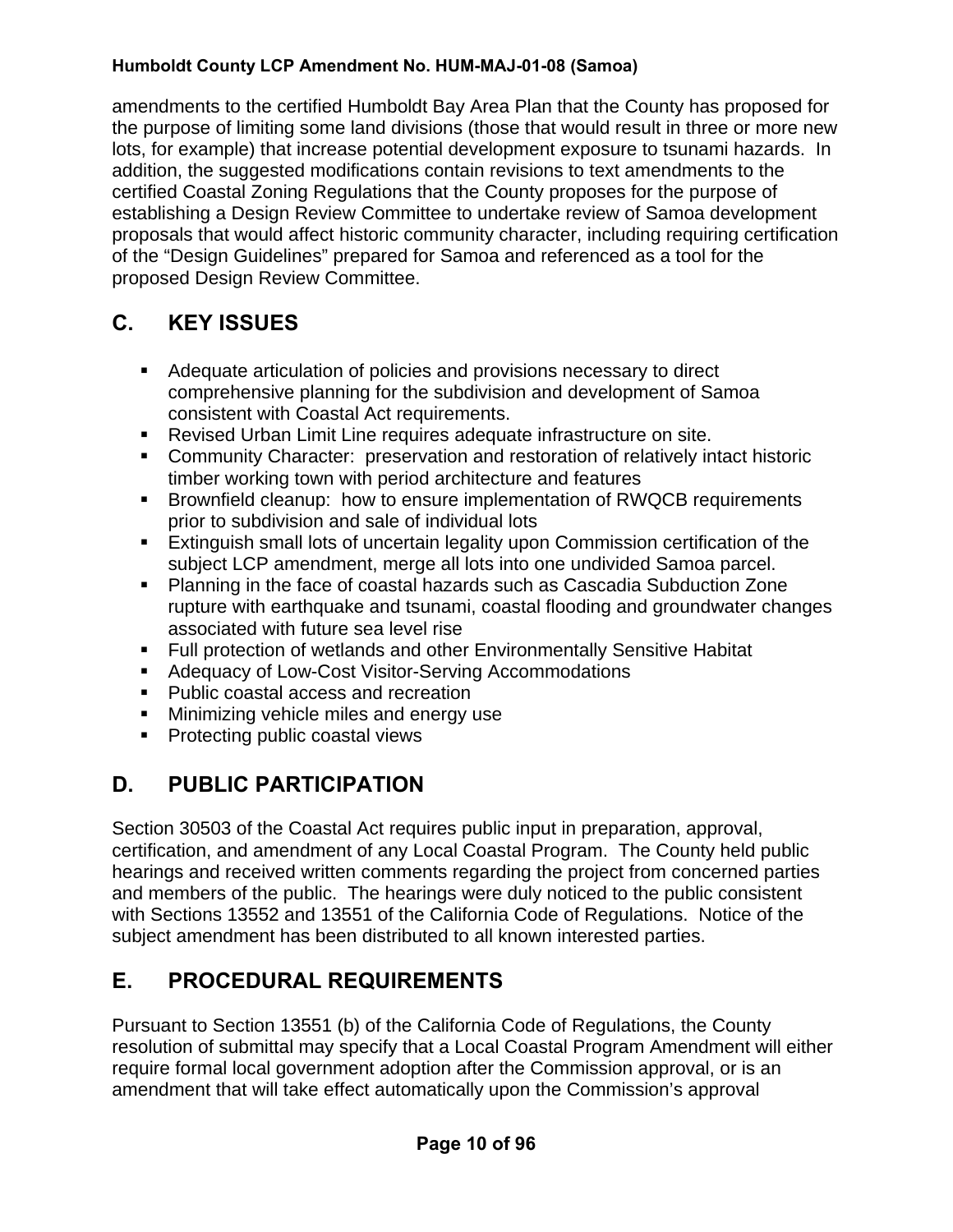automatically upon the Commission's approval pursuant to Public Resources Code Sections 30512, 30513, and 30519. The County's Resolution for this amendment states that the amendment will take effect after Commission certification. However, in this case, because this approval is subject to suggested modifications by the Commission, if the Commission approves this Amendment, the County must act to accept the certified suggested modifications within six months from the date of Commission action for the Amendment to become effective (California Code of Regulations Section 13544.5; Section 13537 by reference). Pursuant to Section 13544, the Executive Director shall determine whether the County's action in accepting the suggested modifications is adequate to satisfy all requirements of the Commission's certification order and report on such adequacy to the Commission.

# **F. STANDARD OF REVIEW**

Land Use Plan (LUP) Amendments: The Coastal Act provides:

#### **The commission shall certify a land use plan, or any amendments thereto, if it finds that a land use plan meets the requirements of, and is in conformity with, the policies of Chapter 3 (commencing with Section 30200)… (Section 30513(c))**

The amendment affects the LUP components of the certified Humboldt County LCP, specifically the Humboldt Bay Area Plan. The standard of review that the Commission uses in reviewing the adequacy of land use plan amendments is whether the proposed changes are consistent with the Chapter 3 policies of the Coastal Act.

Implementation Program (IP) Amendments: The Coastal Act provides:

**The local government shall submit to the Commission the zoning ordinances, zoning district maps, and, where necessary, other implementing actions that are required pursuant to this chapter…The Commission may only reject ordinances, zoning district maps, or other implementing action on the grounds that they do not conform with, or are inadequate to carry out, the provisions of the certified land use plan.** 

The amendment also affects the Implementation Program of the certified Humboldt County LCP, specifically the Humboldt County Coastal Zoning Regulations. The standard of review used by the Commission in reviewing the adequacy of zoning and other implementing measures is whether or not the implementing procedures are consistent with and adequate to carry out the land use plan.

# **G. ADDITIONAL INFORMATION**

This staff report is also available on the Coastal Commission's website at: [http://www.coastal.ca.gov.](http://www.coastal.ca.gov/) Extra staff reports are often copied in black and white to conserve resources; therefore, some exhibits may be available in color if the reader consults the staff report posted on the website. See the current "Public Meeting/Agenda" (January 2010) link to locate the current agenda and the staff report.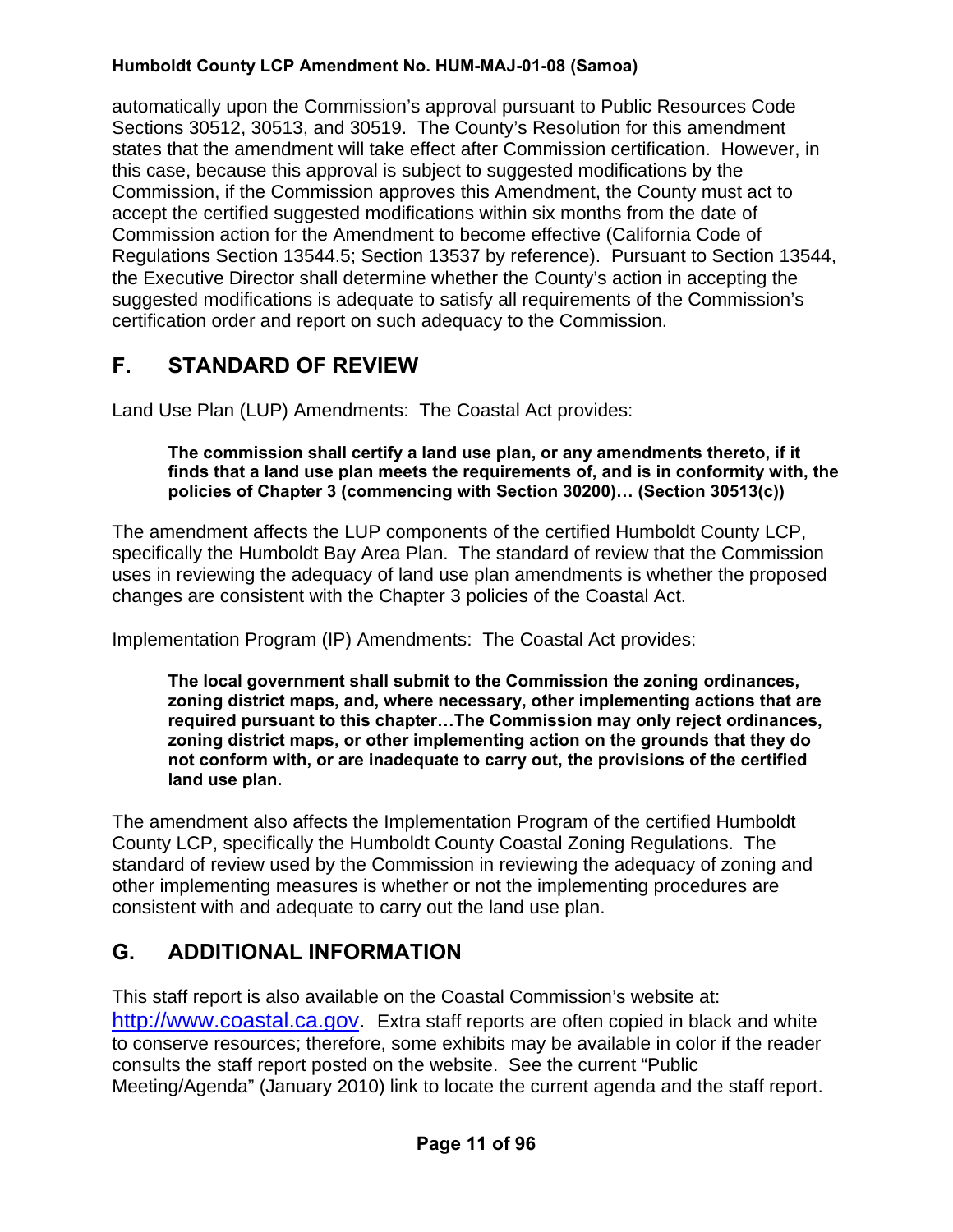If there is an addendum to the staff report published after distribution, that information will also be available on the website, at the North Coast District Office (at the letterhead address), and at the public hearing.

As noted above, the County's revised LCP amendment request that was submitted by the County on December 15, 2009 is attached as Exhibit 2. The pertinent land use and zoning maps are reproduced in black and white in the printed copies of this staff report but are available in color on the Commission's website. The landowner/developer has also submitted a package of colored maps attached as Attachment 1, Sheets A-I. Exhibit 3 contains the master plan version of the amendment maps that have been replaced by the County in revisions of the LCP amendment submittal (the County's revised submittal is attached as Exhibit 2). These and other exhibits, the staff report, and an addendum to the staff report (if time allows posting) will be available on the Commission's website prior to the scheduled hearing. Staff intends to present additional findings that were not completed at the time of the staff report publication at the Commission's hearing on this matter.

For those with internet access, an archival record of coastal aerial photographs is available via the California Coastal Records Project. The following link leads to the aerial photograph that includes a portion of the Samoa town site. The site is "navigable" so that the viewer can scroll through other aerial photographs up and down the coast and get a sense of the subject location's coastal landscape context. The archives of the Coastal Records Project are made available to the public through the generosity of Kenneth and Gabrielle Adelman. The archival material is copyrighted.

[http://www.californiacoastline.org/cgi](http://www.californiacoastline.org/cgi-bin/image.cgi?image=200901329&mode=sequential&flags=0&year=2009)[bin/image.cgi?image=200901329&mode=sequential&flags=0&year=2009](http://www.californiacoastline.org/cgi-bin/image.cgi?image=200901329&mode=sequential&flags=0&year=2009)

The California State Office of Emergency Service released tsunami inundation maps for the California coast on December 17, 2009. The link to the map that includes the Samoa area:

[http://www.conservation.ca.gov/cgs/geologic\\_hazards/Tsunami/Inundation\\_Maps/humb](http://www.conservation.ca.gov/cgs/geologic_hazards/Tsunami/Inundation_Maps/humboldt/Documents/Tsunami_Inundation_Eureka_Quad_Humboldt.pdf) [oldt/Documents/Tsunami\\_Inundation\\_Eureka\\_Quad\\_Humboldt.pdf](http://www.conservation.ca.gov/cgs/geologic_hazards/Tsunami/Inundation_Maps/humboldt/Documents/Tsunami_Inundation_Eureka_Quad_Humboldt.pdf)

In addition, the Humboldt Earthquake Education Center of Humboldt State University publishes Humboldt Bay area tsunami hazard illustration maps and many other resources pertaining to large earthquake and tsunami risks and resources at website: [http://www.humboldt.edu/~geology/earthquakes/eqk\\_info.html](http://www.humboldt.edu/~geology/earthquakes/eqk_info.html)

For further information, please contact the North Coast District Office in Eureka, in care of Linda Thomas, Office Manager, at (707) 445-7833.

# **H. SUBMITTING COMMENTS**

Correspondence should be sent by regular mail or delivered in person to the North Coast District Office at 710 E St., Suite 200, Eureka, CA 95501. Do not send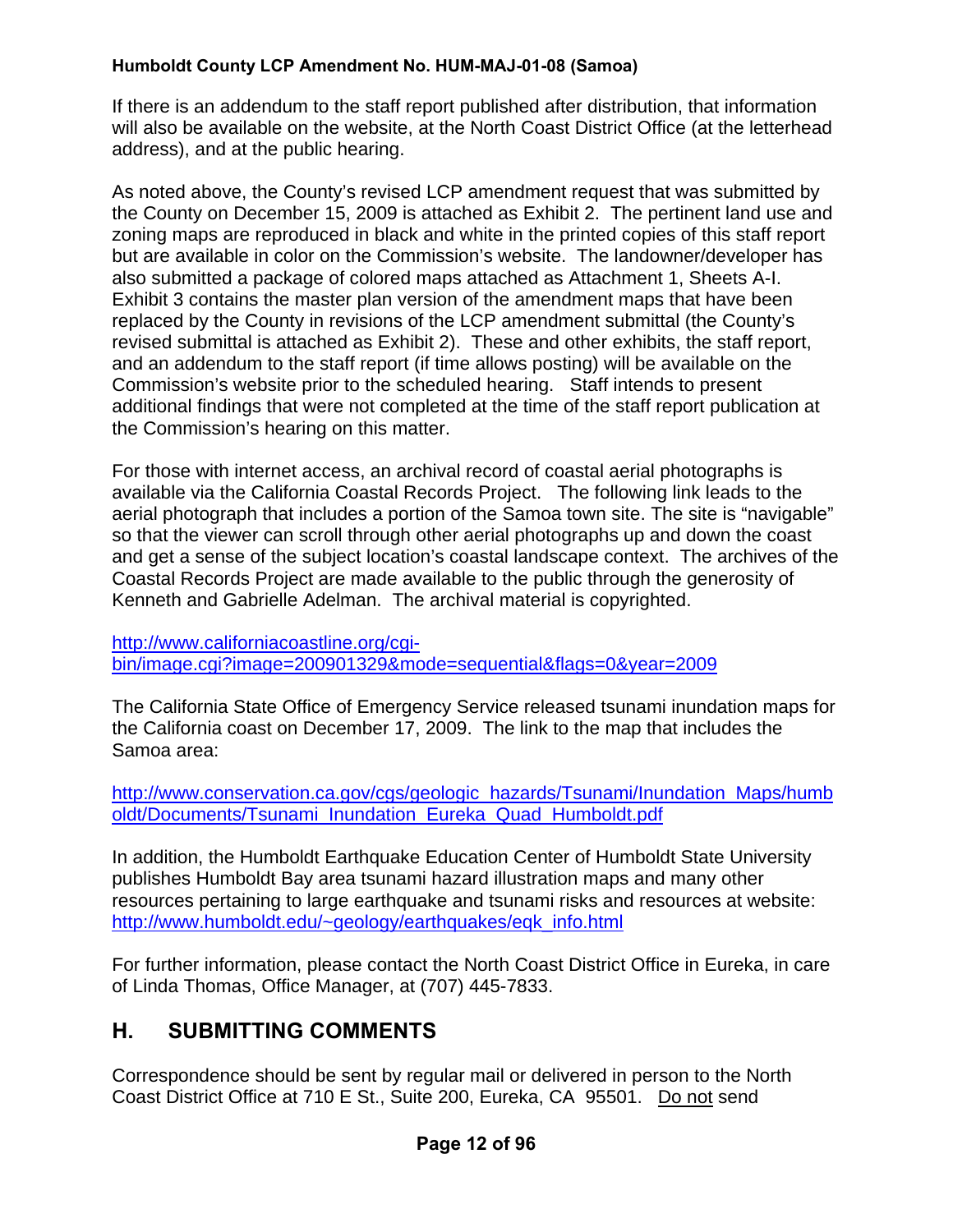information or comments via e-mail or facsimile unless specifically requested to do so by Commission staff.

# **I. LIST OF EXHIBITS & ATTACHMENT**

**Exhibit 1.** Area Map of Samoa, including Humboldt Bay, Eureka & Arcata.

**Exhibit 2.** Humboldt County LCP Amendment Request HUM-MAJ-01-08, revised – Board of Supervisors, October 27, 2009, submitted December 15, 2009. Includes revised Land Use Plan and Zoning Maps, and a Map of the Urban Limit Line. (color version on Commission's website) 88 pages.

**Exhibit 3.** Previous Land Use Plan and Coastal Zoning map components of LCP [Amendment Request HUM-MAJ-01-08, submitted April 23, 2008, replaced by County](http://documents.coastal.ca.gov/reports/2010/1/F11a-1-2010-a1.pdf)  Board of Supervisors as reflected by maps contained in Exhibit 2. (color version on Commission's website)

**Exhibit 4.** [Design Guidelines for Samoa, California areas subject to LCP](http://documents.coastal.ca.gov/reports/2010/1/F11a-1-2010-a2.pdf)  Amendment Request HUM-MAJ-01-08, pursuant to the modifications suggested by the Coastal Commission for certification of LCP Amendment Request HUM-MAJ-01-08. (color version on Commission's website) [Exh. 4, pt. 2](http://documents.coastal.ca.gov/reports/2010/1/F11a-1-2010-a3.pdf) | [Exh. 4, pt. 3](http://documents.coastal.ca.gov/reports/2010/1/F11a-1-2010-a4.pdf)

**Exhibit 5.** Department of Commerce, National Oceanic & Atmospheric Administration, National Weather Service (NWS) Instruction 10-1802, dated October 6, 2004, "Operations and Services, Stormready and Tsunamiready Recognition Programs."

**Exhibit 6.** Tsunami Hazard Map dated July 28, 2004, Humboldt State University, illustrating tsunami inundation relative hazard areas (including areas relevant to the review of such hazards pursuant to the requirements of the Humboldt Bay Area Plan). Colored version available through the HSU Humboldt Earthquake Education Center website: [http://www.humboldt.edu/~geology/earthquakes/eqk\\_info.html](http://www.humboldt.edu/~geology/earthquakes/eqk_info.html)

**Exhibit 7.** "Samoa Town Master Plan Biological Resources Study," prepared by Mad River Biologists, dated December 2004. Prepared for County of Humboldt Community Development Services Dept. & Samoa Pacific Group, submitted to Planwest Partners.

**Exhibit 8.** "Botanical Survey for Samoa Town Master Plan Coastal Access and Visitor Use Area" prepared by Mad River Biologists, dated August 26, 2009. Prepared for Samoa Pacific Group and Planwest Partners. (colored version scanned for website staff report)

**Exhibit 9.** "Samoa Town Master Plan Coastal Access and Visitor Use Area Map" showing approximate location of the Tent Camping Site proposed in LCP Amendment HUM-MAJ-01-08 and sensitive habitat areas, July 16, 2007. (color version scanned for website staff report)

**Exhibit 10.** Regional Water Quality Control Board "Concurrence with Revised [Removal Action Workplan for Lead in Soil – Samoa Peninsula Brownfield" dated August](http://documents.coastal.ca.gov/reports/2010/1/F11a-1-2010-a5.pdf)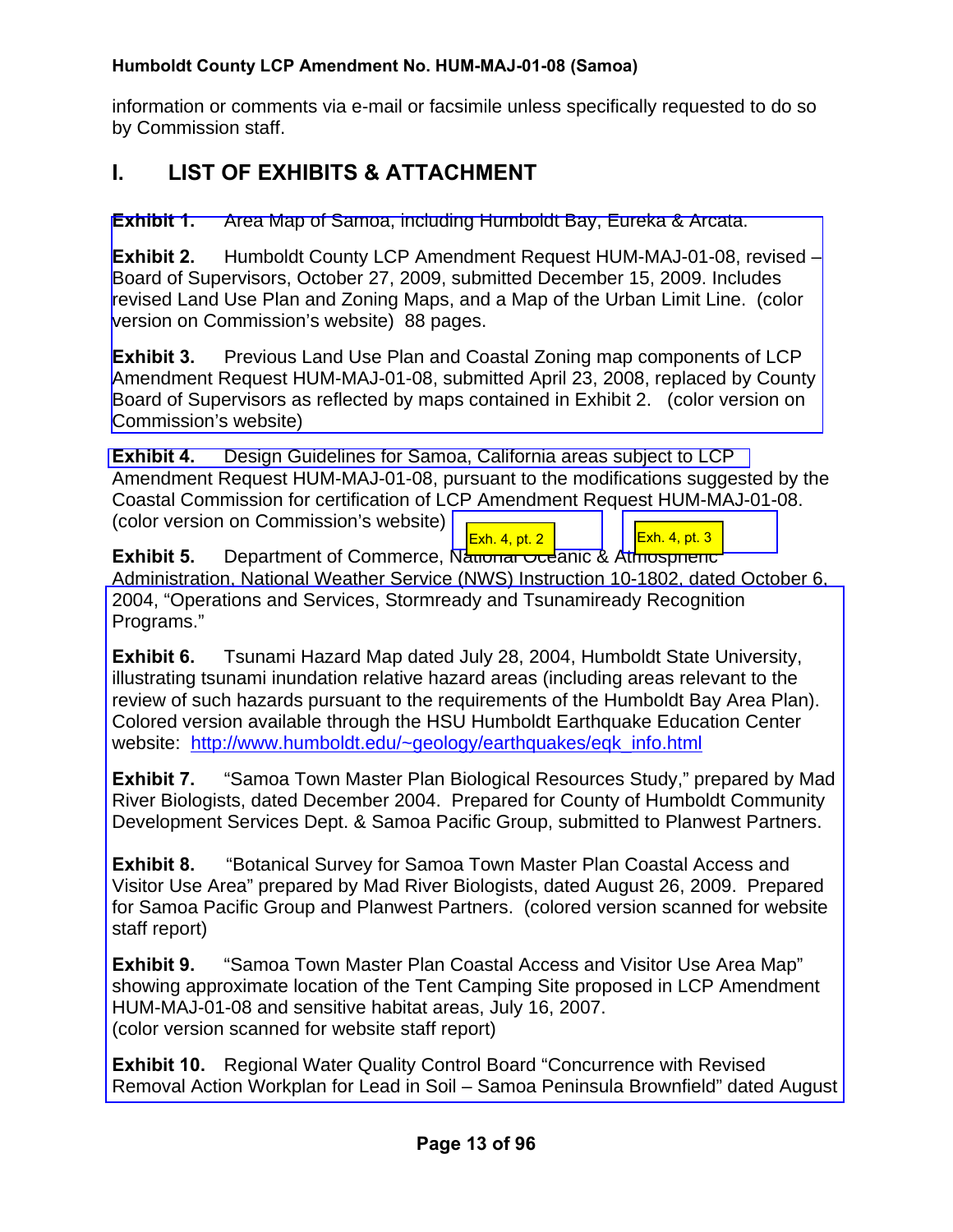28, 2009 and received September 1, 2009 by the Coastal Commission, signed by Kasey Ashley , P.G., Senior Engineering Geologist, copy only to Commission, pertaining to the July 24, 2009 "Revised Removal Action Workplan-Samoa Peninsula Brownfield" prepared by Winzler & Kelly for Mr. Sean Armstrong, Danco Construction.

**Exhibit 11.** "REVISED REMOVAL ACTION WORKPLAN FOR LEAD IN SOIL SAMOA PENINSULA BROWNFIELD,SAMOA, HUMBOLDT COUNTY, CALIFORNIA, NCRWQCB CASE No. 1NHU890, GLOBAL ID: SL0602323372" prepared by Winzler & Kelly for Mr. Sean Armstrong, Danco Construction, dated July 24, 2009.

**Exhibit 12.** Letter dated November 10, 2009 with attachments, from Kasey Ashley, Senior Engineering Geologist, Regional Water Quality Control Board, pertaining to the [Board's requirements for the Site Cleanup Process for the Samoa Peninsula Brownfield.](http://documents.coastal.ca.gov/reports/2010/1/F11a-1-2010-a6.pdf) 

**Exhibit 13.** "THIRD PARTY REVIEW OF SAMOA TOWN MASTER PLAN TSUNAMI VULNERABILITY REPORT" prepared by Jose Borrero, Fredric Raichlen, Harry Yeh (undated). Copy submitted to the Coastal Commission by Humboldt County, March 8, 2007.

**Exhibit 14.** "Revised Tsunami Vulnerability Evaluation, Samoa Town Master Plan, Humboldt County, California" prepared by GeoEngineers for Samoa-Pacific Partnership, LLC, dated October 17, 2006.

**Exhibit 15.** "Certificate of Subdivision Compliance" with annotations, issued by Humboldt County Community Development Services on December 5, 2009 for 79 lots owned by Simpson Samoa Company. Recorded as 2000-25874-10 Humboldt County Recorder, December 7, 2000.

**Exhibit 16.** "Corridor Area" ESHA Map, for protection of wildlife corridor, including wetlands and non-wetland ESHA and connecting areas, including revisions of the proposed land use map, zoning map, and Urban Limit Line map, pursuant to the Coastal Commission's suggested modifications for Humboldt County LCP Amendment Request No. HUM-MAJ-01-08.

**Attachment 1, Sheets A-I.** [Map Package prepared and submitted by Samoa Pacific](http://documents.coastal.ca.gov/reports/2010/1/F11a-1-2010-a7.pdf)  Group, LLC, color copied set.

[Attach. 1, pt. 2](http://documents.coastal.ca.gov/reports/2010/1/F11a-1-2010-a8.pdf) [Attach. 1, pt. 3](http://documents.coastal.ca.gov/reports/2010/1/F11a-1-2010-a9.pdf)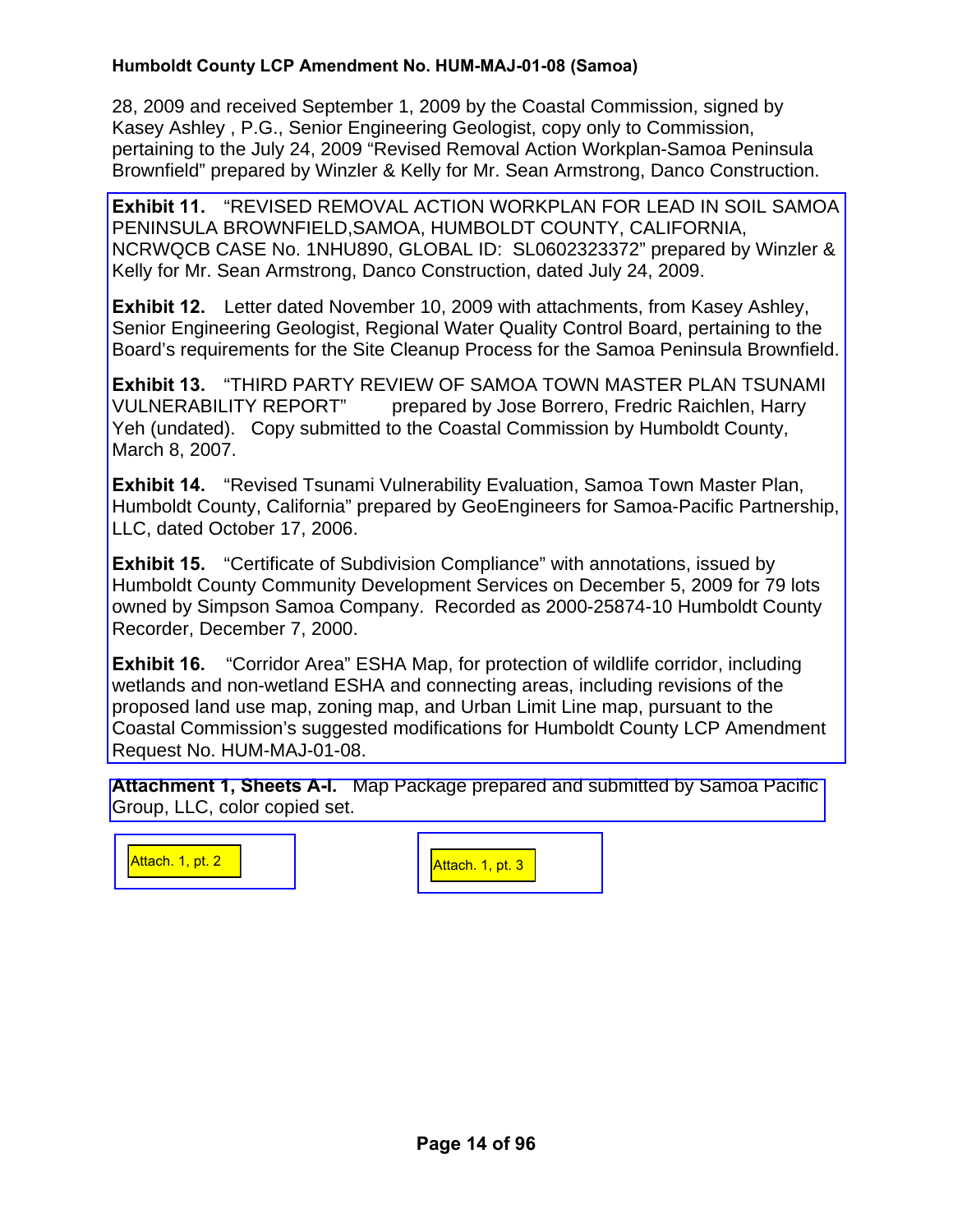# **II. STAFF MOTIONS, RESOLUTIONS, RECOMMENDATIONS**

#### **A. REJECTION OF THE LAND USE PLAN AMENDMENT AS SUBMITTED**

Following a public hearing, staff recommends that the Commission adopt the following resolution and findings:

#### **MOTION 1:** *I move that the Commission CERTIFY Amendment HUM-MAJ-1-08 to the County of Humboldt Land Use Plan (Humboldt Bay Area Plan), as submitted by Humboldt County.*

#### **STAFF RECOMMENDATION: REJECTION of CERTIFICATION REQUEST**:

Staff recommends a **NO** vote. Failure of this motion will result in the rejection of the land use plan amendment as submitted and adoption of the following resolution and findings. The motion to certify as submitted passes only upon an affirmative vote of a majority of the appointed Commissioners present.

#### **RESOLUTION TO DENY CERTIFICATION OF THE LAND USE PLAN (LUP) AMENDMENT AS SUBMITTED:**

The Commission hereby **DENIES CERTIFICATION** of Amendment HUM-MAJ-01-08 to the County of Humboldt Land Use Plan (Humboldt Bay Area Plan) and adopts the findings set forth below on the grounds that the land use plan amendment as submitted does not meet the requirements of and is not in conformity with the policies of Chapter 3 of the Coastal Act. Certification of the land use plan would not meet the requirements of the California Environmental Quality Act, as there are feasible alternatives and mitigation measures that would substantially lessen the significant adverse impacts on the environment that will result from certification of the land use plan amendment as submitted.

#### **B. CERTIFICATION OF THE LAND USE PLAN (LUP) AMENDMENT WITH SUGGESTED MODIFICATIONS**

Following a public hearing, staff recommends that the Commission adopt the following resolution and findings:

#### **MOTION 2:** *I move that the Commission CERTIFY Amendment HUM-MAJ-1-08 to the County of Humboldt Land Use Plan (Humboldt Bay Area Plan), if modified as suggested in this staff report.*

**STAFF RECOMMENDATION TO CERTIFY THE LAND USE PLAN (LUP) AMENDMENT IF MODIFIED**: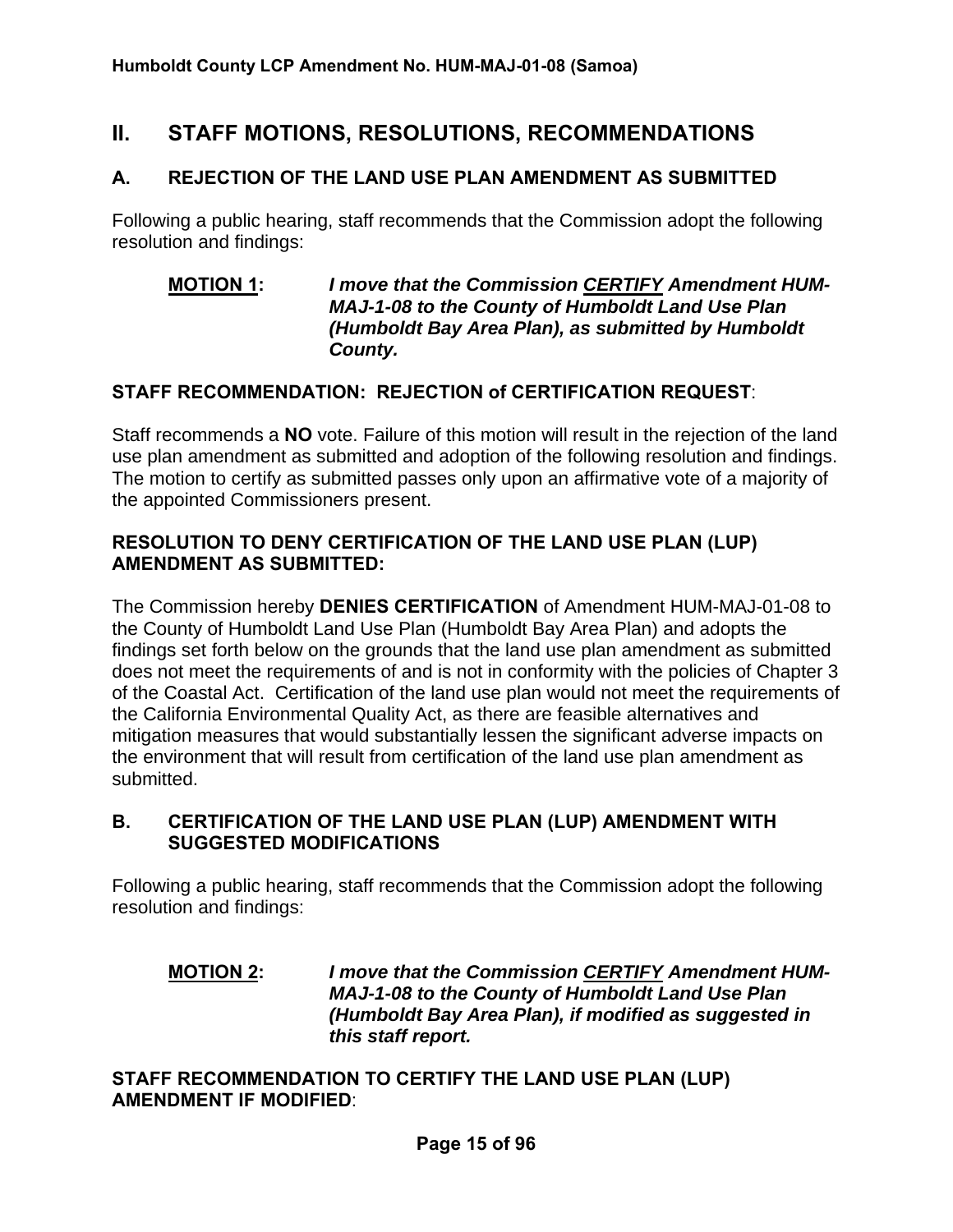Staff recommends a **YES** vote. Passage of this motion will result in certification of the land use plan with suggested modifications and adoption of the following resolution and findings. The motion to certify with suggested modifications passes only upon an affirmative vote of a majority of the appointed Commissioners.

#### **RESOLUTION TO CERTIFY THE LAND USE PLAN WITH SUGGESTED MODIFICATIONS:**

The Commission hereby **CERTIFIES** Amendment HUM-MAJ-01-08 to the County of Humboldt Land Use Plan (Humboldt Bay Area Plan) and adopts the findings set forth below on the grounds that the land use plan amendment with the suggested modifications will meet the requirements of and be in conformity with the policies of Chapter 3 of the Coastal Act. Certification of the land use plan if modified as suggested complies with the California Environmental Quality Act because either 1) feasible mitigation measures and/or alternative have been incorporated to substantially lessen any significant adverse effects of the plan on the environment, or 2) there are no further feasible alternatives and mitigation measures that would substantially lessen any significant adverse impacts on the environment that will result from certification of the land use plan if modified.

#### **C. REJECTION OF THE IMPLEMENTATION PROGRAM (IP) AMENDMENT AS SUBMITTED**

Following a public hearing, staff recommends that the Commission adopt the following resolution and findings:

#### **MOTION 3:** *I move that the Commission REJECT Implementation Program Amendment HUM-MAJ-1-08 (Humboldt Coastal Zone Regulations) for the County of Humboldt as submitted.*

#### **STAFF RECOMMENDATION: REJECTION OF THE IMPLEMENTATION PROGRAM (IP) AMENDMENT AS SUBMITTED**:

Staff recommends a **YES** vote. Passage of this motion will result in rejection of the implementation plan amendment as submitted and the adoption of the following resolution and findings. The motion passes only by an affirmative vote of a majority of the Commissioners present.

#### **RESOLUTION FOR DENIAL OF CERTIFICATION OF THE IMPLEMENTATION PROGRAM (IP) AMENDMENT AS SUBMITTED:**

The Commission hereby **DENIES CERTIFICATION** of Amendment HUM-MAJ-01-08 to the County of Humboldt Implementation Program (Humboldt Coastal Zone Regulations) as submitted by the County of Humboldt and adopts the findings set forth below on the grounds that the implementation plan amendment as submitted does not conform with,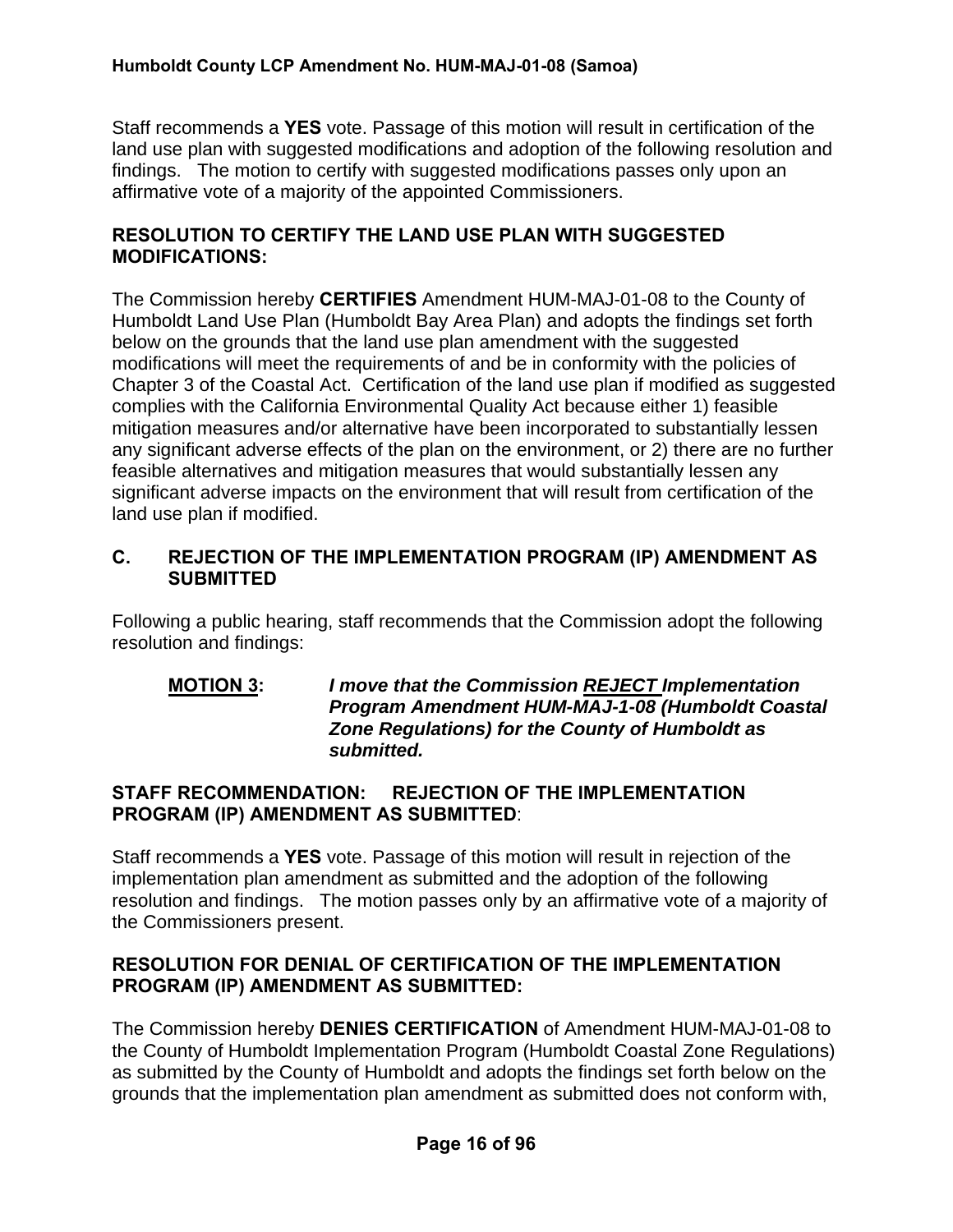and is inadequate to carry out, the provisions of the certified land use plan as amended. Certification of the implementation plan amendment as submitted would not meet the requirements of the California Environmental Quality Act as there are feasible alternatives and mitigation measures that would substantially lessen the significant adverse impacts on the environment that will result from certification of the implementation program amendment as submitted.

#### **D. CERTIFICATION OF THE IMPLEMENTATION PROGRAM (IP) AMENDMENT WITH SUGGESTED MODIFICATIONS**

Following a public hearing, staff recommends that the Commission adopt the following resolution and findings:

#### **MOTION 4:** *I move that the Commission CERTIFY Implementation Program Amendment HUM-MAJ-1-08 for the County of Humboldt if modified as suggested in this staff report.*

## **STAFF RECOMMENDATION FOR CERTIFICATION**:

Staff recommends a **YES** vote. Passage of this motion will result in certification of the implementation plan amendment with suggested modifications and the adoption of the following resolution and findings. The motion passes only by an affirmative vote of a majority of the Commissioners present.

#### **RESOLUTION FOR CERTIFICATION WITH SUGGESTED MODIFICATIONS:**

The Commission hereby **CERTIFIES** Amendment HUM-MAJ-01-08 for the County of Humboldt Implementation Program (Humboldt Coastal Zone Regulations) if modified as suggested and adopts the findings set forth below on grounds that the implementation plan amendment with the suggested modifications conforms with, and is adequate to carry out, the provisions of the certified land use plan as amended. Certification of the implementation plan amendment if modified as suggested complies with the California Environmental Quality Act, because either 1) feasible mitigation measures and/or alternatives have been incorporated to substantially lessen any significant adverse effects of the implementation plan amendment on the environment, or 2) there are no further feasible alternatives and mitigation measures that would substantially lessen any significant adverse impacts on the environment.

# **III. SUGGESTED MODIFICATIONS: LAND USE PLAN**

The County's proposed LCP amendment (revised October 27, 2009, submitted December 15, 2009) is attached as Exhibit 2. Staff recommends that the Commission certify the County's proposed LUP amendment subject to the following suggested modifications.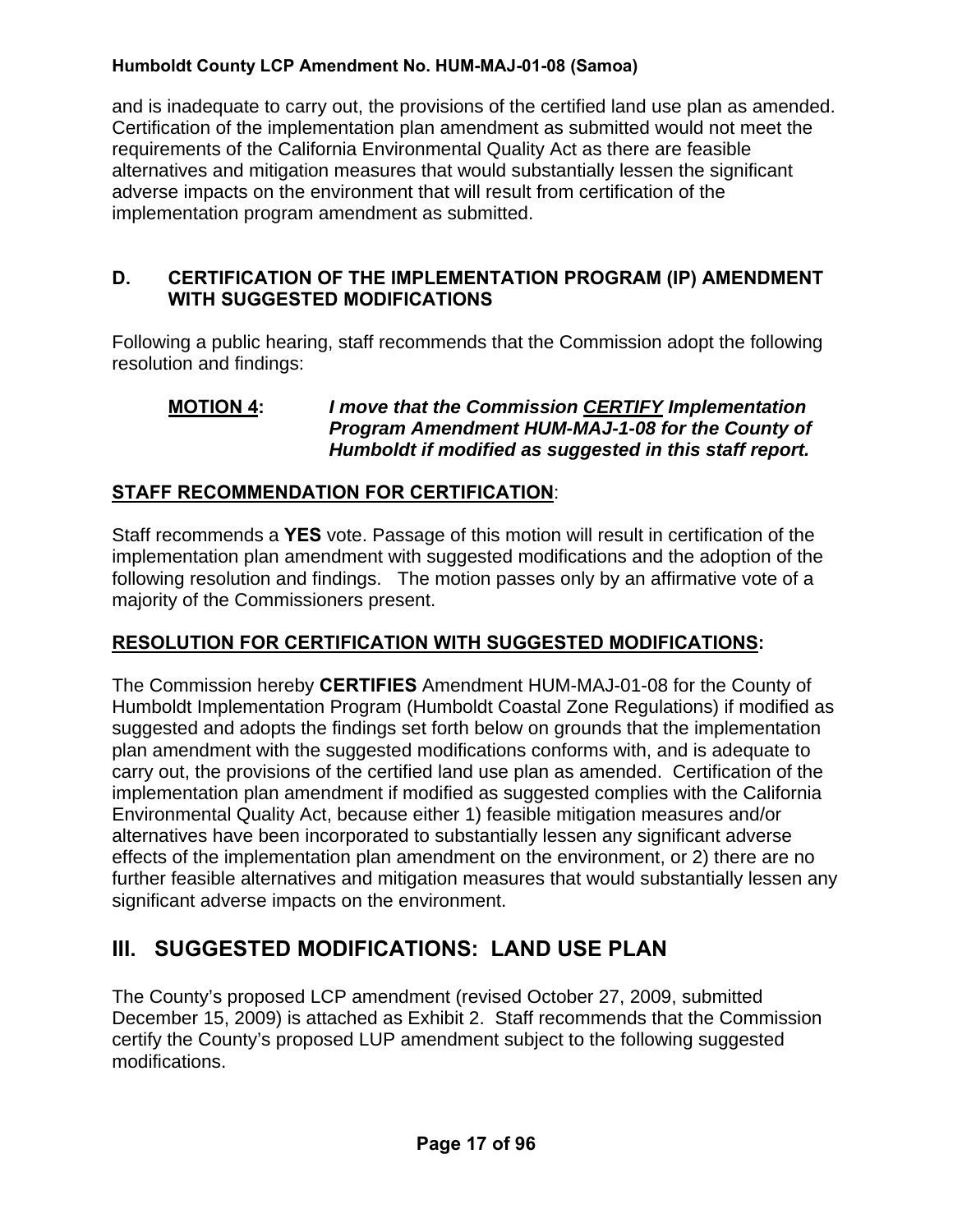Text conventions:

- Language that the County proposes to add pursuant to the pending LCP amendment is shown in **bold single underline**;
- Language staff recommends that the Commission suggest be added is shown in **bold double underline**;
- **EXECT** Language staff recommends that the Commission suggest be deleted is shown in **bold strikethrough**.

In a few cases the suggested modifications may affect existing text contained in the certified LCP. Where this occurs, full passages of the pertinent existing LCP text are provided for context.

# **1. SUGGESTED MODIFICATION #1:**

Add the following to Chapter 5 (Definitions) of the Humboldt Bay Area Plan:

## **"SAMOA TOWN MASTER PLAN LAND USE DESIGNATION OVERLAY (STMP-LUP)"**

**The STMP-LUP is a land use designation overlay that applies to the Town of Samoa, specifically the area bounded by L.P. Drive to the south, New Navy Base Road to the west, the Peninsula Elementary School property to the north, and the North Coast Railroad Authority railroad right-of-way to the east, and also including a 1.5-acre area west of New Navy Base Road designated with the Public Recreation land use designation, and the following areas east of the North Coast Railroad Authority railroad right-of-way (a) the site of the existing Samoa Post Office, (b) a 1.6-acre area proposed as a future treatment plant site and designated with the Public Facilities land use designation, (c) an approximately 5 acre area containing the site of the Samoa Cookhouse and designated with the Commercial Recreation land use designation, all generally shown in the area plan maps of Chapter 3.6 and in Appendix L of the Humboldt Bay Area Plan.** 

**The master overlay designation guides the phased restoration and further development of the lands subject to this designation, and modifies the allowed land uses under the principal land use designation. All use limitations and development policies for the principal land use designation shall also apply in the STMP-LUP overlay designation except insofar as they are inconsistent with the use limitations and development policies set forth in the STMP-LUP overlay designation. Where a conflict arises between the policies of the STMP-LUP overlay designation and any other policies of the certified LUP, including the policies of Chapter 3, "Humboldt Bay Area Development and Resource Policies," the policies of the STMP-LUP overlay designation shall take precedence.** 

# **2. SUGGESTED MODIFICATION # 2**: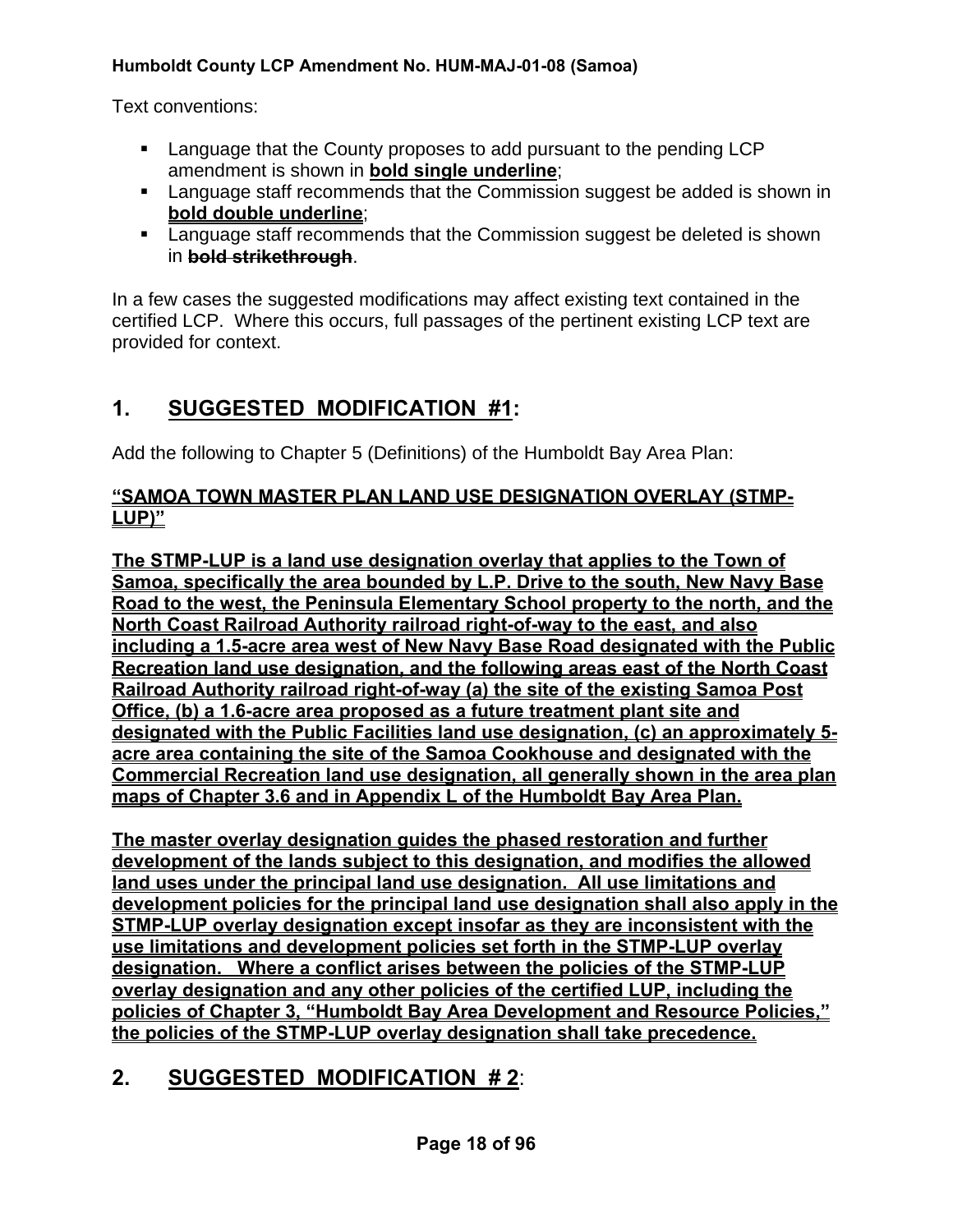Add the following language to Section 4.10, "Introduction" of Chapter 4 of the Humboldt Bay Area Plan (language to be added is shown in bold double underline and language to be deleted is shown in bold strikethrough):

## **STANDARDS FOR PLAN DESIGNATIONS**

#### **4.10 INTRODUCTION**

The Area Plan Land Use Maps indicate the planned principal use for all areas in the Coastal Zone. These planned uses are the basis on which zoning and subsequent development decisions are made; their intent is to guide the development of each area within the framework of community goals and objectives (Chapter 3 of the Area Plan) and the requirements of Public Resources Code section 30000 et seq., (the California Coastal Act of 1976).

On the maps, the planned principal uses – or planning designations are indicated by symbols; the key on the map indicates which symbol stands for which planning designation. While in some cases these standards are very specific, they are for the most part of a more general nature than the zoning standards, (these are found in the Coastal Zoning Ordinance). This is for a definite reason: the plan designations for an area indicate the **type of development use which is permissible overall pattern of eventual development for several years ahead**, while the zoning **identifies the maximum potentially allowable level of development. now in force limits present development to what can now be supported in the area**. Ordinarily only one zone will be compatible with a single plan designation, and any zoning adopted must confirm with and be adequate to carry out the land use plan.

For each Urban and Rural land use designation, the purpose, principal use, **and**  conditional use, and as applicable, the gross density are identified.

Oil and gas pipelines and electrical transmission lines are allowed in all land use designations, in accordance with Sections 3.14B (5) and (6), in both urban and rural areas, by conditional use permit. Surface mining and solid waste disposal projects are allowed in certain land use designations according to the policies of Sections 3.14 B (9) and (10).

**Should a discrepancy exist between the list of allowable uses of these Chapter 4 land use designations and the policies of Chapter 3, the policies of chapter 3 take precedence.** 

**The Area Plan Land Use Maps for the area in the vicinity of Samoa show a Samoa Town Master Plan Land Use Designation Overlay (STMP-LUP). The STMP-LUP overlay designation provides additional standards that apply to the designated area that are intended to provide for the comprehensive planning and orderly development of the community of Samoa. All uses and development policies for the principal land use designation shall apply to the STMP-LUP overlay designation except insofar as they are inconsistent with the uses and policies set**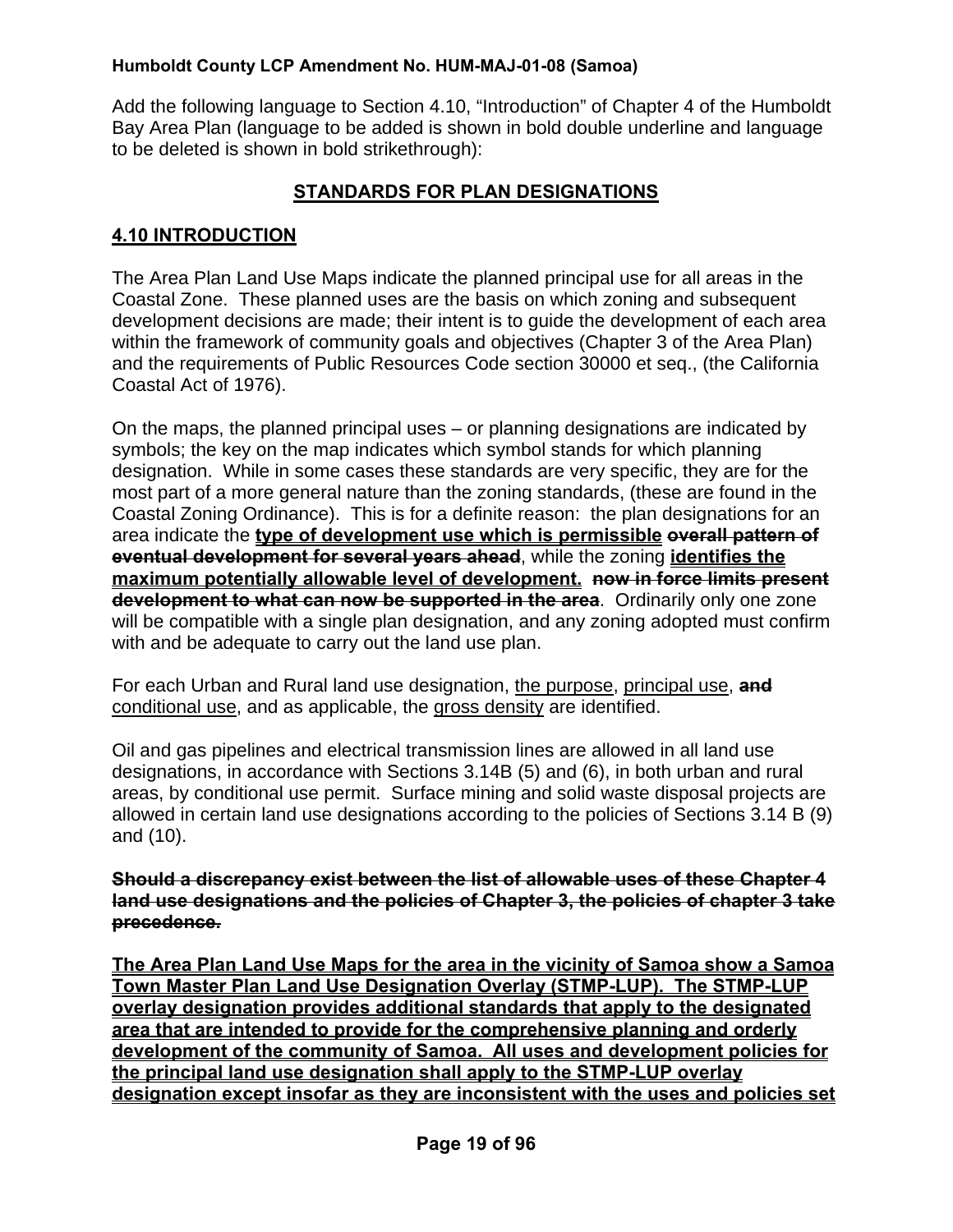**forth in the STMP-LUP overlay designation. Where a conflict arises between the policies of the STMP-LUP overlay designation and any other policies of the certified LUP, including the policies of Chapter 3, "Humboldt Bay Area Development and Resource Policies," the policies of the STMP-LUP overlay designation shall take precedence.**

# **3. SUGGESTED MODIFICATION #3**

Modify the proposed revised official full scale Area Plan Map for the Samoa Peninsula to show the STMP-LUP land use designation overlay over the area bounded by L.P. Drive to the south, New Navy Base Road to the west, the Peninsula Elementary School property to the north, and the North Coast Railroad Authority railroad right-of-way to the east, and also including a 1.5-acre area west of New Navy Base Road designated with the Public Recreation land use designation, and the following areas east of the North Coast Railroad Authority railroad right-of-way (a) the site of the existing Samoa Post Office, (b) a 1.6-acre area proposed as a future treatment plant site and designated with the Public Facilities land use designation, (c) an approximately 5-acre area containing the site of the Samoa Cookhouse and designated with the Commercial Recreation land use designation, all as generally shown in the area plan maps of Chapter 3.6 and in Appendix L of the Humboldt Bay Area Plan.

# **4. SUGGESTED MODIFICATION #4:**

The illustrative 8-1/2" by 11" Area Plan Map on Page 90 of Chapter 3 of the Humboldt Bay Area Plan shall be replaced with a new map that reflects the changes to the official full scale Area Plan Map for the Samoa Peninsula as proposed to be amended and modified by Suggested Modification No. 3, including but not limited to showing the area of the STMP-LUP overlay land use designation. As some of the land use designations for the Town of Samoa would appear very small on the illustrative 8-1/2" by 11" Area Plan Map and would be difficult to interpret, an Appendix "L" shall be added to the Humboldt Bay Area Plan that shows all of the land use designations and the Urban Limit Line for the Samoa Town Master Plan area as proposed and modified in a larger scale.

# **5. SUGGESTED MODIFICATION #5:**

Add the following to the listings of "**HUMBOLDT BAY AREA PLAN LAND USE DESIGNATIONS**" on page 87 of Chapter 3 of the Humboldt Area Master Plan (language to be added is shown in bold double underline and language to be deleted is shown in bold strikethrough):

## **HUMBOLDT BAY AREA PLAN LAND USE DESIGNATIONS**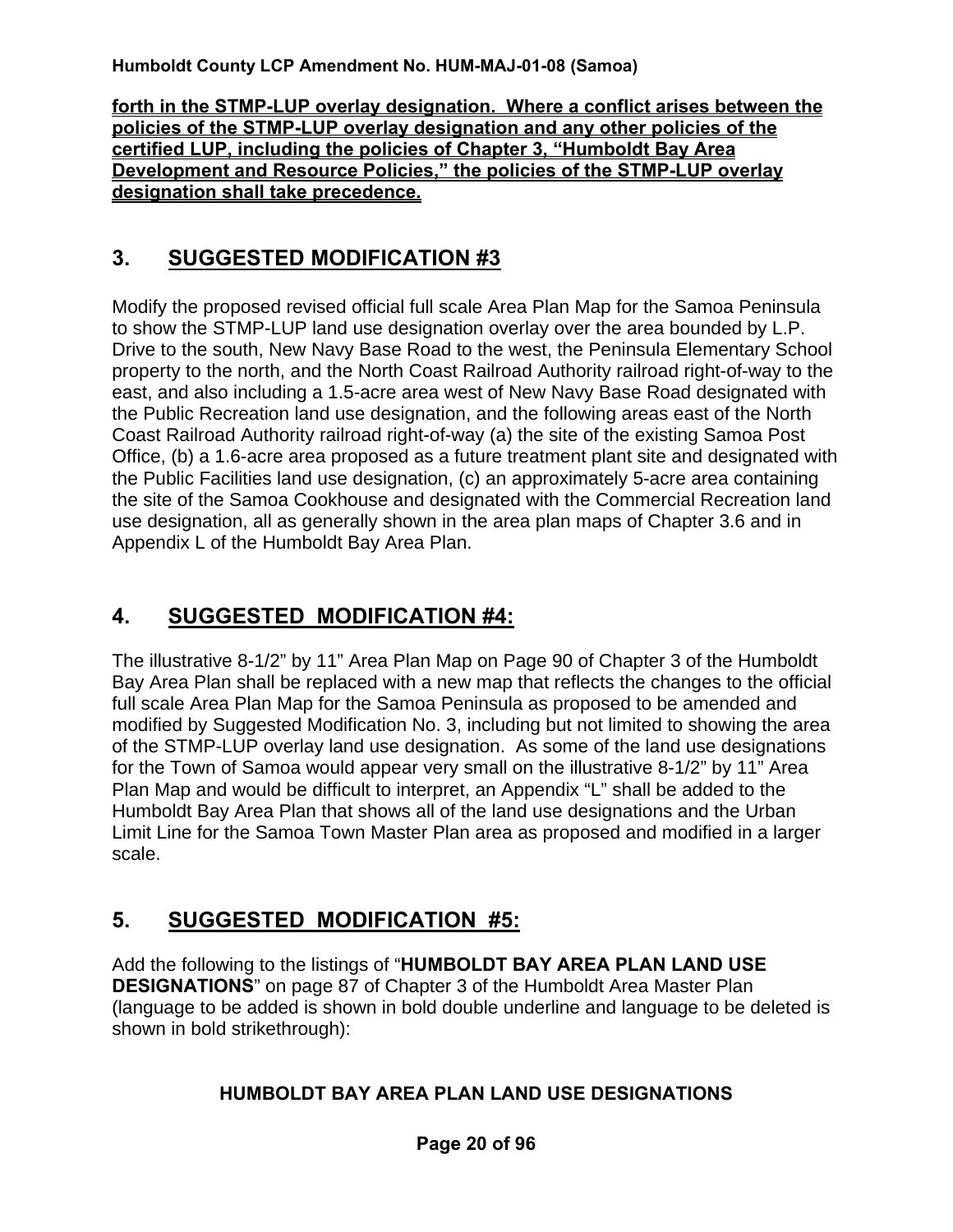#### **URBAN**

|           | <b>URBAN LIMIT LINE</b>           |
|-----------|-----------------------------------|
| RL        | <b>RESIDENTIAL/LOW DENSITY</b>    |
| <b>RM</b> | <b>RESIDENTIAL/MEDIUM DENSITY</b> |
| RV        | - URBAN RESERVE                   |
| CG        | <b>COMMERCIAL GENERAL</b>         |
| <b>RE</b> | <b>RESIDENTIAL ESTATES</b>        |
| <b>MG</b> | <b>RESOURCE DEPENDENT</b>         |
| МC        | INDUSTRIAL/COASTAL DEPENDENT      |
| MВ        | <u>BUSINESS PARK</u>              |
| ΝR        | <b>NATURAL RESOURCES</b>          |
| <u>CR</u> | <b>COMMERCIAL RECREATION</b>      |
| PR        | <b>PUBLIC RECREATION</b>          |
| РF        | <b>PUBLIC FACILITIES</b>          |
|           |                                   |

#### **STMP - SAMOA TOWN MASTER PLAN LAND USE OVERLAY DESIGNATION**

#### **RURAL**

| AE | - AGRICULTURE EXCLUSIVE/PRIME LANDS |
|----|-------------------------------------|
| ТC | <b>TIMBER COMMERCIAL</b>            |

- RR RURAL RESIDENTIAL
- RX RURAL EXURBAN
- PF PUBLIC FACILITY
- PR PUBLIC RECREATION
- NR NATURAL RESOURCES
- CR COMMERCIAL RECREATION
- MG INDUSTRIAL/GENERAL
- MR RESOURCE DEPENDENT
- MC INDUSTRIAL/COASTAL DEPENDENT
- AG AGRICULTURAL GENERAL

**STMP-LUP – SAMOA TOWN MASTER PLAN LAND USE OVERLAY DESIGNATION**

# **6. SUGGESTED MODIFICATION #6:**

Modify Section 1.30 of Chapter 1 of the Humboldt Bay Area Plan as follows (language to be added is shown in bold double underline and language to be deleted is shown in bold strikethrough):

#### **1.30 USE OF THIS DOCUMENT**

The California Coastal Act requires that all development within the Coastal Zone have a Coastal Development Permit in addition to any other permit required for development by a local or State agency. In most cases, the Coastal Development Permit is issued by Humboldt County. In some cases, specified types of development are exempt from the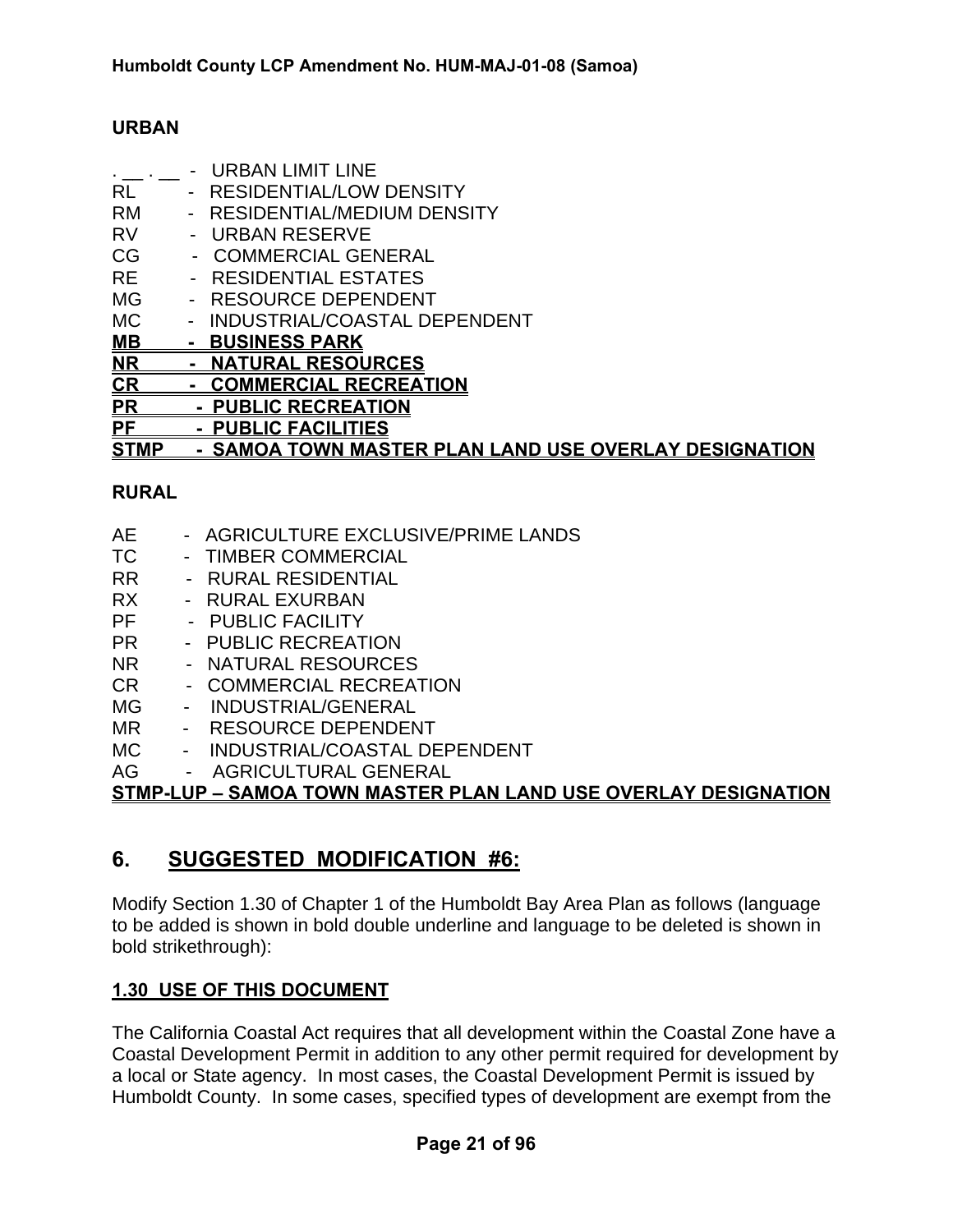requirement for a Coastal Development Permit. **EXEMPT DEVELOPMENTS MUST STILL BE IN CONFORMANCE WITH THIS AREA PLAN AND APPLICABLE ZONING, AND ALL NECESSARY COUNTY PERMITS MUST BE SECURED.** In a few cases, the Coastal Development Permit must still be obtained from the California Coastal Commission. Chapter 2 of the Area Plan indicates which areas or types of development are under local jurisdiction and which require Commission approval.

While all development in the Coastal Zone must conform to this Area Plan, the zoning of a parcel **immediately controls sets more specific limits on** allowable uses and densities. **The planning designations as presented in this Area Plan are a guide based on the overall concept of a particular area addressed. It indicates how the land should ideally be used. The zoning ordinance, on the other hand, legally dictates what uses can be made of the lands described. The two may not always be in total agreement but there should be reasonable compatibility between them. One method of assessing the degree of compatibility is through a matrix which compares the Plan designation to the Zoning Ordinance designation in a particular area.** Therefore, anyone considering available uses of a property should first consult the Coastal Planning Ordinance and applicable zoning map, available at the office of the Humboldt County Planning Department. **Where the proposed development should be applied for as indicated in the Coastal Zoning ordinance In some cases, the proposed development either fails to meet the zoning standards, or (as in the case of a public works extension) is not directly controlled by the zoning. In these cases, the Area Plan is the controlling document.** Where a conditional use (as indicated by the zoning), or a variance from specific zoning standards, or a zone change is necessary, **such conditional use or variance may only be permitted if consistent with all policies of the STMP-LUP overlay designation. policies and standards of the Area Plan as indicated in Chapter 3 provide quidance for such decisions.** Plan designation for the property should ordinarily be determinable from the maps attached to the Area Plan. In cases where this determination is difficult, the official map may be consulted at the office of the Humboldt County Planning Department.

Section .40 of Chapter 2 of the Area Plan details the administrative procedures for Coastal Development Permits, and identifies those areas or types of development where appeals from a county decision can be made to the California Coastal Commission.

# **7. SUGGESTED MODIFICATION #7**:

Add the following to Chapter 4 (Land Use Designations) of the Humboldt Bay Area Plan:

## **STMP-LUP: Samoa Town Master Plan Land Use Designation**

## **PURPOSE and GENERAL PROVISIONS:**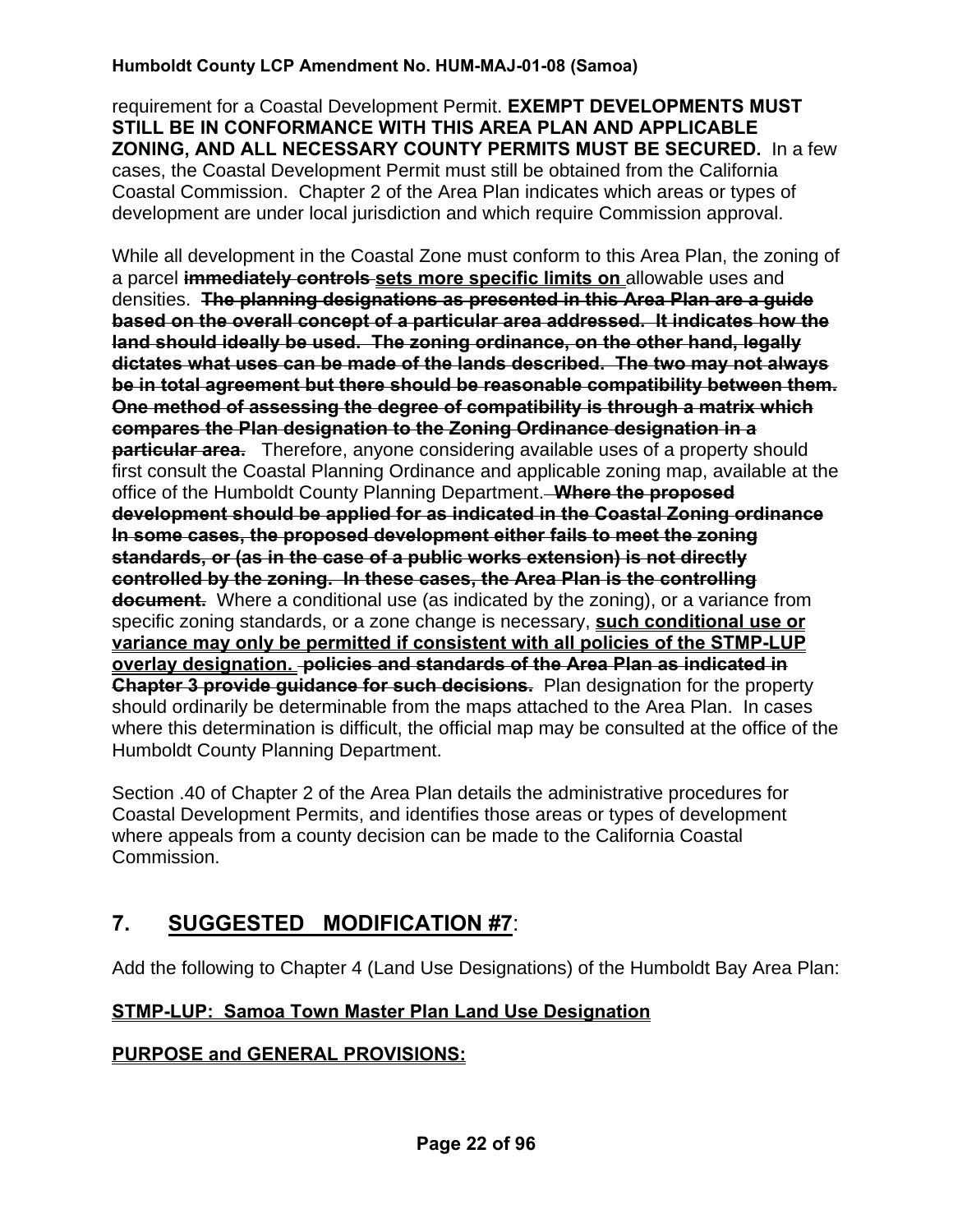**The purpose of the Samoa Town Master Plan Land Use Designation Overlay (STMP-LUP) is to provide for the comprehensive planning and orderly development of the community of Samoa. Coastal development permit approvals for development within the lands subject to the STMP-LUP shall only be authorized if the following requirements are met, in addition to any other applicable requirements of the certified Local Coastal Program. Development within the STMP-LUP may only be authorized if the decision-making authority adopts specific findings of consistency with the following numbered policies and provisions and all other applicable requirements of the certified LCP.**

**Locating New Development; Community Infrastructure; Cumulative Impacts**

## **STMP (New Development) Policy 1 (Phasing of Development).**

**The authorization and subsequent development of the lands subject to the STMP-LUP shall proceed in the following sequence:**

- **1. Prior to any other development, the landowner shall obtain a Subdivision Map Act approval and Coastal Development Permit to merge into one undivided lot all individual lots or other land units of any description within the boundaries of the STMP-LUP except for the approximately 2.5-acre parcel containing the Arcata Recycling Community Recycling Center which may remain a separate lot (known as APN 401-031-64). The merger of all lands subject to the STMP-LUP area into one legal lot shall encompass all such property regardless of the legality of any parcels or lots within the STMP-LUP area and regardless of whether Certificates of Compliance (conditional or unconditional) have been issued for any of these parcels or lots in the past. The merger into one (1) legal parcel of the entire approximately 138.2-acre site shall fully expunge all development rights that may have existed under any prior land division. The merger of the property within the STMP-LUP area into one legal lot shall be recorded and the resultant undivided parcel shall be treated as one single legal lot, and shall be recorded as such and assigned an assessor's parcel number by the Humboldt County Assessor prior to the authorization of any further land division or development of land within the STMP boundaries.**
- **2. After merger of all lands subject to the STMP-LUP into one legal lot and prior to any further development, including land divisions, the landowner shall obtain a Subdivision Map Act approval and Coastal Development Permit for a master subdivision of all lands within the boundaries of the STMP-LUP that would create all lots anticipated to be developed under the STMP-LUP. No portion of the lands covered by the STMP-LUP shall be left as a remainder parcel. To be approved, the master subdivision must be fully consistent with all policies of the STMP-LUP and all other applicable provisions of the certified LCP. The**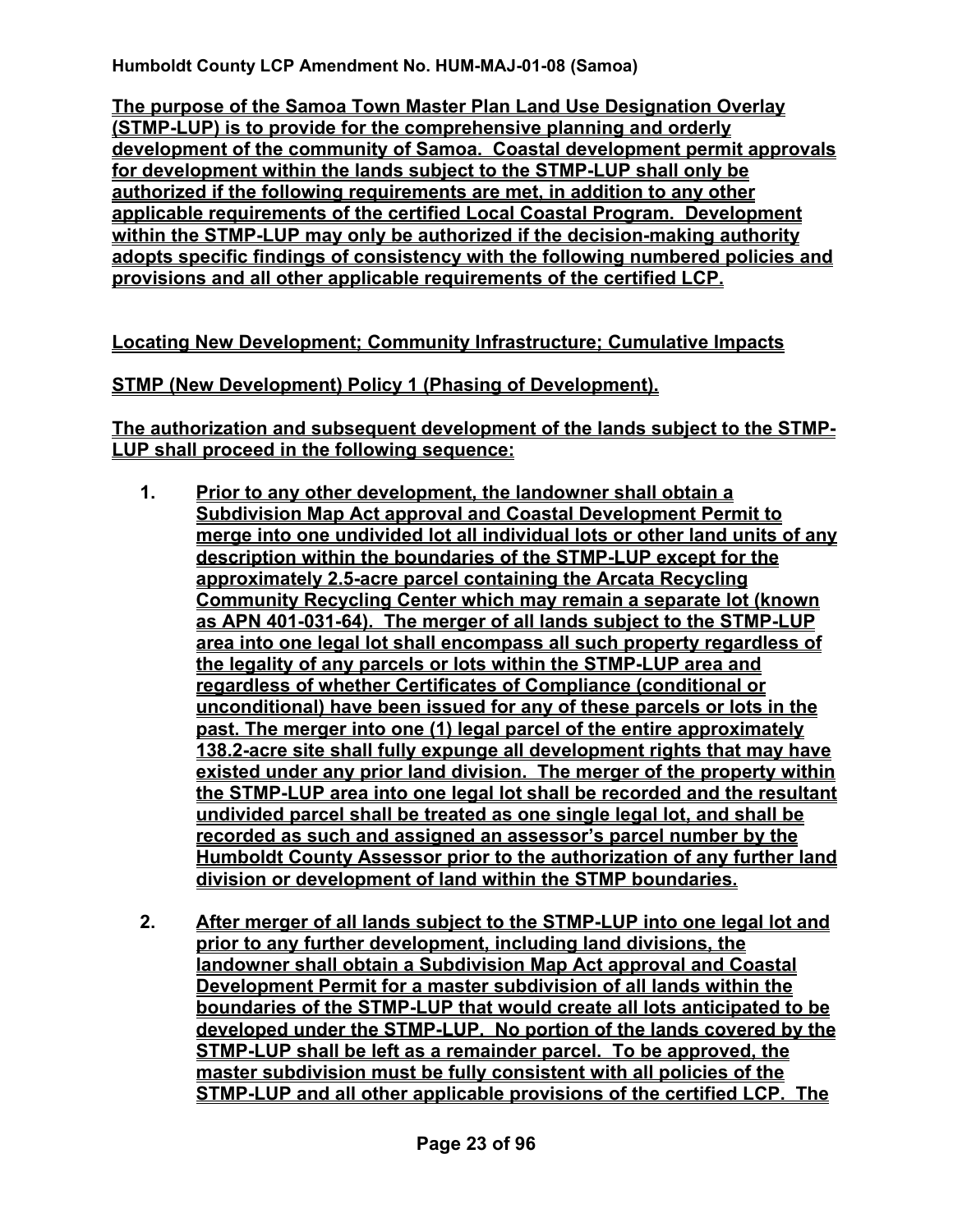**application for the master subdivision shall include all information needed to evaluate the consistency of the master subdivision and the subsequent development that would be facilitated by the master subdivision for consistency with the STMP-LUP and all other applicable provisions of the certified LCP, including but not limited to:** 

- **(a) final precise wetland delineations;**
- **(b) final botanical surveys that map the full extent of all environmentally sensitive habitat areas;**
- **(c) plans for the removal of populations of aggressive, non-native invasive plant species consistent with the requirements of STMP (Wetlands/ESHA) Policy 9;**
- **(d) building envelopes for each lot;**
- **(e) final remedial action plans for the cleanup of all contaminated soils, surface waters, and groundwaters on the site approved by the Regional Water Quality Control Board consistent with the requirements of STMP (New Development Policy 17);**
- **(f) preliminary grading plans;**
- **(g) plans for development of the new waste water treatment facilities with demonstration that the system will have sufficient capacity to serve buildout of the subdivision and has received approval from the Regional Water Quality Control Board consistent with the requirements of STMP (New Development Policy 11);**
- **(h) demonstration that sufficient potable and emergency control water supplies and facilities exist to serve buildout of the subdivision consistent with the requirements of STMP (New Development Policy 16);**
- **(i) a master pedestrian and bicycle circulation plan consistent with the requirements of STMP (Coastal Access) Policy 1;**
- **(j) plans for the installation of three bus stops to serve Samoa consistent with the requirements of STMP (Coastal Access) Policy 6;**
- **(k) a detailed coastal access vehicle parking analysis and plan consistent with the requirements of STMP (Coastal Access) Policy 7;**
- **(l) a plan for the placement of small community parks and other outdoor recreation areas consistent with the requirements of STMP (Wetlands/ESHA) Policy 3;**
- **(m) a plan for the on-going funding, maintenance, and management of Samoa Town infrastructure and public spaces consistent with the requirements of STMP (New Development) Policy 4;**
- **(n) evidence that all proposed parcels will be safe from flooding, erosion, and geologic hazards without the need to construct shoreline armoring devices consistent with the requirements of STMP (New Development) Policy 6 and STMP (Hazard Policy 2;**
- **(o) a tsunami safety plan consistent with the requirements of STMP (Hazard) Policy 4; and**
- **(p) evidence that lots to be created for new residential development can be feasibly developed in a manner that the finished floor elevation of**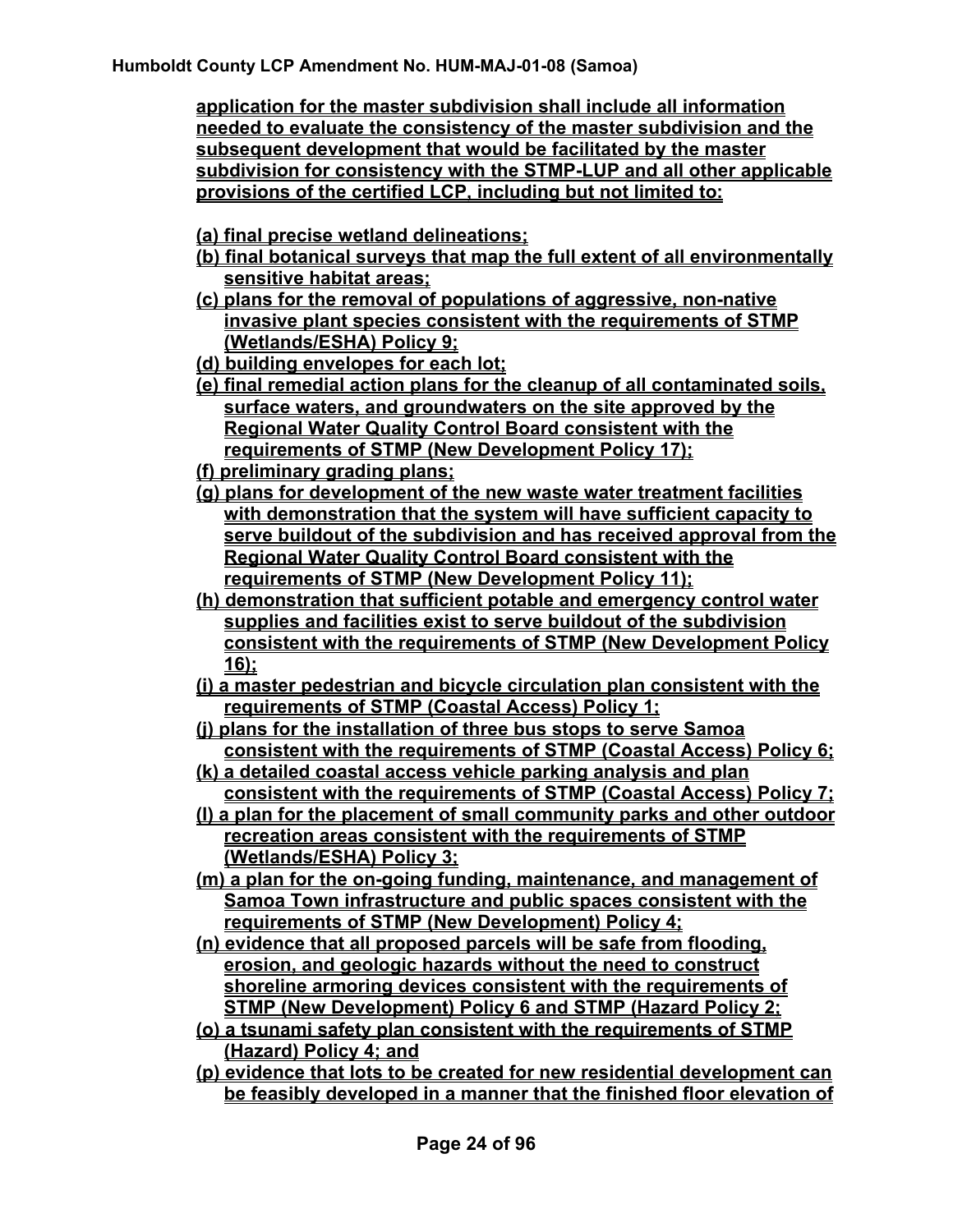**new residences can be constructed at an elevation of at least 32 feet above mean sea level consistent with the requirements of STMP (Hazard)Policy 5.** 

**Any proposed changes to the approved master subdivision shall require an amendment to the coastal development permit granted for the subdivision. To be approved, any amendment to coastal development permit must also be fully consistent with the STMP-LUP and all other applicable provisions of the certified LCP.** 

- **3. The coastal development permit for the master subdivision shall require that: (1) prior to issuance of the coastal development permit for the master subdivision and (2) prior to the recordation of the final map for the master subdivision (i.e. prior to the sale of any lots created by the subdivision of the lands subject to the STMP-LUP, the landowner/developer must demonstrate that: a) the cleanup plans approved by the RWQCB for the STMP-LUP area have been fully implemented and the requisite cleanup of soil and water (ground and surface) completed in a manner that is certified in writing by the RWQCB as "cleaned up to background," b) the RWQCB has provided written evidence that the development proposed throughout the STMP-LUP area is certified by the RWQCB as suitable for the subject site without further remediation; and c) that the RWQCB further certifies that the STMP-LUP area, if developed as proposed and without further remediation, will not result in the off site migration of contaminants into surface or groundwater that may eventually reach Humboldt Bay or the Pacific Ocean.**
- **4. All coastal development permits granted for development within the STMP-LUP, including the master subdivision and subsequent coastal development permits obtained for build-out of the subdivision shall authorize the physical development of the STMP-LUP area consistent with the following sequence:**

**a. Prior to issuance of the coastal development permit for the master subdivision and prior to undertaking any other physical development of the site:**

**(1) the cleanup plans approved by the RWQCB for all lands subject to the STMP-LUP must have been fully implemented and the requisite cleanup of soil and water (ground and surface) completed in a manner that is certified in writing by the RWQCB as "cleaned up to background;" (2) the RWQCB must have provided written evidence that the types of development proposed throughout the STMP-LUP area are certified by the RWQCB as suitable for the subject site without further remediation; and (3) the RWQCB must have certified that the**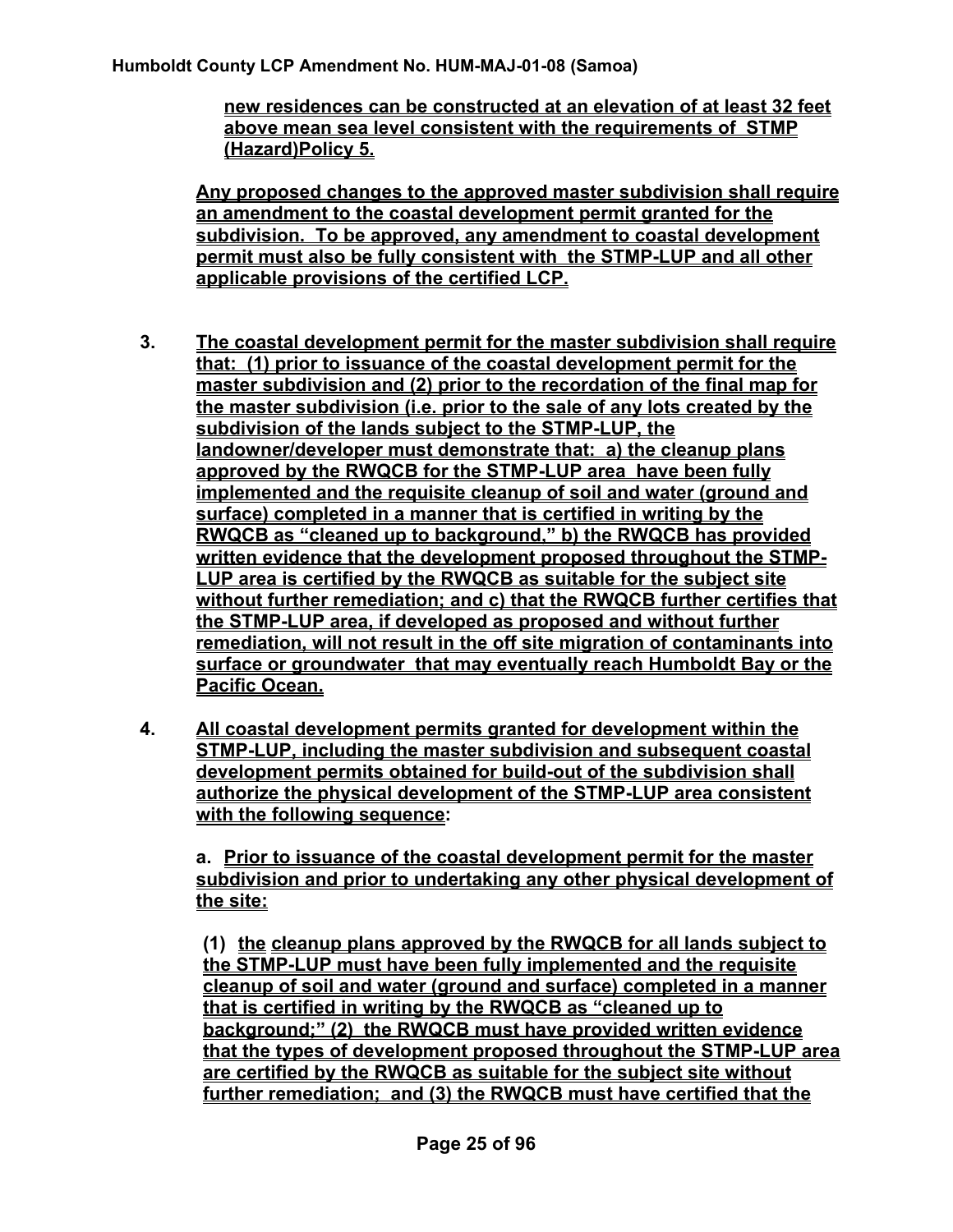**STMP-LUP area, if developed as proposed and without further remediation, will not result in the off site migration of contaminants into surface or groundwater that may eventually reach Humboldt Bay or the Pacific Ocean.** 

**b. Cleanup of the existing structures and soils associated with historic Samoa shall be undertaken, in a manner that assures the structural stability and retention of original features, stabilization of such structures (such as ensuring that the structures are weathertight), and the foundations of the structures reinforced or improved as necessary to ensure that the structures are safe from collapse due to earthquake, etc., to the degree that contemporary building codes would provide, prior to subdivision of the lands containing the existing structures or the sale of individual lots containing existing structures.**

**c. Development of the public access trail network required by STMP (Coastal Access) Policy 8 and improvement of the public access day use facility west of New Navy Base Road required by STMP (Coastal Access) Policy 13.** 

**d. Development of Sewage Treatment Facilities.**

**e. Conversion of sewage treatment of all existing development to treatment under new sewage treatment facilities.**

**f. Development of all visitor serving facilities required by Policy STMP (Coastal Access) Policy 2 to the extent not offset by in lieu fee provisions of the policy.** 

**g. Development of other residential, commercial, and industrial uses.** 

**STMP (New Development) Policy 2:**

**The subdivision, lot merger, lot line adjustment, or any other form of land division or re-division shall not constitute a principal permitted use and any coastal development permit approved by the County for such development is appealable to the Coastal Commission pursuant to Section 30603 of the Coastal Act.**

**STMP (New Development) Policy 3:**

**The Principal Permitted Use of any area subject to the STMP-LUP shall be determined in accordance with the designated Land Uses and in the patterns and locations generally shown on the STMP Land Use Map; however, no minimum or maximum number of lots shall be determined or authorized until or unless a coastal development permit has been approved for the master subdivision of lands subject to the STMP-LUP. The coastal development permit for the master**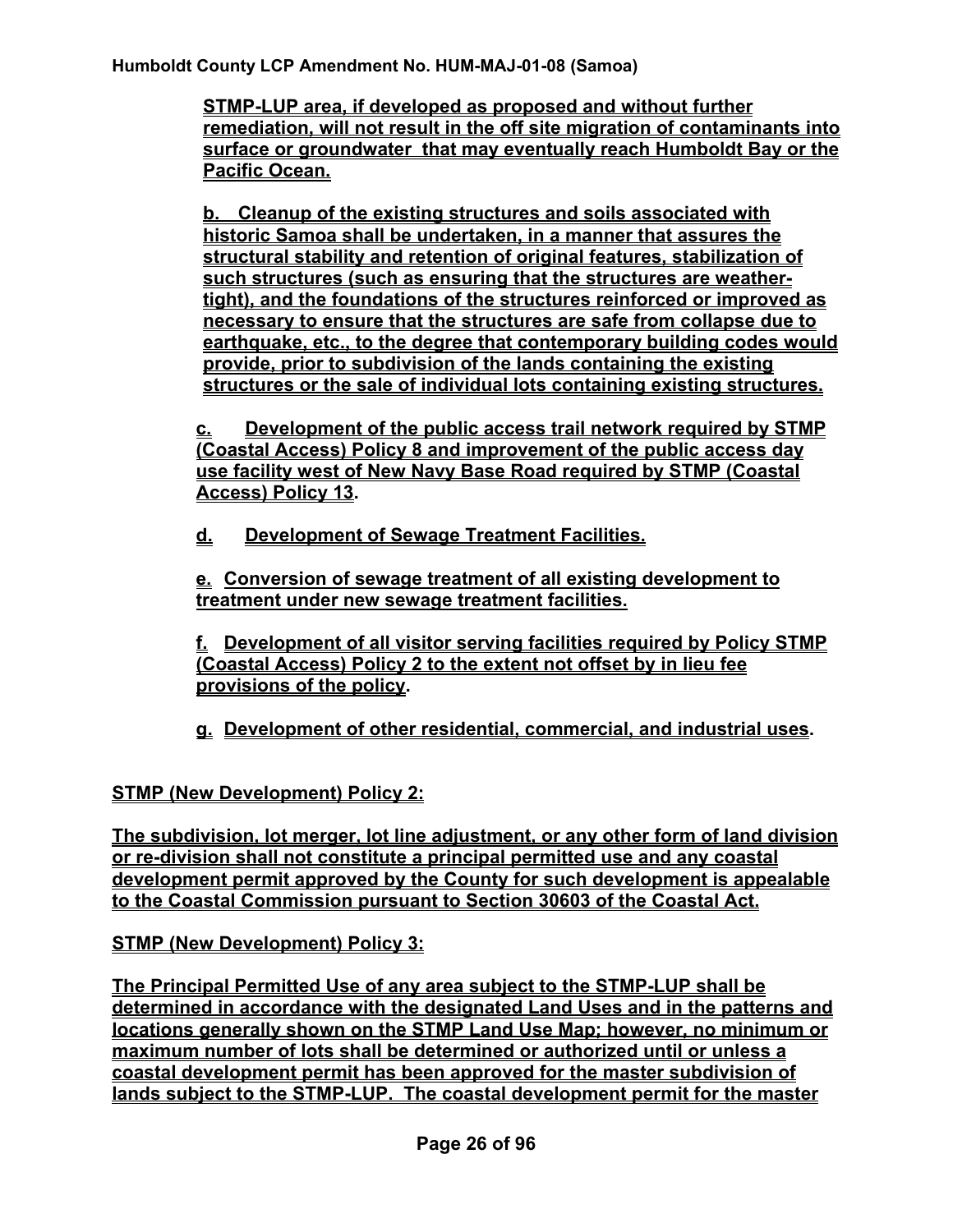**subdivision of the lands subject to the STMP-LUP shall show the location and limits surveyed and authorized for all proposed legal lots, and each proposed lot shall additionally show the surveyed location and limits of the developable area (structural footprint) authorized within each proposed new lot.** 

## **STMP (New Development) Policy 4:**

**Prior to approval or issuance of a coastal development permit for the master subdivision of the lands subject to the STMP-LUP, the landowner/developer shall demonstrate the existence of a mechanism, organized under public ownership and management, for the on-going funding and maintenance of the STMP's potable water delivery system, waste water processing system, storm water facilities, public fire and life safety facilities and services, public open spaces, common areas including streetscapes, parks and community gardens, bicycle/pedestrian pathways, sensitive resource areas, the Samoa Dunes Day Use Area (including bathroom and parking facilities), and the Samoa RV/car camping spaces (including bathroom/shower and other facilities).** 

#### **STMP (New Development) Policy 5:**

**The administrative rules, regulations, bylaws and/or operating requirements adopted by the public ownership and management entity, structure, district, or association, (whether there eventually exists one or more than one of these or whether management is shared with an outside entity with responsibilities for more than the STMP-LUP) provided for pursuant to STMP (New Development) Policy 4 shall be consistent and compliant with all provisions of the STMP-LUP and shall be in place and available for review as part of the coastal development permit application for the master or subsequent subdivision of STMP-LUP lands.**

#### **STMP (New Development) Policy 6:**

**Land divisions, including re-divisions and lot line adjustments, shall be permitted only if all resulting parcels can be demonstrated to be buildable and protective of all coastal resources, and safe from flooding, erosion, and geologic hazards, including the effects of at least 4.6 feet of sea level rise, without the future construction of shoreline armoring devices, and that the development proposed on the resultant lots can be constructed consistent with all pertinent policies of the certified LCP.** 

**STMP (New Development) Policy 7:**

**To minimize energy demands, development of lands subject to the STMP-LUP shall minimize vehicle miles traveled, and conserve energy to the maximum extent feasible. Examples of methods to address this requirement may include but are not limited to, the siting of development in a manner that will minimize traffic trips associated with such development, providing multi-modal transportation facilities within the STMP-LUP area, funding improvements of**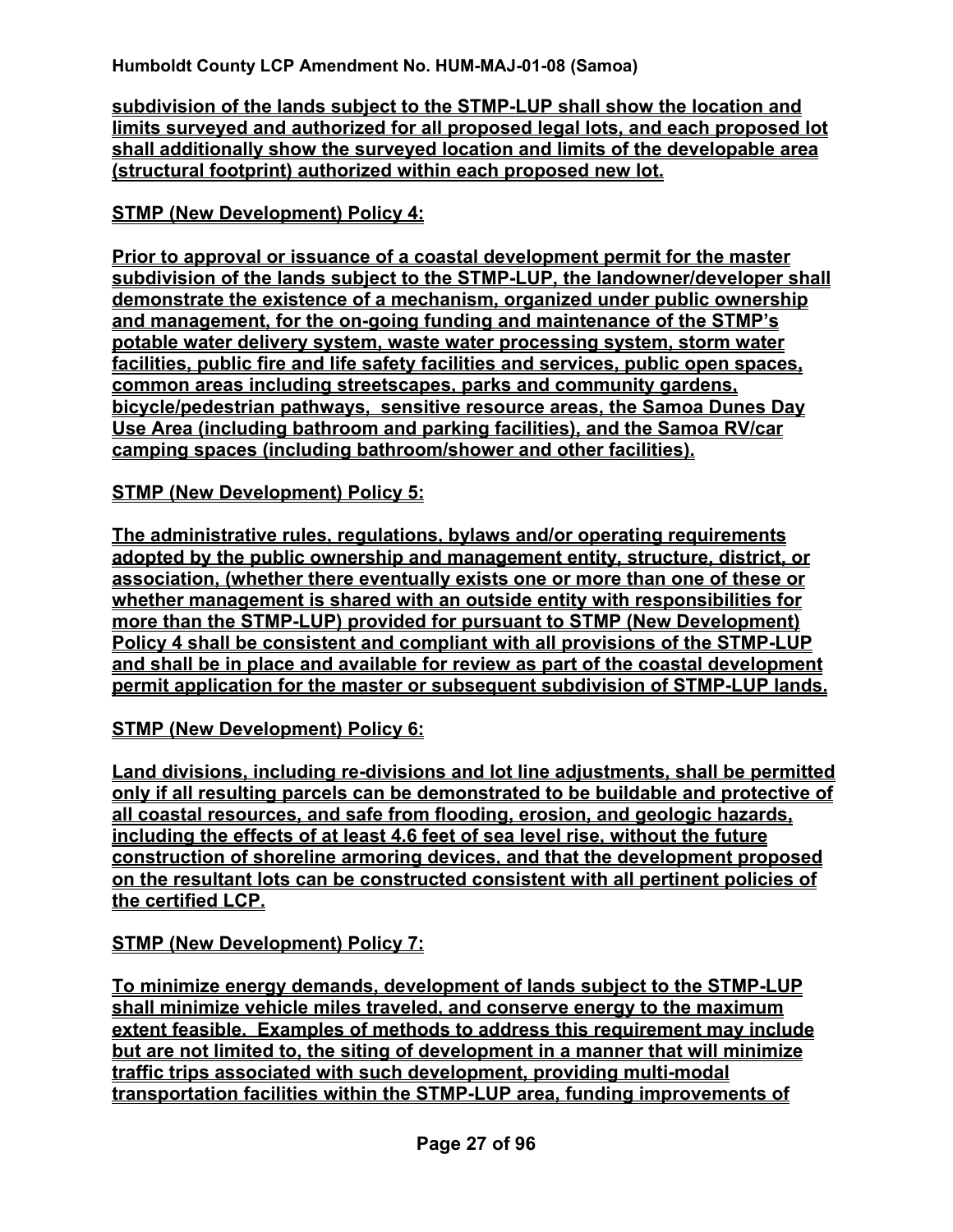**multi-modal corridors connecting Eureka and Arcata to the STMP-LUP area, and incorporating emerging "sustainable design" or "green building" technologies and materials as these become available and continue to improve over the course of the future buildout of the STMP. The manner in which this requirement is implemented shall be described in the pertinent findings adopted by the decisionmakers at the time of development approval and the selected methods of achieving compliance with this requirement shall be established in conditions of approval of the subject coastal development permit(s). Contemporary measures that may be considered at the discretion of the pertinent decision-makers include, for example, but are not limited to, seeking LEED Neighborhood Certification for the final master subdivision plan, and at least LEED Gold certification for individual structures, incorporating electric vehicle re-charging stations for plugin hybrids, and/or alternative fueling stations as new technologies emerge, offering "car-banking" opportunities such as hourly, rather than daily, car rentals for STMP-LUP area employees and residents, and providing transportation demand management incentives to encourage commuter conservation responses, such as by offering flexible/alternative work schedules, telecommuting, and financial subsidies for the use of public transportation, etc. Other measures could include, for example, the optimal use of alternative energy systems and water conservation strategies in the design of the new STMP-LUP waste water treatment facility or other STMP-LUP development.**

#### **STMP (New Development) Policy 8:**

**New development authorized within the STMP-LUP and through the restoration of the existing structure and historic town site features shall incorporate the best available practices for the protection of coastal waters, in accordance with the standards outlined in STMP Special Area Combining Zone STMP (New Development) Standard 8. To achieve these standards, the applicant shall provide supplemental information as a filing requirement of any coastal development permit application for development within the area subject to the STMP-LUP, and the pertinent decision-makers shall adopt specific findings and attach conditions requiring the incorporation of, and compliance with, these water quality protection measures in approving coastal development permits for subdivision or further development of the lands subject to the STMP-LUP.**

## **STMP (New Development) Policy 9:**

**The waste water treatment plant and associated filtration facilities proposed by the landowner/applicant to serve all development within the lands subject to the STMP-LUP shall be sited, designed, and approved by the Regional Water Quality Control Board (RWQCB) prior to any development of the STMP-LUP overlay area other than the subdivision of the STMP-LUP area, and shall be constructed, tested and ready for connection and service prior to construction of any new development proposed for the STMP-LUP area other than (1) the rehabilitation or remodeling of the existing residences; (2) the cleanup of contaminated soil surrounding existing structures in the STMP-LUP area that is required by the**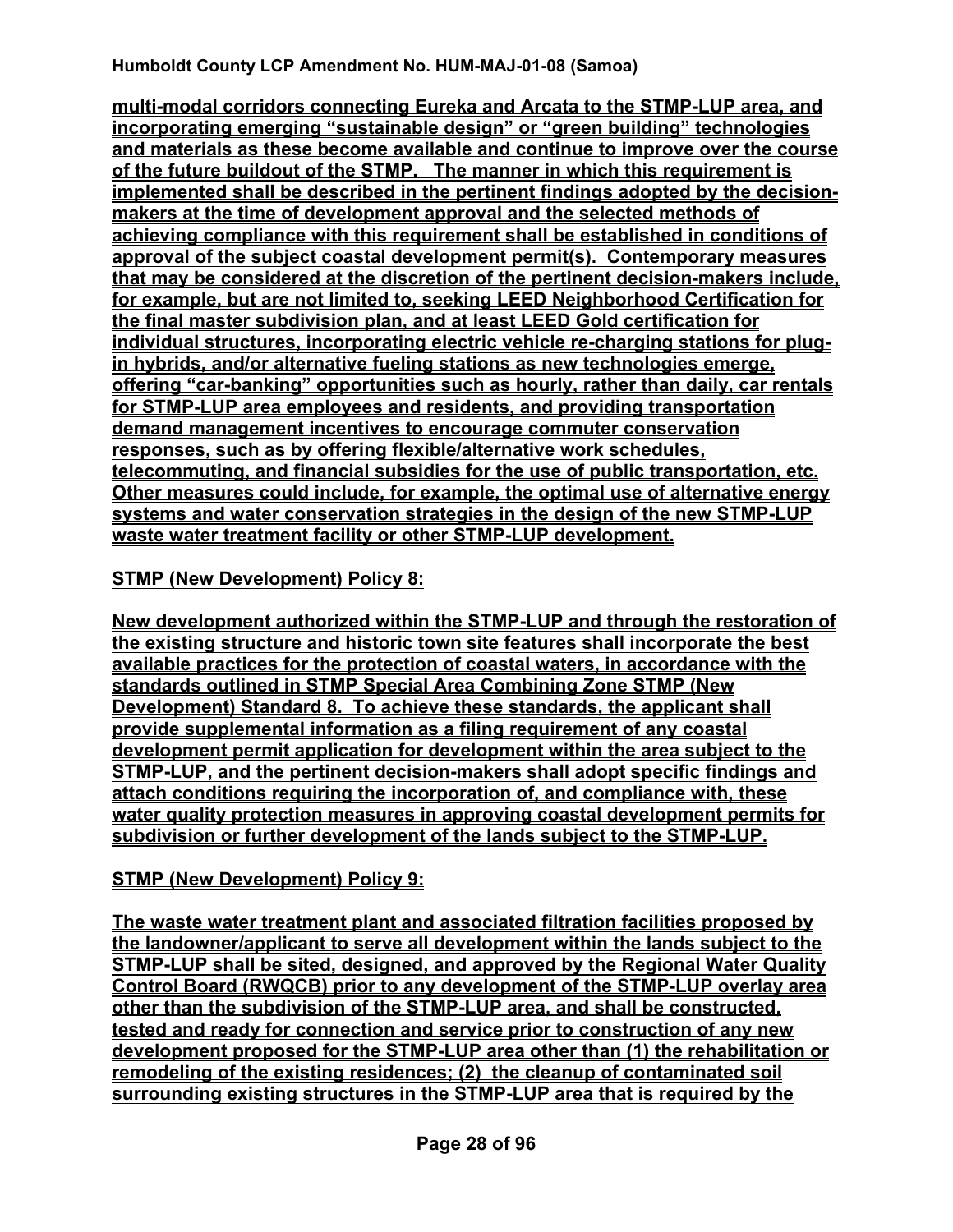#### **RWQCB; and (3) the development of the public access trail network and improvement of the public access day facility required by STMP-LUP policies.**

**STMP (New Development) Policy 10:**

**The proposed waste water treatment plant for the lands subject to the STMP-LUP shall be limited to provision of service for development authorized pursuant to the STMP-LUP only. No other location or method of providing waste water treatment for the lands subject to the STMP-LUP shall be authorized without an amendment to the County's LCP certified by the Coastal Commission. No lands or development outside the STMP-LUP shall be served by the STMP-LUP. No pipeline connections to collect or transfer waste water from off-site to or through the STMP-LUP lands shall be installed on or adjacent to the lands subject to the STMP-LUP.** 

## **STMP (New Development) Policy 11:**

**Prior to approval or issuance of any coastal development permit for the master subdivision of lands subject to the STMP-LUP, the proposed waste water treatment plant and all associated waste water collection, transfer, and filtration facilities shall be demonstrated to have sufficient transportation, containment, and filtration field capacity to accept all effluent discharged by maximum potential build-out of the STMP-LUP at maximum waste water flow rates and volumes during peak winter storm water runoff and winter high ground water conditions, without exceeding the infiltration capacity of the filtration fields in a manner that would allow septic effluent to "daylight"in any area not specifically designed and approved as a treatment pond. The proposed waste water treatment plant shall include sufficient surge/backup/emergency capacity and containment and backup pumping capacity and emergency/alternative fuel systems sufficient to continue to provide waste water capture and treatment for the STMP-LUP development for a minimum of 72 consecutive hours without discharge of effluent overflow directly or indirectly to the waters of Humboldt Bay or the Pacific Ocean. Prior to approval of a coastal development permit for athe master subdivision of lands subject to the STMP-LUP, the landowner/developer shall submit a written evaluation prepared by a California-licensed professional civil engineer assuring compliance with these standards, and the Californialicensed professional civil engineer shall review and stamp all final waste water treatment plant and filtration facility plans as conforming to these standards and to any additional requirements that may be imposed by the Regional Water Quality Control Board in approving plans for the waste water treatment facility.** 

**STMP (New Development) Policy 12:**

**The existing residences shall be connected to the new waste water treatment plant within sixty (60) days after the new waste water treatment plant is placed in service. The existing septic system that presently serves the existing residences shall be removed or remediated in accordance with the requirements of the**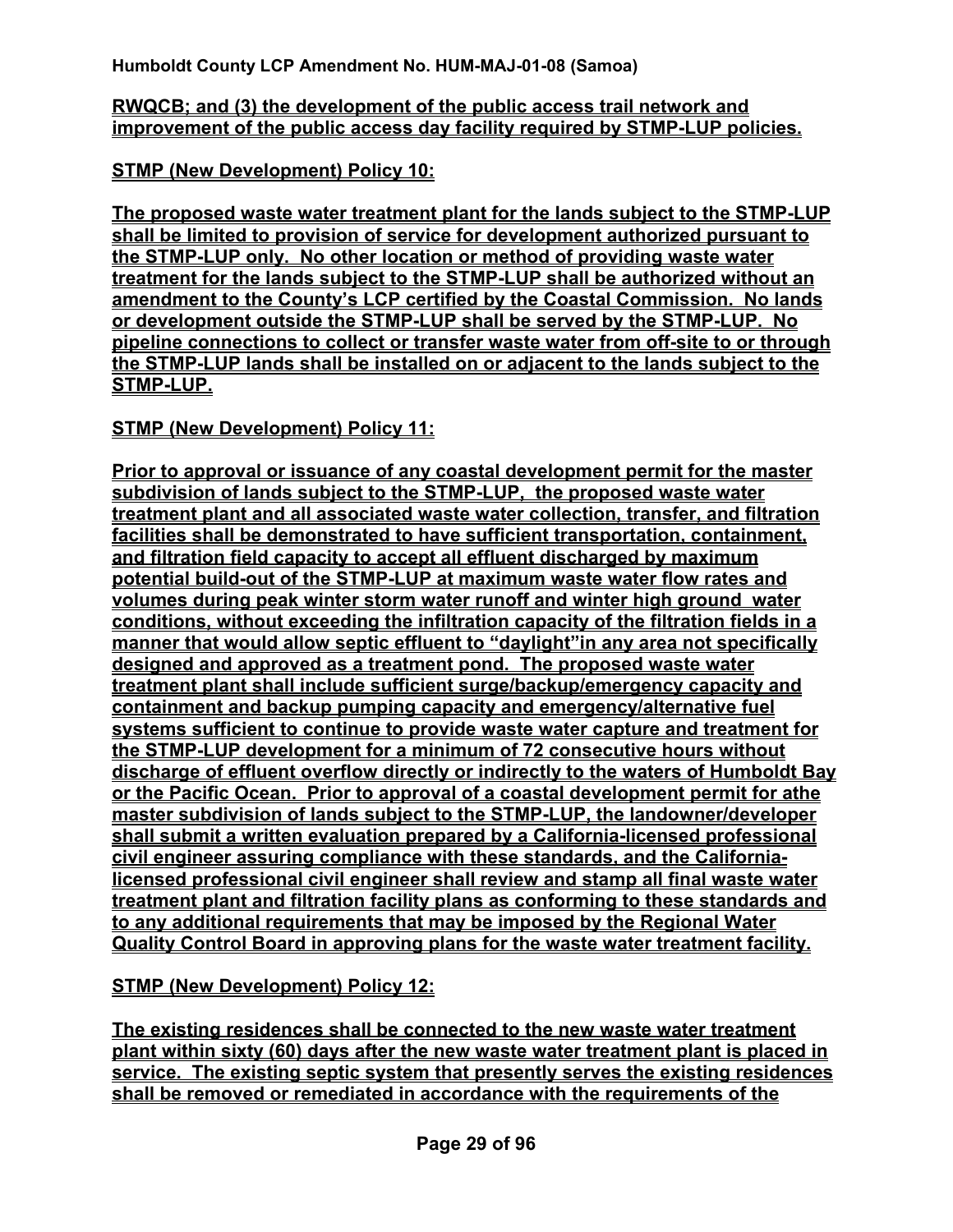**Regional Water Quality Control Board (RWQCB), subject to a coastal development permit, within sixty (60) days after the existing residences are connected to the new waste water treatment plant. The existing residences may continue to rely on the existing septic disposal system until the new waste water treatment plant is constructed provided that the RWQCB does not place the existing waste water treatment plant under an order to the contrary.**

# **STMP (New Development) Policy 13:**

**The Arcata Recycling Center shall be connected to the new waste water treatment plant within sixty (60) days after the new waste water treatment plant is placed in service. The existing septic system that presently serves the Arcata Recycling Center shall be removed or remediated in accordance with the requirements of the Regional Water Quality Control Board (RWQCB), subject to a coastal development permit, within sixty (60) days after the Arcata Recycling Center is connected to th e new waste water treatment plant. The Arcata Recycling Center may continue to rely on the existing septic disposal system until the new waste water treatment plant is constructed provided that the RWQCB does not place the existing waste water treatment plant under an order to the contrary.** 

## **STMP (New Development) Policy 14:**

**The proposed waste water treatment plant and associated filtration field facilities and other disposal systems that may be associated with the plant shall be designed to function effectively and without adverse effects on the quality of ground or surface waters with a tolerance of at least 4.6 feet of sea level rise and a similar rise in groundwater elevations beneath the lands comprising the STMP-LUP areas that are proposed for the plant and associated collection and distribution pipeline systems (both under and above ground components). The final plans and designs for the waste water treatment facility and all associated components, including pipelines, shall be reviewed and stamped by the licensed civil engineer as compliant with these requirements, in addition to the requirements set forth in STMP (New Development) Policy 10.** 

## **STMP (New Development) Policy 15:**

**Prior to approval of a coastal development permit for the master subdivision of lands subject to the STMP-LUP, the landowner/developer shall demonstrate that sufficient potable and emergency control water supplies exist to serve and protect the subject development that would be undertaken at buildout of the proposed subdivision under routine and emergency conditions that could affect the STMP area. Adequacy of available water volume and pressure, and the adequacy of facilities for the storage, piping, and distribution of the supply, and of the presence of trained personnel, under routine and emergency conditions that can be reasonably anticipated to affect the STMP during the life of the development proposed, including a major local or regional earthquake of magnitude 8.0 to 9.0 on the Richter Scale, including a great earthquake along the**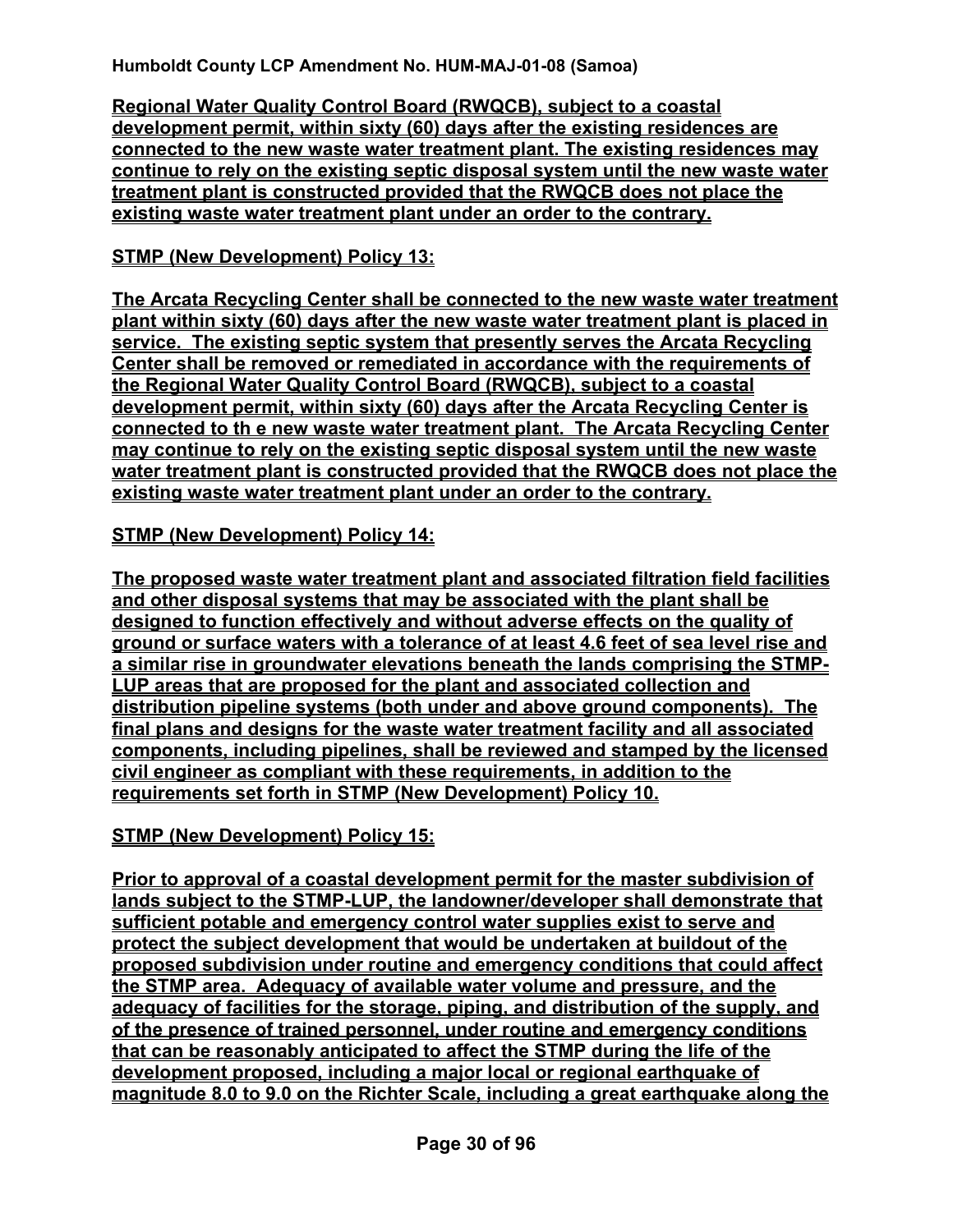**local area, of the Cascadia Subduction Zone, with or without an accompanying local tsunami, shall be considered in a responsive written evaluation prepared by a California licensed professional civil engineer with substantial hazard planning experience, and reviewed by the County Office of Emergency Services, the County Fire Department, and the County Sheriff's office prior to approval of the subject coastal development permit.**

## **STMP (New Development) Policy 16:**

**For areas of the lands subject to continuing Regional Water Quality Control Board (RWQCB) oversight because of the presence of contaminated soil or water (ground or surface):**

**A. Prior to approval of a coastal development permit for the master subdivision of the lands subject to the STMP-LUP and prior to the recordation of the final map for the master subdivision (that is, prior to the sale of any lots created by the subdivision of the lands subject to the STMP-LUP), the landowner/developer must prepare a cleanup plan for the contaminated areas that has been reviewed and approved by the RWQCB; and**

**B. Prior to the approval or issuance of a coastal development permit for the master subdivision of the lands subject to the STMP-LUP, and after the merger of all lands subject to the STMP-LUP into one (1) legal parcel, the landowner/developer must demonstrate that all deed restrictions required by the RWQCB for lands subject to continuing contamination of soil or water (ground or surface) have been recorded against the single legal parcel comprising the STMP-LUP area; and**

**C. Prior to the issuance of the coastal development permit for the master subdivision and prior to the recordation of the final map for the master subdivision (that is, prior to the sale of any lots created by the subdivision of the lands subject to the STMP-LUP), the landowner/developer must demonstrate that: (1) the cleanup plans for the STMP-LUP area approved by the RWQCB have been fully implemented and the requisite cleanup of soil and water (ground and surface) completed in a manner that is certified in writing by the RWQCB as "cleaned up to background," (2) the RWQCB has provided written evidence that the development proposed throughout the STMP-LUP area are certified by the RWQCB as suitable for the STMP-LUP area without further remediation; and (3) the RWQCB further certifies that the STMP-LUP area if developed as proposed and without further remediation, will not result in the off site migration of contaminants into surface or groundwater that may eventually reach Humboldt Bay or the Pacific Ocean; and**

**D. Prior to approval or issuance of a coastal development permit for the master subdivision of lands subject to the STMP-LUP and after the merger of all lands subject to the STMP-LUP into one legal parcel, the approving authority shall require evidence that a deed restriction has been recorded against the legal title**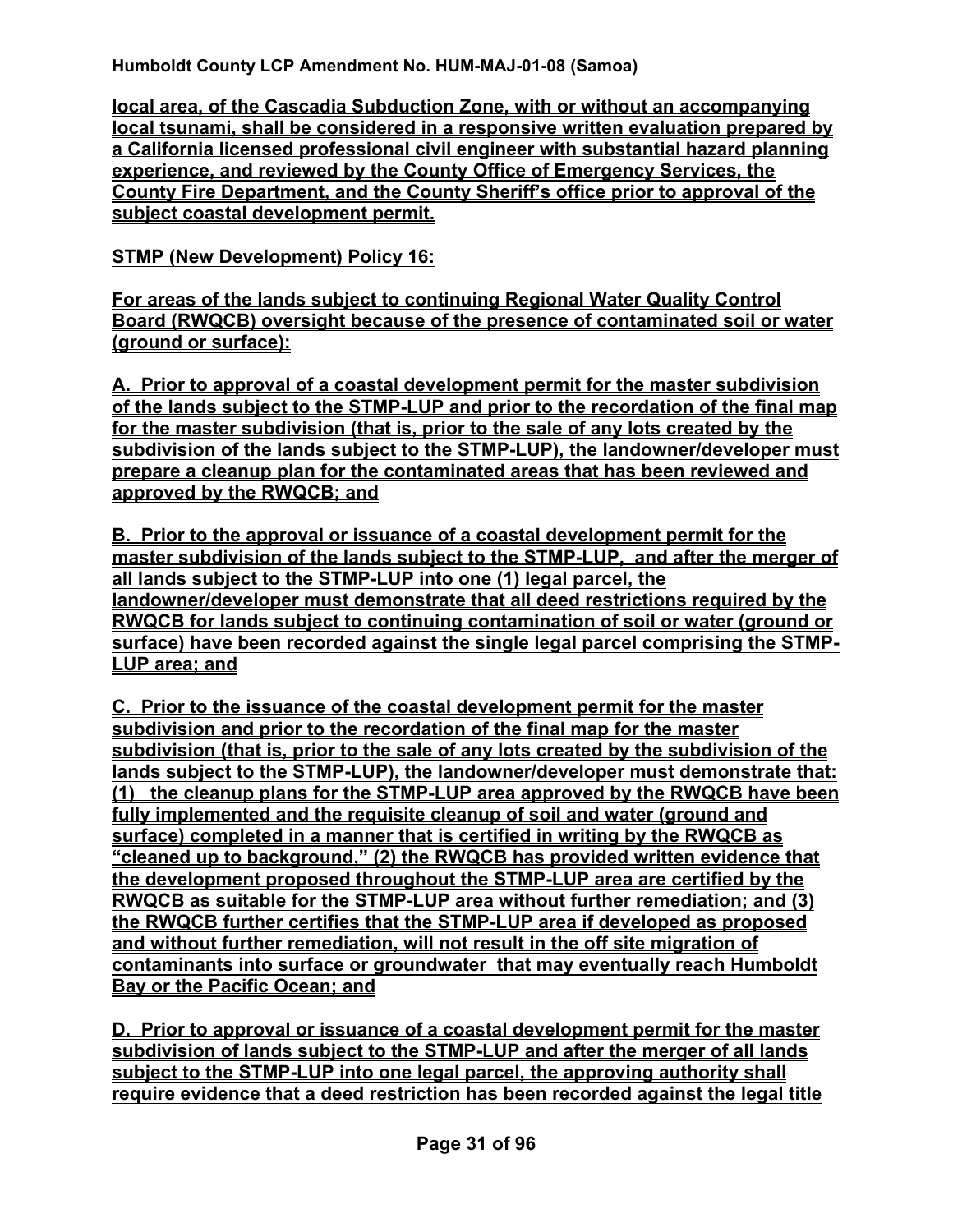**of the single merged legal parcel describing the kinds and location of contamination that has previously been associated with the subject lot, the remedial activities that have been undertaken, the results of final tests completed to verify the adequacy of cleanup (including copies of the pertinent laboratory reports), and the presence and location of any residual contamination that may be present in the soil or water (surface or groundwater) present on site, and whether changing groundwater elevations that may be associated with seasonal rainfall patterns or long term sea level rise may affect the stability of any remaining contamination that could affect the property in the future.** 

#### **STMP (New Development) Policy 17:**

**Clean up of contaminated soil and water (surface or ground) and structural surfaces or coatings, within the area subject to the STMP-LUP, particularly excavation of contaminated soils, or removal or treatment of remaining leadcontaminated paint on existing structures, shall be undertaken in a manner that ensures the protection and preservation of original woodwork, windows, and millwork, and that provides for continued stability of the foundations of such structures. Proposals for such remediation within the STMP-LUP shall clearly indicate the removal methods that will be used for the soil, groundwater, and the existing structures in the coastal development permit submitted to the pertinent reviewing authority for each project. In addition, such proposals shall include a Standard Operating Procedure for safe implementation of removal methods that will be used on or near the existing structures which will be incorporated into each applicable removal contract and which shall clearly state the manner in which release of contaminants to the environment will be prevented. A coastal development permits approved for such work shall include a survey of each existing structure (a "Building Survey") included in the proposed project or within a 25-foot radius of the proposed project. The Building Survey document shall include at a minimum: a section and plan of the proposed site including the existing structures and if a soil removal is proposed—a section and plan prepared by the California-licensed professional civil engineer ("civil engineer") indicating the excavation limits (depth and distance from existing structures), elevation drawings (each façade) of all existing buildings within the proposed project area and the project radius, an evaluation of the structural integrity of each existing structure (including the foundation, exterior walls, and all attached structures such as porches and decks), photographs to support findings, a description of any prior site disturbance as the result of past remedial actions or naturally occurring earth movement, and provide a written report of the survey conclusions, including recommendations to ensure that the structure remains stable throughout the proposed removal work as well as post remediation. In addition, the civil engineer shall clearly determine whether the existing foundation of each structure will adequately support the building throughout the removal of hazardous materials or if a new foundation is recommended. In the event that a new foundation is recommended by the civil engineer, the civil engineer shall propose an appropriate foundation which meets current California State building standards. The reviewing authority shall require that the new**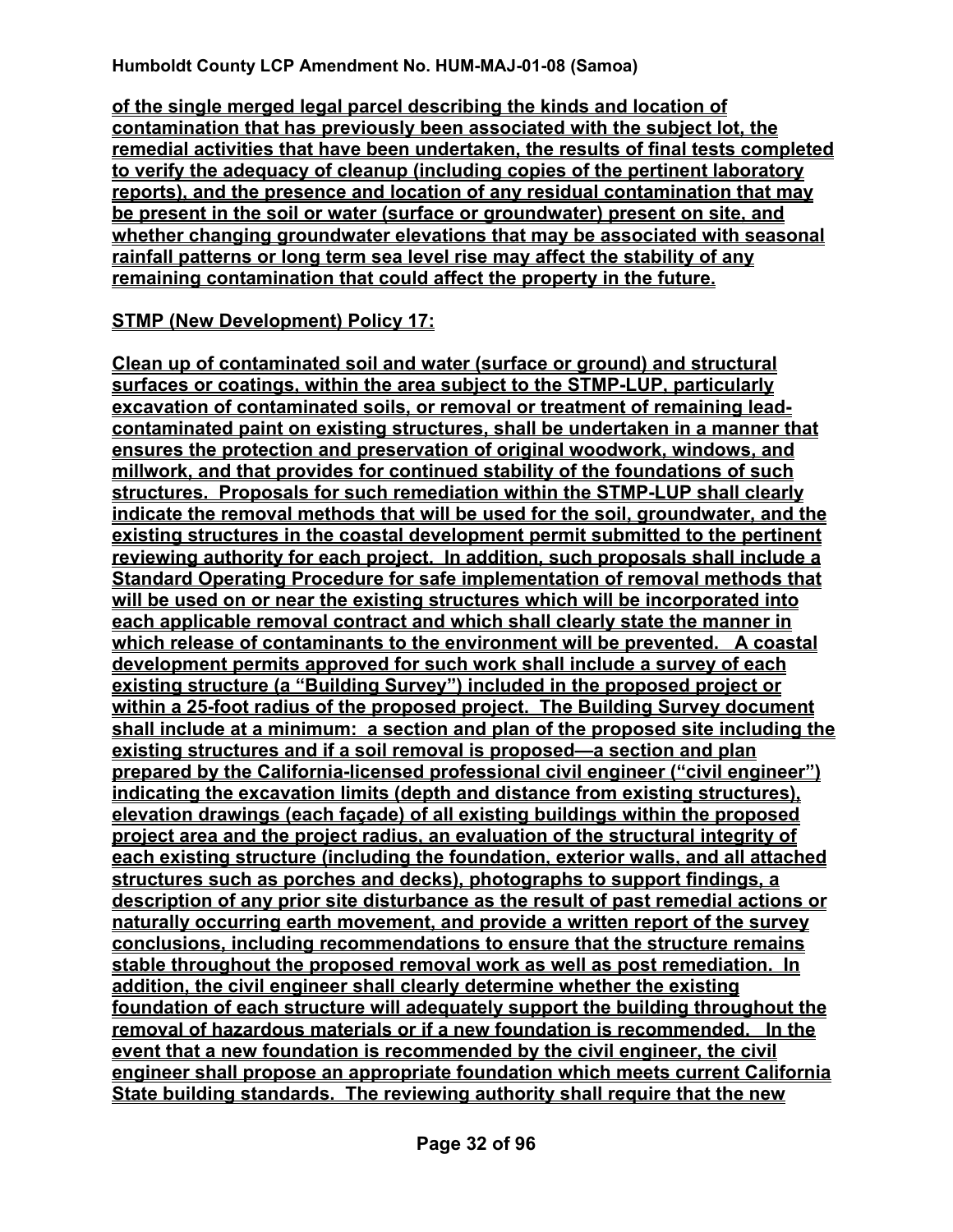**foundation be installed in accordance with the civil engineer's recommendations prior to any site disturbance that the civil engineer indicates could compromise the stability of an existing structure. The civil engineer shall provide a postremediation survey of each historic structure and warrant the continued stability of the structure in a final report submitted to the reviewing authority, including documentation that the recommendations of the civil engineer have been fully implemented, including through the construction of new foundations where such recommendation had been identified. Should unanticipated de-stabilization of any existing structure occur during remedial activities, site disturbance shall be halted, the structure temporarily stabilized, and a civil engineering analysis and recommendations to stabilize the structure permanently shall be obtained by the reviewing authority and implemented before remediation or other site disturbance resumes. All civil engineering analyses and reports pertaining to these requirements shall be collected and preserved by the reviewing authority and retained in permanent public files. All survey and civil engineering work performed in accordance with these requirements shall be undertaken by a California State licensed registered professional civil engineer.**

## **Preservation and Enhancement of Community Character**

# **STMP (Community Character) Policy 1:**

**The development and future management of the subject lands shall proceed in a manner that preserves and protects the unique community character of the historic coastal village of Samoa by protecting and restoring existing town site structures and by providing for new construction that extends and enhances the historic town character, including features that provide historic context and contribute to the unique community character and coastal village charm of Samoa. The existing town site architectural features and scale shall serve as the overarching design template for the location, intensity, design, scale, landscaping, signage, and aesthetics of all new development within the lands subject to the STMP-LUP. The long-term preservation of the existing structures associated with the historic Samoa working coastal town site shall be prioritized, including the preservation of features such as mature landscaping and specimen trees that provide historic context and contribute to the unique community character of the working coastal village. The existing town site architectural features, scale, and materials shall serve as the overarching design template for preservation of existing and authorization of new development within the lands comprising the STMP-LUP.** 

# **STMP (Community Character) Policy 2:**

**The Design Guidelines for Old Samoa and New Samoa, Parts I and II, dated March 4, 2007 and February, 2007, respectively, are hereby certified as standards for development within the STMP-LUP overlay designation and any changes or revisions to the Guidelines inconsistent with the policies or development**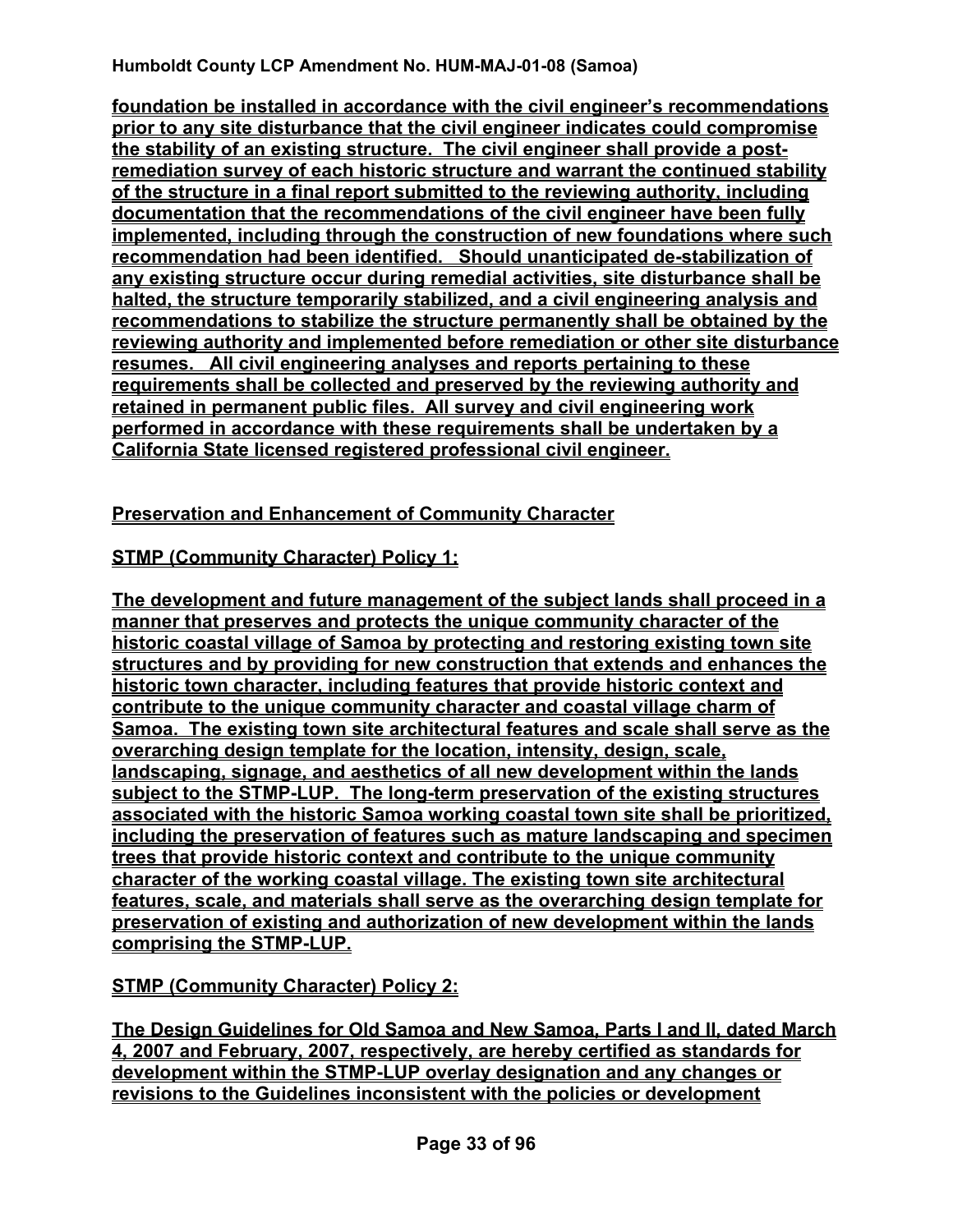#### **standards contained in the STMP overlay designation shall require an amendment of the LCP.**

#### **STMP (Community Character) Policy 3:**

**No changes to the existing structures associated with the historic town site shall be made to achieve energy conservation design options appropriate for new development within the Samoa Town Master Plan if the changes would disrupt, replace, or distract from the existing historic period details, such as original wood-framed windows and hand-turned wooden decorative details evident in many of the existing structures. New structures may utilize alternative construction materials that have the appearance of the original materials, thus achieving aesthetic consistency with the existing structures, but with substantial improvements in energy efficiency.** 

#### **STMP (Community Character) Policy 4:**

**The demolition of any existing structure within the lands subject to the STMP-LUP that is at least fifty (50) years old and is associated with the historic Samoa Company Town, shall not be considered a principal permitted use and shall thus require a coastal development permit that is subject to at least one noticed public hearing and is appealable to the Board of Supervisors and/or the Coastal Commission pursuant to Section 30603 of the Coastal Act.** 

#### **(STMP(Community Character) Policy 5:**

**Development within the STMP-LUP boundaries shall protect the unique community character of the historic Samoa "company town" by providing for the preservation of the existing structures located within the STMP-LUP boundaries , and by ensuring that new development within the STMP-LUP is compatible with the period architecture, scale, and village layout that characterizes the existing town structures. Further, development within the STMP-LUP boundaries shall protect public views of the historic town site as well as views from the town site, and from new development within the lands subject to the STMP-LUP, toward Humboldt Bay and the Pacific Ocean, and of the STMP-LUP lands as viewed from Humboldt Bay and from the Pacific Ocean and the beaches and dunes west of New Navy Base Road. The community character of the Samoa site shall be protected through the imposition of aesthetically compatible standards established in the Design Guidelines. Restoration of existing structures shall retain any millwork, windows, doors, or an other existing exterior material, or if any of these are found to be damaged beyond repair, the feature or material shall be replaced with a replication made from the same material and the replacement shall be installed in such a manner that the exterior appearance of the building is not changed. All exterior remodeling of the existing structures, including but not limited to painting and roofing and the construction of new accessory structures on sites where the existing structures are located shall be installed in such a manner that the exterior appearance of the building is not changed . All exterior**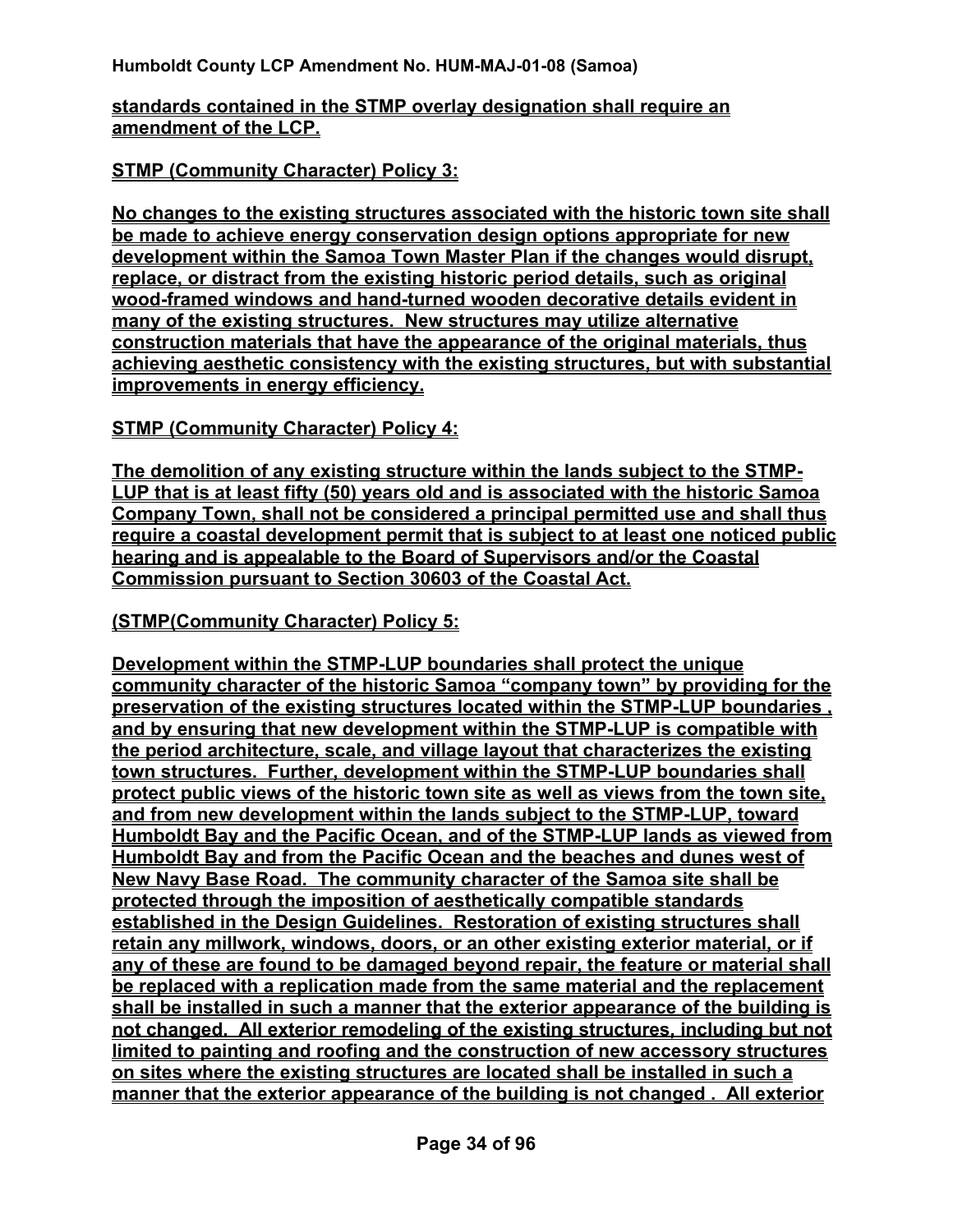**remodeling or construction of any additional structures, including but not limited to painting and roofing, shall require review by the Design Review Committee and a coastal development permit subject to at least one noticed public hearing. All coastal development permit applications for exterior remodeling of structures within the historic neighborhoods subject to the STMP-LUP shall provide in support of such an application a report prepared by a California state licensed architect with at least five (5) years of historic preservation experience or the equivalent experience that includes the results of a survey of the subject structure undertaken not less than three (3) months prior to submittal of such application, with recommendations for ensuring the proposed remodeling be consistent with the preservation of the historic architectural elements of the subject structure consistent with the Design Guidelines. The permit shall be conditioned to require timely post-remodeling submittal of evidence prepared by an architect of the same qualifications as set forth herein, confirming that the final remodeling has been conducted in accordance with the recommendations of the subject architect, including photographs to be retained by the County in the public record, and as required by the conditions attached to the subject coastal development permit.** 

**STMP (Community Character) Policy 6: Land divisions, including redivisions and lot line adjustments shall be permitted only if all resulting parcels can be demonstrated to be buildable and protective of all coastal resources including the community character of historic Samoa.** 

**Protection, Preservation and Enhancement of Wetlands and Non-Wetland Environmentally Sensitive Habitat Areas (ESHA):**

**STMP (Wetlands/ESHA) Policy 1:** 

**The pattern, design and location of development within the STMP-LUP shall provide maximum protection, restoration and enhancement of existing environmentally sensitive habitat areas such as wetlands, dunes, forests, coastal scrub, and rare plant habitat, including the habitat of plants that are locally rare. The STMP shall be implemented in a manner that provides: (1) a substantial undisturbed physical corridor connection among these sensitive resource areas; (2) a minimum ESHA buffer area that shall generally be a minimum of at least one hundred (100) feet from nearby development; (3) preservation of opportunities for dispersal of species including through the preservation of individual plants of rare populations as well as through the preservation of the seed banks of rare plants that may persist in a dormant state in soils where such plants have been identified episodically in the past; (4) conservation of water filtering functions provided by areas of undisturbed vegetation; and (5) conservation and protection of corridors in order to facilitate wildlife movement through and along the lands subject to the STMP-LUP as development of the STMP proceeds.**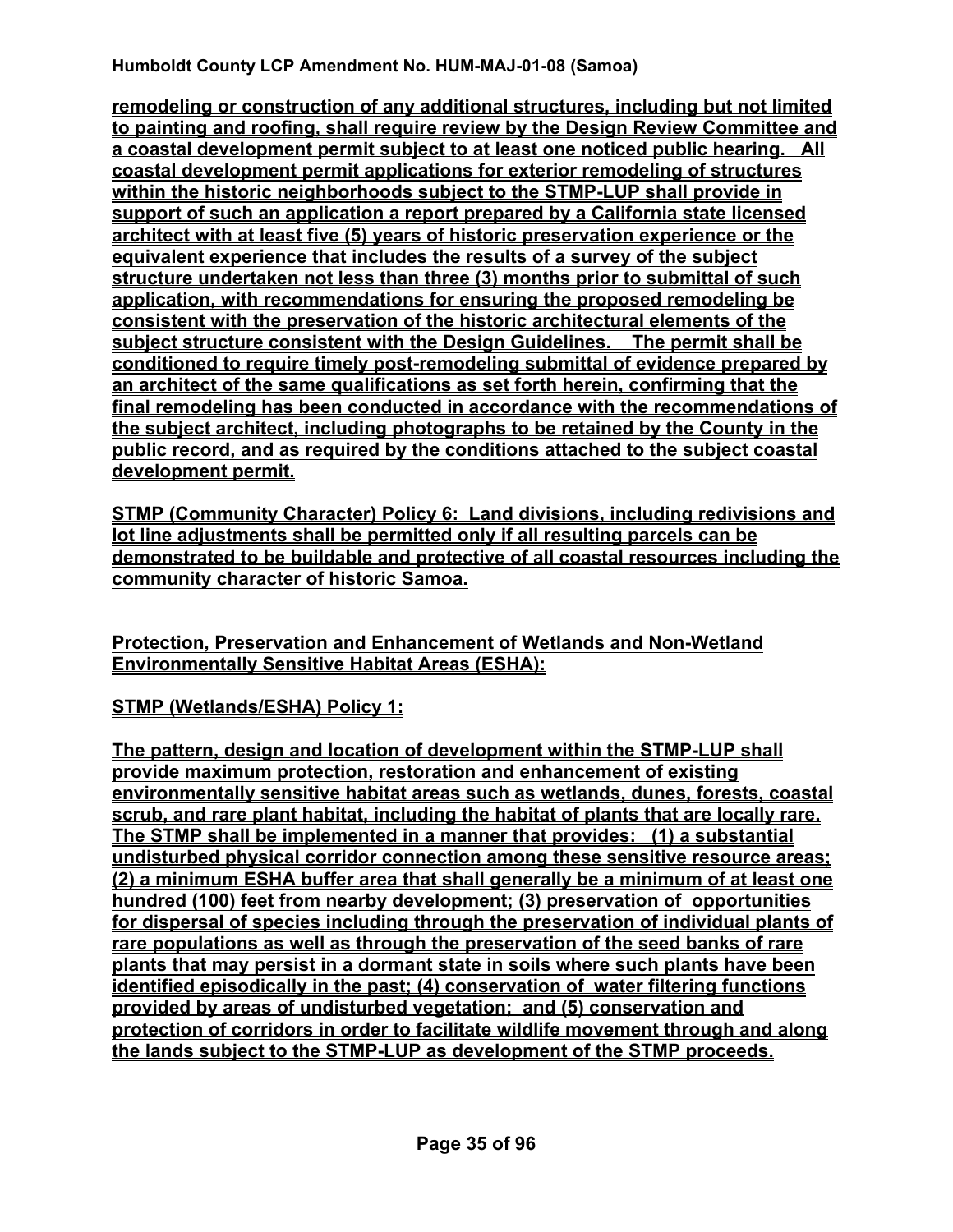#### **STMP (Wetlands/ESHA) Policy 2:**

**Wetlands, and non-wetland ESHA located in the Corridor Area shown on Exhibit 16 shall be undisturbed by development, and only authorized activities necessary to (1) maintain the protected area(s) free of invasive non-native plant species and/or (2) restore and enhance previously disturbed areas of wetlands and other sensitive habitat , and/or (3) repair and maintain existing underground utilities shall be allowed within the Corridor Area identified in Exhibit 16.**

#### **STMP (Wetlands/ESHA) Policy 3:**

**Disturbance of wetlands, or non-wetland ESHA shall be minimized by measures including the placement of convenient small community parks with outdoor active recreation, community gardening, and group picnic facilities throughout the areas subject to the STMP-LUP, including the residential areas, so that protected resource areas do not become** *de facto* **active recreation spaces to the detriment of the protected sensitive areas, including habitat buffers.** 

#### **STMP (Wetlands/ESHA) Policy 4:**

**Development within the Corridor Area identified in Exhibit 16, other than habitat restoration, repair and maintenance of existing underground utilities and other development authorized expressly by the STMP-LUP policies, is prohibited.** 

#### **STMP (Wetlands/ESH) Policy 5:**

**A. All other wetlands, and non-wetland ESHA located outside of the Corridor Area identified in Exhibit 16 (and where no raptor nesting habitat has been identified) shall require a 100-foot setback/buffer, unless it can be demonstrated that one hundred (100) feet is not necessary to protect the resources of that particular habitat area from significant disruption caused by the proposed development. The buffer area shall in no event be less than fifty (50) feet. The determination that a reduced buffer is adequate shall be based on biological assessments undertaken pursuant to the preparation of a biological report as required by STMP (Wetland/ESHA) Policy 11 and STMP (Wetland/ESHA) Standard 1 and using the following criteria:** 

**1). Biological significance of adjacent lands. The functional relationships among nearby habitat types and areas. Functional relationships may exist if species associated with such areas spend a significant portion of their life cycle on adjacent lands. The degree of significance depends upon the habitat requirements of the species in the habitat area (e.g., nesting, feeding, breeding, or resting). Where a significant functional relationship exists, the land supporting this relationship shall also be considered to be part of the ESHA, and the buffer zone shall be measured from the edge of these lands and be sufficiently wide to protect these functional relationships. Where no significant functional relationships exist, the buffer shall be measured from the edge of the ESHA that is adjacent to the proposed development.**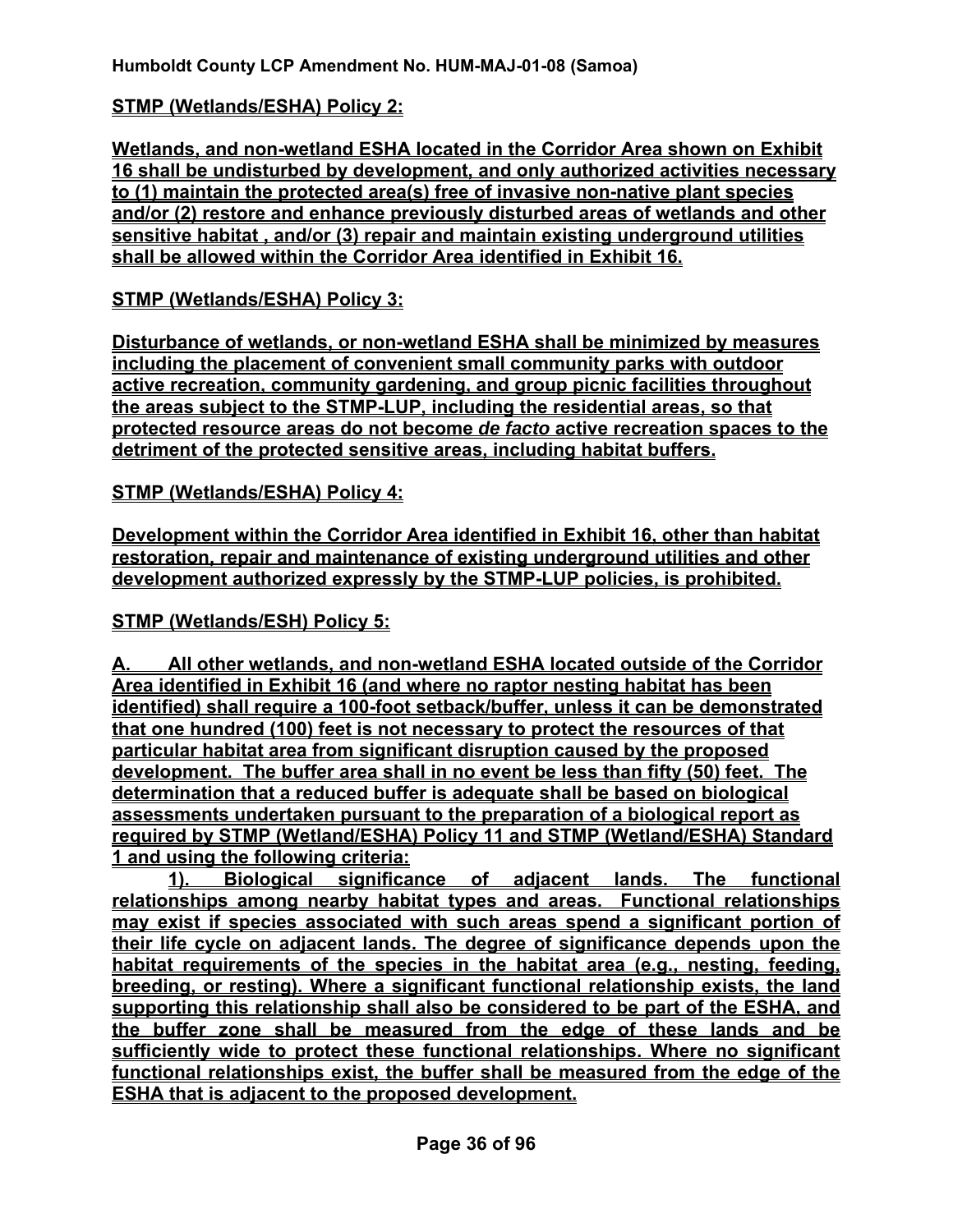**2. Sensitivity of species to disturbance. The width of the buffer zone shall be based, in part, on the distance necessary to ensure that the most sensitive species of plants and animals will not be disturbed significantly by the permitted development. Such a determination shall be based on the following after consultation with biologists of the Department of Fish and Game, the U.S. Fish and Wildlife Service, the National Marine Fisheries Service, the Coastal Commission or others with similar expertise:**

**3. Nesting, feeding, breeding, resting, or other habitat requirements of both resident and migratory fish and wildlife species, which may include reliance on non-native species, including trees that provide roosting, feeding, or nesting habitat;**

**4. An assessment of the short-term and long-term adaptability of various species to human disturbance; and**

**5. An assessment of the impact and activity levels of the proposed development on the resource.**

**6. Erosion susceptibility. The width of the buffer shall be based, in part, on an assessment of the slope, soils, impervious surface coverage, runoff characteristics, erosion potential, and vegetative cover of the parcel proposed for development and adjacent lands. A sufficient buffer to allow for the interception of any additional material eroded as a result of the proposed development shall be provided.**

**7. Use natural topography. Where feasible, use hills and bluffs adjacent to Environmentally Sensitive Habitat Areas, to buffer these habitat areas. Where otherwise permitted, locate development on the sides of hills away from Environmentally Sensitive Habitat Areas. Include bluff faces in the buffer area.**

**8. Required buffer areas shall be measured from the following points, and shall include historic locations of the subject habitat/species that are pertinent to the habitats associated with the STMP-LUP area, as applicable:**

- **The perimeter of the sand dune/permanently established terrestrial vegetation interface for dune-related ESH.**
- **The upland edge of a wetland.**
- **The outer edge of the canopy of coastal sage scrub or forests plus such additional area as may be necessary to account for underground root zone areas. All root zones shall be protected as part of the associated ESH.**
- **The outer edge of the plants that comprise the rare plant community for rare plant community ESHA, including any areas of rare annual plants that have been identified in previous surveys and the likely area containing the dormant seed banks of rare plant species.**
- **The outer edge of any habitat associated with use by mobile or difficult to survey sensitive species (such as ground nesting habitat or rare insects, seasonal upland refuges of certain amphibians, etc.) pertinent to the lands subject to the STMP-LUP based on the best available data.**
- **Where established "protocols" exist for the survey of a particular species or habitat, the preparing biologist shall undertake the survey and subsequent analysis in accordance with the requirements of the protocol**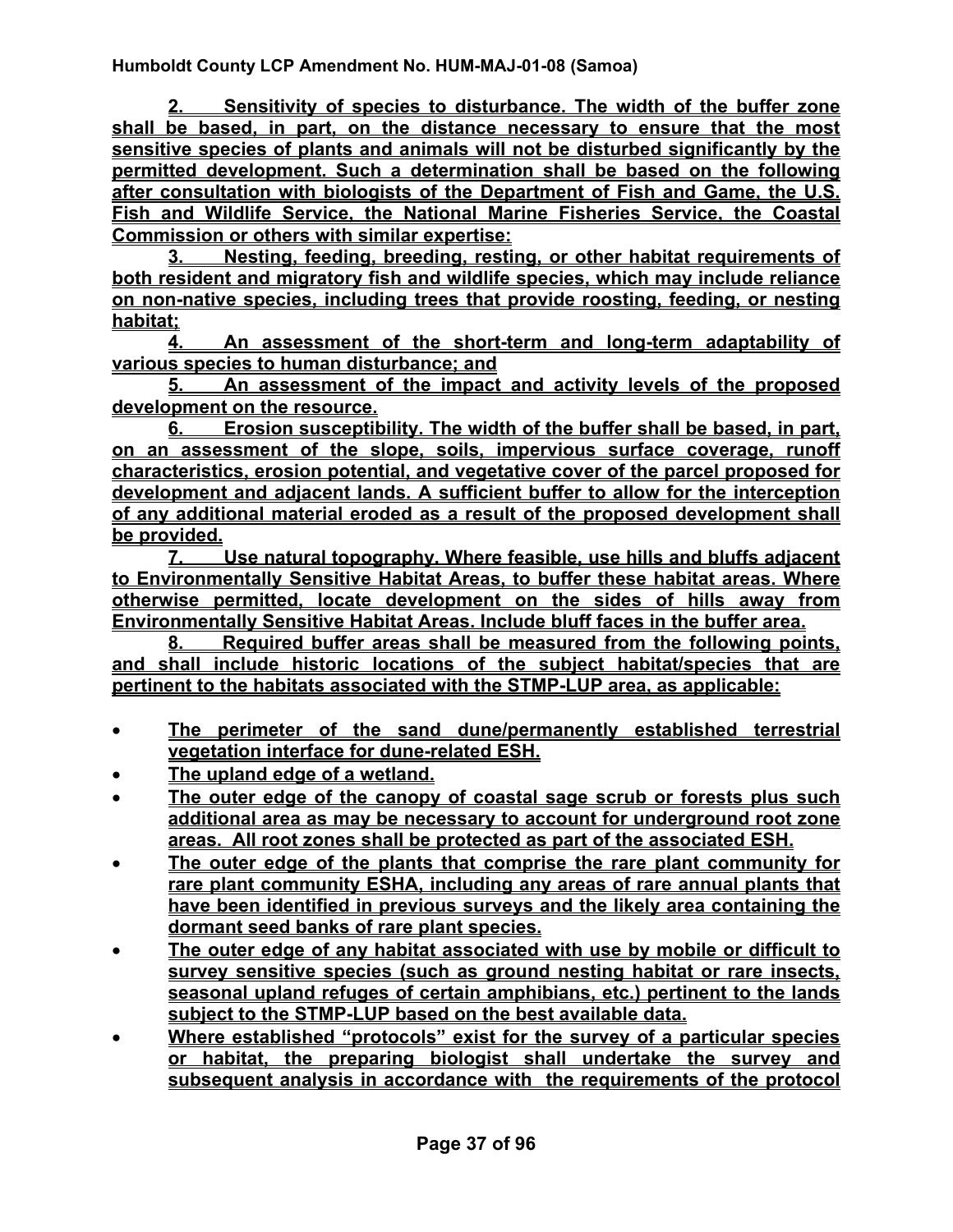#### **and shall be trained and credentialed by the pertinent agency to undertake the subject protocol survey.**

**B. A determination to utilize a buffer area of less than the minimum width shall be made by a qualified biologist funded by the landowner/developer but contracting directly with the County, without review oversight of the resultant biological analysis by the landowner/developer except after release as a public document. The reviewing biologist shall assess the pertinent buffer and resources in cooperation with the biologists of the California Department of Fish and Game, U.S. Fish and Wildlife Service, and the Coastal Commission. The County's determination shall be based upon specific findings adopted by the pertinent decision-makers to support the science-based determination of the adequacy of the proposed reduced buffer to protect the identified resource. A determination that a reduced buffer meets the criteria and is appropriate must be analyzed in accordance with the provisions of a biological report prepared pursuant to STMP (Wetlands/ESHA) Policy 11, and the applicable provisions of the implementation ordinances and in no case may the proposed buffer be reduced to less than fifty (50) feet in width.** 

#### **STMP (Wetlands/ESHA) Policy 6:**

**Bicycle and pedestrian corridors shall be located outside the Corridor Area identified on Exhibit 16, except for a minimum area that may be necessary to connect the pedestrian tunnel under New Navy Base Road. Development outside the Corridor Area shall be separated from the Corridor Area by a fence that is a maximum of four (4) feet in height, and attractively designed with wooden post caps extending above the level of a four-foot-high upper wooden rail and faced with black vinyl-coated barrier mesh with grid openings not less than six (6) inches by six (6) inches in size to prevent dogs from entering the protected area while providing safe permeability for wildlife. The protected Corridor Area shall be posted "no trespassing" and shall be restricted from entry. Interpretive signs explaining the sensitivity of the habitat and the protective purpose of the reserved area shall be installed to educate and inform corridor visitors. No safety lighting that illuminates beyond the footprint of the pathways shall be installed, and any lighting shall be placed at a maximum height of four feet above ground level and shall be low wattage, shielded, and downward-directed in design.** 

#### **STMP (Wetlands/ESHA) Policy 7:**

**All existing fencing within the STMP area that is not consistent with the standard set forth in STMP (Wetland/ESHA) Policy 6 and that is located where it could present a barrier to wildlife movement, including through the Corridor Area shown in Exhibit 16, shall be deemed legal, non-conforming if originally installed in accordance with issued permits or other valid approvals. However, all new or replacement fencing shall be sited, designed, and constructed only if consistent with the requirements of STMP (Wetlands/ESHA) Policy 6. All replacement or new proposed fencing within the STMP area shall also be designed to avoid**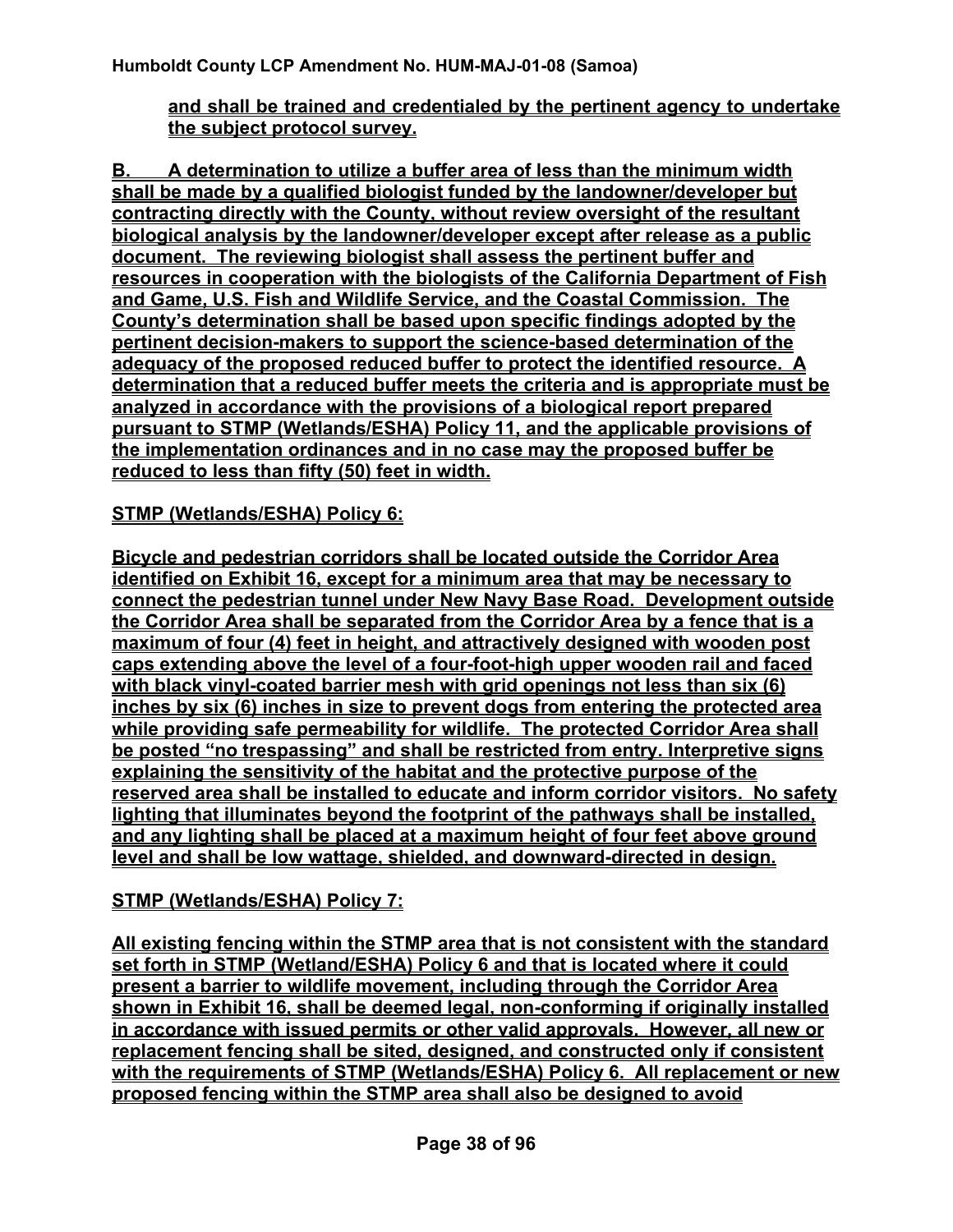**interference with safe wildlife use of the Corridor Area shown in Exhibit 16 and pose no hazard to wildlife.**

**STMP (Wetlands/ESHA) Policy 8:**

**The use of Motorized Off-road Recreational Vehicles or Motorized All-terrain Vehicles, (sometimes referred to as ORVs or ATVs) shall be prohibited on the lands subject to the STMP-LUP including within the connecting tunnel between the STMP-LUP area and the dunes and beaches west of New Navy Base Road.** 

**STMP (Wetlands/ESHA) Policy 9:**

**Prior to approval of a coastal development permit for any land division or other development of lands subject to the STMP-LUP, a plan shall be prepared, including a timeline and performance milestones, monitoring, and reporting requirements, for the purpose of removing populations of aggressive, non-native invasive plant species of particular ecological concern (such as pampas grass) that have become established within and adjacent to the STMP-LUP. Compliance with the requirements of the plan shall be attached as a condition of approval of the subject coastal development permit, and the condition shall specify that the plan shall be implemented within one year of approval of the coastal development permit.**

**STMP (Wetlands/ESHA) Policy 10:**

**The identification and location of wetlands within the lands subject to the STMP-LUP shall be determined as follows:**

**A. Wetland shall be defined as land where the water table is at, near, or above the land surface long enough to promote the formation of hydric soils or to support the growth of hydrophytes, and shall also include those types of wetlands where vegetation is lacking and soil is poorly developed or absent as a result of frequent and drastic fluctuations of surface water levels, wave action, water flow, turbidity or high concentrations of salts or other substances in the substrate. Such wetlands can be recognized by the presence of surface water or saturated substrate at some time during each year and their location within, or adjacent to, vegetated wetlands or deep-water habitats.** 

**B. For purposes of this section and the application of the provisions of the STMP-LUP, the upland limit of a wetland, which constitutes the outer boundary of the area delineated as wetland, shall be defined as:**

**1). The boundary between land with predominantly hydrophytic cover and land with predominantly mesophytic or xerophytic cover;**

**2). The boundary between soil that is predominantly hydric and soil that is predominantly nonhydric; or**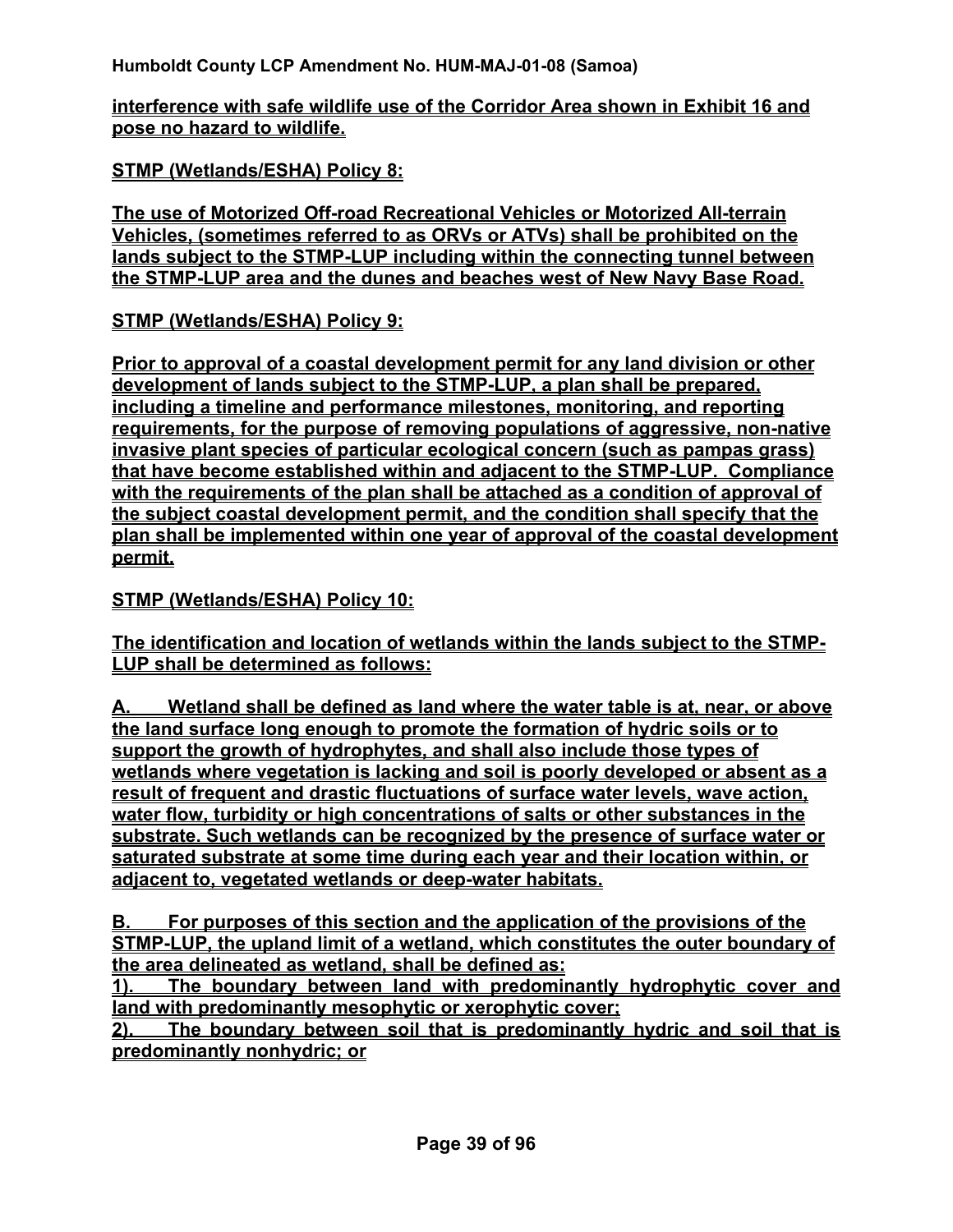**3). In the case of wetlands without vegetation or soils, the boundary between land that is flooded or saturated at some time during years of normal precipitation, and land that is not.**

**C. Wetland delineations shall be conducted according to the definitions of wetland boundaries contained in section 13577(b) of the California Code of Regulations. A preponderance of hydric soils or a preponderance of wetland indicator species shall be considered presumptive evidence of wetland conditions. The delineation report shall include at a minimum: (1) a map at a scale of 1:2,400 or larger with polygons delineating all wetland areas, polygons delineating all areas of vegetation with a preponderance of wetland indicator species, and the location of sampling points; and (2) a description of the surface indicators used for delineating the wetland polygons. Paired sample points will be placed inside and outside of vegetation polygons and wetland polygons identified by the biologist doing the delineation.**

**D. Wetland delineations shall be prepared by a biologist approved by the County with demonstrated education, training, and experience necessary to prepare these delineations in a professional and competent manner, without conflict of interest.**

**E. Wetland delineations should be recent, but in no case older than five (5) years old. The wetland delineation method should follow the guidance contained in the Supplement to the Corps of Engineers Wetland Delineation Manual: Western Mountains, Valleys, and Coast Region, Army Corps of Engineers, April 2008 (Wetlands Regulatory Assistance Program ERDC/EL TR-08-13**

**STMP (Wetlands/ESHA) Policy 11:**

**Environmentally Sensitive Habitat Areas (ESHA) shall be defined as any area in which plant or animal life or their habitats are either rare, including locally rare, or especially valuable because of their special nature or role in an ecosystem and which could be easily disturbed or degraded by human activities and developments. The determination of whether ESHA is present shall require a complete coastal development permit application for any land division or other development on lands subject to the STMP-LUP that shall include a detailed, complete biological resources report prepared by a biologist determined qualified by the Reviewing Authority based on the biologist's demonstrated education, training, and experience to prepare the biological report in a professional and competent manner, without conflict of interest. The data concerning surveys of ESHA should be recent, but in no case shall be older than five (5) years. The biological report required by STMP (Wetlands/ESHA) Policy 11 shall include the information set forth in STMP (Wetlands/ESHA) Standard 1.**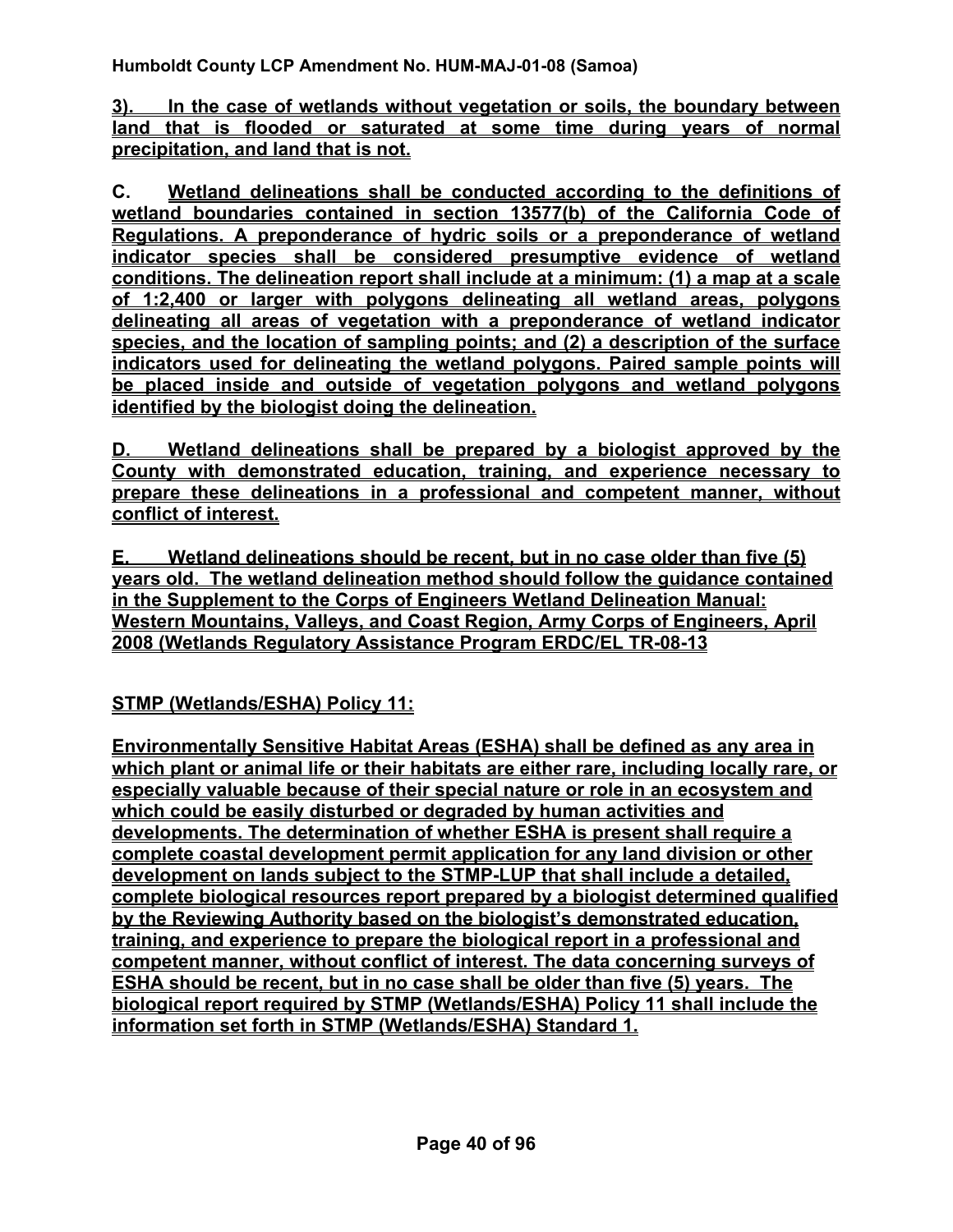#### **STMP (Wetland/ESHA) Policy 12:**

**Development, including any division of lands subject to the STMP-LUP and its resultant creation of lots, shall not be authorized if the implementation of such development would: (1) re-contour lands or otherwise interrupt drainage patterns or groundwater resources in a manner that would alter the hydrology sustaining wetlands or non-wetland ESHA, (2) flood these resources to the extent that a change in the composition of species found within the wetland or non-wetland ESHA would be likely to occur; or (3) change the wetland or other sensitive habitat area in a manner that impairs or reduces its habitat value or water filtering function.**

#### **STMP (Wetland/ESHA) Policy 13:**

**No herbicides or rodenticides shall be used within: (1) the Corridor Area identified on Exhibit 16; (2) within wetlands, non-wetland ESHA, or the buffers thereof; or (3) in areas where the effects of such use could adversely affect the sensitive species or habitats on or near the lands subject to the STMP-LUP. The use and disposal of any herbicides for invasive species removal shall follow the written directions of the manufacturer, shall comply with all conditions imposed by the County, and shall be accomplished in a manner that will fully protect adjacent native vegetation and coastal water quality. Rodenticides containing any anticoagulant compounds, including, but not limited to, bromadiolone or diphacinone shall not be used.** 

**STMP (Wetlands/ESHA) Policy 14: A landscaping plan shall be submitted for approval prior to issuance of a coastal development permit for any development located within the lands subject to the STMP-LUP. Landscaping with exotic plants shall be limited to outdoor living space immediately adjacent to the proposed development. Invasive non-native plants including but not limited to pampas grass (***Cortaderia* **sp.), acacia (***Acacia* **sp.), broom (***Genista* **sp.), English ivy (***Hedera* **helix), and iceplant (***Carpobrotus* **sp.,** *Mesembryanthemum* **sp.) pose a threat to indigenous plant communities and shall not be planted anywhere within the lands subject to the STMP-LUP. No plant species listed as problematic and/or invasive by the California Native Plant Society, the California Invasive Plant Council, or listed as a "noxious weed" by the governments of the State of California or the United States shall be approved as part of any proposed landscaping.**

**STMP (Wetlands/ESHA) Policy 15:** 

**Land divisions, including redivisions and lot line adjustments, shall be permitted only if all resulting parcels can be demonstrated to be buildable and protective of all coastal resources, including providing sufficient open space area and all other wetland and wetland buffers, and all non-wetland ESHA and non-wetland ESHA buffer areas required by the STMP (wetland/ESHA) policies.**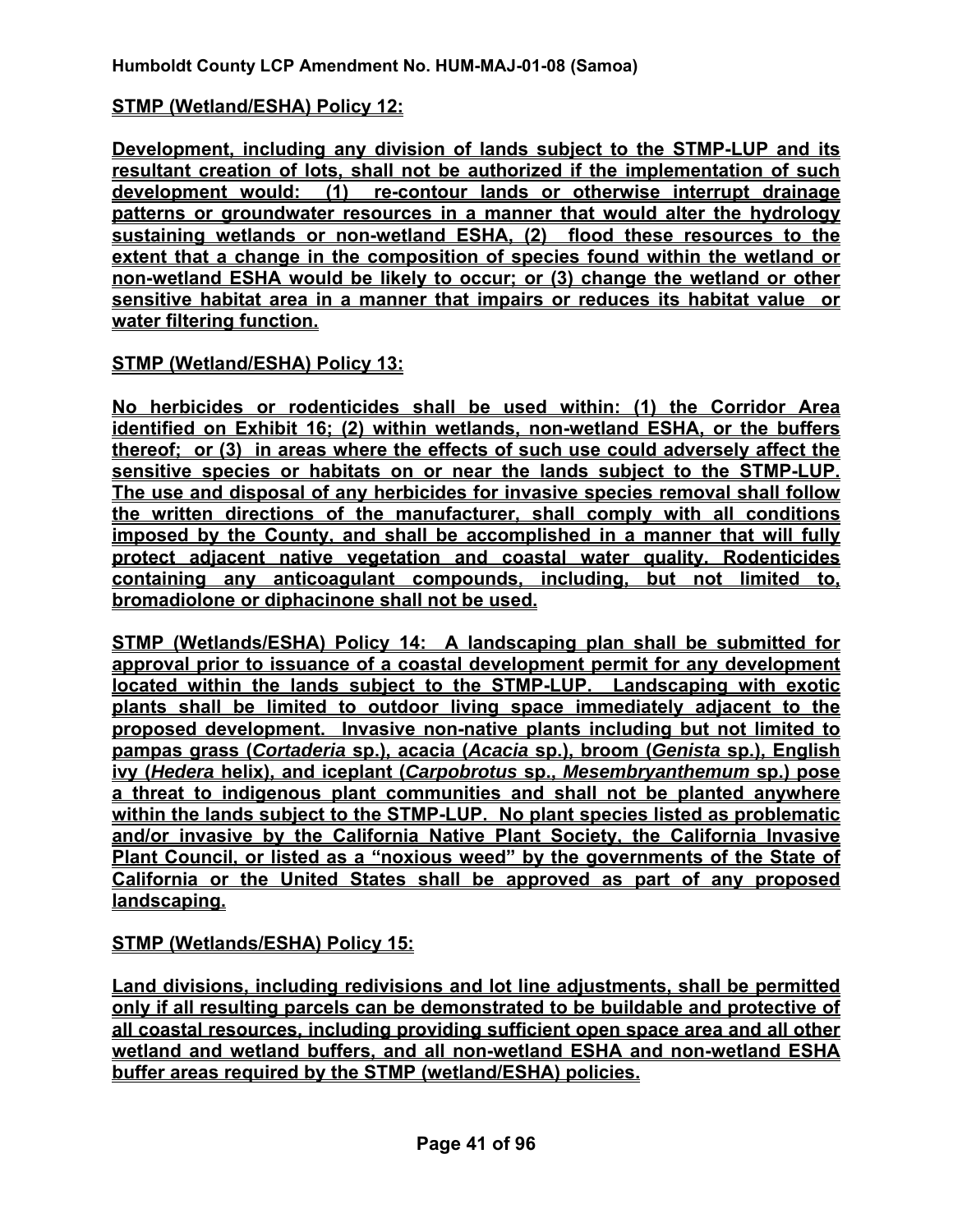### **STMP (Coastal Access) Policy 1:**

**Prior to approval of a coastal development permit for the master subdivision of the lands subject to the STMP-LUP, a master pedestrian and bicycle circulation plan shall be prepared that includes a complete publicly available network of corridors connecting the land uses established in the STMP Land Use Map, coastal visitor amenities, and the underground passageway from the STMP area to the west side of New Navy Base Road. The pedestrian and bicycle corridors shall also be designed to link the STMP neighborhoods, school, parks and community garden areas in a manner that affords safe passageways separated to the maximum extent feasible from motorized vehicle traffic. The plan shall include locations and designs for pullouts and benches within the bicycle/pedestrian pathways adjacent to natural areas to provide opportunities for passive recreational enjoyment (such as bird watching, photography, drawing & painting) of the protected resource areas. Where such facilities are provided, occasional "bulb outs" of the bike/pedestrian pathway not exceeding an additional fifty square feet of area may be authorized consistent with the limitations of the STMP (Wetlands/ESHA) policies.** 

**STMP (Coastal Access) Policy 2:**

**A. After merger of all lands subject to the STMP-LUP area into a single legal parcel and prior to issuance of any coastal development permit for the master subdivision of land division of the STMP-LUP, the landowner/developer shall obtain the necessary permits and approvals for, and offer to dedicate for public use, the following low-cost visitor serving accommodations that have been proposed by the landowner/developer:** 

- **1) A minimum of twenty-two (22) units of lower cost self-contained vacation rentals on the 2.3 acres of land designated and zoned commercial recreation north of Vance Avenue and the Samoa Park at the northern end of the STMP-LUP area; and**
- **2) A 40-room "boutique hotel" or hostel of similar capacity, including same-floor bathrooms with bathing facilities (some rooms may share bathrooms); and**
- **3) At least eight (8) Recreational Vehicle (RV) Parking Spaces with complete utility service hookups in addition to a bathroom facility with hot showers, sized sufficiently to accommodate a full-sized Recreational Vehicles (spaces should be at least 65 feet in length) and one additional vehicle per space, and the spaces will also be available for coastal visitors with smaller vehicles or tents, or pickups with campershells or other similar combinations, within an area not less than 1.1 acres in size near the northern boundary of the Samoa Cookhouse and the indoor soccer arena proposed by the landowner/developer, in the area designated for commercial recreation. The RV area shall include at a minimum: a) an administrative/guest registration site selling sundry items and located within a convenient distance of the RV park, b) a**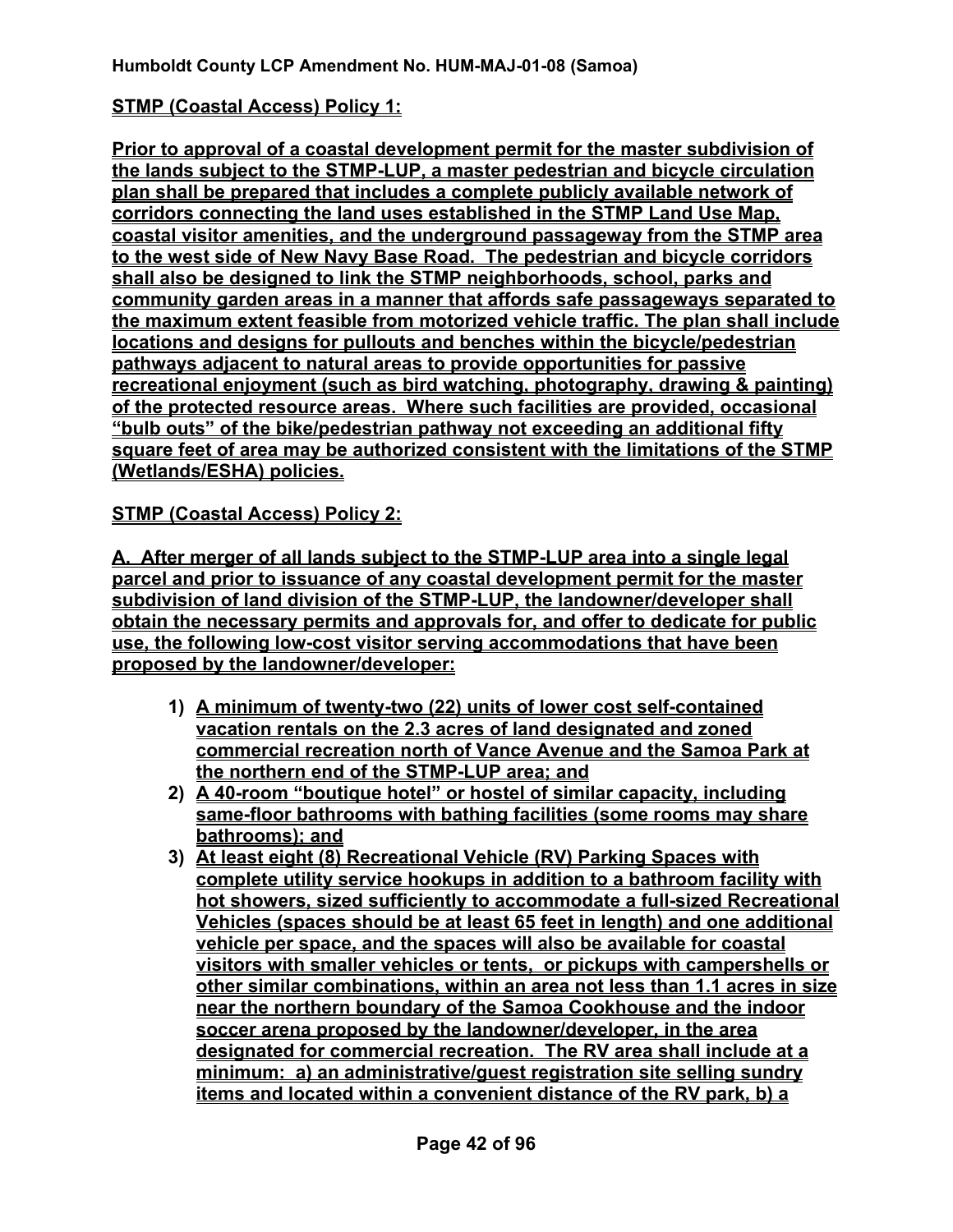**picnic/barbeque area with a play structure for children, c) a small grassy exercise area fenced safely for guests' dogs to exercise, and d) separate men's and women's bathroom facilities with hot showers. The RV park site shall be prominently posted with maps of the nearest tsunami evacuation routes, and maps of public pathways from the RV Park to the beach and dune areas, as well as to the existing tunnel for access under New Navy Base Road. These maps shall be prominently posted in the RV Area and copies shall be provided at registration. Site guests shall be limited to continuous stays of not more than three (3) weeks.**

**B. If approval and dedication for public use of any of either item A1 or A2 listed above will not be accomplished within the prescribed time, the landowner/developer shall alternatively pay within the prescribed time an in-lieu fee equal to the cost to construct whichever portion of the above-identified lowcost visitor serving accommodations that are proposed by the landowner/developer which is not constructed. Such in-lieu fees shall be utilized to provide equivalent low cost visitor serving accommodations such as for the provision of regional low cost visitor serving accommodations at the Redwood National Park Hostel. The fee(s) shall be paid into a fund established and administered by the California Coastal Conservancy subject to a Memorandum of Understanding executed by the Executive Director of the California Coastal Conservancy, the Executive Director of the Coastal Commission, the Director of the National Park Service, and the authorized representative of Hostelling International USA, a non-profit foundation, or other management entity contracted with the National Park Service for the management of the Redwood National Park Hostel. Funds for the provision of low cost visitor serving accommodations, should in-lieu fees become necessary due to non-performance by the landowner/developer of the requirement of approval and dedication for public use of any of the first two low-cost visitor serving accommodations listed above, may be specifically applied to the critical safety and Americans with Disability Act upgrades necessary to bring the Redwood National Park Hostel up to current safety and public access standards so that it can re-open to the maximum benefit of all populations of coastal visitors.** 

**C. Item A3 of the list above cannot be satisfied by in-lieu fee mitigation and can only be provided as described in the designated area of the STMP-LUP, to ensure that at least a minimum amount of low-cost visitor-serving accommodations are provided within the STMP-LUP area.** 

**D. No construction of any new residential or business park structures within the lands subject to the STMP-LUP shall commence until the requirements for the provision of low-cost visitor-serving accommodations listed in (1) Subparagraph A, items 1 and 2, or as alternatively satisfied with regard to items 1 and/or item 2 only pursuant to Subparagraph B; and (2) Subparagraph A, item 3, have been constructed and opened to the public.**

**STMP (Coastal Access) Policy 3:**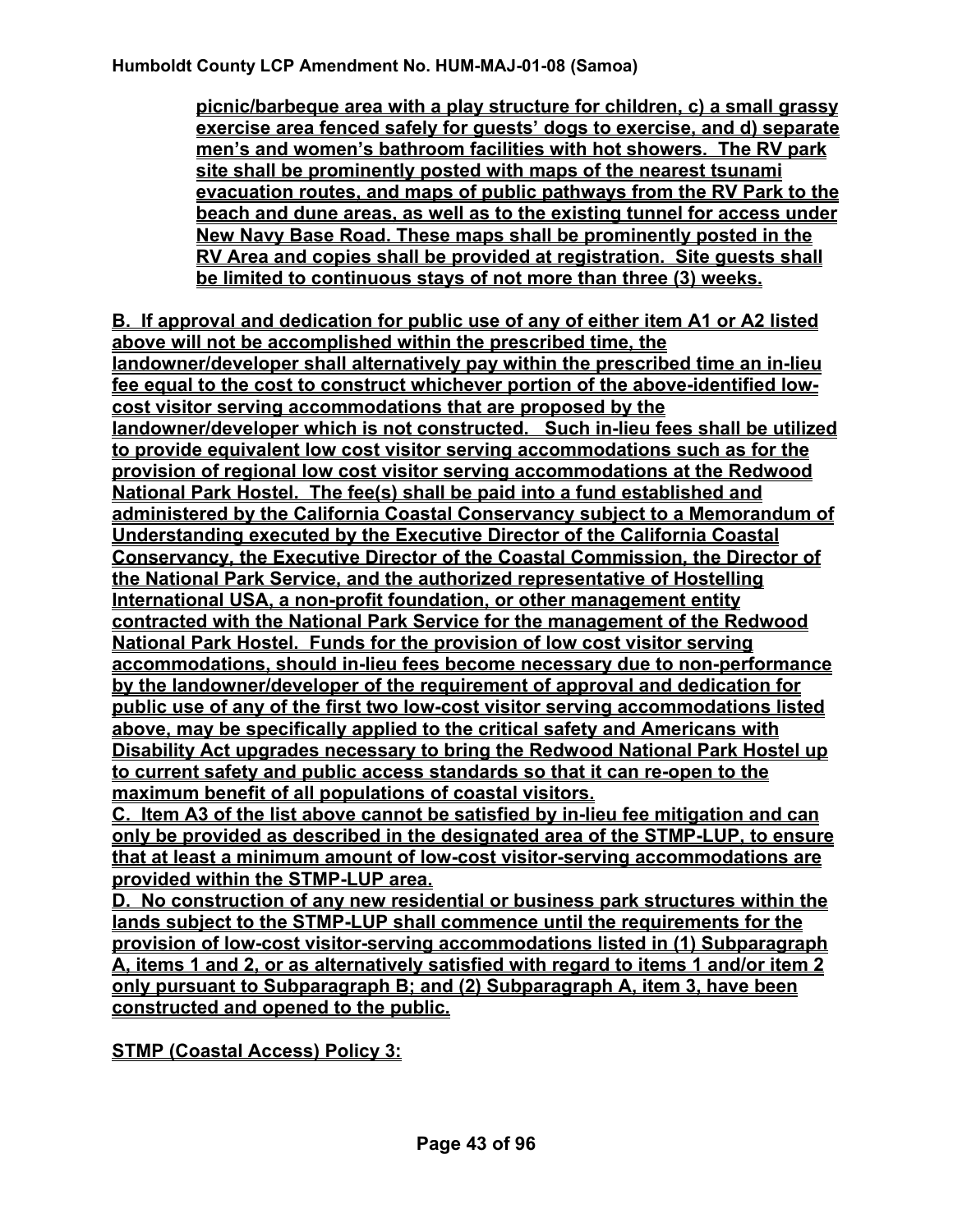**The development of the STMP shall be implemented in a manner that limits the adverse impacts of motorized vehicle traffic on the key public coastal access corridor of Highways 101. All businesses occupying the business park structures, the commercial downtown establishments, and the commercial recreation areas shall be required to participate in transportation demand management programs designed to reduce traffic associated with such development. Such programs may include, but need not be limited to, incentive programs that offer employees flexible schedules, car pooling with preferential assigned parking for carpool vehicles, financial incentives to encourage the use of public transportation or other non-motorized transportation (walking, biking), and may also include, if feasible, a car-banking system that offers participants (and may include STMP residents as well as STMP businesses) the opportunity to rent cars for hourly rather than daily use. New development parking areas shall include electric vehicle charging/parking spaces.**

**STMP (Coastal Access) Policy 4:**

**New STMP commercial, recreational, and business park development shall incorporate measures to encourage bicycle commuting, including the provision of convenient and secure bicycle lockers, and employee shower and locker facilities shared amongst buildings in conveniently located areas.**

**STMP (Coastal Access) Policy 5:**

**The restored historic downtown Samoa may include retail uses that would be appropriate for visitor-serving commercial development and for the support of the proposed residential community with particular attention to including sufficient support services to reduce routine driving by STMP area residents (such as through the provision of a local post office, a grocery with fresh milk and produce, restaurant services, a public library outlet, safe walking/biking routes to school, stores and services, and recreational facilities, etc.).** 

**STMP (Coastal Access) Policy 6:**

**Attractively designed bus stops of adequate size, with enclosed shelters against wind and rain, emergency call boxes, security lighting, tsunami evacuation maps, and covered trash receptacles, shall be constructed at three locations along Vance Avenue, including 1) a location near the entrance to the Samoa Cookhouse, 2) a location in the center of the downtown commercial district, and 3) a location within the center of the proposed business park. The bus stops shall be installed prior to commencement of construction of any new residential or business park structures. The bus stops shall incorporate any design elements deemed necessary by the Humboldt Transit Authority (HTA) as a condition of providing transit service. Transit service shall be implemented on or before construction of twenty-five (25) percent of the new residences proposed pursuant to the subdivision of the STMP-LUP lands or on or before completion of fifty (50) percent of the total ground elevation square footage allowed for the Business**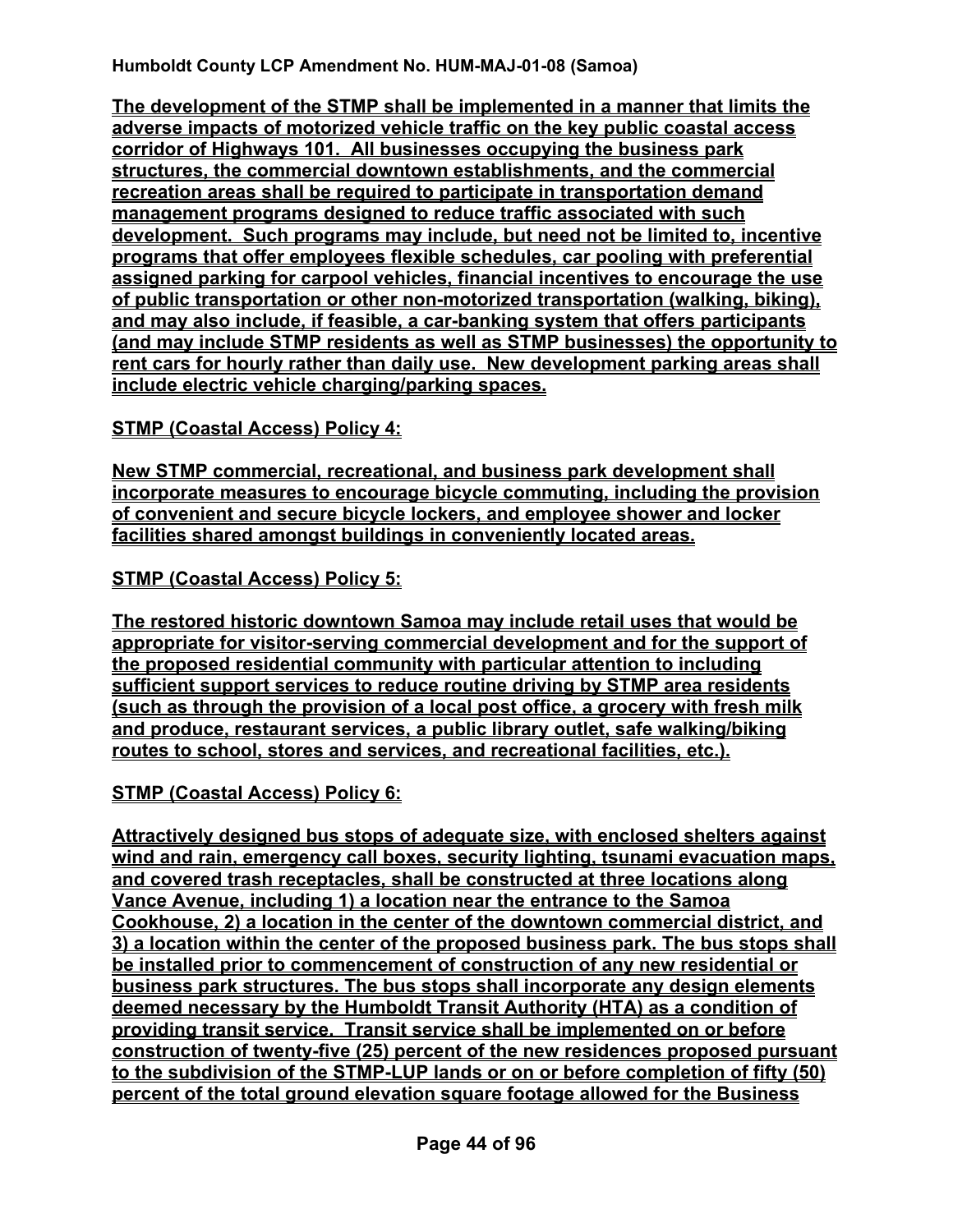**Park buildout, whichever milestone is reached first. Requested service schedules shall be coordinated with the HTA to provide service distributed amongst the Samoa bus stops in the manner that most efficiently serves the STMP population and encourages public transportation ridership.**

**STMP (Coastal Access) Policy 7:**

**Prior to approval of a coastal development permit for any master subdivision of land subject to the STMP-LUP, a detailed public coastal access vehicle parking analysis and plan shall be prepared for each land use proposed within the STMP area. Compliance with the provisions of the parking plan shall be recorded as a condition of approval of the coastal development permit for the STMP master subdivision. The parking plan shall demonstrate that sufficient public coastal access vehicle parking will be provided and signed to ensure that adequate parking facilities are available and protected for this use within the areas of the STMP providing visitor serving commercial or recreational services, and at the coastal dune day use site west of New Navy Base Road. The plan shall also provide that coastal access parking spaces shall be reserved for such use through metering or other devices that prevent coastal access parking from being converted to use for general commercial and residential parking overflow. The parking plan shall provide uniquely numbered parking space inventories and provisions for County staff to verify the continued provision of the required, numbered parking spaces on at least an annual basis. The County staff shall retain on file for public inspection the results of the annual STMP public coastal access parking compliance surveys. Parking spaces designated for public coastal access parking shall not be converted to any other kind of parking use without a certified amendment of the LCP.**

**STMP (Coastal Access) Policy 8:**

**The coastal development permit for the master subdivision of the STMP-LUP shall require the implementation of a plan for the provision of a complete network of public bicycle and pedestrian pathways and associated facilities linking all development areas, and the public day use site west of New Navy Base Road, and connecting the STMP-LUP area to external pathways offsite that offer complete multi-modal public coastal access connections to Arcata and Eureka, and beyond. The bicycle and pedestrian pathways and the required adjacent fencing shall be installed prior to commencement of construction of any new residential or business park structures within the STMP-LUP area. The plan shall also provide for a bicycle locker facility and a bathroom facility at the public coastal visitor day use site (proposed by the landowner/developer as a public tent camping site on 1.5 acres at this location) site shown west of New Navy Base Road in the STMP-LUP. Provisions to ensure the timely design and construction of the amenities provided for in the plan shall be established within the pertinent conditions of approval of the coastal development permit for the STMP-LUP master subdivision. The plan shall include the kinds, locations, and content of adequate coastal access signage to and along the subject routes.**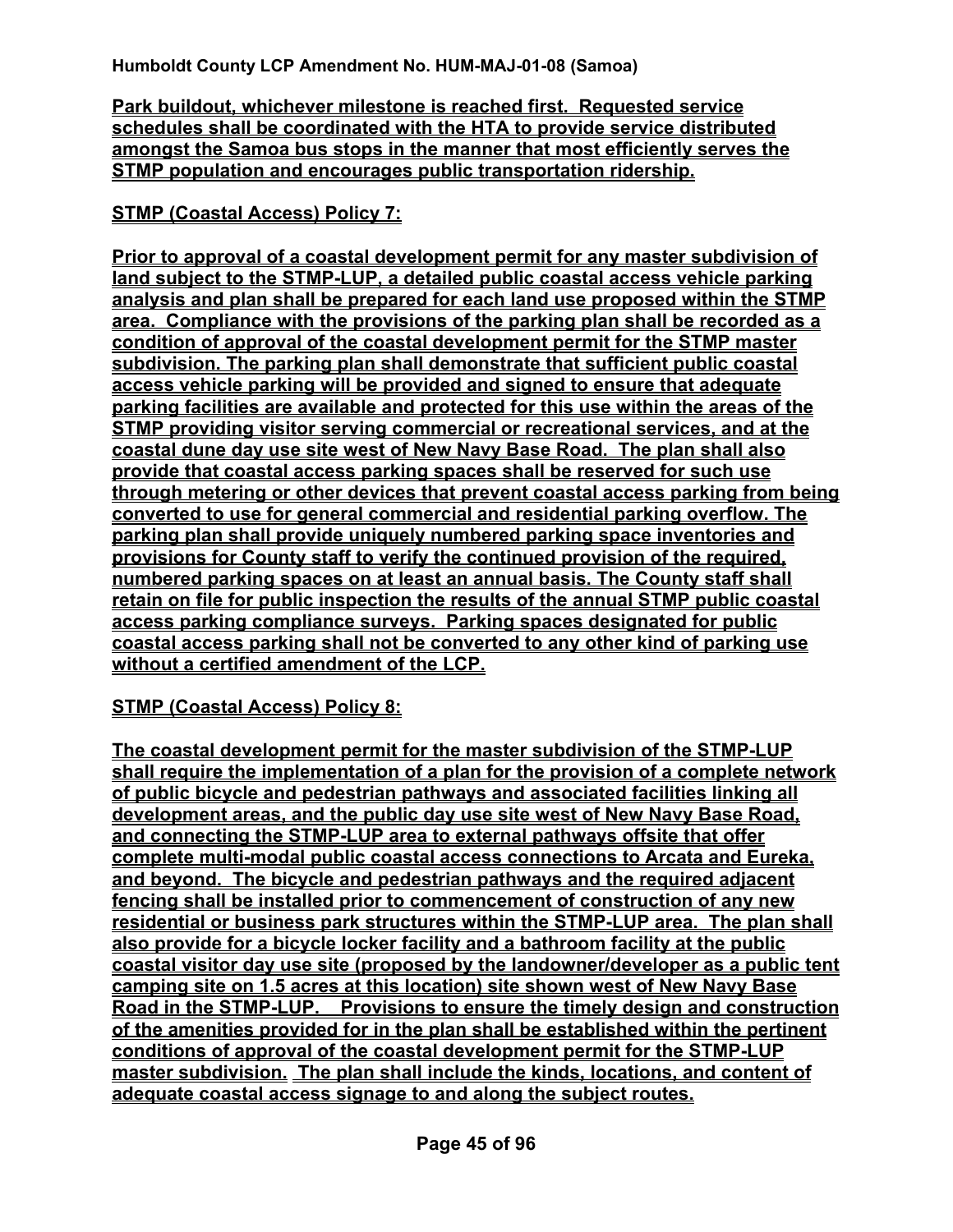## **STMP(Coastal Access) Policy 9:**

**No gates or other physical or psychological barriers shall be installed in any location on the lands subject to the STMP-LUP that would create the affect of regulating access in a manner that creates or suggests a "gated community," whether proposed under the management of a community services entity or as a privately constructed feature. No obstacles, barriers, or other structures shall be permitted on any street, whether public or private, anywhere within the lands subject to the STMP-LUP where such structures have the potential to limit, deter, or prevent public access to the shoreline, inland pedestrian and bicycle trails, or to the connecting points of public roads with these routes and coastal access resources, or where such structures could create an obstacle to expeditious evacuation of residents and visitors under tsunami hazard/warning conditions anywhere within the Lands subject to the STMP-LUP.**

#### **STMP (Coastal Access) Policy 10:**

**The coastal development permit for the master subdivision of the STMP-LUP shall require the implementation of a plan for maintenance and management of the pedestrian tunnel under New Navy Base Road. The coastal development permit shall require that in the event the tunnel becomes impassable for any reason, including dune erosion, sea level rise, earth movement, flooding, etc., despite implementation of the maintenance and management plan, the permittee shall submit a complete application for an amendment to the coastal development permit to provide a new design and location for safe public coastal access between the lands of the STMP-LUP and the coastal area west of New Navy Base Road. The new accessway must be constructed by the permittee within the same general area as the tunnel and must connect to the pedestrian and bicycle trails and roads and public transportation facilities located within the STMP-LUP area.**

**STMP (Coastal Access) Policy 11:**

**A dedication or offer of dedication of a public access easement, and a deed restriction protecting the subject area against conversion to any other use, shall be recorded for all lands containing existing or proposed bicycle and pedestrian paths and roadways, including in locations established in the coastal development permit approved for the master subdivision of the lands subject to the STMP-LUP, and provided for in the pedestrian/bicycle circulation plan required pursuant to STMP (Coastal Access) Policy 1, above, linking public coastal access within and adjacent to the STMP-LUP lands. The dedication or offer of dedication and deed restriction shall be recorded against the merged single legal parcel comprising the STMP-LUP area after the merger of all lands subject to the STMP-LUP and prior to any division of the merged single legal parcel. A map of the subject bicycle and pedestrian pathway/trail system shall be developed and posted at public locations within the STMP-LUP area. No**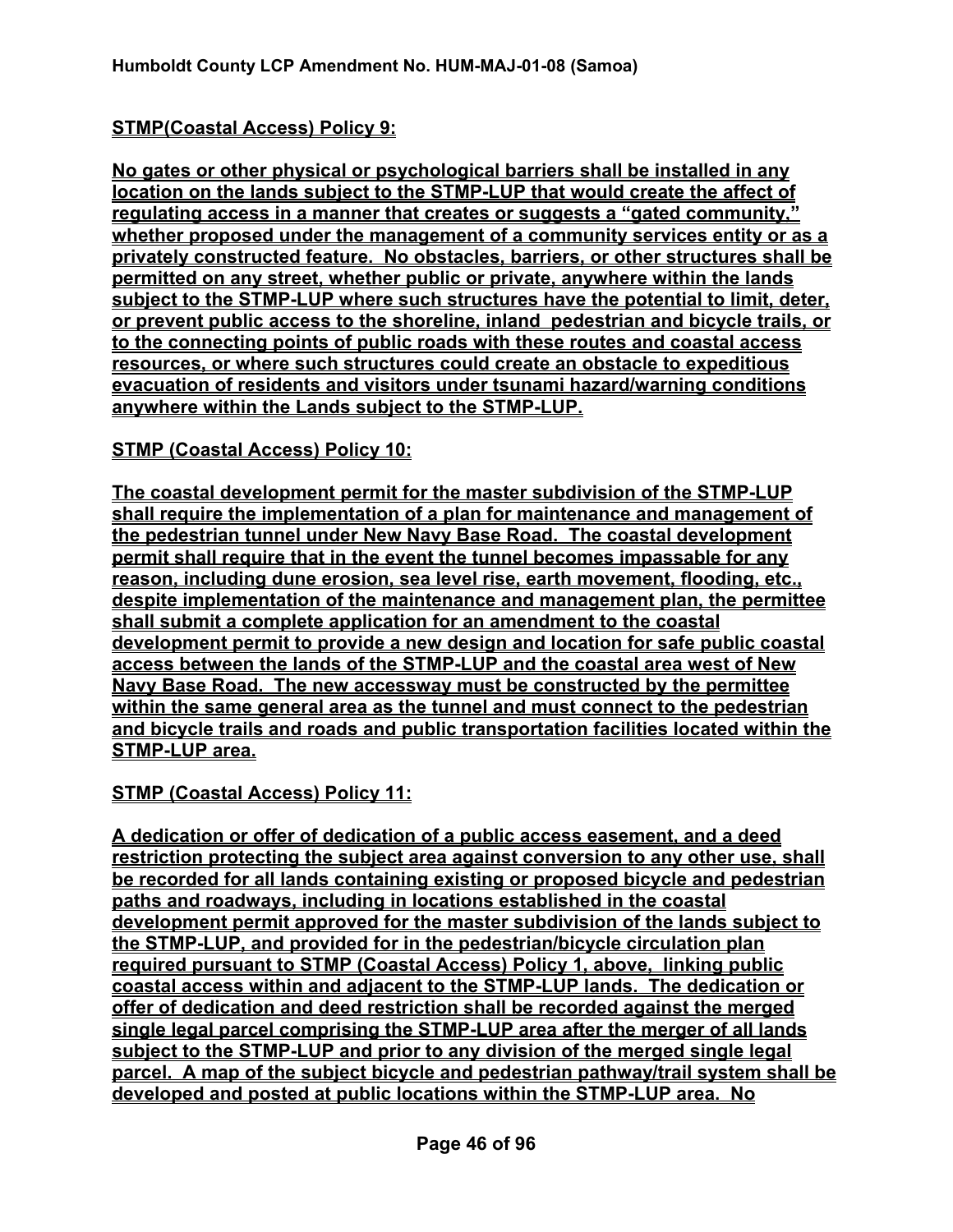**interference with access to the tunnel crossing of New Navy Base Road or use of other areas where prescriptive rights may exist shall be authorized before construction of the trail amenities are completed.**

#### **STMP (Coastal Access) Policy 12:**

**The public parks, open space, and public trail/bike path network shall be offered for dedication and/or conveyed by the landowner/developer to the appropriate public agency or non-profit entity. The dedication or offer of dedication shall be recorded against the merged single legal parcel comprising the STMP-LUP area after the merger of the STMP-LUP area and prior to any division of the merged single legal parcel. All approved public park, open space and public pedestrian/bikeway trail network improvements and all amenities, including protective wetland/ESHA fencing installed or provided in accordance with other STMP-LUP Policies set forth herein, shall be constructed by the landowner/developer and shall include all such public parks, open spaces, public trails and associated improvements and amenities described or shown in the conceptual Samoa Town Master Plan prepared by the Samoa Pacific Group, dated September 24, 2007 and/or as otherwise required, established or set forth in accordance with the policies of the STMP-LUP. All approved public park and open space and pedestrian/bikeway paths and related amenities shall be completed and the facilities opened to the public prior to the commencement of construction of either the Business Park development or new residential structures.**

#### **STMP (Coastal Access) Policy 13:**

**The Samoa Dunes tent camping site proposed by the landowner/developer west of New Navy Base Road shall be used exclusively for day use and habitat protection purposes (no camping). The day use facilities shall include interpretive displays pertaining to the ecology of the sensitive dune habitat of the site, an assembly area of picnic tables and benches, adequate covered trash collection receptacles impervious to wildlife, a public restroom, and improved parking adjacent to New Navy Base Road that includes school bus parking and American-with-Disability-Act-compliant parking in addition to a minimum of twelve (12) roadside parking spaces reserved for public coastal access parking. An approved public coastal access sign shall be posted in a visible location for drivers on New Navy Base Road indicating the public parking area and beach trail. The public areas including parking areas shall be enclosed by symbolic fencing (post and cord) to prevent trampling of sensitive habitat. Trails leading to, and taking off from the day use site shall be lined with symbolic fencing and signage restricting encroachment into sensitive dune habitat areas. The landowner/developer shall provide and maintain the day-use amenities, including the public restroom and the improved parking facilities, which shall be constructed by the landowner/developer and opened to the public prior to the commencement of construction of business park, commercial, or new residential development other than the rehabilitation of the existing residences. The**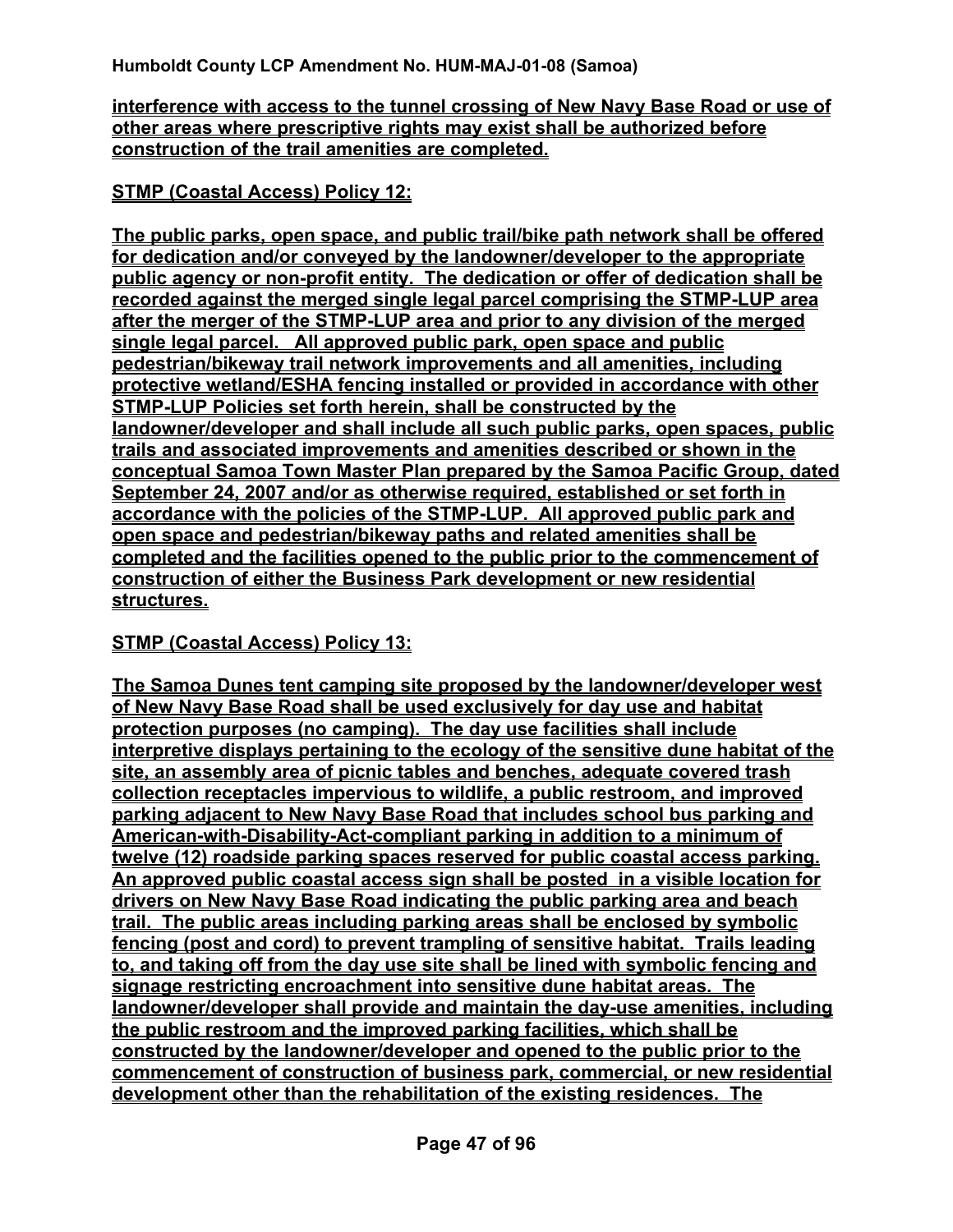**landowner/developer shall provide funding to the management entity identified for maintenance of the common areas of the STMP-LUP sufficient to endow and otherwise fund the provision of upkeep services for the day use area and associated facilities, which shall be cleaned and trash removed daily, and the facilities shall be kept continuously in good working repair through consistent preventative maintenance. The day use area, which shall have a focus on ecological education in support of dune habitat enjoyment and preservation, shall be made available available to visitors free of charge.**

#### **STMP (Coastal Access) Policy 14:**

**The eight (8) recreational vehicle/car-camping spaces, picnic and bathroom/shower facility located on approximately 1.1 acres immediately north of and near the Samoa Cookhouse and the proposed Indoor Soccer Arena, shall be provided for a daily use fee that is not more than the annual cost of maintaining the service hookups, trash collection, bathroom/shower facility, and landscaping, of the subject area only, and an additional amount solely for administrative fees that may be necessary to manage the site, distributed amongst the annual number of daily use fees collections. Campers shall be allowed to have pets provided pets are leashed when outside of the owners' vehicles (except when using the dog run) and do not pose a hazard to other guests or pets. A fenced pet lawn area shall be provided and maintained in good condition and a "mutt mit" dispenser for cleanup of dog wastes shall be provided along with enclosed waste receptacles. The parking sites shall have full RV hookups including water, electricity and waste water, and potable water and electric vehicle charging stations shall also be available for non-RV vehicles utilizing the site. The day use fee shall be set annually subject to review and audit by the County with records of use/fee collection and expenses used to calculate the annual day use fee permanently maintained and made freely available for public inspection. If overcollection of fees occurs one year, the excess funds shall be applied to subsidize the fees for day use the following year, unless special maintenance expenses to keep the RV in good working order are required. The eight-space site shall accommodate visitors for not more than three (3) continuous weeks at a time. This development of low-cost visitor serving accommodations may not be offset by an in-lieu fee. These facilities shall be constructed consistent with the provisions of the STMP-LUP and available for public use prior to commencement of construction of the new residential and business park structures. No construction of new residential or business park development may commence within the lands subject to the STMP-LUP until or unless the subject RV/car camping facility is publicly available and open for use. This facility shall be made continuously available to coastal visitors at a low cost rate of accommodation as a permanent condition of approval of the master subdivision of the STMP-LUP lands.**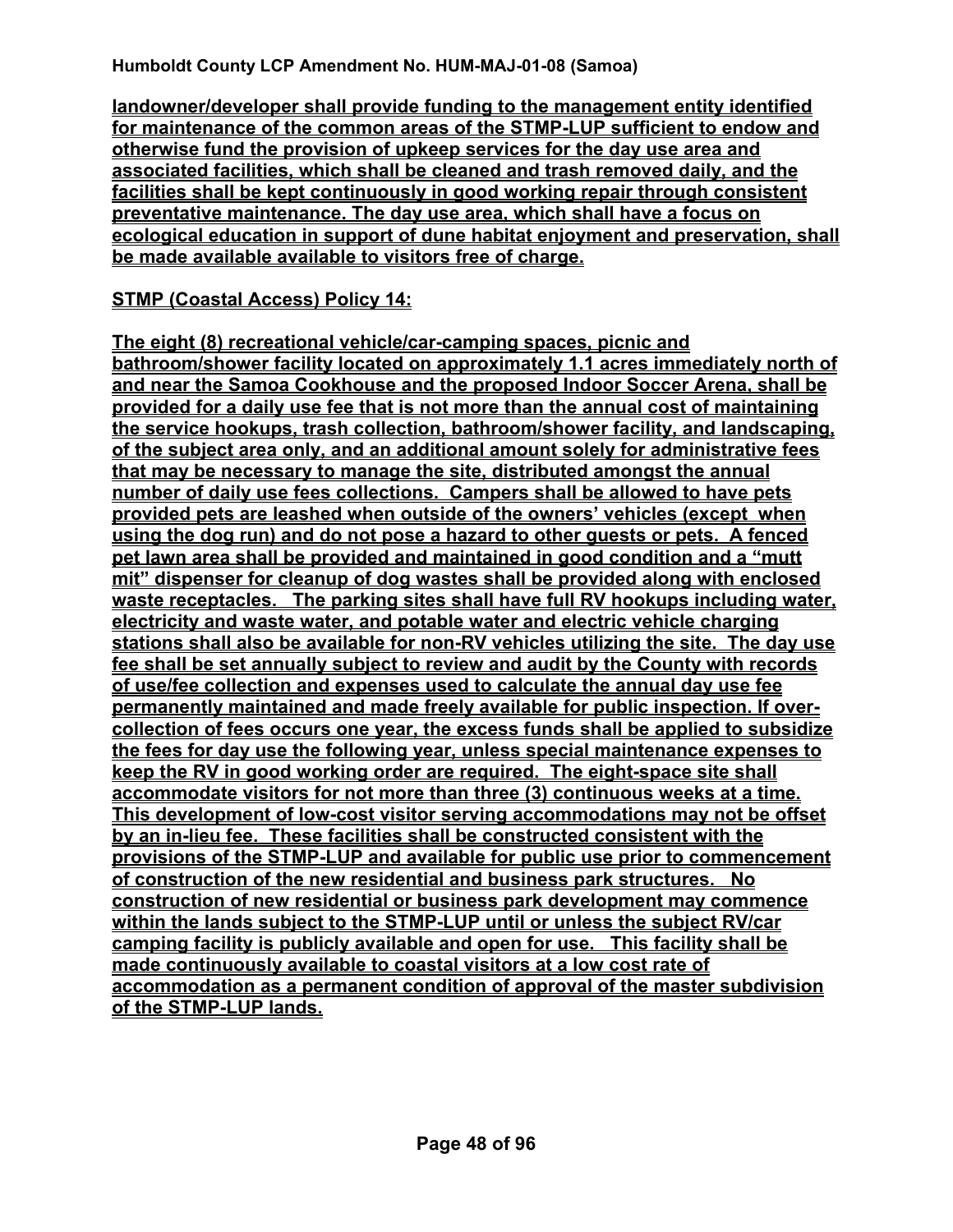#### **STMP (Coastal Access) Policy 15:**

**Land divisions, including resubdivisions and lot line adjustments, shall be permitted only if all resulting parcels can be demonstrated to be buildable and protective of all coastal resources and consistent with the provision of all coastal access facilities required by the STMP (Coastal Access) policies.**

## **Business Park Development**

## **STMP (Business Park) Policy 1:**

**The economic vitality of the STMP-LUP shall be enhanced through a compatibly designed business park that conveys a sense of visual continuity with the modest historic working coastal village character of existing structures, and is designed with architectural features mirroring those of the existing structures. The primary purpose of the business park shall be the incubation of new, small businesses in Humboldt County, to provide employment for many of the occupants of the existing and planned housing that would be located within the STMP-LUP, and to support the development of coastal dependent industrial uses adjacent to the STMP-LUP and Humboldt Bay. In addition, the business park shall only incorporate retail sales as a minor component of the overall business park development and in a manner that does not increase incoming traffic for "destination" retail sales to the extent that would cause significant adverse impacts to the primary coastal accessways of Highways 101 and 255. Appropriate retail sales within the Business Park, in addition to being minor in scale and in overall proportion to the Business Park, would generally include business services or a café/deli scaled to match the demands of other Business Park occupants. High energy and water using development such as the indoor cultivation of plants shall not be a permitted use within the Business Park.**

**STMP (Business Park) Policy 2:** 

**Business Park Structural Restrictions: The appearance of boxy, monolithic "industrial park"-style development that typifies industrial parks and warehousescale development commonly located within large-scale "destination" retail shopping shall be avoided. Structures shall be no more than three (3) stories in height and shall be designed, sited, and landscaped to provide a continuity of community character with the historic Samoa coastal working village aesthetic.** 

**STMP (Business Park) Policy 3:** 

## **Business Park Structural Restrictions:**

**A. Any structure authorized as a Principal Permitted Use shall be limited to a maximum ground floor footprint of 2,500 square feet as measured around the ground floor outer perimeter of the structure's foundation and subject to review by the Design Review Committee or pertinent decision-makers that the structure**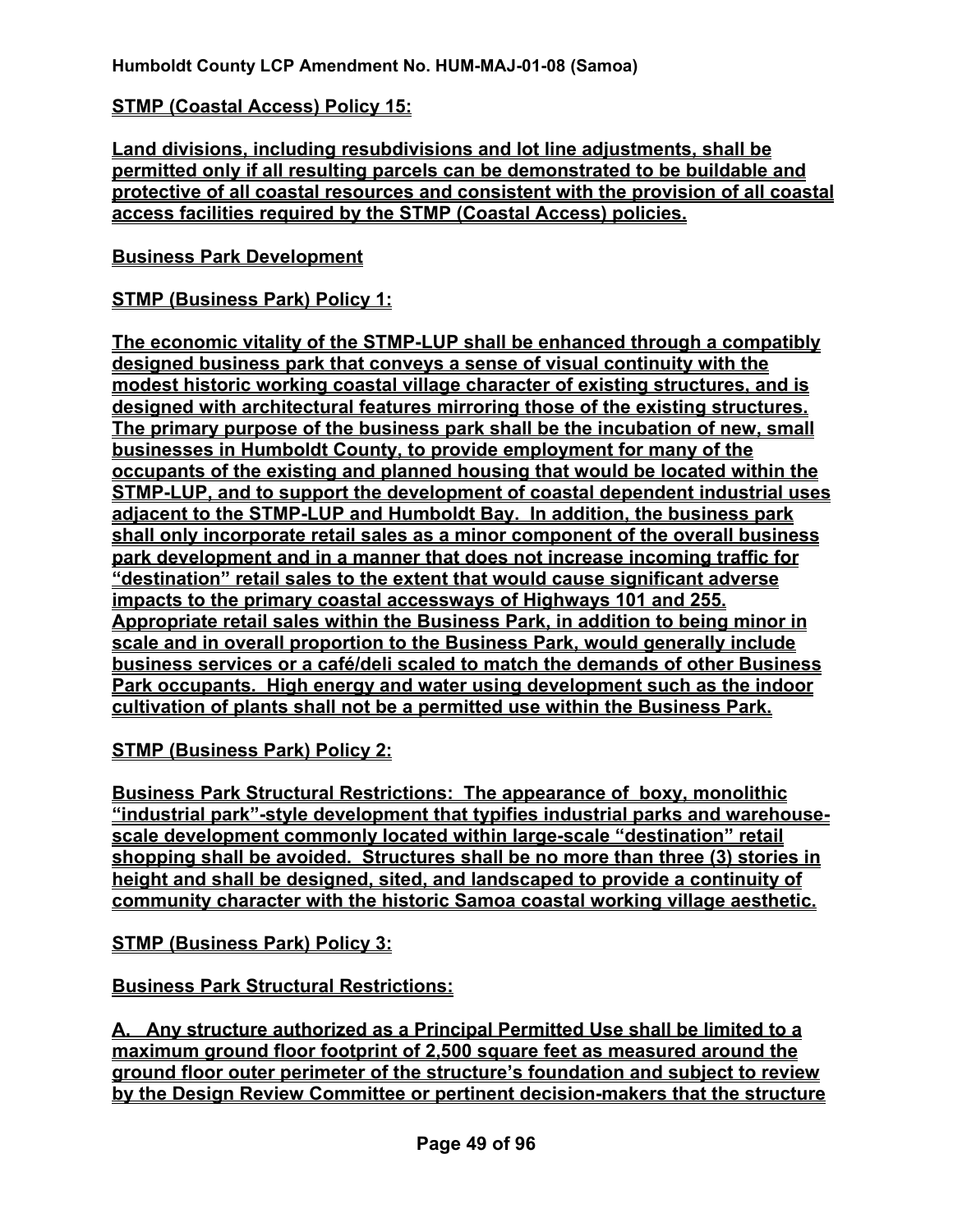**is sited, designed, and landscaped to ensure compatibility with the historic Samoa coastal working village aesthetic.** 

**B. A maximum of two separate structures may be authorized within the Business Park (excluding the existing structures of the Arcata Recycling Center which shall not be expanded beyond the structural footprint of the facility in existence as of January 1, 2010) that may be up to 10,000 square feet in size on the ground floor, as measured along the ground floor outer perimeter of the subject structure's foundation, subject to a Conditional Use Permit and findings showing the specific methods of ensuring the compatibility of the design, location, and scale of the structure with the historic Samoa coastal working village aesthetic. Provisions to reduce the apparent mass of the structures through design, site placement and orientation, landscaping, and other features shall be required to render such structures compatible with the historic Samoa coastal working village aesthetic. The Conditional Use Permit shall require specific findings that the Design Review Committee or pertinent decision-makers have determined that these requirements have been met. Conditions shall be attached to the pertinent permits, including the coastal development permit, to ensure that the constructed product complies with the design, location, scale, and other amenities proposed by the landowner/developer and/or considered or otherwise required by the decision-makers in authorizing the development.** 

#### **STMP (Business Park) Policy 4:**

**Not more than one of the maximum total of two possible new structures greater than 2,500 square feet authorized pursuant to STMP (Business Park) Policy 3 shall be authorized for retail use. Retail use of this structure shall only be authorized if findings are made that the specific retail use would substantially serve the residential development of the STMP, as well as the occupants of other land uses within the STMP, and will thus reduce offsite traffic trips accordingly (such as through the authorization of a grocery component offering fresh milk, meat, eggs and produce, etc., and/or a café/deli that reduces the number of traffic trips outside of the STMP generated by STMP-LUP area employees and residents). All retail uses within the Business Park, combined, shall be restricted to a maximum of ten (10) percent of the total square footage of final Business Park buildout, including all occupied floors. Minor retail development authorized within other structures located within the Business Park shall be primarily for the service of the other Business Park development (for example, providing services such as copy, printing and shipping support, incidental business supply sales, small café/deli outlets, etc.) A Conditional Use Permit shall be required for the approval of all retail uses within the STMP Business Park and findings must be made by the pertinent decision maker at the time of such coastal development permit and conditional use permit approval that the traffic generated by the proposed retail use shall be minimized through the implementation of all feasible mitigation measures and that the net increase in traffic will not result in traffic patterns that exceed the existing level of service for any intersection of Highway 101 through the City of Eureka as developed in the traffic baseline studies**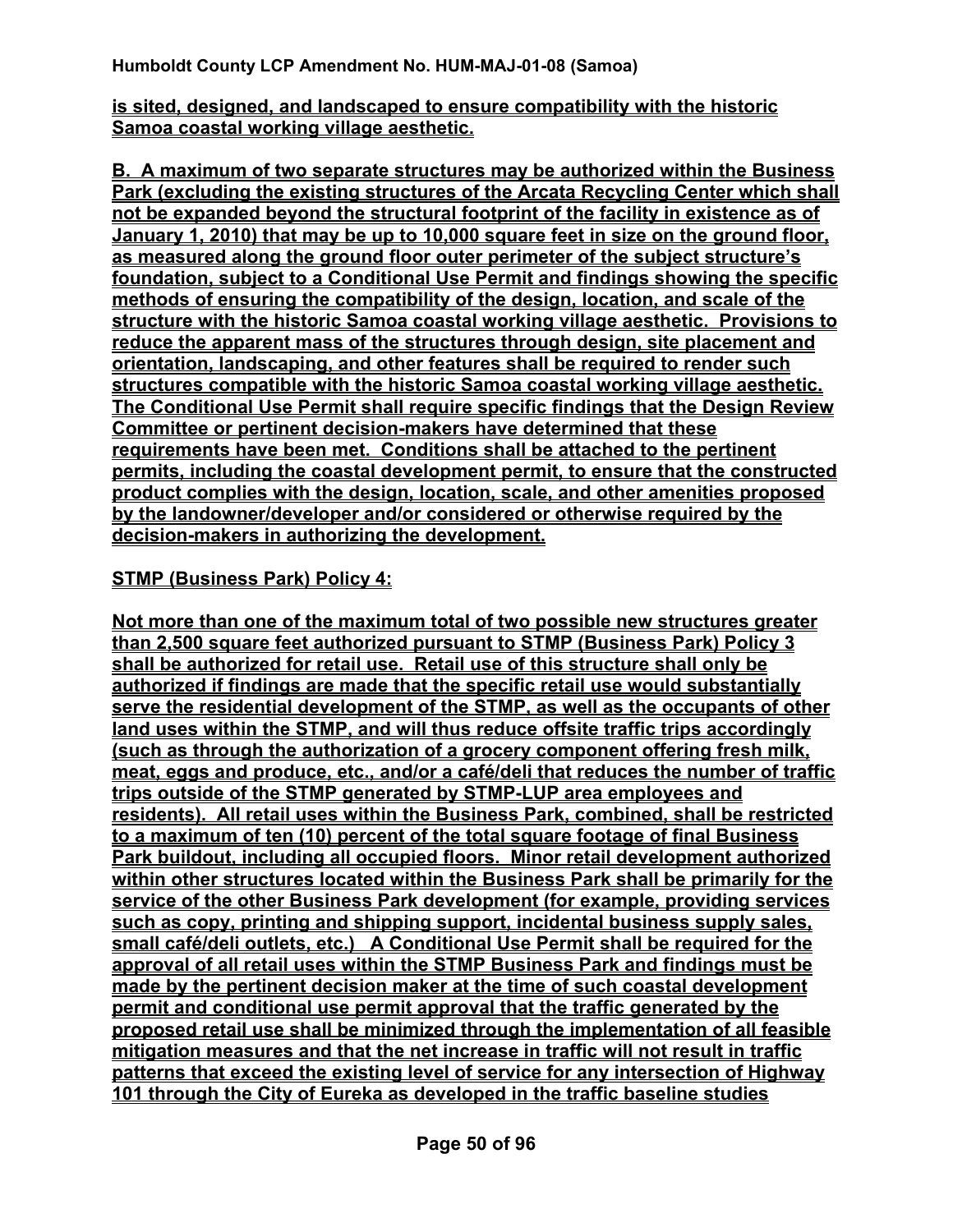**documented in the County's certified Master Environmental Impact Report for the Samoa Town Master Plan LCP amendment in 2008, or additional studies that may be necessary to investigate traffic impacts in the Highway 101 corridor at mid-day on weekdays and on weekend peak use periods.** 

**STMP (Business Park) Policy 5:**

**Business Park Structural Restrictions: All structure proposed within the tsunami runup elevation applicable to the STMP-LUP area shall incorporate the following features, which shall be designed by a California-licensed registered professional civil engineer with experience designing earthquake and tsunami-resilient structures, and who shall affix his/her professional engineering stamp to the final project plans and designs as evidence that his/her recommendations have been included, as a condition of approval for a coastal development permit approved for any structure so located:** 

**1) unless a suitable area with an elevation above the calculated tsunami inundation elevation is available within a five (5)- minute walk from the subject structure, the uppermost occupied floor elevation of any structure located within the STMP Business Park shall: (a) be at an elevation above the tsunami inundation elevation calculated for the subject area; (b) shall be continuously accessible to and large enough to shelter the maximum number of people that would be present within the subject building at any time,** 

**2) tsunami hazard warnings and directions to tsunami safety shall be prominently posted;** 

**3) clear, unlocked, and otherwise unimpeded access to the upper elevations shall be continuously available to all building occupants on all floors without resort to elevators; and** 

**4) the uppermost floor designated for potential shelter shall have features that allow occupants to escape to the outside of the building directly from that elevation if flooding conditions block access to lower elevations; and**

**5) no lockable entrances to stairwells or other escape routes from inside the structure shall be included in the plans or authorized.**

**The plans and designs for the subject construction shall be stamped by the pertinent California-licensed professional civil engineer and shall include specific consideration of the most earthquake and tsunami-resilient building design, and escape route location and design within the building, and unless other options are demonstrated as structurally superior, the escape access shall be via a common stairwell on a reinforced outside structural wall of each business park structure, with access to the stairwell continuously available and clearly posted as a tsunami emergency escape and shelter route at each entrance and in other locations that would direct visitors to the appropriate routes.** 

## **STMP (Business Park) Policy 6:**

**Business Park Structural Restrictions: The Business Park shall have sidewalks and entrances, lighting features, streetscapes, outdoor gathering areas for**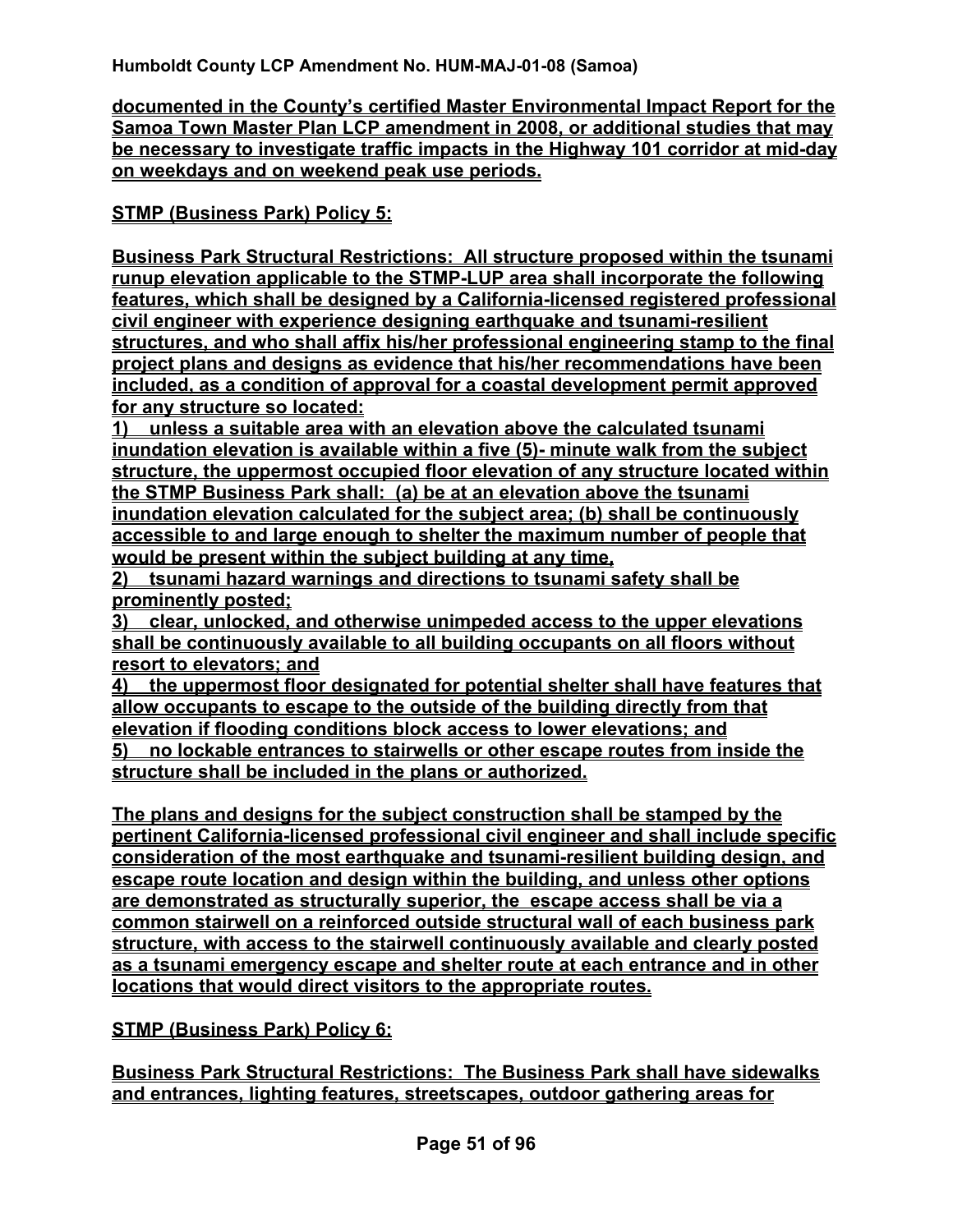**employees, and scattered, small scale parking areas tucked behind the business park structures to the maximum extent feasible, that are designed and landscaped to evoke the historic character and charm of the historic Samoa working coastal village aesthetic. Business Park development shall incorporate all Design Guideline elements necessary to ensure that the aesthetic affect of the finished development is consistent with and enhances the unique community character of the existing historic Samoa working coastal village. The overall design goal shall be to develop a sense of compatibility and shared community design aesthetic based on the existing structures associated with the historic town site, and echoed in the connecting design requirements imposed on the revitalized downtown, the business park, the commercial recreation areas, and the new residential development. The development of the Samoa Town Master Plan shall in this manner be based on, and permanently preserve and enhance, the historic community character established by Samoa's more than 100-yearhistory as a working coastal lumber company town.**

## **STMP (Business Park) Policy 7:**

**The Arcata Recycling Center and the subject lands comprising an approximately 2.5-acre site within the STMP-LUP area designated generally for Business Park development, shall not be converted to any other use than the present recycling center facility, nor shall any other structures be placed within the subject parcel or the parcel further divided, unless all such development is consistent with all applicable provisions of the certified LCP. The Arcata Recycling Center shall not be converted to retail use. The Arcata Recycling Center shall cease utilizing the existing septic disposal system and instead utilize the new wastewater treatment facility that will serve all development on lands subject to the STMP-LUP lands as soon as the new facility is available for use.**

**STMP (Business Park) Policy 8:**

**Land divisions, including redivisions and lot line adjustments shall be permitted only if all resulting parcels can be demonstrated to be buildable and consistent with the requirements of the STMP (Business Park) policies.**

**Hazards**

## **STMP (Hazard) Policy 1:**

**Prior to approval of any land division or any other development of the lands subject to the STMP-LUP, a site-specific geologic study and review of proposed siting and development plans shall be prepared and accompanied by the written determination of a California licensed professional civil engineer or California licensed professional engineering geologist stating specifically that if the proposed development is constructed in accordance with the expert's recommendations, the development will be safe from hazards posed by landslide,**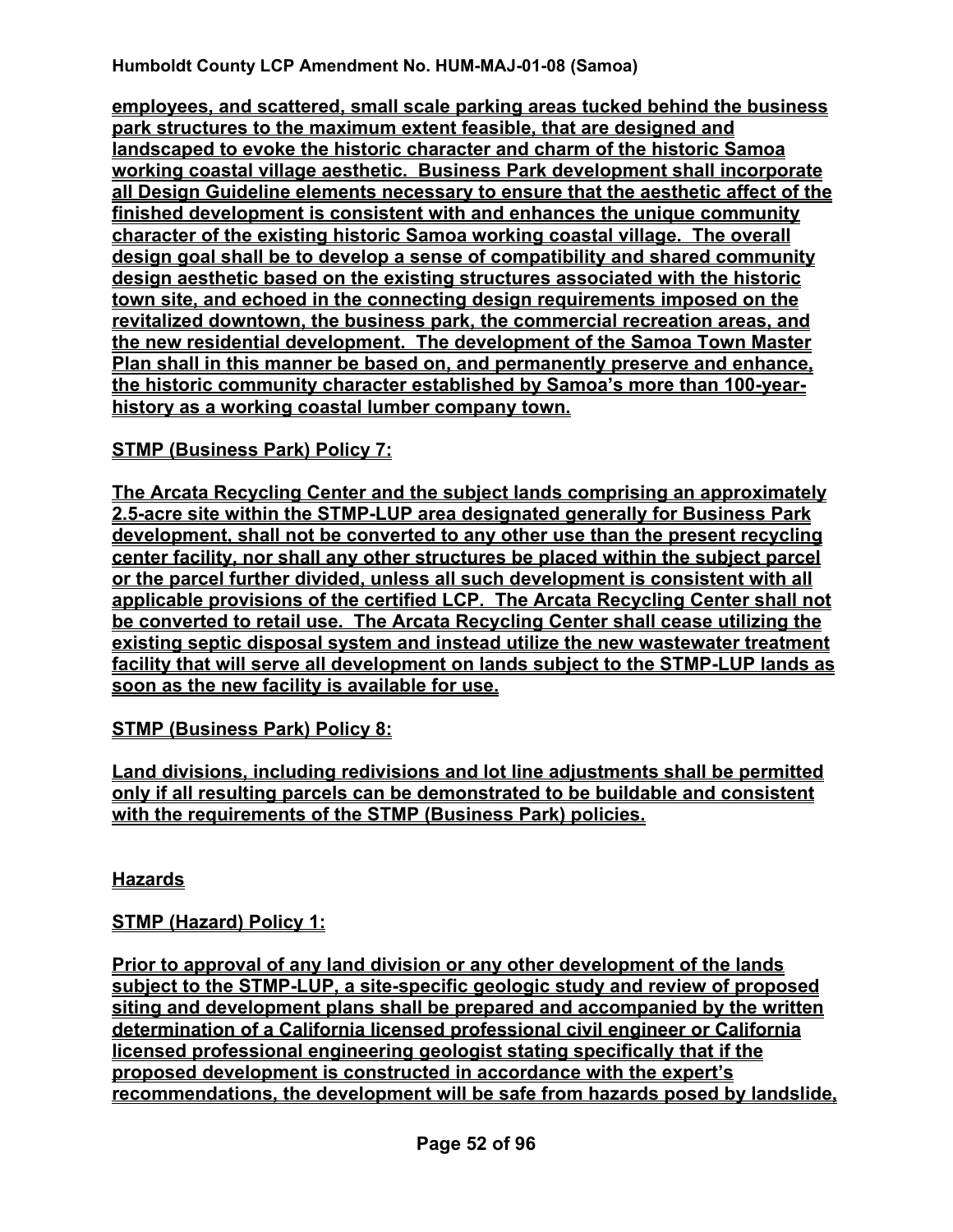**slope failure, shaking or other ground movement and associated conditions (such as liquefaction) or other failure, including flooding, that may be caused by natural hazards. The pertinent decision-makers shall require as a condition of the coastal development permit for such development that the pertinent licensed expert review the final plans and designs for the subject development and affix the appropriate engineering stamp thereby assuring that the reviewed plans and designs fully incorporate the licensed expert's recommendations.**

## **STMP (Hazard) Policy 2:**

**The best available and most recent scientific information with respect to the effects of long-range sea level rise shall be considered in the preparation of findings and recommendations for all requisite geologic, geo-technical, hydrologic, and engineering investigations. Development at nearshore sites shall analyze potential coastal hazards from erosion, flooding, wave attack, scour and other conditions, for a range of potential sea level rise scenarios, from three to six feet per century. The analysis shall also consider localized uplift or subsidence, local topography, bathymetry, and geologic conditions. A similar sensitivity analysis shall be performed for all critical facilities, energy production and distribution infrastructure, and other development projects of major community significance using a minimum rise rate of 4.6 feet per century. These hazard analyses shall be used to identify current and future site hazards, to help guide site design, development location, and hazard mitigation requirements, and to identify sea level rise thresholds after which limitations in the development's design and siting would cause the improvements to become significantly less stable. For design purposes, development projects shall assume a minimum sea level rise of three (3) feet per century and critical infrastructure development shall assume 4.6 feet per century; greater sea level rise rates shall be used if development is expected to have a long economic life, if the proposed development has few options for adaptation to sea level higher than the design minimum, or if the best available scientific information at the time of review supports a higher design level.** 

## **STMP (Hazards) Policy 3:**

**New development associated with the provision of critical community support functions (such as waste water treatment, provision of potable or fire fighting water, or fire and life safety command and equipment centers) or that may be converted into critical community shelter facilities in an emergency, or structures that house vulnerable populations that cannot be readily evacuated, including hospitals, schools, and care facilities for the elderly and/or disabled, shall be designed and located in a manner that will be free of the risk of catastrophic failure associated with earthquake or tsunami hazard, taking into account a minimum of 4.6 feet of sea level rise**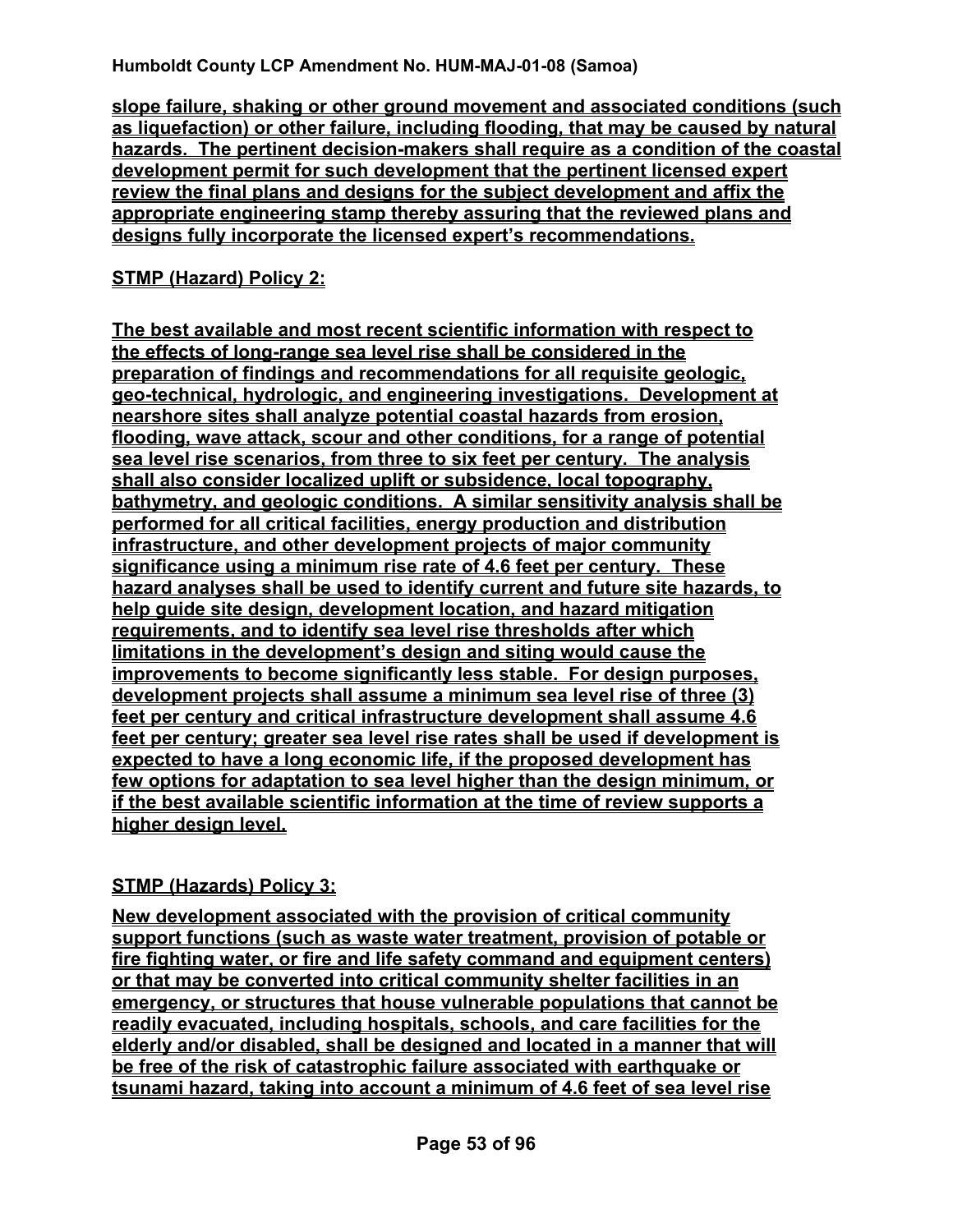#### **per century when considering such analysis, and the plans for such facilities shall be reviewed and stamped as conforming to this standard by a California licensed professional civil engineer or a California licensed professional engineering geologist.**

#### **STMP (Hazards) Policy 4:**

**All new development entailing the construction of structures intended for human occupancy, situated within historic, modeled, or mapped tsunami inundation hazard areas, shall be required to prepare and secure approval of a tsunami safety plan. The safety plan shall be prepared in coordination with the Humboldt County Department of Emergency Services, Sheriff's Office, and City Police Department, and shall contain information relaying the existence of the threat of tsunamis from both distant- and local-source seismic events, the need for prompt evacuation upon the receipt of a tsunami warning or upon experience seismic shaking for a local earthquake, and the evacuation route to take from the development site to areas beyond potential inundation. The safety plan information shall be conspicuously posted or copies of the information provided to all occupants. No new residential land divisions shall be approved unless it be demonstrated that timely evacuation to safe higher ground, as depicted on adopted tsunami hazard maps, can feasibly be achieved before the predicted time of arrival of tsunami inundation at the project site.**

#### **STMP (Hazards) Policy 5:**

**New residential development situated within historic and modeled tsunami inundation hazard areas, such as depicted on the tsunami hazard maps published by Humboldt State University, shall be designed and sited such that the finished floor elevation for residential occupancy of all new permanent residential units are constructed at an elevation of at least thirty-two (32) feet above mean sea level. Additionally, all such structures containing permanent residential units shall be designed to withstand the hydrostatic and hydrodynamic loads and effects of buoyancy associated with inundation by storm surge and tsunami waves up to and including the tsunami runup depicted on the Tsunami Hazard Maps, without experiencing a catastrophic structural failure. For tsunami resilient design purposes, a minimum sea level rise rate of 3 feet per century shall be used when combined with a maximum credible tsunami condition. For purposes of administering this policy, "permanent residential units" comprise residential units intended for occupancy as the principal domicile of their owners, and do not include timeshare condominiums, visitor-serving overnight facilities, or other transient accommodations.**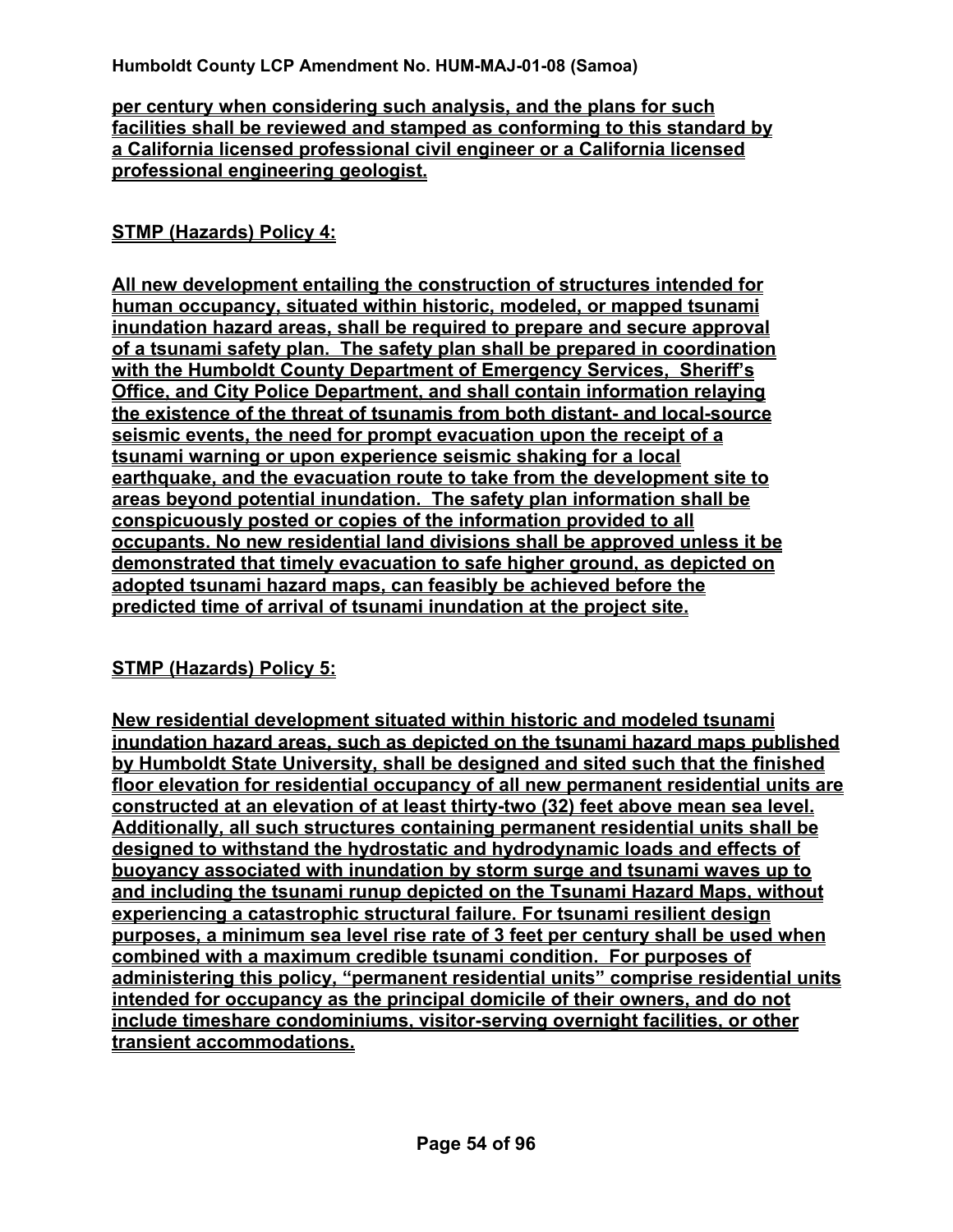#### **STMP (Hazard) Policy 6:**

**Prior to the conveyance of title to lands within the STMP-LUP and prior to the occupancy of any development within the STMP-LUP, including either new development or existing structures that have been cleared of lead contamination through approved remediation activities, the reviewing authority shall require the submittal of evidence that a Deed Restriction has been recorded against the legal title of such lands, and against title of lands containing the subject development, setting forth the following disclosures,**

- **(1) Disclosure that the lands situated within the STMP-LUP are subject to extraordinary hazards posed by earthquake and tsunamis, and by future sea level rise, which may also increase the risks posed by coastal erosion, storm surge, and wave attack; and**
- **(2) Disclosure of the existence of an approved final Tsunami Safety Plan pertinent to the subject property, including the date of the plan and how a copy may be obtained; and**
- **(3) Disclosure that no shoreline armoring structures are approved now, nor are such structures authorized in the future for the protection of development within the STMP-LUP against future hazards that may arise due to the coastal setting of the STMP and the prospect of increased sea level rise in the future, and that the present landowners have taken future sea level rise into consideration and have warranted that no such protective structures will be necessary to protect the proposed development of the STMP-LUP, and further, have acknowledged the possibility that no such protective structures would secure approval for construction.**

#### **8. MODIFICATION #8:**

The County proposes to make the certain text amendments to Section 3.17.B.3 Tsunamis of the Humboldt Bay Area Plan (HBAP). Suggested modifications to Section 3.17.B.3, including suggested modifications of the County's proposed text amendments are set forth below.

Note: The County's proposed amended text as submitted in HUM-MAJ-01-08 is shown in **bold underline**, proposed modification language is shown in **bold double underline** for suggested additional text and in **bold strikethrough** to indicate suggested deletions of existing or County-proposed text.

## **3.17.B.3 Tsunamis**

3. Tsunamis—New development below the level of the 100 year tsunami run-up elevation described in Tsunami Predictions for the West Coast of the Continental United States (Technical Report H-78-26) shall be limited to public access, boating, public recreation facilities, agriculture, wildlife management, habitat restoration, and ocean intakes, outfalls, and pipelines, and dredge spoils disposal. **New subdivisions or**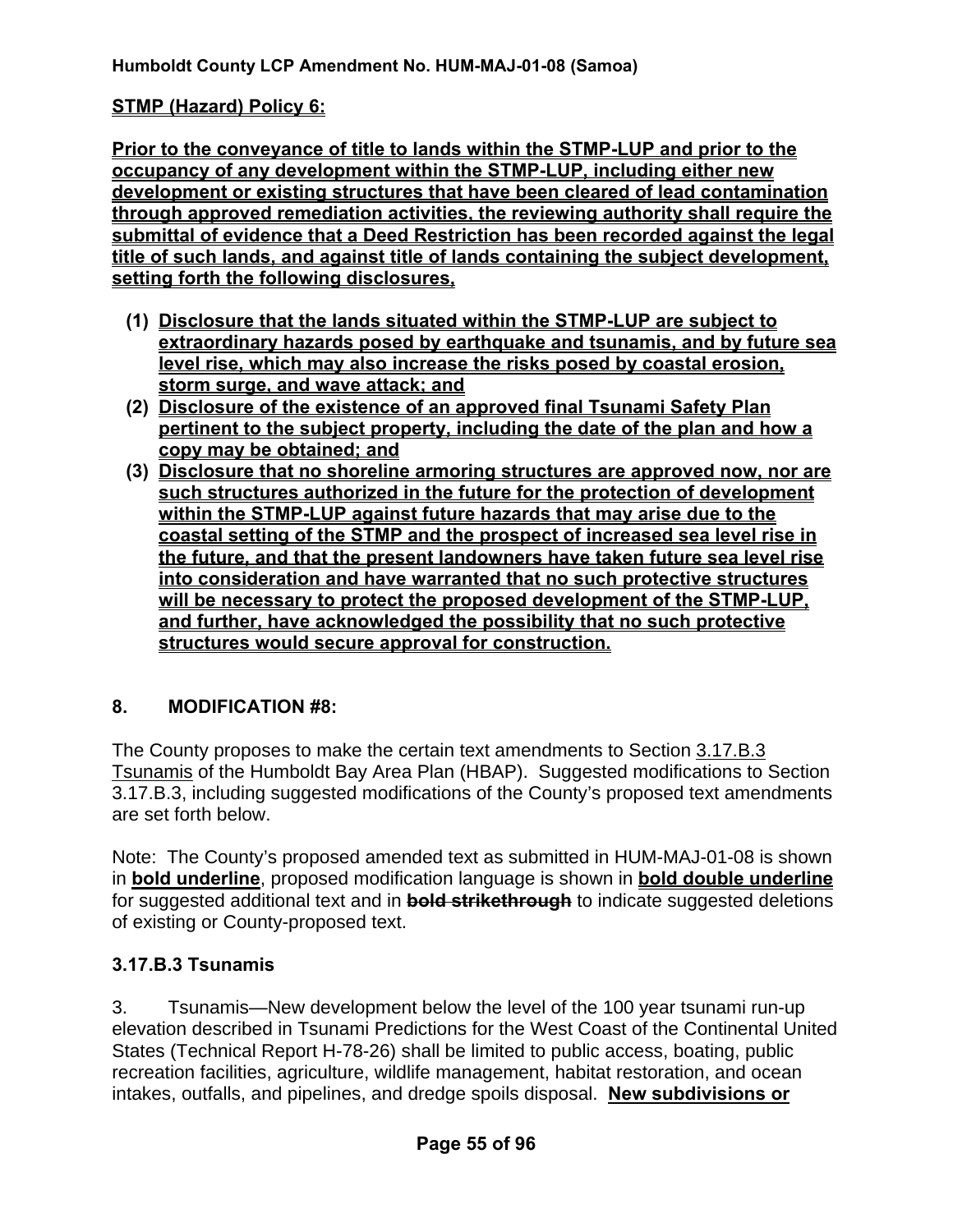**development projects which could result in three one or more additional dwelling units within a potential tsunami run-up area shall require submission of a tsunami vulnerability report which provides a site-specific prediction of tsunami-run-up elevation resultant from a local cascadia subduction zone major earthquake. Such developments shall be subject to the following standards or requirements:**

- **1. New residential development shall not have habitable living space below the predicted tsunami run-up elevation calculated at maximum tide plus a minimum of three (3) feet to account for future sea level rise plus one foot of freeboard space.**
- **2. New residential development shall be required to meet the requirements of a Tsunami Safety Plan (TSP) based on the Tsunami-Ready Guidelines of NATIONAL WEATHER SERVICE INSTRUCTION 10-1802, October 6, 2004, Appendix D,**
- **3. The Approving Authority shall only authorize residential development proposed on existing legal lots in areas located within a tsunami run-up inundation area if the pertinent decision-makers adopt specific findings at the time of approval of such development stating that the guidelines set forth in the Tsunami-Ready Guidelines of the NATIONAL WEATHER SERVICE INSTRUCTION 10-1802, dated October 6, 2004, Appendix D, have been reviewed and have been fully met or implemented as applied to the specific location of the proposed development.**
- **4. The County shall only authorize residential development proposed on an existing legal lot located within a tsunami run-up inundation area if a Tsunami Safety Plan (TSP) for the subject site has been prepared by a California licensed professional civil engineer with substantial coastal hazard analysis experience specifically including evaluating tsunami hazards stating that if the reviewing engineer's recommendations are met, the site will be safe for the subject development from catastrophic failure or inundation caused by a local great Cascadia Subduction Zone earthquake event and accompanying tsunami. The final plans and designs shall be reviewed and stamped by the reviewing California licensed professional engineer to confirm that all pertinent recommendations set forth in the subject final TSP have been incorporated into the final plans and designs.**
- **5. The County shall attach the pertinent NWS Instruction 10-1802, dated October 6, 2004, to the Humboldt Bay Area Plan as an Appendix.**

(The Appendix D document is attached to this staff report as Exhibit 5, for reference.)

## **9. MODIFICATION #9: Map Changes**

The maps included by Humboldt County in the certification submittal request for HUM-MAJ-08-01 shall incorporate the general changes required to the Urban Limit Line (such that it matches the Corridor Area limit, except where the ULL extends into the interior of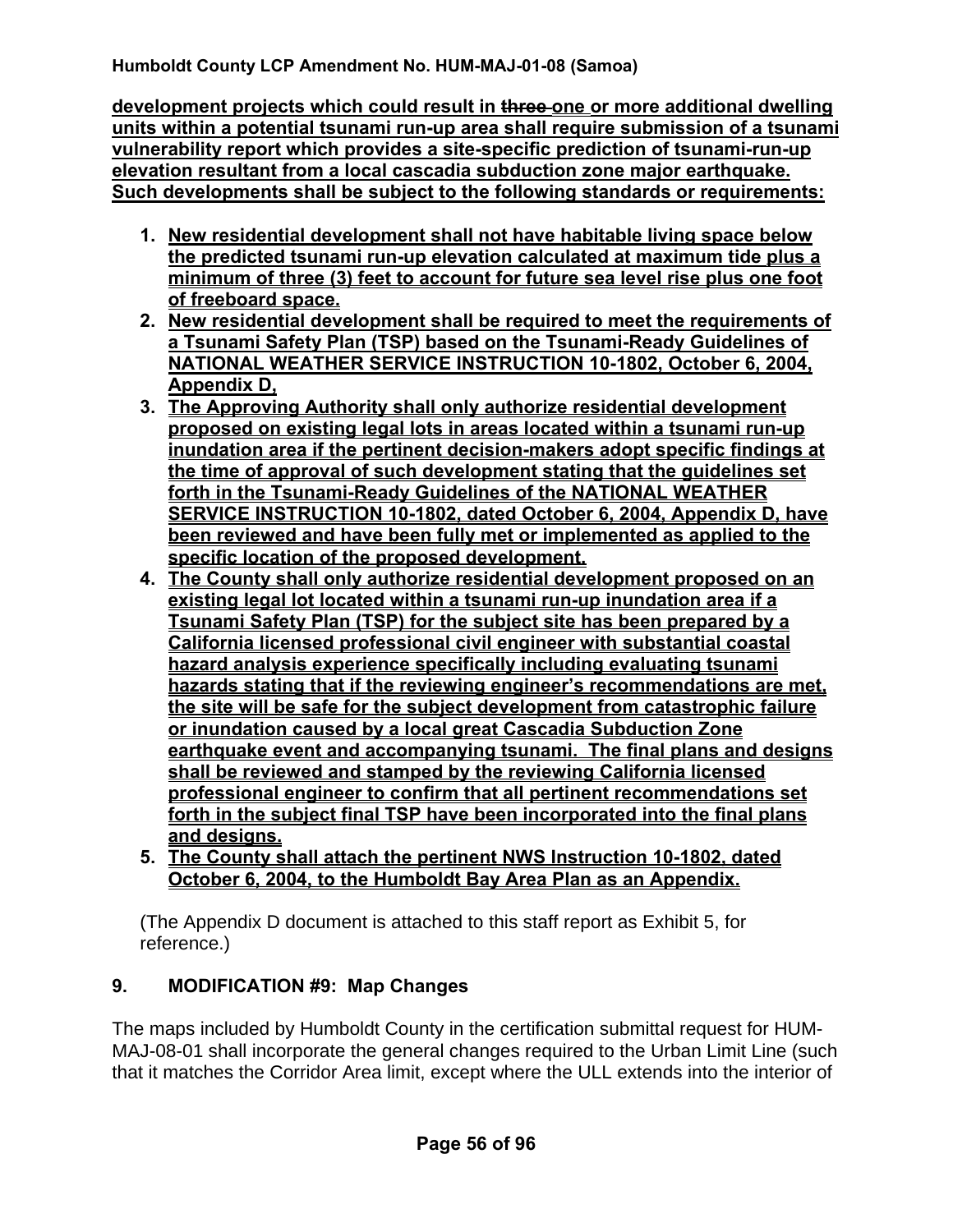the lands subject to the STMP-LUP), and the Samoa Town Master Plan Zoning and Land Use Plan Maps listed here, and shown and described in Exhibit 16:

Samoa Town Master Plan Land Use Plan Map:

Revise the illustrated extent of the footprint of development of Business Park (MB), Public Facilities (PF), Residential Low Density (RL), and Residential Medium Density (RM) and any other land uses affected by the changes shown in Exhibit 16, and extend the footprint of Natural Resources (NR) to approximate the changes shown in Exhibit 16.

Samoa Town Master Plan Zoning Plan Map:

Revise the illustrated extent of the footprint of development of the zoning that implements the STMP-LUP in the same manner as listed above, pursuant to the changes shown in Exhibit 16.

Delete proposed Land Use Map change from Natural Resources to Public Recreation in the area west of New Navy Base Road (retain the existing Natural Resources designation).

Revise the proposed Land Use Map to incorporate the Corridor Area shown in Exhibit 16 and revise the pertinent adjacent boundaries of the Natural Resources, Business Park, Single Family Residential, and Commercial Recreation Boundaries accordingly.

Urban Limit Line:

Revise the illustrated extent of the proposed new Urban Limit Line to reflect the changes to the Land Use and Zoning Plan Maps with respect to the location of the line in relation to the Corridor Area described in the suggested modifications to limit or buffer the development adjacent to these resources as shown in Exhibit 16.

## **IV. SAMOA TOWN MASTER PLAN AMENDMENT: SUGGESTED MODIFICATIONS FOR IMPLEMENTATION PROGRAM:**

## **1. Suggested Implementation Program Modification #1:**

The County's proposed ordinances to amend the certified Implementation Program (Coastal Zoning Regulations) include establishment of a Design Review Committee and associated requirements, as described in the County's proposed LCP Amendment Request HUM-MAJ-01-08 pursuant to Ordinance No. 2425 Attachment C3-Exhibit C3-1, amending Section 1. Section 313-19.1, Chapter 3, Division 1, to Title III of the Humboldt County Code having to do with Design Review of lands subject to the "D" designation (as is the Samoa Town Master Plan) on the County's certified coastal zoning maps. The text proposed by the County and shown in Exhibit 2 attached to this staff report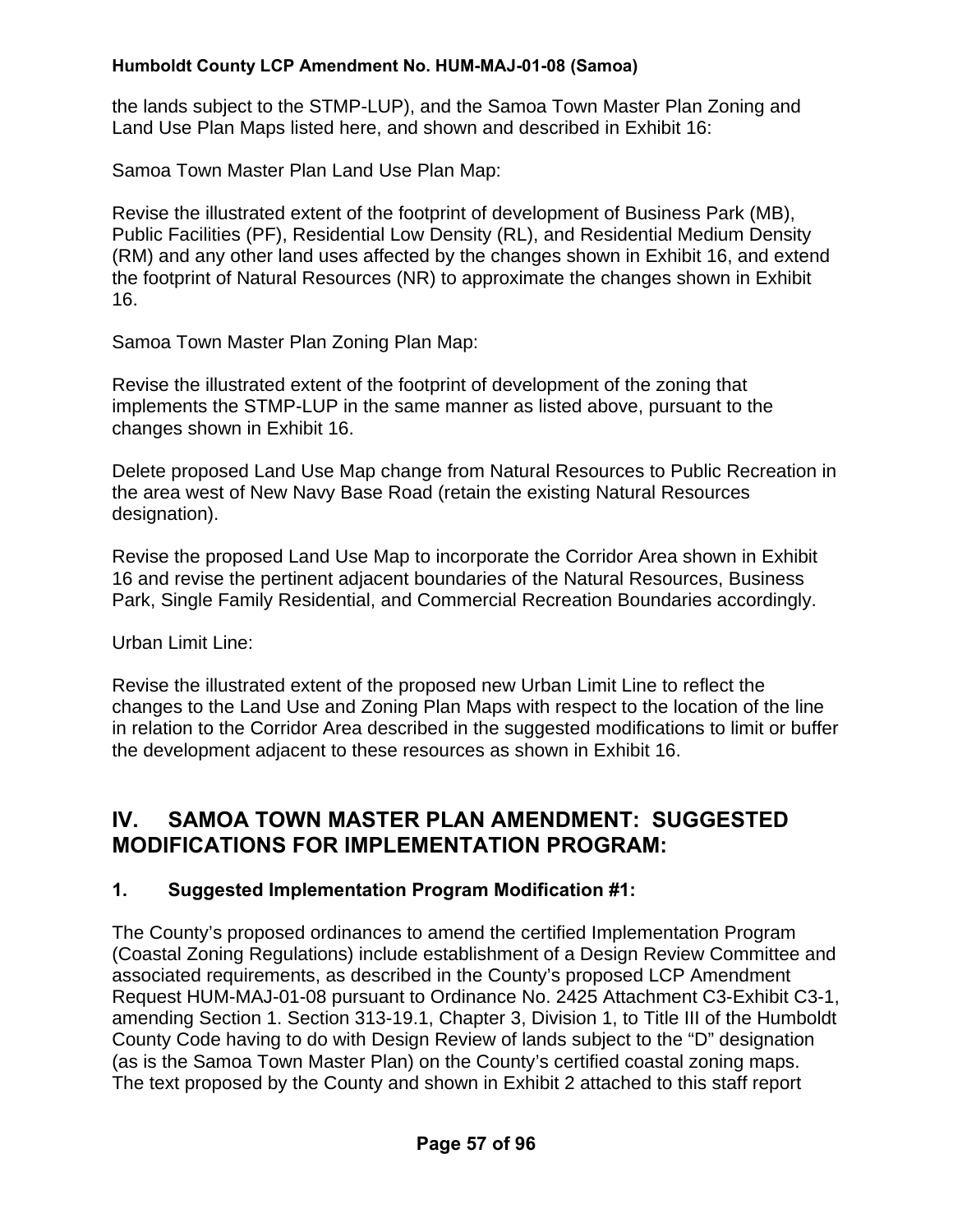references, but does not attach certain Design Guidelines referenced only as "Exhibit D". This modification (Suggested STMP Implementation Plan Modification #X) requires the County to attach the referenced Design Guidelines for Old Samoa (existing structures within the Samoa Town Master Plan area) and New Samoa (new development within the Samoa Town Master Plan area) as an Appendix to the County's certified Coastal Zoning Ordinance (a copy of the Guidelines provided by Humboldt County staff is attached to this staff report as Exhibit 4). As such, if the Guidelines are changed in the future, an amendment of the certified LCP would be required to incorporate such changes.

## **2. Suggested Implementation Program Modification #2:**

Modify Section 313-15.2 of the Humboldt County Zoning Regulations as follow: (language to be added is shown in **bold double underline** and language to be deleted is shown in **bold strikethrough**):

# SECTION A: REGULATIONS FOR ZONING DISTRICTS PART 2: SPECIAL AREA COMBINING ZONES

313-15 SPECIAL AREA COMBINING ZONES: PURPOSE, WHERE THEY APPLY, AND LIST OF ZONE DESIGNATIONS

A Combining Zone is an additional zoning designation applied to some (but not all) properties. A Combining Zone modifies the allowed land use in some way when necessary for sound and orderly planning. The following regulations for each of the Combining Zones shall modify the regulations for the Principal Zones with which they are combined. All uses and development regulations for the Principal Zone shall apply in the Combining Zone except insofar as they are modified or augmented by the uses and regulations set forth in the Combining Zone regulations.

## **313-15.1 PURPOSE**

The purpose of these regulations is to establish regulations for land use and development in special areas, as identified in the Humboldt County General Plan and associated plan maps. (See, Chapter 1 for an explanation of the zoning maps.)

## **313-15.2 APPLICABILITY**

The Special Area Combining Zone Regulations shall apply when any of the special area combining zones are combined with a principal zone by the County Board of Supervisors. When more than one regulation is applicable to the same subject matter within a zone, the most restrictive regulation is applicable**. except in the case of conflicts between the regulations of the Samoa Town Master Plan (STMP) Special Area Combining Zone and other regulations of the zoning ordinance. Where a conflict arises between the regulations of the STMP Combining Zone and any other regulation of the zoning ordinance, the regulations of the STMP Combining Zone shall take precedence.**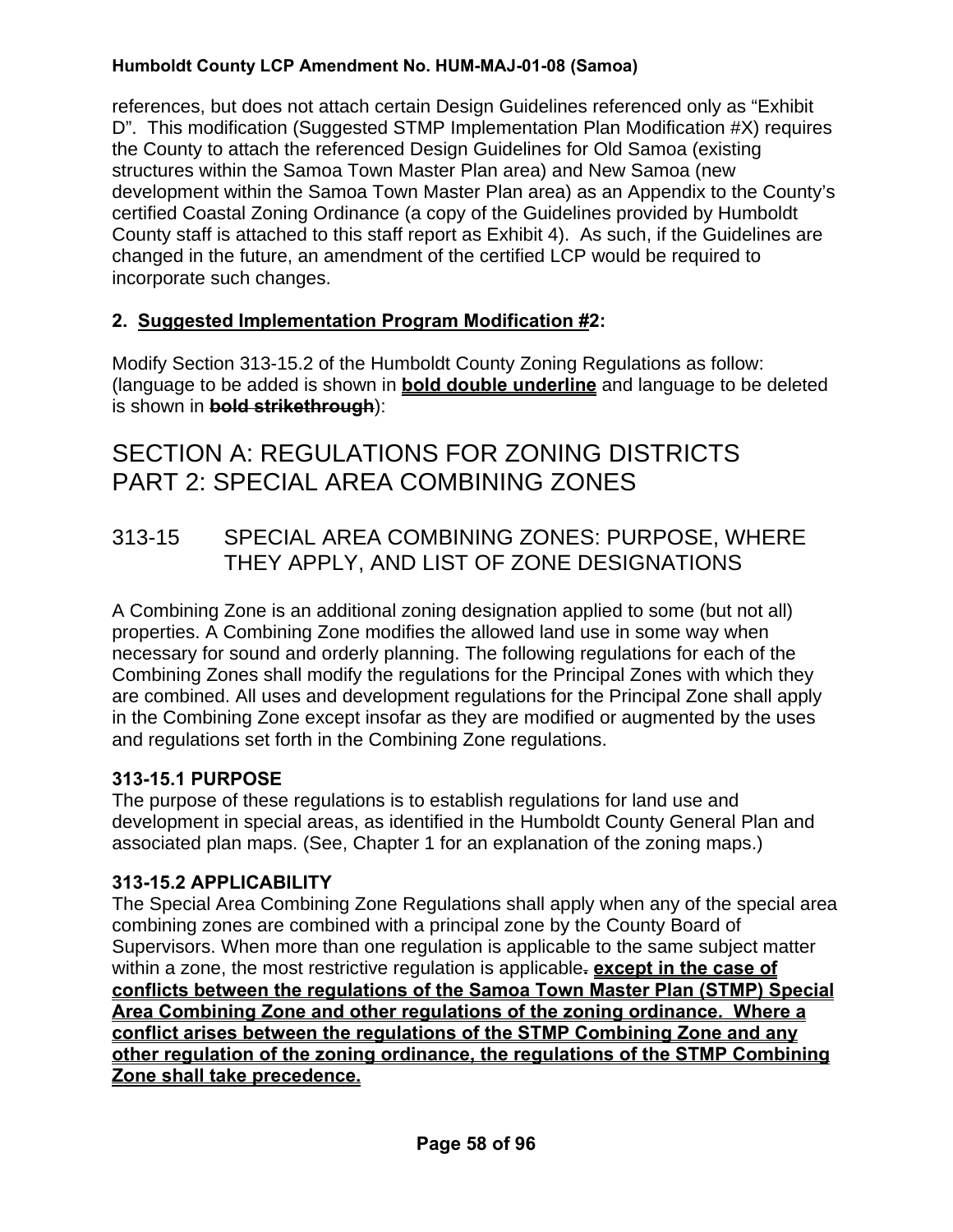#### **3. Suggested Implementation Program Modification #3:**

Modify the table in Section 313-15.3 entitled, "Special Area Combining Zones and Respective Designations" to include a new Samoa Town Master Plan (STMP) Special Area Combining Zone.

#### **4. Suggested Implementation Program Modification #4:**

Add the following to Section A: Regulations For the Zoning Districts Part 2: Combining Zones of Chapter 3 of the Humboldt County Zoning Regulations. Number subsections in a manner consistent with the format for Part 2 of Section A of Chapter 3.

### **313-34.5 STMP: SAMOA TOWN PLAN STANDARDS**

**Purpose: The purpose of these regulations is to provide for the comprehensive planning and orderly development of the community of Samoa.**

**Applicability: These regulations shall apply to the Town of Samoa, specifically the area bounded by L.P. Drive to the south, New Navy Base Road to the west, the Peninsula Elementary School property to the north, and the North Coast Railroad Authority railroad right-of-way to the east, and also including a 1.5-acre area west of New Navy Base Road designated with the Public Recreation land use designation, and the following areas east of the North Coast Railroad Authority railroad right-of-way (a) the site of the existing Samoa Post Office, (b) a 1.6-acre area proposed as a future treatment plant site and designated with the Public Facilities land use designation, (c) an approximately 5-acre area containing the site of the Samoa Cookhouse and designated with the Commercial Recreation land use designation. The area of applicability is coincident with area covered by Samoa Town Master Plan-LUP land use designation overlay of the Humboldt Bay Area Plan.**

**Modifications Imposed by the STMP Regulations: These regulations shall be in addition to regulations imposed by the primary zone, development regulations, and other coastal resource special area regulations. Where a conflict arises between the regulations of the STMP Combining Zone and any other regulation of the zoning ordinance, the regulations of the STMP Combining Zone shall take precedence.**

 **Coastal development permit approvals for development within the lands subject to the STMP shall only be authorized if the following requirements are met, in addition to any other applicable requirements of the certified Local Coastal Program. Development within the STMP may only be**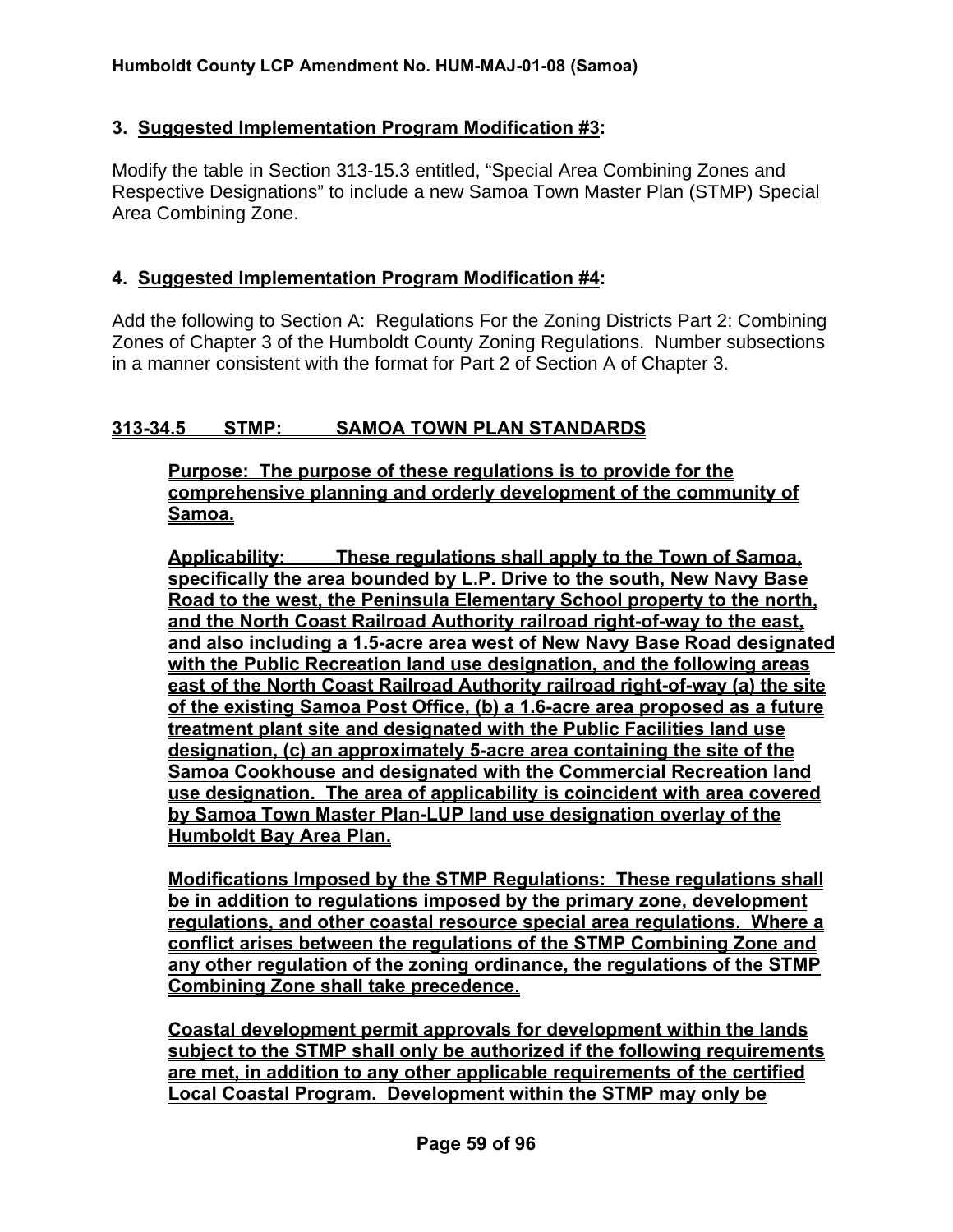**authorized if the decision-making authority adopts specific findings of consistency with the following numbered regulations and provisions and all other applicable requirements of the certified LCP.**

**STMP (New Development) Standard 1:**

**1. New development authorized within the STMP-LUP including restoration of existing structures shall incorporate the best available practices for the protection of coastal waters. To achieve these standards, the applicant shall provide supplemental information as a filing requirement of any coastal development permit application for development within the area subject to the STMP, and the pertinent decision-makers shall adopt specific findings and attach conditions requiring the incorporation of, and compliance with, these water quality protection measures in approving coastal development permits for subdivision or further development of the lands subject to the standards of the STMP.**

**A. Construction pollution control plan. A construction-phase erosion, sedimentation, and polluted runoff control plan ("construction pollution control plan") shall specify interim best management practices (BMPs) that will be implemented to minimize erosion and sedimentation during construction, and prevent contamination of runoff by construction chemicals and materials, to the maximum extent practicable. The construction pollution control plan shall demonstrate that:**

- **(1) During construction, development shall minimize site runoff and erosion through the use of temporary BMPs (including, but not limited to, soil stabilization measures), and shall eliminate the discharge of sediment and other stormwater pollution resulting from construction activities (e.g., chemicals, vehicle fluids, asphalt and cement compounds, and debris), to the extent feasible.**
- **(2) Land disturbance activities during construction (e.g., clearing, grading, and cut-and-fill) shall be minimized, to the extent feasible, to avoid increased erosion and sedimentation. Soil compaction due to construction activities shall be minimized, to the extent feasible, to retain the natural stormwater infiltration capacity of the soil.**
- **(3) Construction shall minimize the disturbance of natural vegetation (including significant trees, native vegetation, and root structures), which is important for preventing erosion and sedimentation.**
- **(4) Development shall implement soil stabilization BMPs, including but not limited to re-vegetation, on graded or disturbed areas as soon as feasible.**
- **(5) Grading operations shall not be conducted during the rainy season (from October 1 to April 15), except in response to emergencies, unless the County determines that soil conditions at the project site are suitable, the likelihood of significant precipitation is low during the period of extension, (not to exceed one week at a time), and**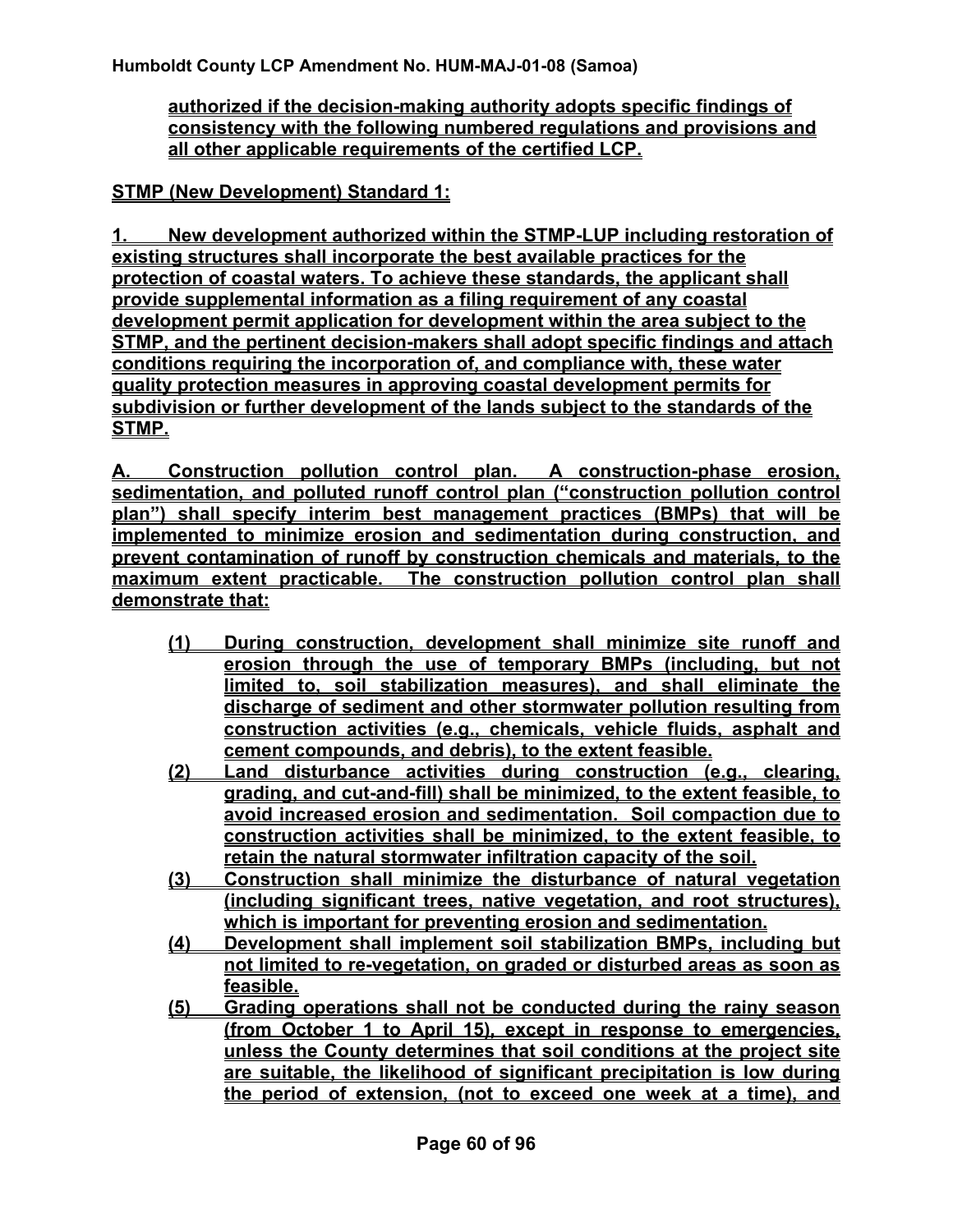**adequate erosion and sedimentation control measures will be in place during all grading operations.**

**(6) The construction pollution control plan shall be submitted with the final construction drawings. The plan shall include, at a minimum, a narrative report describing all temporary polluted runoff, sedimentation, and erosion control measures to be implemented during construction, including:**

**(a) Controls to be implemented on the amount and timing of grading.**

**(b) BMPs to be implemented for staging, storage, and disposal of excavated materials.**

**(c) Design specifications for structural treatment control BMPs, such as sedimentation basins.**

**(d) Re-vegetation or landscaping plans for graded or disturbed areas.** 

**(e) Other soil stabilization BMPs to be implemented.**

**(f) Methods to infiltrate or treat stormwater prior to conveyance off-site during construction.** 

**(g) Methods to eliminate or reduce the discharge of other stormwater pollutants resulting from construction activities (including but not limited to paints, solvents, vehicle fluids, asphalt and cement compounds, and debris) into stormwater runoff.**

**(h) BMPs to be implemented for staging, storage, and disposal of construction chemicals and materials.**

**(i) Proposed methods for minimizing land disturbance activities, soil compaction, and disturbance of natural vegetation.** 

**(j) A site plan showing the location of all temporary erosion control measures.**

**(k) A schedule for installation and removal of the temporary erosion control measures.**

**B. Post-Construction Stormwater Plan. A plan to control post-construction stormwater runoff flows, and maintain or improve water quality ("postconstruction stormwater plan") shall specify site design, source control, and if necessary, treatment control BMPs that will be implemented to minimize stormwater pollution and minimize or eliminate increases in stormwater runoff volume and rate from the development after construction. The post-construction stormwater plan shall demonstrate that:**

- **(1) Following construction, erosion on the site shall be controlled to avoid adverse impacts on adjacent properties and resources.**
- **(2) Permanent erosion control measures shall be installed, as may be needed, depending upon the intensity of development proposed and the sensitivity of receiving waters.**
- **(3) Runoff from the project shall not increase sedimentation in receiving waters.**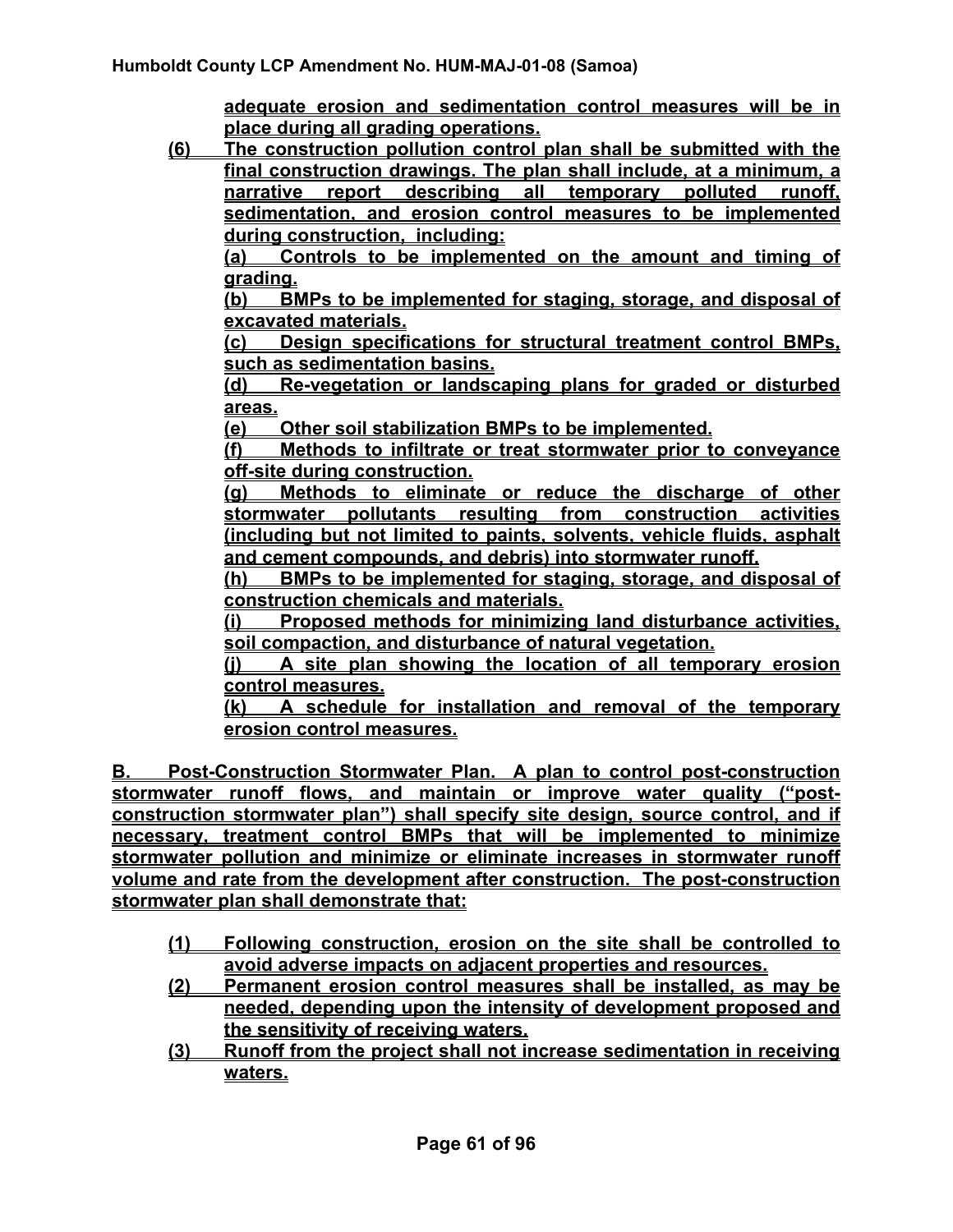- **(4) On-site filtering, grease, and/or sediment trapping systems shall be installed, as needed, to capture any pollutants contained in the runoff.**
- **(5) Permanent runoff/drainage control improvements, such as subsurface drainage interception, energy dissipaters, recovery/reuse cisterns, detention/retention impoundments, etc. shall be installed, as needed, at the point of discharge.**
- **(6) In the application and initial planning process, the applicant shall submit a preliminary post-construction stormwater plan, and prior to issuance of a building permit the applicant shall submit a final postconstruction stormwater plan for approval by the County. The plan shall include, at a minimum, the following components:**

**(a) Proposed site design and source control BMPs that will be implemented to minimize post-construction polluted runoff.** 

**(b) Proposed drainage improvements (including locations of infiltration basins, and diversions/ conveyances for upstream runoff). (c) Measures to maximize on-site retention and infiltration (including directing rooftop runoff to permeable areas rather than to driveways).**

**(d) Measures to maximize, to the extent practicable, the percentage of permeable surfaces, and to limit the percentage of directly connected impervious areas, to increase infiltration of runoff.**

**(e) Methods to convey runoff from impervious surfaces into permeable areas of the property in a non-erosive manner.**

**(f) A site plan showing the location of all permanent erosion control measures.**

**(g) A schedule for installation and maintenance of the permanent erosion control measures.**

**(h) A schedule for installation and maintenance of the sediment and debris filtration, grease and/or sediment trap, etc., as warranted for the type of development and site.**

**(i) A site plan showing finished grades in one-foot contour intervals and associated drainage improvements.**

**C. Site design using low impact development techniques. The postconstruction stormwater plan shall demonstrate the preferential consideration of low impact development (LID) techniques in order to minimize stormwater quality and quantity impacts from development. LID is a development site design strategy with a goal of maintaining or reproducing the site's pre-development hydrologic functions of storage, infiltration, and groundwater recharge, as well as the volume and rate of stormwater discharges. LID strategies use small-scale integrated and distributed management practices, including minimizing impervious surfaces, infiltrating stormwater close to its source, and preservation of permeable soils and native vegetation. LID techniques to consider include, but are not limited to, the following:**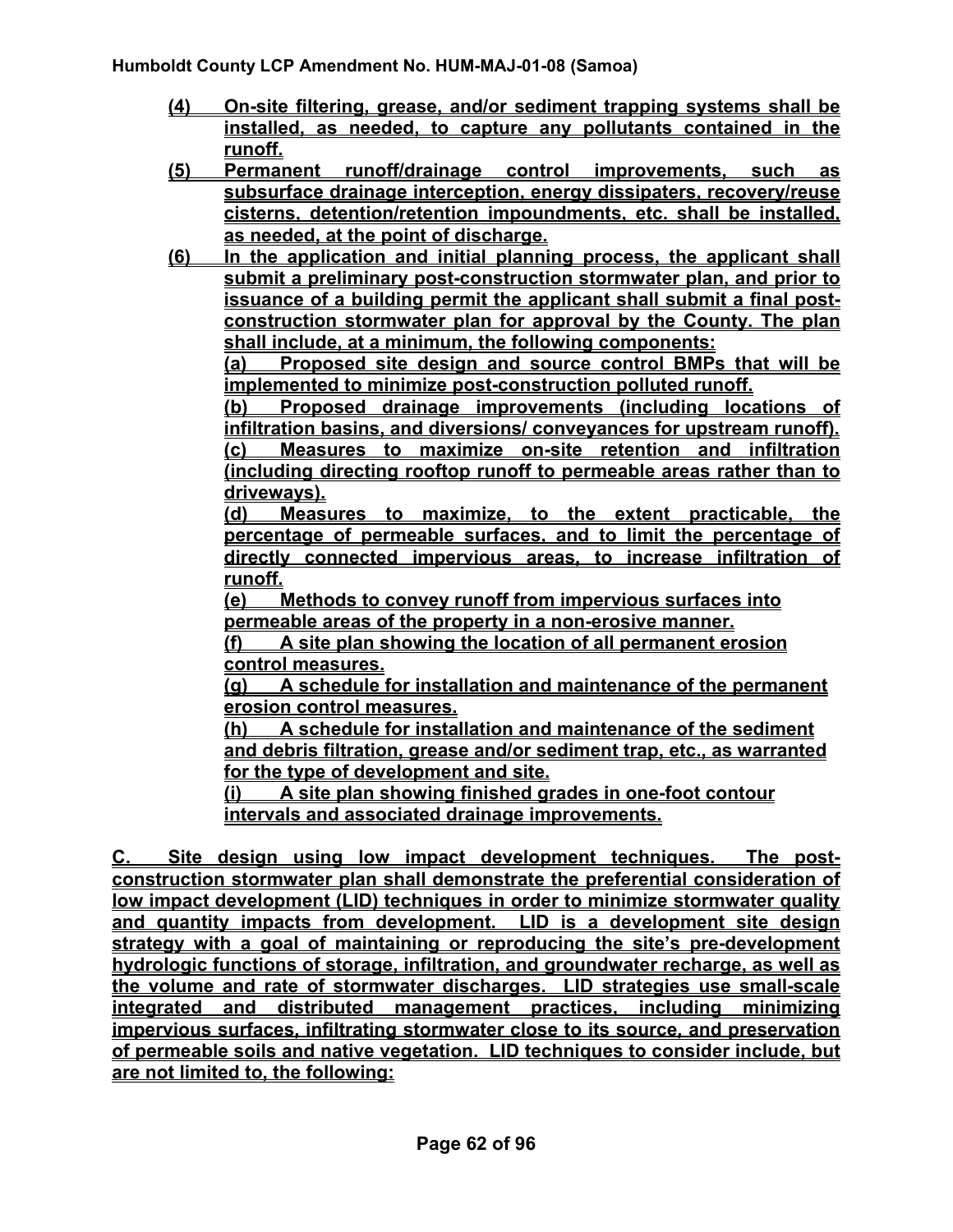- **(1) Development shall be sited and designed to preserve the infiltration, purification, detention, and retention functions of natural drainage systems that exist on the site, to the maximum extent practicable. Drainage shall be conveyed from the developed area of the site in a non-erosive manner.**
- **(2) Development shall minimize the creation of impervious surfaces (including pavement, sidewalks, driveways, patios, parking areas, streets, and roof-tops), especially directly connected impervious areas, to the maximum extent practicable. Directly connected impervious areas include areas covered by a building, impermeable pavement, and/or other impervious surfaces, which drain directly into the storm drain system without first flowing across permeable land areas (e.g., lawns).**
- **(3) Development shall maintain or enhance, where appropriate and feasible, on-site infiltration of stormwater runoff, in order to preserve natural hydrologic conditions, recharge groundwater, attenuate runoff flow, and minimize transport of pollutants. Alternative management practices shall be substituted where the review authority has determined that infiltration BMPs may result in adverse impacts, including but not limited to where saturated soils may lead to geologic instability, where infiltration may contribute to**
- **violated. (4) Development that creates new impervious surfaces shall divert stormwater runoff flowing from these surfaces into permeable areas in order to maintain, or enhance where appropriate and feasible, onsite stormwater infiltration capacity.**

**flooding, or where regulations to protect groundwater may be** 

**(5) To enhance stormwater infiltration capacity, development applicants shall use permeable pavement materials and techniques (e.g., paving blocks, porous asphalt, permeable concrete, and reinforced grass or gravel), where appropriate and feasible. Permeable pavements shall be designed so that stormwater infiltrates into the underlying soil, to enhance groundwater recharge and provide filtration of pollutants.**

**D. Water quality and hydrology plan for developments of water quality concern. In addition to the information to be provided in the post-construction stormwater plan, applicants for "developments of water quality concern," shall submit a water quality and hydrology plan and be subject to the additional requirements listed below.** 

**(1) "Developments of water quality concern" include the following: (a) Housing developments of five or more dwelling units, including but not limited to residential subdivisions. (b) Hillside developments on slopes greater than 20 percent, located in areas with highly erodible soil, such as soils deposited in association with dune formation.**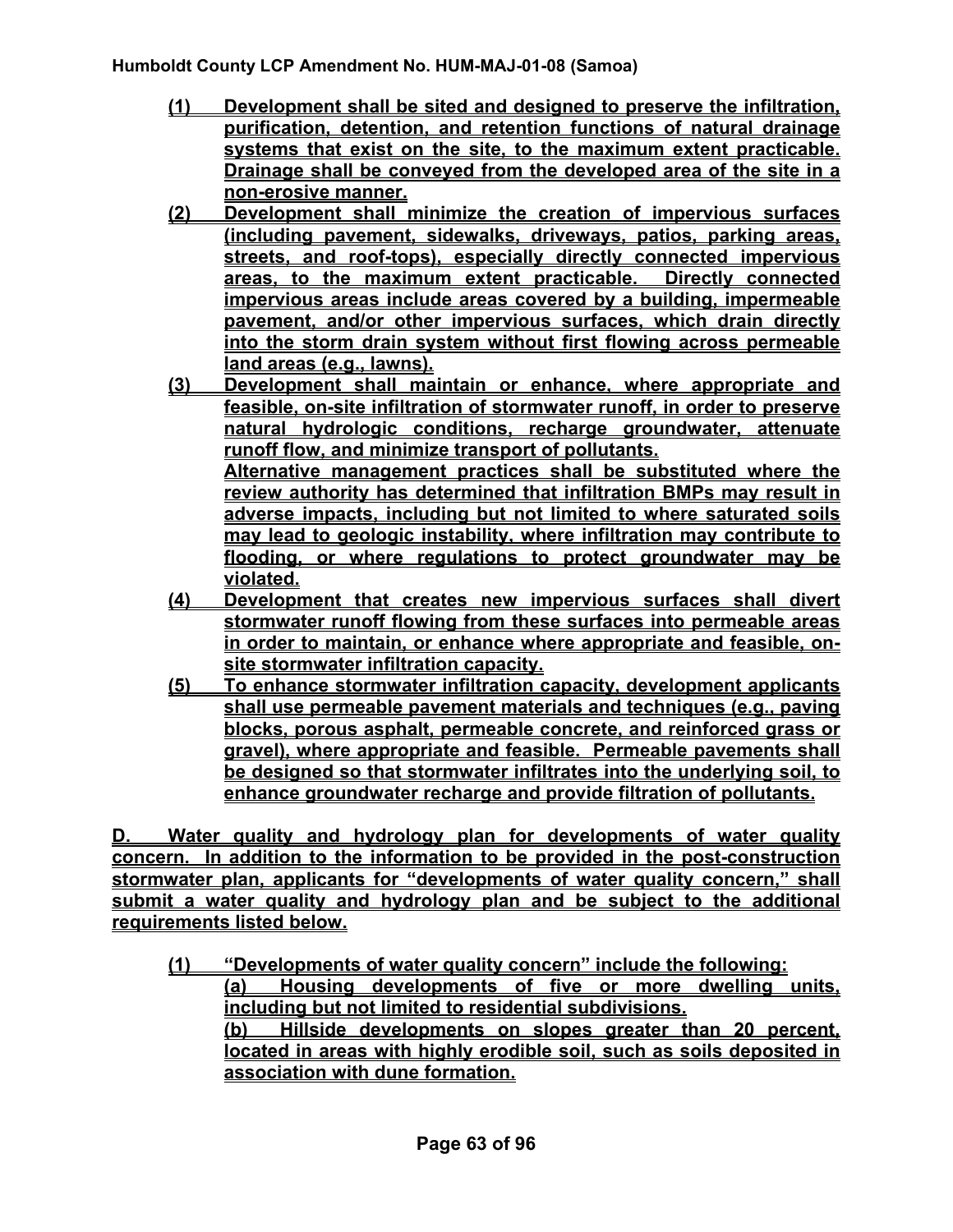**(c) Developments that will cumulatively result in the creation, addition, or replacement of one acre or more of impervious surface area.** 

**(d) Parking lots with 10,000 square feet or more of impervious surface area, potentially exposed to stormwater runoff, or where, combined with adjacent structures, will cumulatively exceed 10,000 square feet.** 

**(e) Vehicle service facilities, including retail gasoline outlets, commercial car washes, and vehicle repair facilities, with 10,000 square feet or more of impervious surface area.**

**(f) Business or Industrial parks, or other commercial or recreational development with 10,000 square feet or more of impervious surface area, including associated parking..**

**(g) Commercial, recreational or industrial outdoor storage areas of 5,000 square feet or more, or as determined by the County based on the use of the storage area, where used for storage of materials that may contribute pollutants to the storm drain system or coastal waters.**

**(h) Business, industrial, commercial, agricultural, or recreational developments of any size that utilize chemicals that may contribute pollutants to the storm drain system that would adversely affect the functioning of the vegetated filtration fields associated with the waste water treatment plant.**

**(i) Streets, roads, bus stops, and adjacent bicycle lanes and sidewalks cumulatively equaling 10,000 feet or more of impervious surface area, but not including Class I (stand-alone) pedestrian pathways, trails, and off-street bicycle lanes.**

**(j) All developments entailing the creation, addition, or replacement of 5,000 square feet or more of impervious surface area, located within 200 feet of the ocean or a coastal waterbody (including estuaries, wetlands, rivers, streams, and lakes), or that discharge directly to the ocean or a waterbody (i.e., outflow from the drainage conveyance system is composed entirely of flows from the subject development or redevelopment site, and not commingled with flows from adjacent lands.)**

#### **(2) Additional Requirements for developments of water quality concern:**

**(a) Water quality and hydrology plan. The applicant for a development of water quality concern shall be required to submit a water quality & hydrology plan (WQHP), prepared by a California licensed civil engineer or landscape architect, which supplements the post-construction stormwater plan. The WQHP shall include calculations, per County standards, that estimate increases in pollutant loads and changes in stormwater runoff hydrology (i.e., volume and flow rate) resulting from the proposed development, and shall specify the BMPs that will be implemented to minimize post-**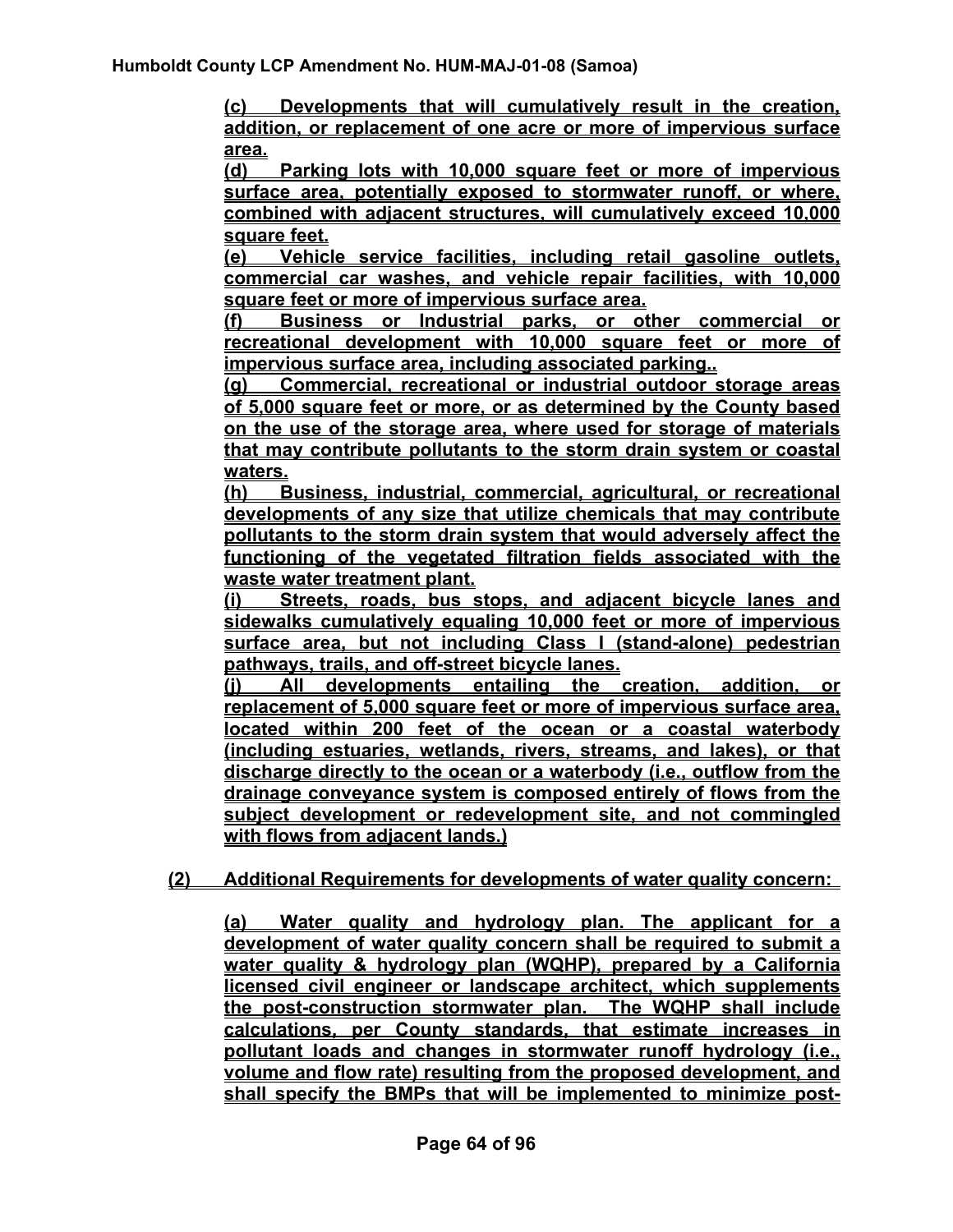**construction water quality and hydrologic impacts. The WQHP shall also include operation and maintenance plans for post-construction treatment control BMPs. In the application and initial planning process, the applicant shall be required to submit for approval a preliminary WQHP, and prior to issuance of a building permit the applicant shall submit a final WQHP for approval by the County Engineer.**

**(b) Selection of structural treatment control BMPs. If the County determines that the combination of site design and source control BMPs is not sufficient to protect water quality and coastal waters, a structural treatment control BMP (or suite of BMPs) shall also be required. developments of water quality concern are presumed to require treatment control BMPs to meet the requirements of the coastal land use plan and state and federal water quality laws, unless the water quality & hydrology plan demonstrates otherwise.** 

**The water quality & hydrology plan for a development of water quality concern shall describe the selection of treatment controls BMPs. Applicants shall first consider the treatment control BMP, or combination of BMPs, that is most effective at removing the pollutant(s) of concern, or provide a justification if that BMP is determined to be infeasible.**

**(c) 85th percentile design standard for treatment control BMPs. For post-construction treatment of stormwater runoff in developments of water quality concern, treatment control BMPs (or suites of BMPs) shall be sized and designed to treat, infiltrate, or filter the amount of stormwater runoff produced by all storms up to and including the 85th percentile, 24-hour storm event for volumebased BMPs, and/or the 85th percentile, one-hour storm event (with an appropriate safety factor of 2 or greater) for flow-based BMPs.**

**(d) Maintain pre-development hydrograph. In developments of water quality concern where changes in stormwater runoff hydrology (i.e., volume and flow rate) may result in increased potential for streambank erosion, downstream flooding, or other adverse habitat impacts, hydrologic control measures (e.g., stormwater infiltration, detention, harvest and re-use, and landscape evapotranspiration) shall be implemented in order to ensure that the pre- and postproject runoff hydrographs match within 10% for a two-year return frequency storm.**

**(5) Content. The water quality and hydrology plan shall contain the following:**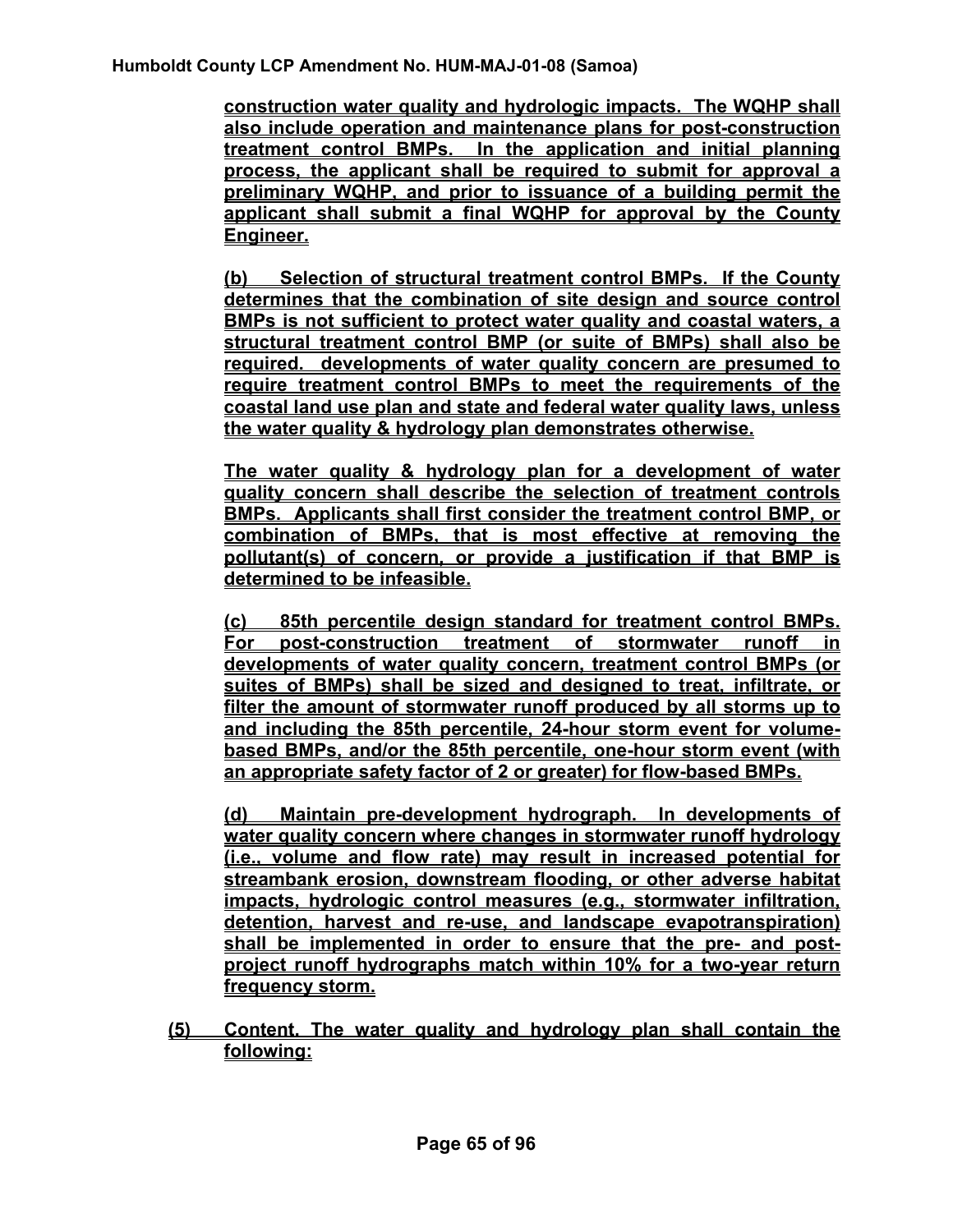**(a) Site design, source control, and treatment control BMPs that will be implemented to minimize post-construction water quality and hydrologic impacts.**

**(b) All of the information required in sub-section A for the postconstruction stormwater plan.**

**(c) Pre-development stormwater runoff hydrology (i.e., volume and flow rate) from the site.**

**(d) Expected post-development stormwater runoff hydrology (i.e., volume and flow rate) from the site, with all proposed non-structural and structural BMPs in place.**

**(e) Measures to infiltrate or treat runoff from impervious surfaces (including roads, driveways, parking structures, building pads, roofs, and patios) on the site, and to discharge the runoff in a manner that avoids potential adverse impacts. Such measures may include, but are not limited to, structural treatment control BMPs including biofilters, grassy swales, on-site de-silting basins, detention ponds, or dry wells.**

**(f) A description of how the BMPs (or suites of BMPs) have been designed to infiltrate and/or treat the amount of storm water runoff produced by all storms up to and including the 85<sup>th</sup> percentile, 24**hour storm event for volume-based BMPs, and/or the 85<sup>th</sup> percentile, **one-hour storm event (with an appropriate safety factor of two or greater) for flow-based BMPs.** 

**(g) Appropriate structural post-construction Treatment Control BMPs selected to remove the specific runoff pollutants generated by the development, using processes such as gravity settling, filtration, biological uptake, media adsorption, or any other physical, chemical, or biological process.** 

**(h) A long-term plan and schedule for the monitoring and maintenance of all structural Treatment Control BMPs. All structural BMPs shall be inspected, cleaned, and repaired as necessary to ensure their effective operation for the life of the development. Owners of these devices shall be responsible for ensuring that they continue to function properly, and additional inspections should occur after storms as needed throughout the rainy season. Repairs, modifications, or installation of additional BMPs, as needed, shall be carried out prior to the next rainy season.**

**E. Best management practices (BMPs); selection and incorporation.** 

**(1) All development shall incorporate effective site design and long-term post-construction source control BMPs, as necessary to minimize adverse impacts to water quality and coastal waters resulting from the development, to the maximum extent practicable. BMPs that protect post-construction water quality and minimize increases in runoff volume and rate shall be incorporated as necessary in the project design of developments in the following order of priority:**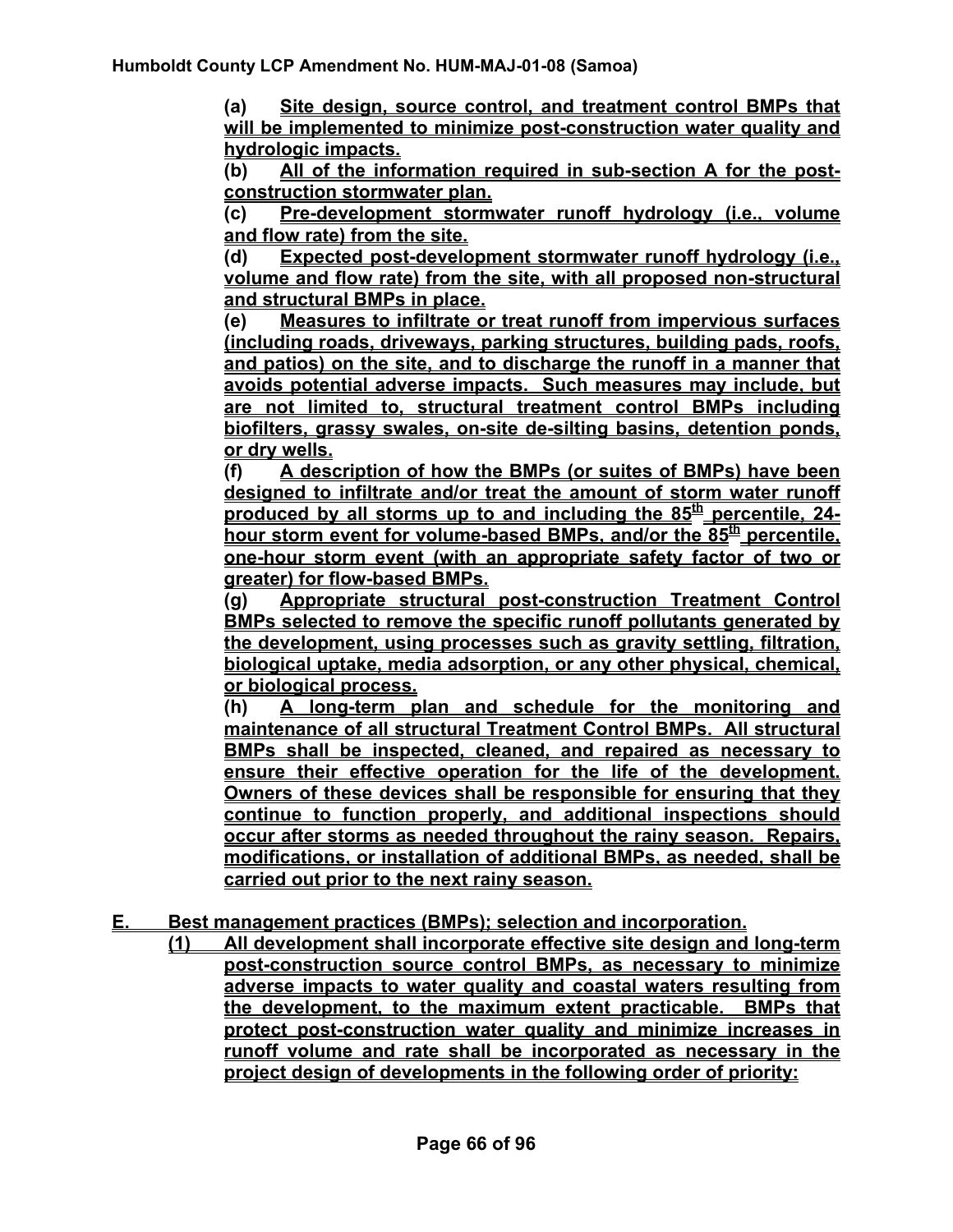- **i. Site design BMPs: Project design features that reduce the creation or severity of potential pollutant sources, or reduce the alteration of the project site's natural stormwater flow regime. Examples are minimizing impervious surfaces, preserving native vegetation, and minimizing grading.**
- **ii. Source control BMPs: Methods that reduce potential pollutants at their sources and/or avoid entrainment of pollutants in runoff, including schedules of activities, prohibitions of practices, maintenance procedures, managerial practices, or operational practices. Examples are covering outdoor storage areas, use of efficient irrigation, and minimizing the use of landscaping chemicals.**
- **iii. Treatment control BMPs: Systems designed to remove pollutants from stormwater, by simple gravity settling of particulate pollutants, filtration, biological uptake, media adsorption, or any other physical, biological, or chemical process. Examples are vegetated swales, detention basins, and storm drain inlet filters.**
- **(2) The selection of BMPs shall be guided by the California Stormwater Quality Association (CASQA) Stormwater BMP Handbooks dated January 2003 (or the current edition), or an equivalent BMP manual that describes the type, location, size, implementation, and maintenance of BMPs suitable to address the pollutants generated by the development and specific to a climate similar to Humboldt County's. Caltrans' 2007 "Storm Water Quality Handbook: Project Planning and Design Guide" (or the current edition) may also be used to guide design of construction-phase BMPs. Additional guidance on BMPs is available from the state water resources and water quality boards, the U.S. Environmental Protection Agency, regional entities such as the Bay Area Stormwater Management Agencies Association's (BASMAA) "Start at the Source: Design Guidance Manual for Stormwater Quality Protection," and/or as may be developed from time to time with technological advances in water quality treatment.**
- **(3) Where BMPs, are required, BMPs shall be selected that have been shown to be effective in reducing the pollutants typically generated by the proposed land use. The strategy for selection of appropriate BMPs to protect water quality and coastal waters shall be guided by Tables 21-55B-1 through -3, below, or equivalent tables which list pollutants of concern and appropriate BMPs for each type of development or land use.**
- **2. In addition to the findings for approval or conditional approval of a coastal development permit, development authorization, or other entitlement provided by the County upon the request of the landowner/developer, the**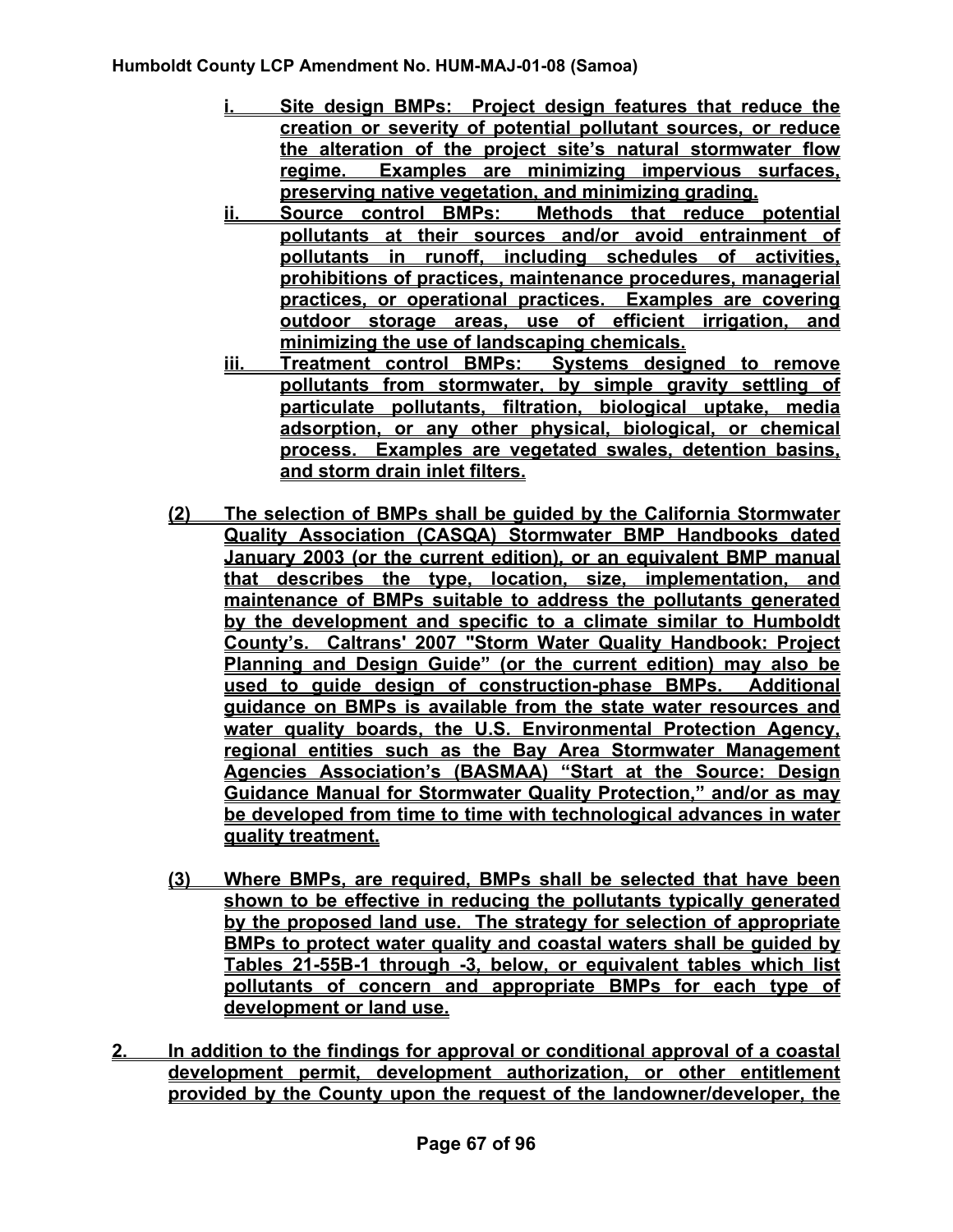**following supplemental findings, based on factual evidence, shall be made for new development or uses that may significantly and adversely affect the quality of coastal waters:**

**A. Development shall be undertaken in accordance with the approved erosion and stormwater control final plans and/or water quality management plan. Any proposed changes to the approved final plans shall be reported to the director. No changes to the approved final plans shall occur without an amendment to the coastal development permit, or equivalent, unless the director determines that no amendment is legally required.**

**STMP (Wetlands/ESH) Standard 1:**

**The biological report required by STMP (Wetlands/ESHA) Policy 11 shall include, but is not limited to, the following:**

**a. A study identifying biological resources existing on the site, and the historical extent of the resources as identified in previous reports, surveys, delineations, maps, or publications, disclosing the history, ecology and habitat requirements of the relevant resources, such as plants and wildlife, in sufficient detail to permit a review of functional relationships, their potential for restoration, the potential location of dormant seedbanks of rare (particularly annual) plants, habitat (including non-native species such as individual trees or groves that provide habitat architecture and other resources for birds or other species, or wetlands that may be used by amphibians during specific lifecycle stages) that may be used during specific lifecycle stages or seasonally by migratory species for roosting, breeding or feeding during specific seasonal windows, and present and potential adverse physical and biological impacts on the identified biological resources or on the associated ecosystem, either individually or cumulatively;**

**b. An identification of "fully protected" species and/or "species of special concern," and an identification of any other species of rarity, including plants designated "List 1B" or "List 2" by the California Native Plant Society, that are present or have the potential to occur on the project site;**

**c. Photographs of the site labeled with orientation noted on pertinent maps; d. A discussion of the physical characteristics of the site including, but not limited to, topography, soil types, microclimate, and migration corridors;**

**e. A site map depicting the location of biological resources, both current and historical. The resources shall be shown within the context of a topographic based map that shall be at a scale sufficiently large to permit clear and accurate depiction of the extent of sensitive resources identified through appropriate field investigations and where pertinent, protocol surveys for sensitive species, vegetation associations and soil types in relation to any and all proposed development (minimum 1:2,400) and other information, such as the locations of specific trees, habitat boundaries, etc. discussed in the text of the subject biological report. Contour intervals shall be five feet, and the map should contain**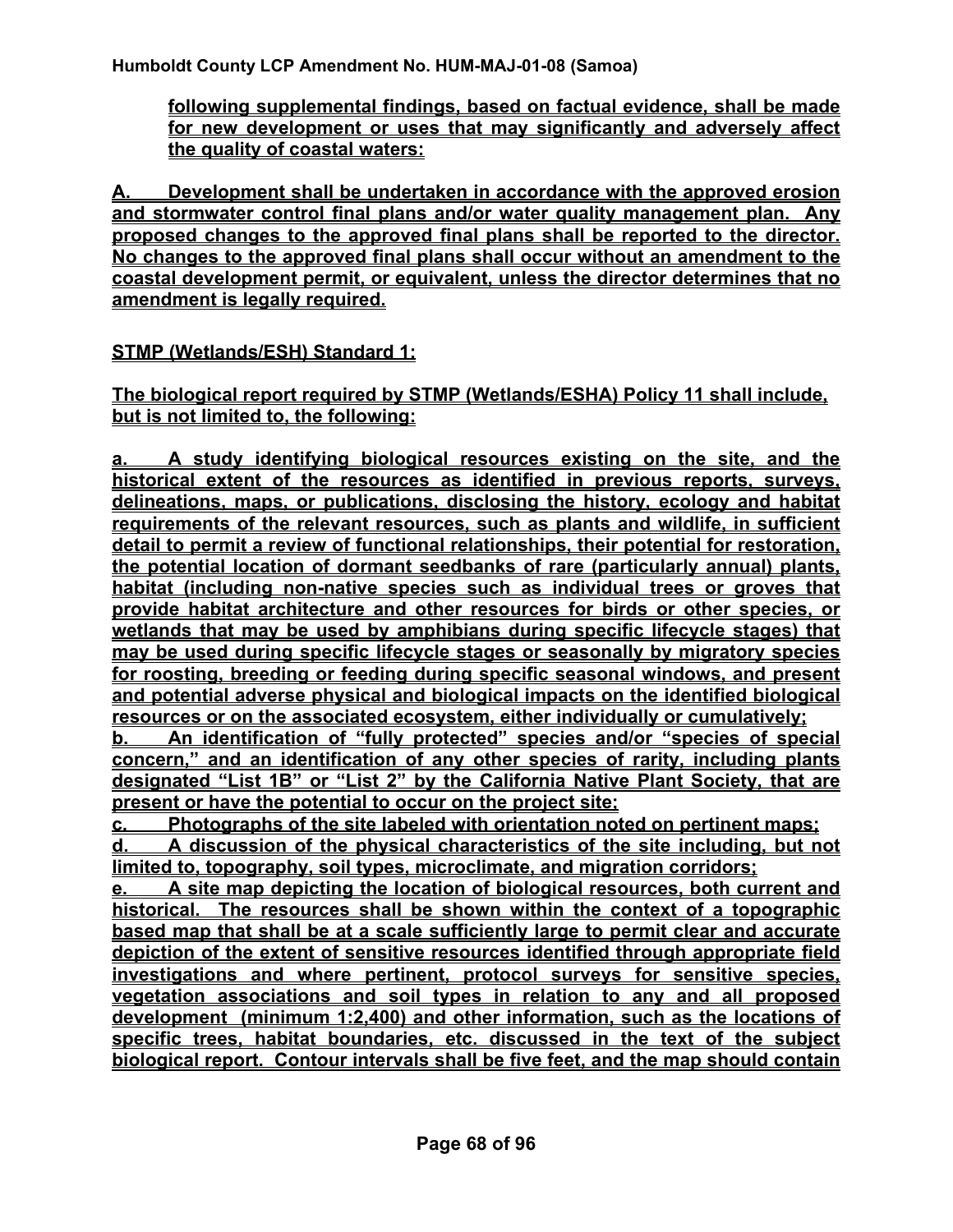**a north arrow, graphic bar scale, and a citation for the source of the base map (including the date).**

**f. An analysis of the potential impacts of the proposed development on the identified habitat or species;**

**g. An analysis of any unauthorized development, including grading or vegetation removal that may have contributed to the degradation or elimination of habitat area or species that would otherwise be present on the site in a healthy condition (note: vegetation or other resources previously surveyed as present but absent at the time of preparation of the subject biological report shall be explained, and if no reasonable ecological basis for the change exists, the County shall presume that unauthorized disturbance of the pertinent resources may have occurred and shall investigate and respond to this information accordingly and the results of the pertinent investigation shall be presented to the pertinent decision-makers. Development of areas subject to prior unauthorized disturbance shall not be authorized until or unless resolution of the potential violation has been achieved.);**

**h. Project alternatives, including project modifications and off-site options designed to avoid and minimize impacts to identified habitat or species;**

**i. A buffer adequacy analysis consistent with the requirements of STMP (Wetland/ESH) Policy 5 where an ESH buffer of less than 100 feet (100′) is proposed. The buffer adequacy analysis shall at a minimum include the following:**

 **1). Biological significance of adjacent lands. The functional relationships among nearby habitat types and areas. Functional relationships may exist if species associated with such areas spend a significant portion of their life cycle on adjacent lands. The degree of significance depends upon the habitat requirements of the species in the habitat area (e.g., nesting, feeding, breeding, or resting). Where a significant functional relationship exists, the land supporting this relationship shall also be considered to be part of the ESHA, and the buffer zone shall be measured from the edge of these lands and be sufficiently wide to protect these functional relationships. Where no significant functional relationships exist, the buffer shall be measured from the edge of the ESHA that is adjacent to the proposed development.**

**2. Sensitivity of species to disturbance. The width of the buffer zone shall be based, in part, on the distance necessary to ensure that the most sensitive species of plants and animals will not be disturbed significantly by the permitted development. Such a determination shall be based on the following after consultation with biologists of the Department of Fish and Game, the U.S. Fish and Wildlife Service, the National Marine Fisheries Service, the Coastal Commission or others with similar expertise:**

**3. Nesting, feeding, breeding, resting, or other habitat requirements of both resident and migratory fish and wildlife species, which may include reliance on non-native species, including trees that provide roosting, feeding, or nesting habitat;**

**4. An assessment of the short-term and long-term adaptability of various species to human disturbance; and**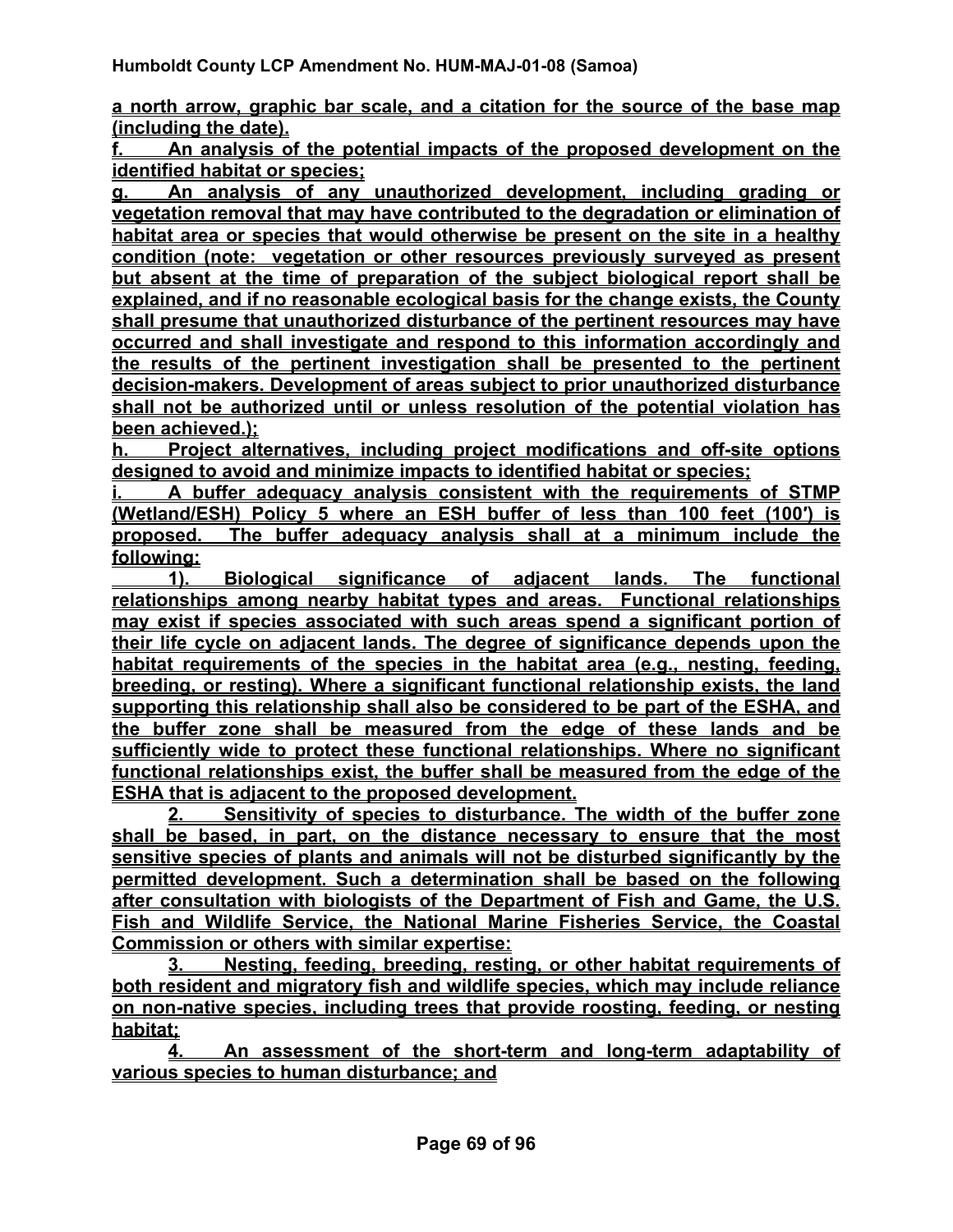**5. An assessment of the impact and activity levels of the proposed development on the resource.**

**6. Erosion susceptibility. The width of the buffer shall be based, in part, on an assessment of the slope, soils, impervious surface coverage, runoff characteristics, erosion potential, and vegetative cover of the parcel proposed for development and adjacent lands. A sufficient buffer to allow for the interception of any additional material eroded as a result of the proposed development shall be provided.**

**7. Use natural topography. Where feasible, use hills and bluffs adjacent to Environmentally Sensitive Habitat Areas, to buffer these habitat areas. Where otherwise permitted, locate development on the sides of hills away from Environmentally Sensitive Habitat Areas. Include bluff faces in the buffer area.**

**8. Required buffer areas shall be measured from the following points, and shall include historic locations of the subject habitat/species that are pertinent to the habitats associated with the STMP-LUP area, as applicable:**

- **The perimeter of the sand dune/permanently established terrestrial vegetation interface for dune-related ESH.**
- **The upland edge of a wetland.**
- **The outer edge of the canopy of coastal sage scrub or forests plus such additional area as may be necessary to account for underground root zone areas. All root zones shall be protected as part of the associated ESH.**
- **The outer edge of the plants that comprise the rare plant community for rare plant community ESHA, including any areas of rare annual plants that have been identified in previous surveys and the likely area containing the dormant seed banks of rare plant species.**
- **The outer edge of any habitat associated with use by mobile or difficult to survey sensitive species (such as ground nesting habitat or rare insects, seasonal upland refuges of certain amphibians, etc.) pertinent to the lands subject to the STMP-LUP based on the best available data.**
- **Where established "protocols" exist for the survey of a particular species or habitat, the preparing biologist shall undertake the survey and subsequent analysis in accordance with the requirements of the protocol and shall be trained and credentialed by the pertinent agency to undertake the subject protocol survey.**

## 5. Suggested Implementation Program Modification #5

Create the remainder of new Section 313-34.5 of the zoning regulations "STMP: Samoa Town Plan Standards," by including all portions of Suggested Land Use Plan Modification #7 starting after the PURPOSE AND GENERAL PROVISIONS section starting with "Locating New Development; Community Infrastructure; Cumulative Impacts," with minor formatting changes, including (a) changing the references to "STMP-LUP overlay" to "STMP combining zone," (b) change each subheading to refer to a "Standard" rather than a "Policy," and (c) renumber the Policy/Standard numbers to be sequential and consistent with the numbering for the first part of Section 313-34.5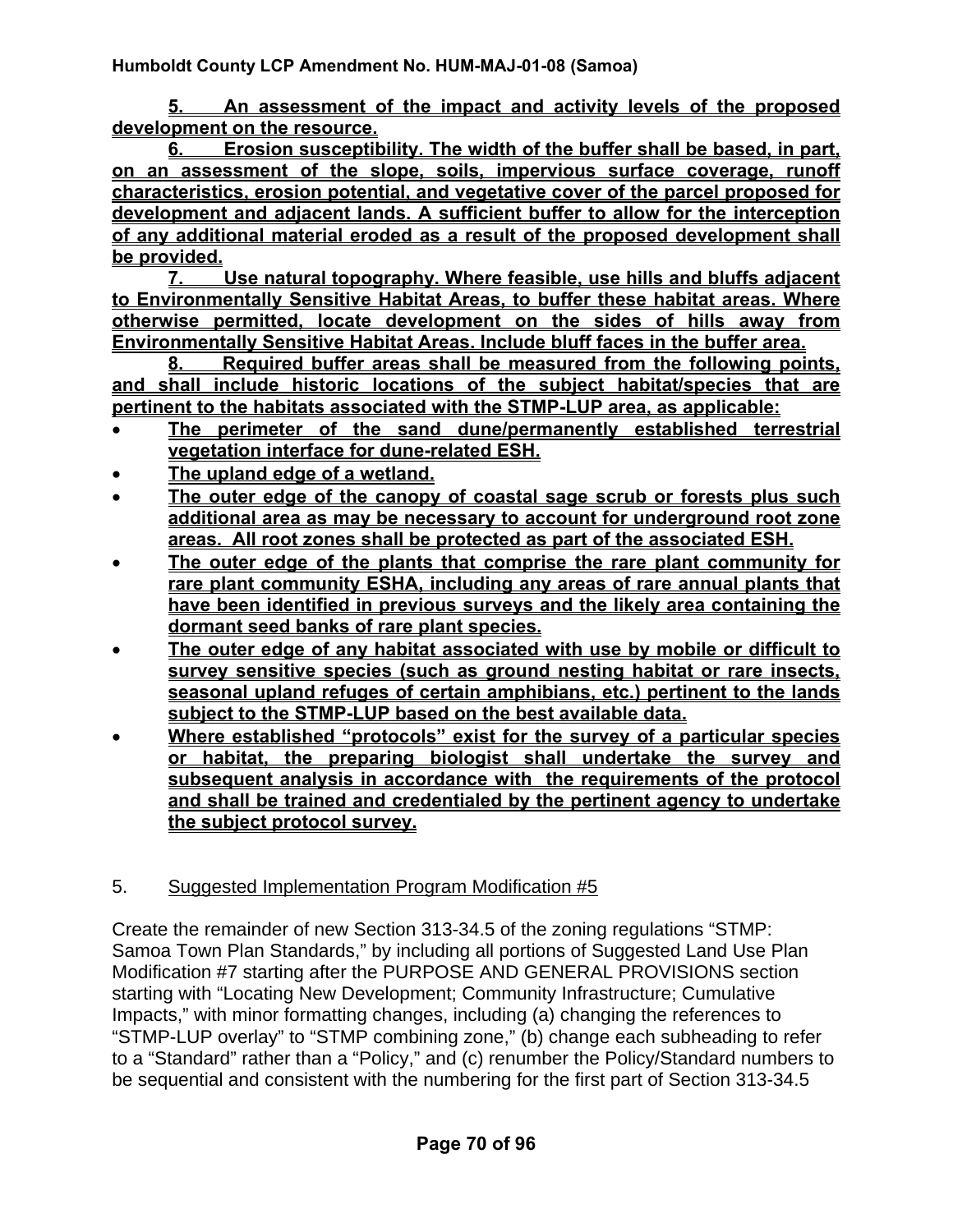6. Suggested Implementation Program Modification 5:

Delete the proposed rezoning from Natural Resources to Public Facilities of the approximately 1.5 acres west of New Navy Base Road (retain the Natural Resources coastal zoning as well as the existing B, W combining zones that also apply to these lands.

7. Suggested Implementation Program Modification 6:

Revise the proposed Coastal Zoning Maps to incorporate the Corridor Area shown in Exhibit 16 and revise the pertinent adjacent boundaries of the Natural Resources, Business Park, Single Family Residential, Public Facilities, and Commercial Recreation Boundaries accordingly.

## **V. FINDINGS FOR APPROVAL OF LAND USE PLAN AMENDMENT IF MODIFIED AS SUGGESTED**

The following findings support the Commission's approval of the LCP Amendment if modified as indicated in Sections II and III (suggested modifications) above. The information contained in the Section I, Subparagraphs A through H set forth above is hereby incorporated into this Section, as part of the Commission's findings, by reference. The commission hereby finds and declares as follows:

## **A. AMENDMENT DESCRIPTION**

The County of Humboldt ("County") proposes to amend the County's certified Local Coastal Program (LCP) (the amendment includes proposed changes to both the Land Use Plan (LUP) (known locally as the Humboldt Bay Area Plan) and the Implementation Plan (IP) (known locally as the Humboldt County Coastal Zoning Regulations) to undertake the following changes:

1. Amend the Land Use Plan to add the following as Urban Land Use Designations: Business Park (MB), and Natural Resources (NR); and

2. Amend the Land Use Plan (Humboldt Bay Area Plan) to re-designate the affected lands as shown on the Samoa Town Master Plan Land Use Plan Map; and

3. Amend the Land Use Plan (Humboldt Bay Area Plan) to include the Samoa Town Master Plan area within the urban portion of the Urban Limit Line; and

4. Amend the Land Use Plan (Humboldt Bay Area Plan) to add policies that would impose certain restrictions on subdivisions or development projects which could result in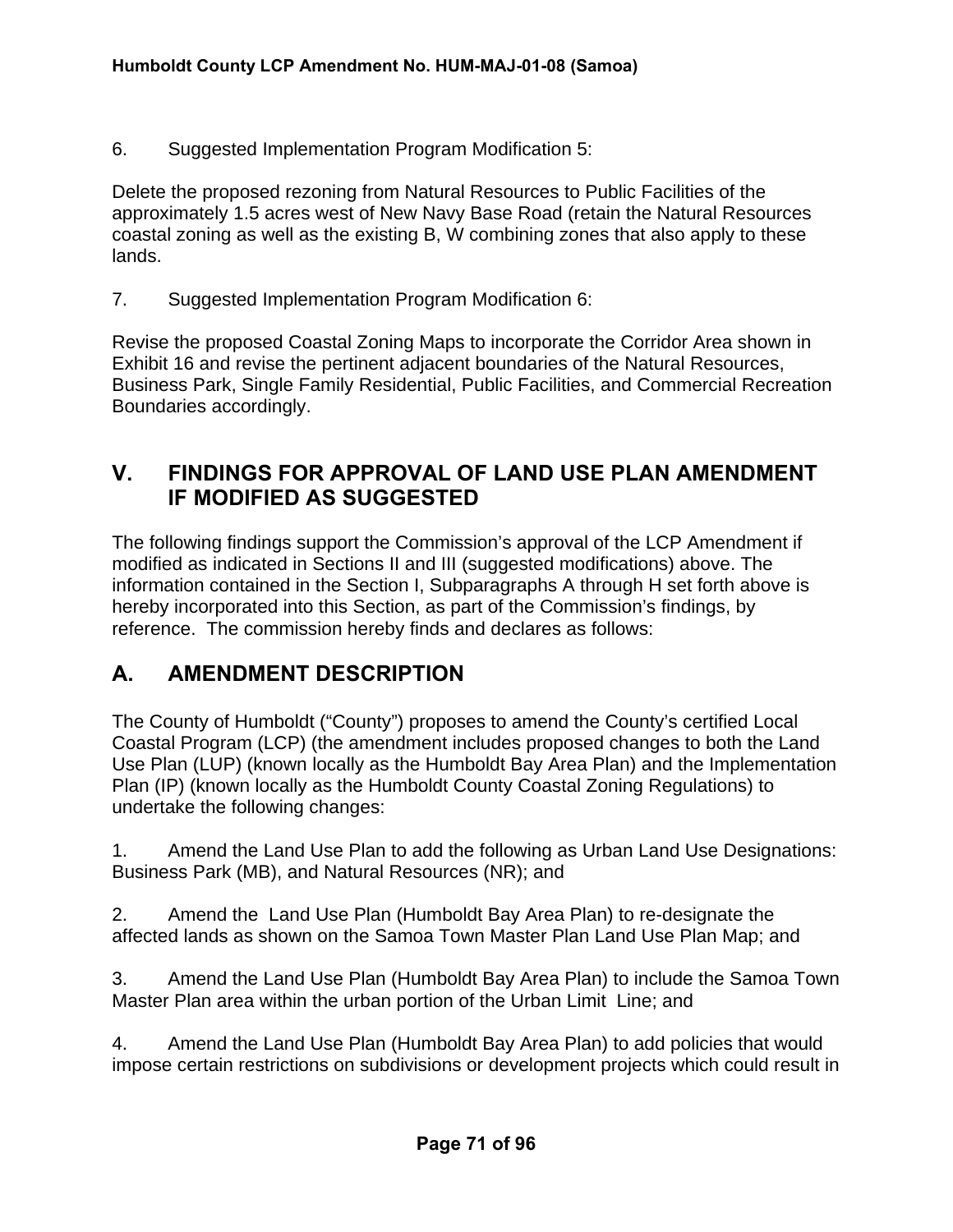three or more additional dwelling units within an area subject to potential tsunami run-up conditions;

5. Amend the Implementation Plan (Humboldt County Coastal Zoning Regulations) to re-zone the affected lands as shown on the Samoa Town Master Plan map, establishing overall zoning boundary lines through the map adoption method (not parcel-specific), to include areas zoned for Residential Single Family (RS), Residential Multi-Family (RM), Commercial General (CG), Commercial Recreation (CR), Natural Resources (NR), Public Recreation (PR), and Public Facilities (PF). Various "combining zones" (which function similarly to zoning district overlays) are also proposed. As proposed by the County, the specific new lot line boundaries would not be determined by the adoption and certification of the map, but would be identified by future subdivision;

6. Amend the Implementation Plan (Humboldt County Coastal Zoning Regulations) to establish a Samoa Design Review Committee and to add standards for protection of existing structures (referred to by the County as "Old Town Samoa") and to add "Design Guidelines" for Old Town Samoa and for new development (referred to by the County as "Samoa New Town") portions of the STMP.

# **B. BACKGROUND**

Humboldt County's LCP Amendment Request No. HUM-MAJ-01-08 includes land use and zoning changes proposed for General Industrial lands totaling about 138 acres in size to other uses in the Samoa area, and including a small amount of adjacent lands presently designated Coastal Dependent Industrial and Natural Resources, located along the north spit of the Samoa Peninsula, situated between the cities of Eureka and Arcata, Humboldt Bay and the Pacific Ocean, in unincorporated Humboldt County.

The land use plan and coastal zoning changes proposed by the County and the landowner/developer would replace approximately 130 acres of General Industrial lands with a variety of other land uses, including single family and multi-family residential, business park, general commercial, commercial recreation, public facilities, public recreation and natural resources.

The proposed amendment could facilitate the subdivision and development of the subject lands in a manner that the County and the landowner/developer have most recently described as including (the Samoa Town Master Plan is only conceptual) the following:

- Clean up lead contamination, restore/refurbish, parcelize, and sell as individual residences-- 99 existing cottages that are part of the historic mill town
- Construct new on-site waste water treatment facility and accessory structures, and filtration fields
- 300 new single family residences
- 40 apartment units
- 19-acre business park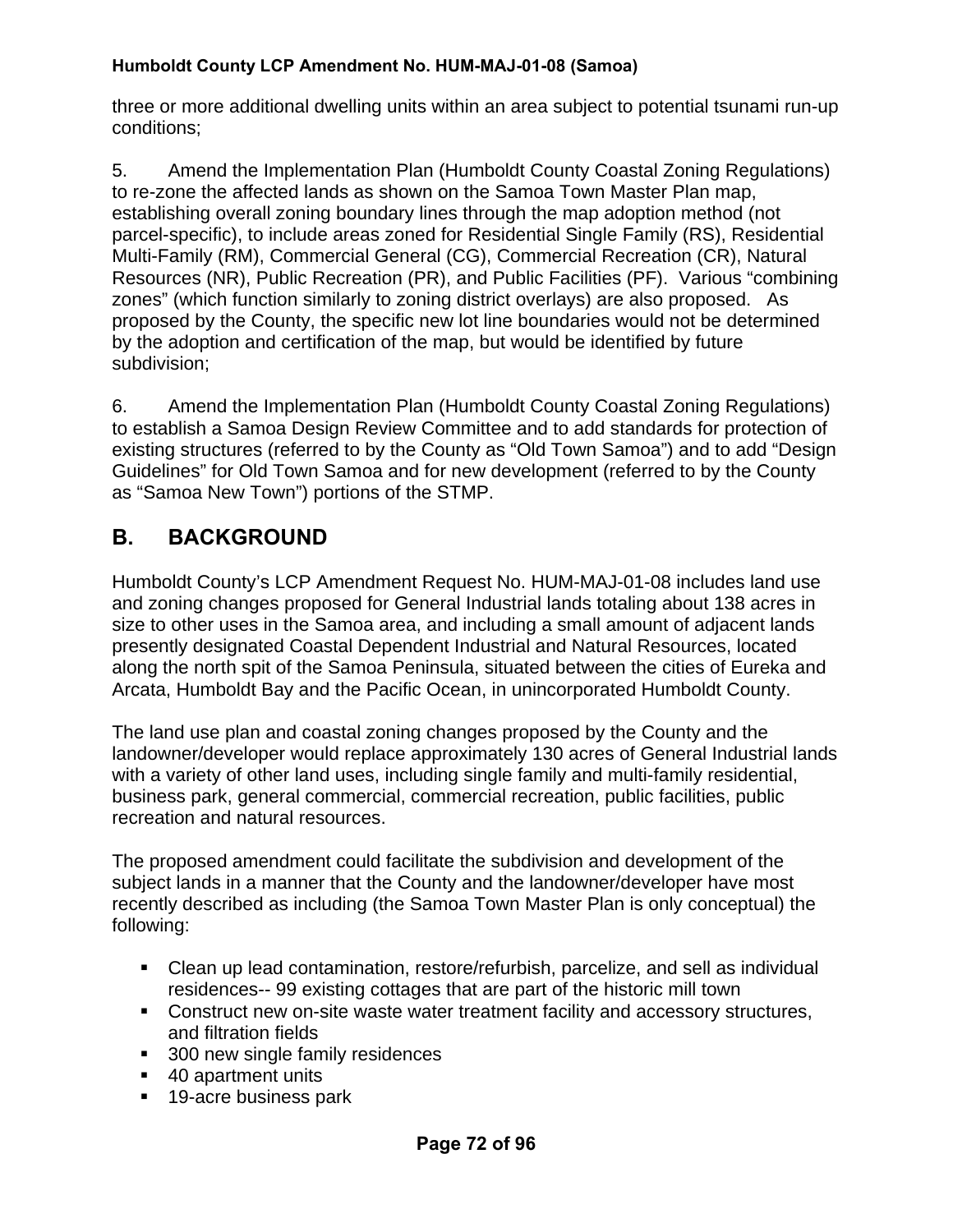- 20,000-sq.-ft. indoor soccer arena
- Refurbish and retain existing gymnasium, park, and existing structures converted to museum.
- Refurbish historic Victorian mansion, Samoa Cookhouse, the post office and other existing structures and renew and construct additional downtown commercial area
- Construct a mini-storage unit
- **Second floor boutique hotel over the Samoa Cookhouse (more recently** described as a possible hostel) with 30 room
- **Provide 8-unit Recreational Vehicle (RV) park with amenities and hookups** adjacent to the Samoa Cookhouse
- **Construct 22 vacation condominiums**
- **Provide a tent-camping site west of New Navy Base Road**
- **Construct fire and life safety equipment and services structures**
- **Design and install interconnected bicycle and pedestrian pathways to connect all** areas of the subject lands, and other public amenities

The County's proposed LCP amendment also contains text amendments to the certified LUP that apply to all coastal lands within the area of the Humboldt Bay Area Plan that lay within areas subject to potential tidal inundation by tsunami. The proposed policy text would limit some land divisions that, if implemented, would increase the potential amount of new development that would be located in coastal areas subject to inundation by tsunami. The tsunami provisions reference to certain guidelines published by the National Weather Service as an appendix to another NWS document, but do not attach the referenced material for certification. (Exhibit 5 contains the referenced NWS guidelines).

The limited text amendments in the LCP amendment submittal also include provisions to add requirements to the certified Coastal Zoning Regulations to establish a Design Review Committee for advisory review of Samoa development proposals that would affect historic community character, based on referenced "Design Guidelines" that the County provided as part of the amendment submittal package. The County staff clarified in December 16, 2009 on request that the Design Guidelines in the submittal are advisory, are not submitted as part of the request for certification review by the Commission, and thus are, as submitted, without legal force or effect.

The proposed LCP amendment therefore contains policies and provisions that reference two distinctive outside sources of information that were not submitted to the Commission for its review of content and of potential future revisions that may occur, or to establish the status of the external document as a legal standard of review for future County approvals of coastal development permits (only the certified provisions of the LCP provide this standard – see Section I (F) (Standard of Review) above.

## **Small lots of uncertain legality**

Section I contains a detailed description of new information concerning the potential existence of numerous small lots associated with a map created in 1892 by local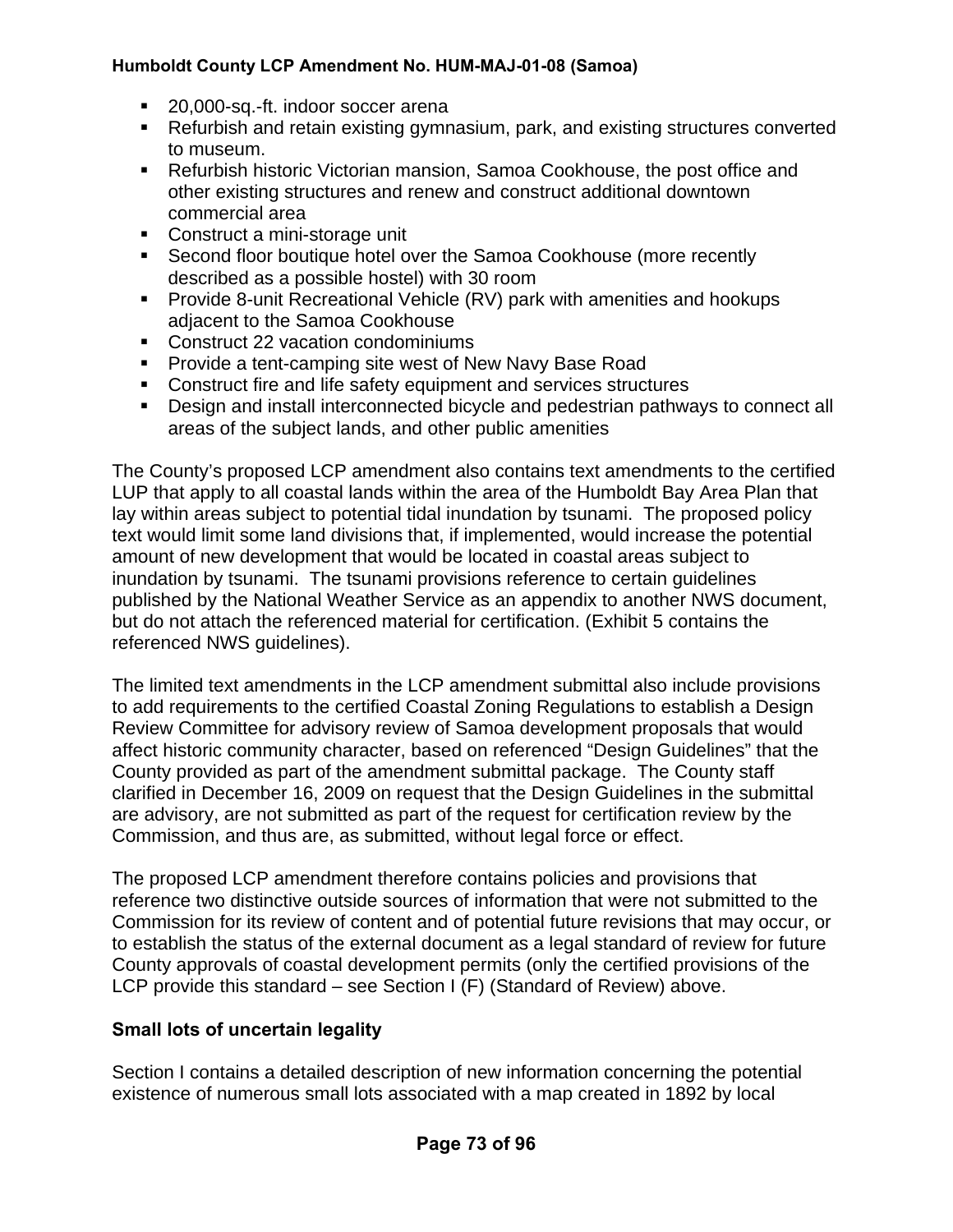investors interested in developing a "Coney Island West" called "Samoa." 2,000 tiny lots for future resort development were envisioned, but the development scheme never materialized and the area developed as an industrial site and timber mill town that was transferred from one corporate owner to another for most of its history (including corporate giants such as Georgia Pacific and Louisiana Pacific). 79 small lots were issued Unconditional Certificates of Compliance by Humboldt County staff on December 5, 2000 (Exhibit 15). The subject lands were sold by Simpson Samoa at public auction later that month, and Samoa Pacific Group LLC was the successful bidder, closing escrow in early 2001.

The County has been unable to provide either the basis for issuance of the certificates or evidence that the issuance of the certificates was publicly noticed in any way. The history of the map (a map that does not meet the pertinent tests of the Subdivision Map Act for a recognized division of land) and the history of corporate transfer of lands combine to suggest that some or perhaps all of the 79 lots may not be legal lots, or may not be entitled to consideration as a separate economic unit. Samoa Pacific Group LLC submitted a package of colored maps that are attached as Attachment 1, and a schematic representation of some small lots is shown in that packet (Sheet F). This illustration differs from maps of the small lots that were provided to Commission staff or referenced by the County staff previously, and is not considered by the Commission to constitute evidence of the legality or location of any of the illustrated lots. Commission staff has not independently investigated the legality of any of the referenced lots sufficiently to verify the legality of the lots, or otherwise, which would require a substantial investment of time (for the landowner/developer as well). The County staff acknowledges that neither a chain-of-lot-creation nor a chain-of-title-transfer investigation or report has been prepared for the certificate lots. These documents would likely be necessary to undertake an adequate investigation of the legality of the certificate lots.

The uncertainty of the legality of the lots is resolved by requiring the merger of all lands subject to the LCP amendment into one single undivided legal lot and subsequently allowing the land to be divided thereafter in accordance with an approved master subdivision and coastal development permit.

## **County's revision of the pending amendment**

The pending LCP amendment continues to be referred to as the "Samoa Town Master Plan" although the amendment was originally based on a "master plan" that proved to be somewhat illusory, as discussed in detail in Section I. During staff review of the submittal, the County verified on request that the master plan elements shown on the proposed LUP and zoning maps were included only as an illustration of a way that the town might be redeveloped—not a Specific Plan. Subsequently, the County reinforced this approach by revising the pending LCP amendment (October 27, 2009, Exhibit 2) to remove the "master plan" elements and to substitute new Land Use Plan and Coastal Zoning maps. The new maps that are now included in the amendment submittal show only a mosaic of proposed new land uses to replace the mostly-Industrial land use presently certified for most of the area of the affected Samoa lands.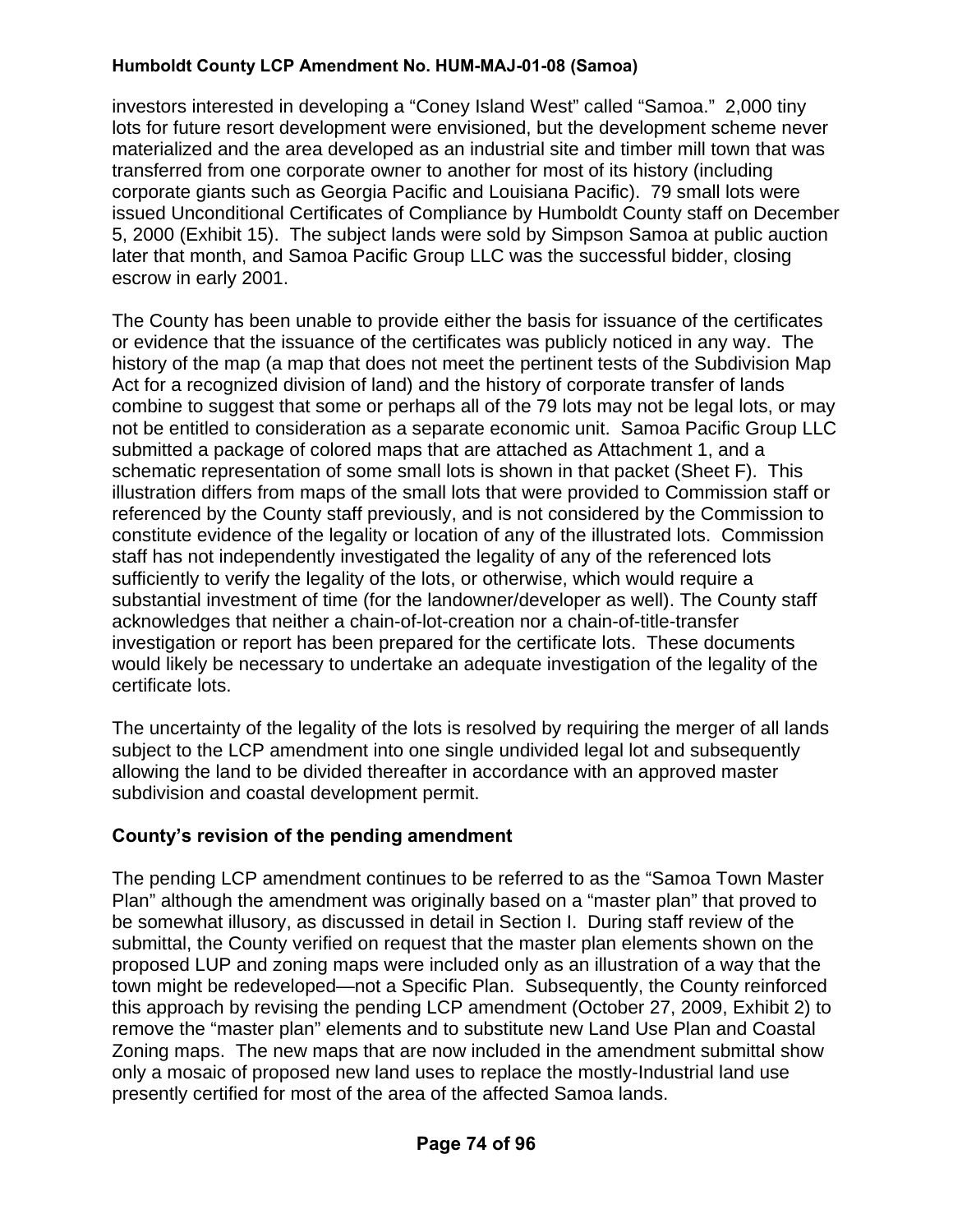## **Need for Suggested Modifications**

Although the Board of Supervisors addressed the problem posed by the conceptual "master plan," the submittal still lacked an evaluation of whether the intensity and location of development would be supported by the size, legality and configuration of lots subject to the LCP amendment and the existence and location of coastal resources on those lots. The LCP amendment submittal lacked accompanying text that would provide the policies and provisions to implement the development of the Samoa lands as a cohesive community. The County staff had asserted before submitting the amendment that such policies and provisions were unnecessary because a Master EIR had been prepared for the Samoa Town Master Plan. However, the MEIR is not proposed for certification and was not prepared in a manner that suits it for this purpose in any case.

To resolve the above-identified omissions in the County's submittal, the Commission has adopted suggested modifications. If accepted by the County, the suggested modifications provide the necessary development standards and planning framework consistent with the requirements of Chapter 3 of the Coastal Act.

The land use changes proposed pursuant to the County's LCP Amendment Request No. HUM-MAJ-01-08 for the subject Samoa lands cannot be implemented as submitted for areas that contain brownfield contamination; such areas are subject to (presently unknown) final cleanup requirements that may be imposed by the Regional Water Quality Control Board when development of the new land uses shown in the LCP amendment is proposed.

The County and the landowner/developer have requested, and the RWQCB has approved, the use of "institutional controls" as an interim measure for eight (8) locations within the subject Samoa lands that have been shown to have soil and water contamination that exceeds the levels that the RWQCB considers to be the threshold for certifying the closure of the affected areas.

The landowner/developer has previously requested that the RWQCB determine that the subject sites can be certified as requiring no further cleanup or land use restrictions even with the residual levels of soil and water contamination that have been identified on site, but the RWQCB has denied this request. Instead, the RWQCB has authorized the landowner/developer to record deed restrictions against the title of the lands that are located within the referenced eight areas, thus deferring the determination of final cleanup requirements (if any) to an unspecified time in the future.

The RWQCB has explained that the recordation of such deed restrictions generally means that the landowner/developer need not take any further action at the present time; however, if there is a change in land use or development, or activities are proposed that would disturb the soils of the site, then the landowner/developer at that time must contact the RWQCB for a determination of how to proceed (at that time, RWQCB requirements could include additional testing of soils and/or water at the site,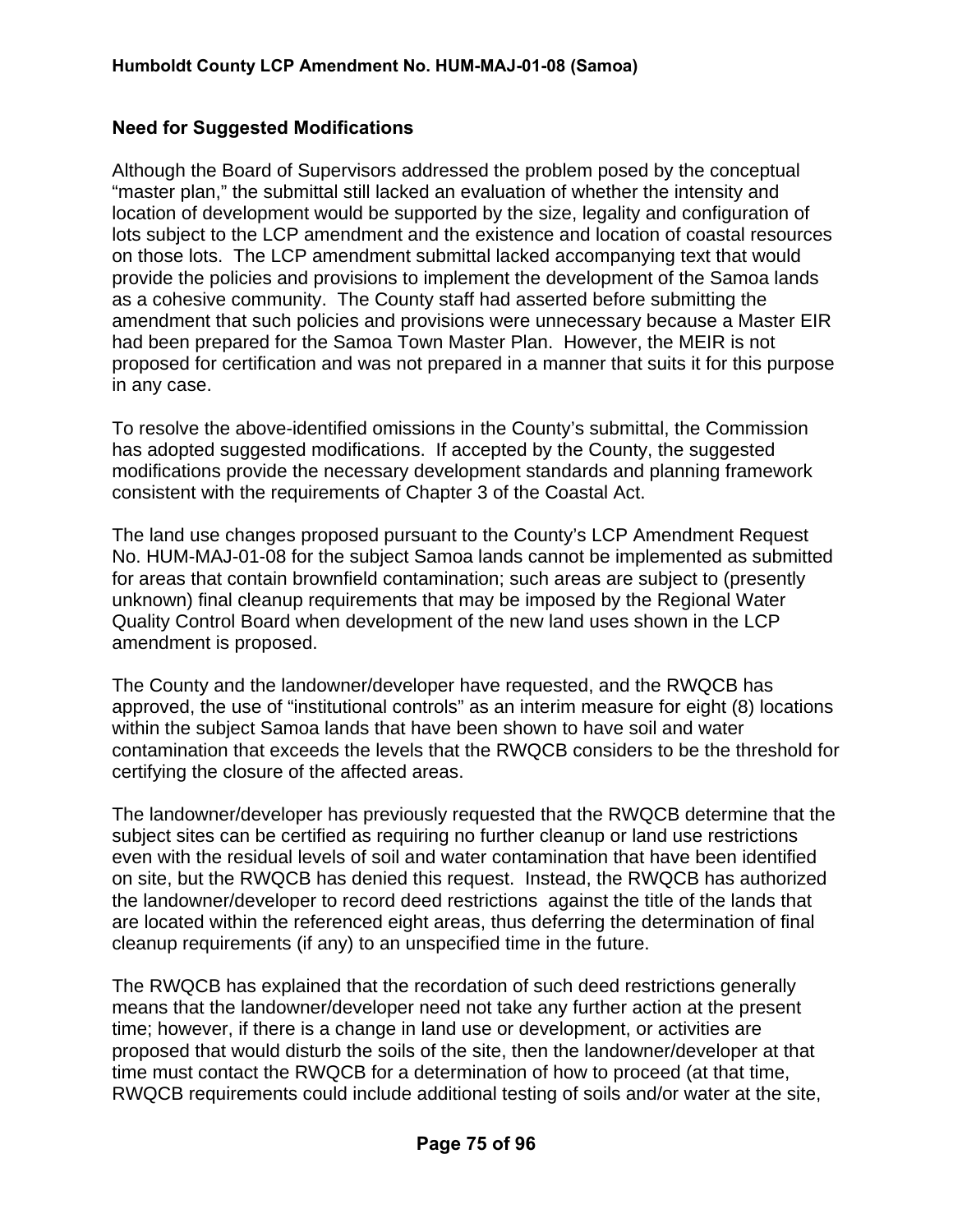and, based on the results, the RWQCB could potentially require remediation of the contamination prior to implementing the proposed land use change or development). In addition, pumping of groundwater is restricted in the affected areas that are subject to the deed restrictions.

The RWQCB staff provided a letter explaining the institutional controls and included a copy of the draft deed restriction provisions under consideration by the Board, attached as Exhibit 12. The RWQCB has explained that the soil and groundwater contamination affecting the sites subject to the deed restrictions has been in place for decades (if not longer), is not likely to migrate beyond the areas where the contamination presently is located, and thus is not likely to contaminate ground or surface waters trending toward, or draining directly into Humboldt Bay or the Pacific Ocean. The RWQCB staff has also explained that the Board reserves the right to pursue the previous landowners to secure cleanup of the site. Previous landowners of the subject lands (prior to purchase of the subject lands by Samoa Pacific Group LLC) include Simpson Timber Company/Simpson Samoa, Georgia Pacific, and Louisiana Pacific (the latter two are "Fortune 500" corporations still in existence).

The RWQCB staff acknowledges, as does the landowner/developer, that the institutional controls do not demonstrate the feasibility of cleanup of the affected areas. The landowner/developer has postponed investigating the ultimate cleanup requirements and thus the feasibility of implementing the requirements is unknown. The landowner/developer cannot produce evidence, therefore, at the present time that the costs of undertaking whatever cleanup requirements the RWQCB may eventually impose would be such that the proposed new land use designations could be implemented at an estimated profit sufficient to induce the landowner/developer to pursue that land use.

The RWQCB staff has also identified three areas of the site that are contaminated to such an extent that the RWQCB requires active cleanup. These areas include: (1) the soils and groundwater beneath an abandoned gasoline station ("Lorenzo Shell") in the Samoa downtown area, (2) the upper soil layers of the "soccer field" site (approximately overlapping the location proposed for redesignation to Commercial Recreation and proposed by the landowner/developer as the possible site of 22 vacation condominium rental units), and (3) the outer painted surfaces and soils surrounding existing structures (most – but not all -- are single family residences associated with Samoa's historic timber mill town past) and locations where structures once stood. Lead paint applied to past and present structures over Samoa's long history has weathered into the surrounding soils and accumulated there at hazardous levels.

The RWQCB staff and the staff of the federal Environmental Protection Agency (the EPA provided grant money for the testing/characterization of the Samoa Brownfield to facilitate the future redevelopment of the site) have stated that cleanup of contaminated areas at Samoa will be best accomplished if undertaken while only one landowner is involved. In addition, both the RWQCB and the EPA staff have noted that cleanup activities may raise complicated concerns, such as whether methods of cleanup undertaken might exacerbate the release of additional contaminants into the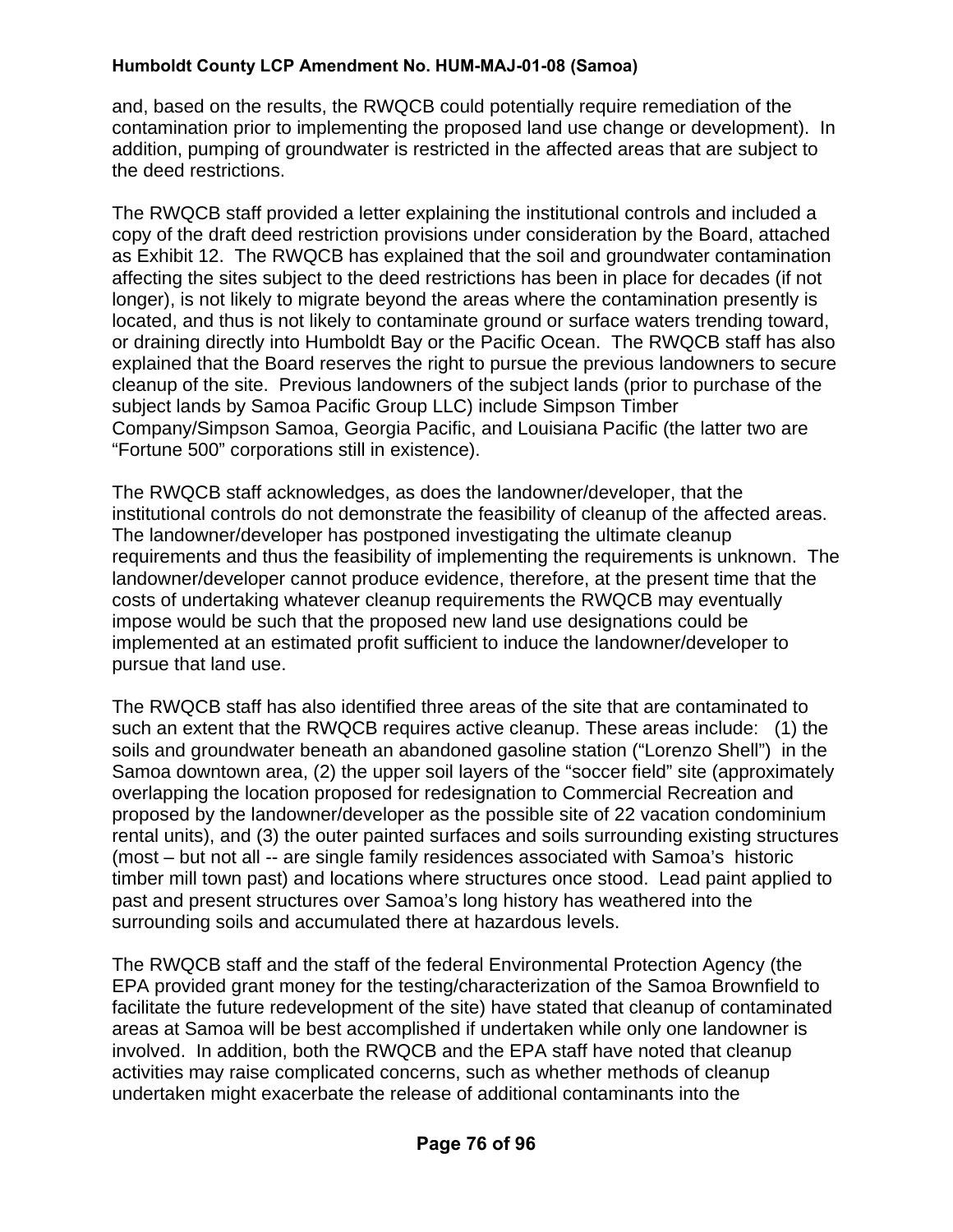environment. For example, cleanup of lead from existing houses and soils – even with protective measures in place -- could release lead-contaminated dusts and vapors during the process. Since the structures of concern are mostly residences, human health risks could arise that would be difficult to resolve if the 99 cottages have been subdivided into individual lots and sold to numerous new owners. And, new homeowners may differ in their financial means to pursue the necessary cleanup process, and in their willingness to endure the neighborhood disruption of piecemeal cleaning efforts. Potential conflict could prevent the completion of the RWQCB's cleanup requirements, and even if individual homeowners decided to bear the risk of living with the lead contamination as-is, the slow release of lead contamination into the environment, and ultimately into coastal waters, would continue according to the RWQCB staff if the lead contamination is allowed to remain in place.

The general advice of state and federal agency staff contacted by the Commission staff, and the advice of the Commission's water quality staff, has been that it is important to ensure that the necessary cleanup activities are concluded before the Samoa lands are subdivided, while control of cleanup plans and the ability to implement a comprehensive approach to cleanup is possible. Both agencies indicated that the sole-owner cleanup approach provides multiple benefits for human health and for the environment and is generally the most environmentally protective way to proceed.

To ensure that the development of the Samoa lands in accordance with the new land designations proposed in the LCP amendment is feasible before the lands are subdivided, and to ensure that final cleanup and RWQCB closure certification are achieved before any lots are sold, the Commission finds that suggested modification #7, STMP (New Development) Policy 1 (Phasing of Development), is necessary.

The County, the landowner/developer, the staff of the County Environmental Health Department, and the staff of the RWQCB all agree that a new waste water treatment facility must be designed and constructed on the subject site before new development can be constructed. This facility is needed because the septic system facilities serving the existing town (approximately half of the 99 existing single family residences on site are occupied) have outlived their useful life and are failing. RWQCB staff have indicated that the Board has refrained from issuing orders requiring replacement of the systems, which are not adequately treating or controlling waste water effluent presently, because the Samoa Pacific Group LLC has assured the staff that a new waste water treatment plant will be installed soon and that the existing houses will be connected to the new system as soon as it is operational.

The County proposes to extend the Urban Limit Line to encircle the subject Samoa lands. Section 30250 of Chapter 3 of the Coastal Act requires that sufficient infrastructure be available to support such development. The subject site is located on a peninsula of land that is less than a mile wide. Surface waters drain from the site toward the Pacific Ocean and Humboldt Bay, and groundwater beneath the site is shallow (approximately four feet below the lower surface elevations on site) and trends toward Humboldt Bay according to the staff of the RWQCB. Inadequate waste water treatment facilities, whether the facilities are inadequate due to deterioration of aging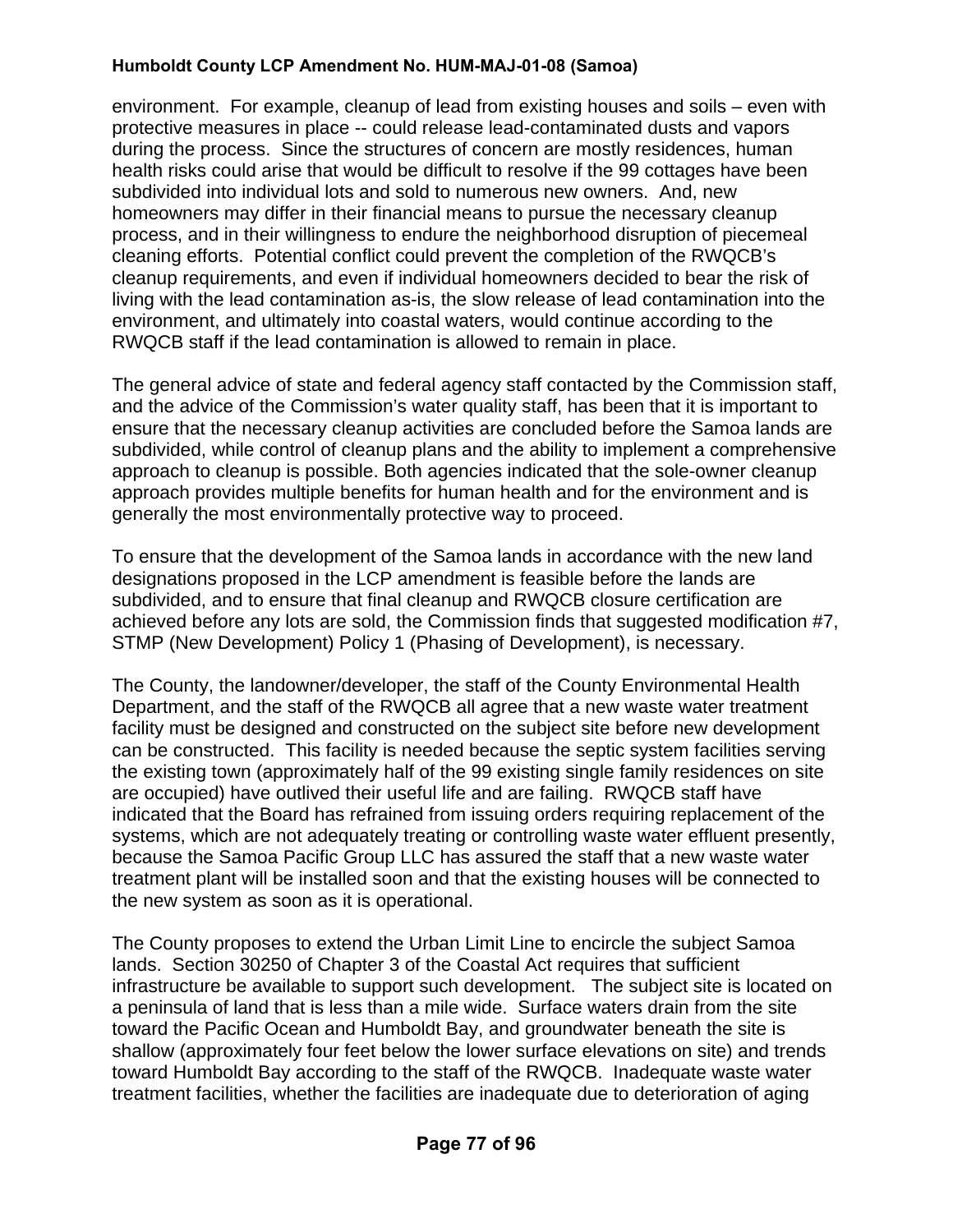equipment, obsolete design, or limited capacity may contaminate coastal waters and degrade sensitive habitat if effluent is not properly managed.

For the reasons discussed above, a timely-constructed new waste water treatment facility of adequate design and capacity is necessary to serve the land uses proposed in the County's pending LCP amendment. The necessary waste water treatment plant is a critical community facility. For this reason, suggested Modification #7, STMP (New Development) Policy 1 (Phasing of Development) requires that the coastal development permit for a master subdivision of the Samoa lands be conditioned by the appropriate authority to require the construction of necessary waste water treatment facilities prior to construction of any new development.

Modification #7, STMP (New Development) Policy 1 (Phasing of Development) also addresses the timely provision of visitor serving and public access facilities. The Commission finds that this suggested modification is necessary to ensure that non-Coastal Act priority development does not occur before (or to the exclusion of) Coastal Act priority land uses. Therefore, STMP (New Development) Policy 1 (Phasing of Development) requires that the public access trail network and the public access day use facility west of New Navy Base Road, as well as all visitor serving accommodation facilities not offset by in lieu fee provisions, be constructed and made available to the public before non-Coastal Act priority land uses such as the development of residential, commercial, and business

As noted above, the uncertainty of the legality of the lots is resolved by requiring the merger of all lands subject to the LCP amendment into one single undivided legal lot and subsequently allowing the land to be divided thereafter in accordance with an approved master subdivision and coastal development permit. The County staff and the landowner/developer agreed to this resolution, which has been incorporated into the suggested modifications attached thereto.

The findings set below are intended to anchor the suggested modifications within the context of the requirements of the pertinent standards of the Coastal Act. The most important concept set forth within the modifications is the framing of a Samoa Town Master Plan Land Use Designation Overlay (referenced as "STMP-LUP" and shown on maps or referenced in pertinent text as STMP-LUP) and the implementing component for the overlay, the Samoa Town Master Plan Special Area Combining Zone (referenced as "STMP" and shown on maps or referenced in pertinent text as STMP) which functions in the same manner that a zoning district overlay would (combining zones and zoning overlays are similar planning tools). Within these, the policies and provisions are established that will ensure that the comprehensive planning, subdivision, and future development of the Samoa lands is undertaken in a manner consistent with the requirements of the Coastal Act.

# **C. SETTING**

The town of Samoa and the subject lands affected by the County's pending LCP Amendment request No. HUM-MAJ-01-08 are located in unincorporated Humboldt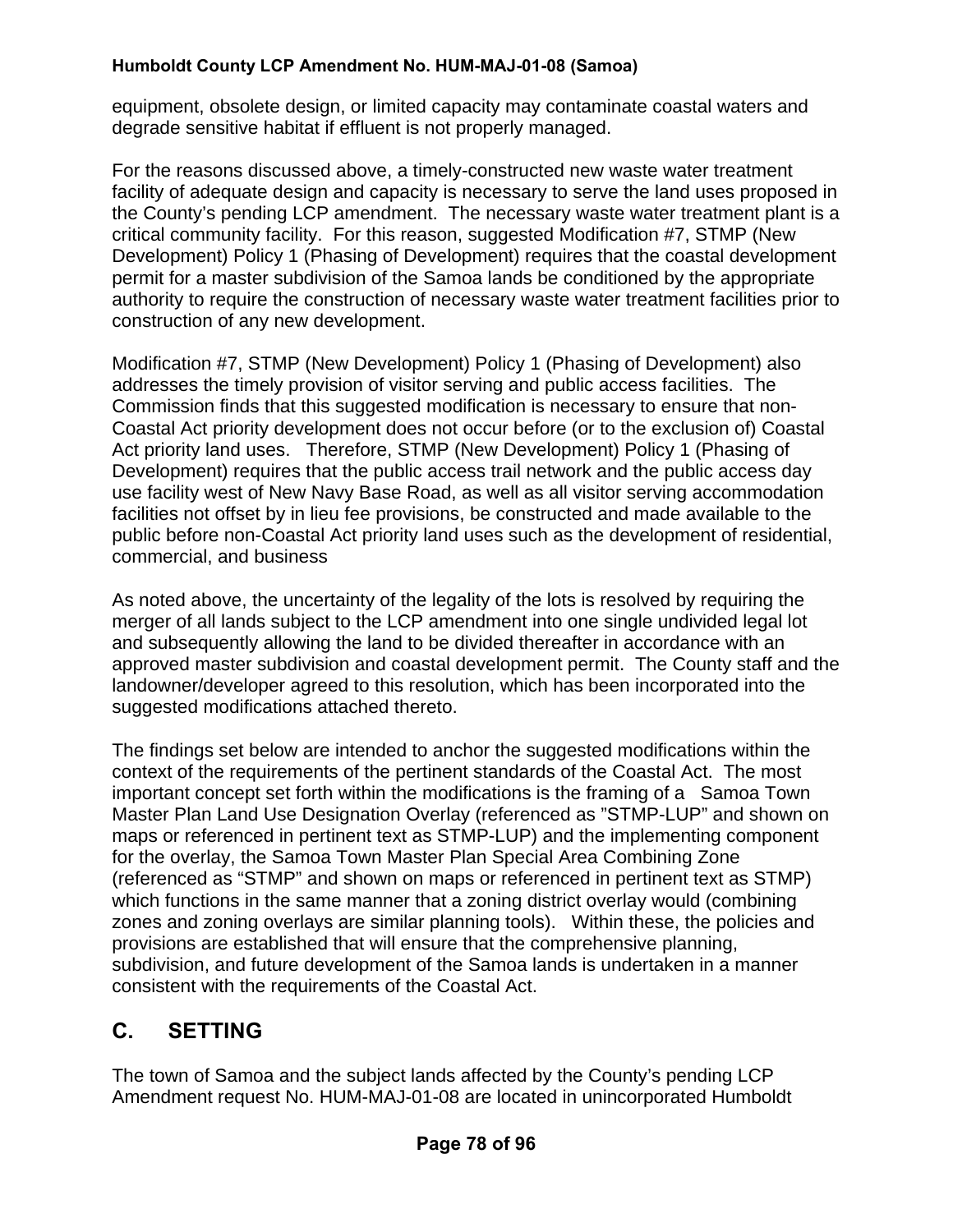County, on the north spit of the Samoa Peninsula which is the narrow (approximately one mile wide) sand spit north of the Humboldt Bay entrance between the Pacific Ocean and Humboldt Bay (see Exhibit 1). Although rural and relatively undeveloped in the wake of the collapse of the former industrial timber milling industry that once covered the site, the location is close to Eureka (approximately 3 miles south) and Arcata (approximately 12 miles north) via Highway 255 and Highway 101.

The existing town is a relatively intact and very rare (possibly the only such example remaining in the United States) example of a historic timber company mill town. About 99 cottages that once provided worker housing remain, and about half of the cottages are rented – many by tenants who, according to the landowner/developer, have expressed interest in purchasing their homes once a master subdivision of Samoa is approved. Almost half of the cottages, however, have been allowed to decay to the extent that the structures are not presently suitable for occupancy and require restoration. The County and the landowner/developer have stated consistently since the first public presentations of the "Samoa Town Master Plan" in 2002 that the restoration of the existing structures that are part of the historic town will be the first phase of work undertaken at the site. (For photographs of the individual structures contributing to historic town character, see the Design Guidelines for Samoa, attached as Exhibit 4, particularly the color version scanned for the Exhibit posted on the Commission's website. The Design Guidelines contain a detailed inventory of the existing structures as well as photographic documentation.)

A Victorian mansion has also been preserved on site, and many of the original community structures remain, and provide significant historic context. The town has an attractive presence enhanced by its charming architecture, pleasant coastal setting, and unique neighborhood character. Some of the existing structures, such as the original Samoa Cookhouse, have become landmark tourist destinations. At the height of Samoa's timber days, the Cookhouse fed as many as 500 workers at a sitting and continues to serve "logger-sized meals" to tourists and local residents.

The Samoa lands are a brownfield, and numerous areas of the site contain contaminated soil and/or groundwater that is subject to the cleanup requirements of the Regional Water Quality Control Board. The existing structures have been tested and shown to contain lead based paint, and the soils surrounding the structures also contain very high concentrations of lead that has weathered into the soils from existing and previously existing structures, including fences that were treated with older lead paint formulations that contained significant amounts of lead. See particularly Exhibits 10 and 11.

Samoa is physically marked by numerous flat stretches where dune fields were graded starting in the late 1800s to make way for timber milling operations and for the storage of stacks of timber. This pattern is clearly visible in the aerial photographs of the Coastal Records Project: [http://www.californiacoastline.org/cgi](http://www.californiacoastline.org/cgi-bin/image.cgi?image=200901329&mode=sequential&flags=0&year=2009)[bin/image.cgi?image=200901329&mode=sequential&flags=0&year=2009](http://www.californiacoastline.org/cgi-bin/image.cgi?image=200901329&mode=sequential&flags=0&year=2009)  Site elevations vary considerably, from a low of about 10 feet above sea level to over 60 feet above sea level at the northern end of the site.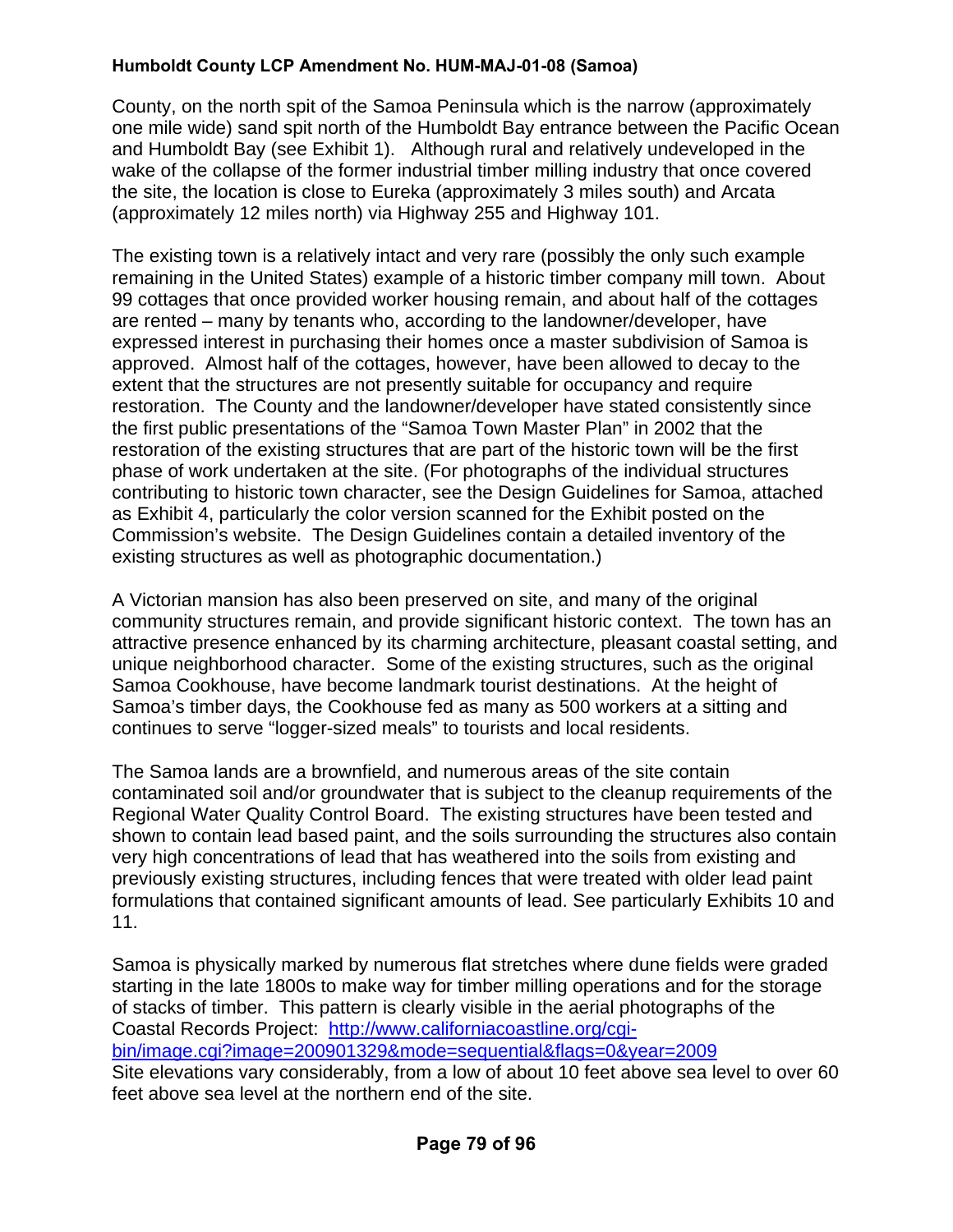The site contains a mosaic of sensitive habitat areas, including remnant dune habitat, dune hollow (and other) wetlands, coastal scrub and forests, and rare plant populations. The site also provides habitat for a variety of seasonal and year-round wildlife, and contains corridors that connect important habitat areas and allow for wildlife movement through the site. The variety of habitats and the continuous spatial connections between habitats found on and near the site contributes to a complexity of habitat niches that is often associated with an increased richness of species that are present.

Samoa offers expansive coastal views toward the inland side and Humboldt Bay, and particularly from elevated areas of the site toward the westerly dunes and beaches and the Pacific Ocean. Views toward the south have long been interrupted by the existing industrial pulp mill, but the mill stands abandoned and plans are in progress for its removal.

## **D. NEW DEVELOPMENT: Locating New Development, Public Services, Community Character, Phasing and Cumulative Impacts**

## **Coastal Act Policies**

**Section 30250 (Locating New Development)** of the Coastal Act states, in relevant part:

(a) New residential, commercial, or industrial development, except as otherwise provided in this division, shall be located within, contiguous with, or in close proximity to, existing developed areas able to accommodate it or, where such areas are not able to accommodate it, in other areas with adequate public services and where it will not have significant adverse effects, either individually or cumulatively, on coastal resources. In addition, land divisions, other than leases for agricultural uses, outside existing developed areas shall be permitted only where 50 percent of the usable parcels in the area have been developed and the created parcels would be no smaller than the average size of surrounding parcels…

#### **Section 30251 (Scenic Resources; Visual Character and Compatibility)** of the Coastal Act states, in relevant part:

The scenic and visual qualities of coastal areas shall be considered and protected as a resource of public importance. Permitted development shall be sited and designed to protect views to and along the ocean and scenic coastal areas, to minimize the alteration of natural land forms, to be visually compatible with the character of surrounding areas, and, where feasible, to restore and enhance visual quality in visually degraded areas. New development in highly scenic areas such as those designated in the California Coastline Preservation and Recreation Plan prepared by the Department of Parks and Recreation and by local government shall be subordinate to the character of its setting.

**Section 30253 (Minimization of Adverse Impacts; Protection of Community Character)** of the Coastal Act states, in relevant part: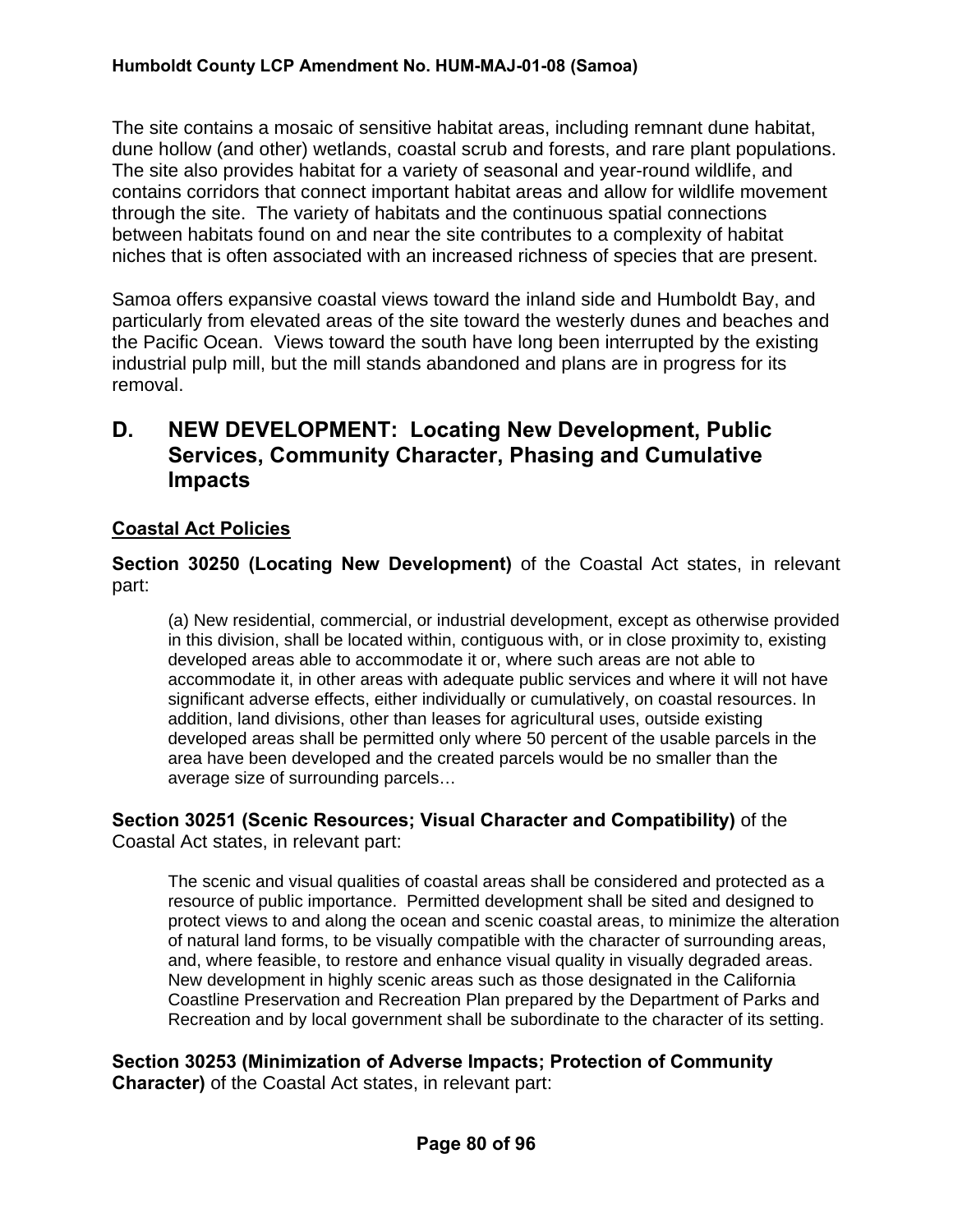New development shall do all of the following:

(a) Minimize risks to life and property in areas of high geologic, flood, and fire hazard.

(b) Assure stability and structural integrity, and neither create nor contribute significantly to erosion, geologic instability, or destruction of the site or surrounding area or in any way require the construction of protective devices that would substantially alter natural landforms along bluffs and cliffs.

(c) Be consistent with requirements imposed by an air pollution control district or the State Air Resources Board as to each particular development.

(d) Minimize energy consumption and vehicle miles traveled.

(e) Where appropriate, protect special communities and neighborhoods that, because of their unique characteristics, are popular visitor destination points for recreational uses.

#### **Section 30254 Public works facilities**

New or expanded public works facilities shall be designed and limited to accommodate needs generated by development or uses permitted consistent with the provisions of this division; provided, however, that it is the intent of the Legislature that State Highway Route 1 in rural areas of the coastal zone remain a scenic two-lane road. Special districts shall not be formed or expanded except where assessment for, and provision of, the service would not induce new development inconsistent with this division. Where existing or planned public works facilities can accommodate only a limited amount of new development, services to coastal dependent land use, essential public services and basic industries vital to the economic health of the region, state, or nation, public recreation, commercial recreation, and visitor-serving land uses shall not be precluded by other development.

The County proposes a number of changes in the pending LCP Amendment Request No. HUM-MAJ-01-08. These include substantially intensifying the development of an area that is presently located outside of the Urban Limit Line. The traffic study prepared by the Humboldt County as part of the County's Master Environmental Impact Report established that the implementation of the "Samoa Town Master Plan" buildout would add at least 7,000 traffic trips per day, which would add congestion to the Highway 101 and Highway 255 corridors. The LCP Amendment Request also proposes land use plan map changes and similar zoning map changes that would convert approximately 10 acres of General Industrial and Coastal Dependent Industrial lands, total, to Public Facilities for the purpose of constructing a new on site waste water treatment plant, accessory structures, and effluent filtration fields.

The majority of the area proposed for new development would be developed for non-Coastal Act priority uses, and although the initial versions of the Samoa Town Master Plan (conceptual) contained substantial visitor-serving amenities and accommodations, these previously proposed amenities have been replaced by single family residential development in some cases. In other cases, the lower-cost visitor serving overnight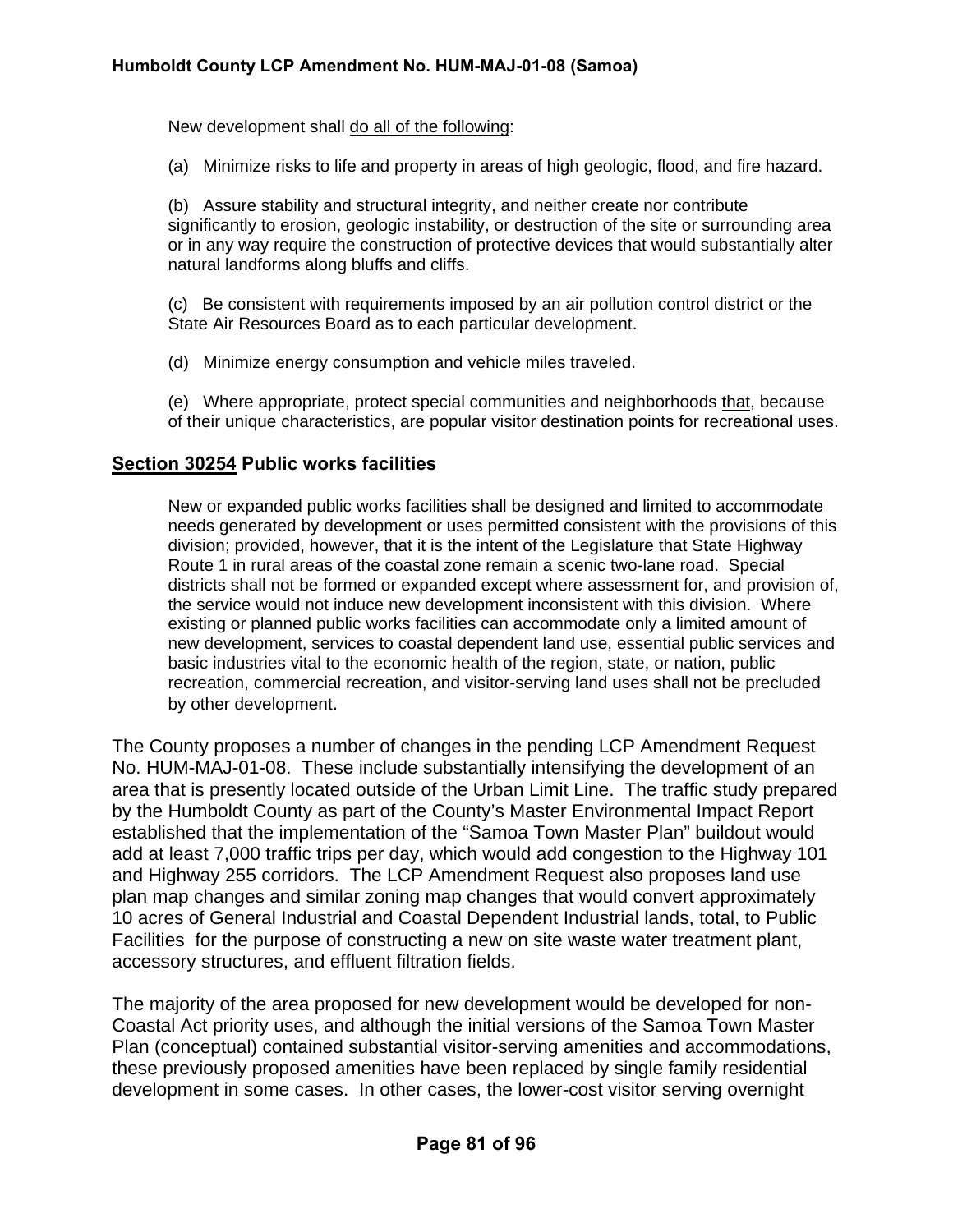accommodations that are still conceptually proposed face challenges, including feasibility concerns, due to unresolved costs – and potential adverse impacts on coastal resources --- that are associated with brownfield cleanup obligations that will be necessary to complete before these facilities could be constructed.

A benefit of allowing a substantial amount of non-Coastal Act priority development to be planned for the overall site, however, is the potential for restored economic vitality in the nearby area such that restoration of the existing historic mill town of Samoa is attractive as a component of the overall site redevelopment. The unique community character of the historic company town lends overall charm and attractiveness that enhance the site's value as a coastal visitor-serving resource, helping thereby to establish that support for some of the lower-priority uses of coastally situated lands could provide resources to facilitate improvement of coastal access and recreation.

As described in previous sections, the County revised the originally submitted LCP amendment to replace the land use plan and zoning maps that had shown the Samoa Town Master Plan features in detail (See Exhibits 2 and 3) with maps that contained the same land use and zoning change outlines, but without any plan features. In order to address the omissions in the County's submittal and provide development standards that would guide future development of lands subject to the LCPA, the Commission finds it necessary to suggest substantial suggested modifications. Some suggested modifications to the maps submitted in the LCP amendment are also necessary. The suggested modifications have been designed in part as a new land use plan designation overlay ("STMP-LUP") and a new special area combining zone ("STMP") to implement the LUP overlay, including accompanying policies, provisions and standards. The suggested modifications establishing the policies and provisions within the suggested new Samoa Town Master Plan Land Use Designation Overlay (STMP-LUP) and the new Samoa Town Master Plan Coastal Zoning Overlay (STMP-CZ) contain policies and provisions that are organized according to Coastal Act policy subjects.

The Commission finds that to ensure the orderly master subdivision and future development of the Samoa lands, several concerns must be addressed within the appropriate sequences. Therefore, a suggested modification (STMP ((New Development)) Policy 1 ((Phasing Plan) establishes the pertinent requirements. The Commission finds this manner of organizing the suggested modifications necessary due to concerns that have arisen during the staff review of the County's proposed LCP amendment.

The land use changes proposed pursuant to the County's LCP Amendment Request No. HUM-MAJ-01-08 for the subject Samoa lands cannot be implemented for areas that contain brownfield contamination; such areas are subject to unknown final cleanup requirements that may be imposed by the Regional Water Quality Control Board at the time that development of the new land uses (proposed) is implemented.

The County and the landowner/developer have requested, and the RWQCB has approved, the use of "institutional controls" as an interim measure for eight (8) locations within the subject Samoa lands that have been shown to have soil and water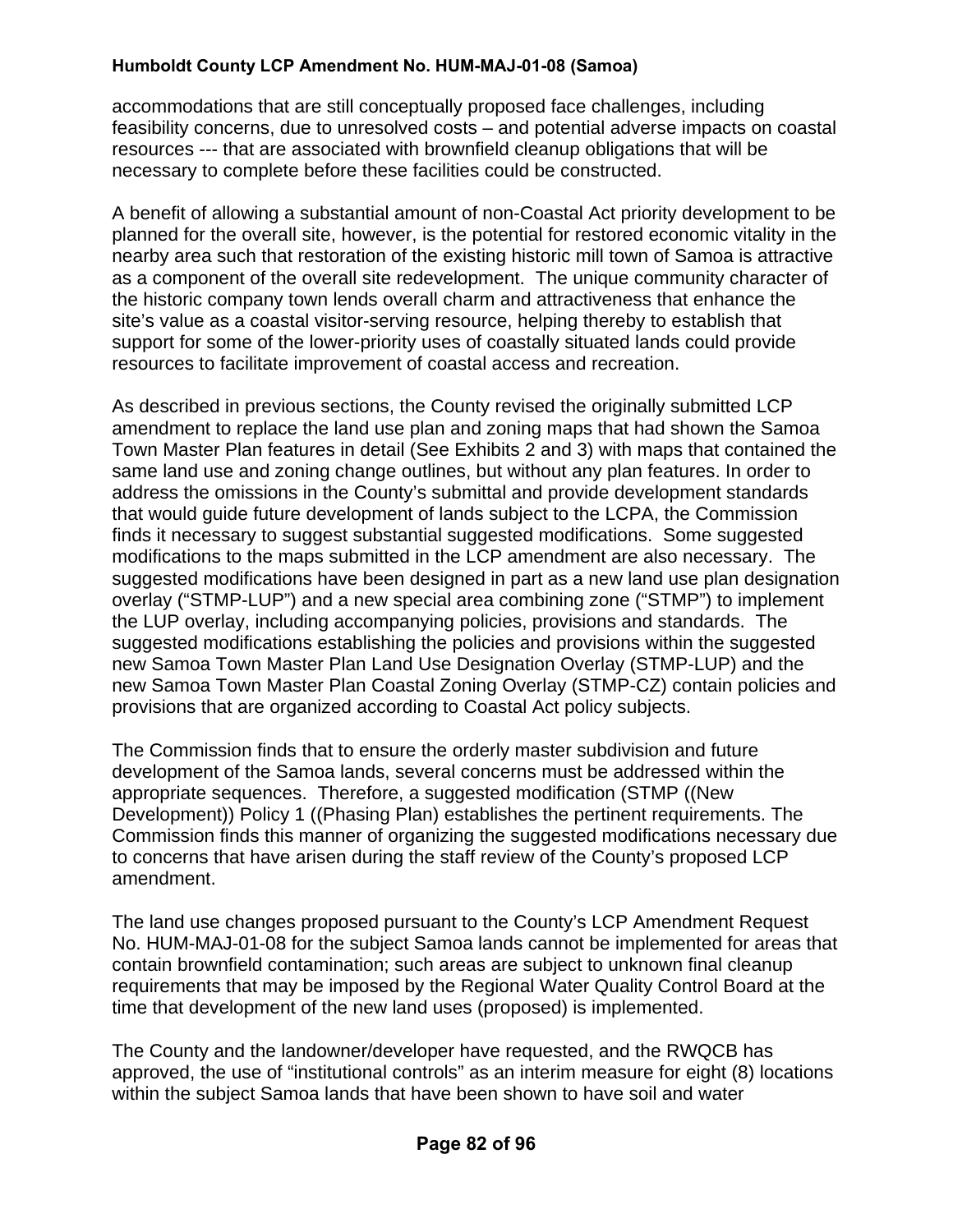contamination that exceeds the levels that the RWQCB considers to be the threshold for certifying the closure of the affected areas.

The landowner/developer has previously requested that the RWQCB determine that the subject sites can be certified as requiring no further cleanup or land use restrictions even with the residual levels of soil and water contamination that have been identified on site, but the RWQCB has denied this request. Instead, the RWQCB has authorized the landowner/developer to record deed restrictions against the title of the lands that are located within the referenced eight areas, thus deferring the determination of final cleanup requirements (if any) to an unspecified time in the future.

The RWQCB has explained that the recordation of such deed restrictions generally means that the landowner/developer need not take any further action at the present time; however, if there is a change in land use or development, or activities are proposed that would disturb the soils of the site, then the landowner/developer at that time must contact the RWQCB for a determination of how to proceed (at that time, RWQCB requirements could include additional testing of soils and/or water at the site, and, based on the results, the RWQCB could potentially require remediation of the contamination prior to implementing the proposed land use change or development). In addition, pumping of groundwater is restricted in the affected areas that are subject to the deed restrictions.

The RWQCB staff provided a letter explaining the institutional controls and included a copy of the draft deed restriction provisions under consideration by the Board, attached as Exhibit 12. The RWQCB has explained that the soil and groundwater contamination affecting the sites subject to the deed restrictions has been in place for decades (if not longer), is not likely to migrate beyond the areas where the contamination presently is located, and thus is not likely to contaminate ground or surface waters trending toward, or draining directly into Humboldt Bay or the Pacific Ocean. The RWQCB staff has also explained that the Board reserves the right to pursue the previous landowners to secure cleanup of the site. Previous landowners of the subject lands (prior to purchase of the subject lands by Samoa Pacific Group LLC) include Simpson Timber Company/Simpson Samoa, Georgia Pacific, and Louisiana Pacific (the latter two are "Fortune 500" corporations still in existence).

The RWQCB staff acknowledges, as does the landowner/developer, that the institutional controls do not demonstrate the feasibility of cleanup of the affected areas. The landowner/developer has postponed investigating the ultimate cleanup requirements and thus the feasibility of implementing the requirements is unknown. The landowner/developer cannot produce evidence, therefore, at the present time that the costs of undertaking whatever cleanup requirements the RWQCB may eventually impose would be such that the proposed new land use designations could be implemented at an estimated profit sufficient to induce the landowner/developer to pursue that land use.

The RWQCB staff has also identified three areas of the site that are contaminated to such an extent that the RWQCB requires active cleanup. These areas include: (1) the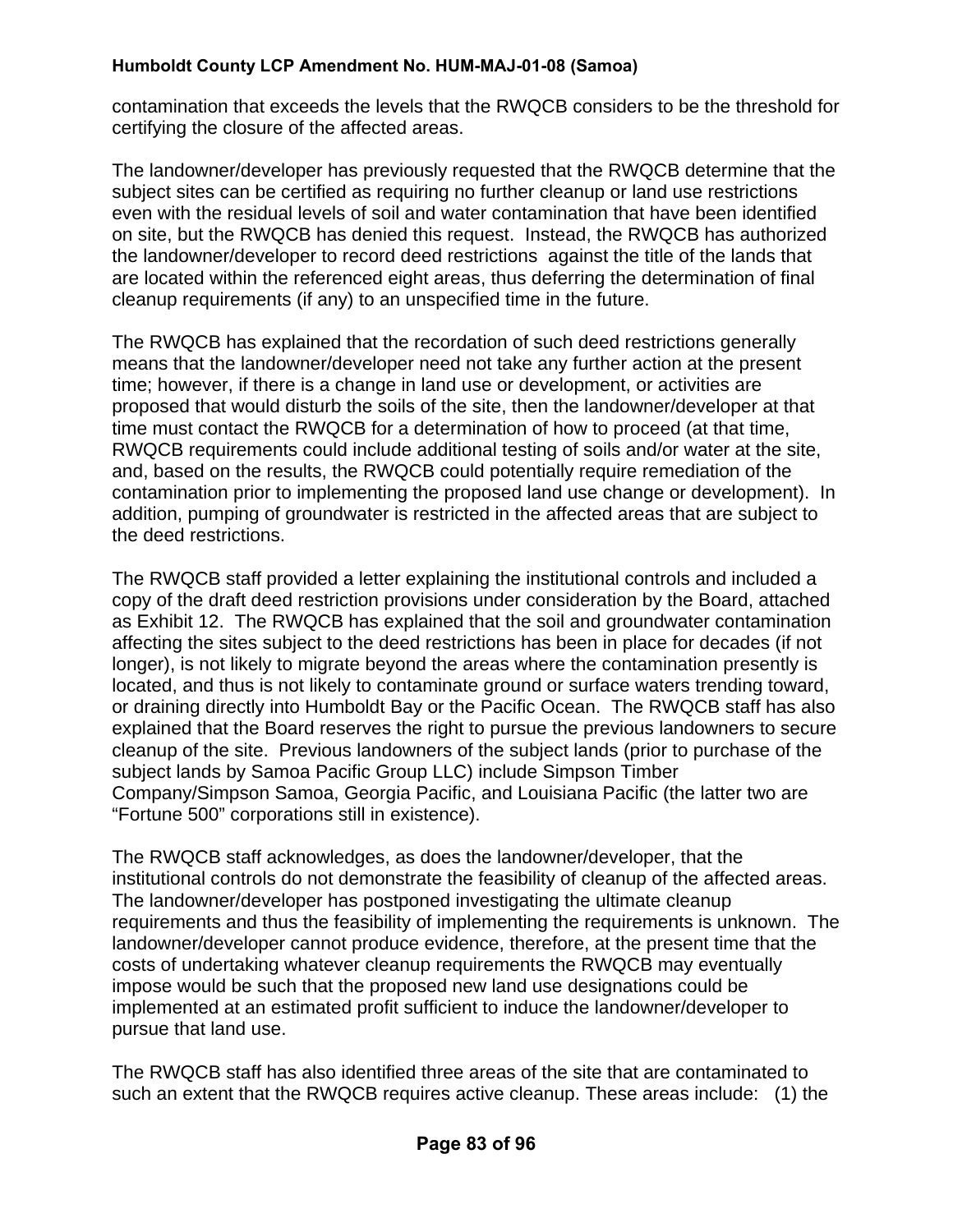soils and groundwater beneath an abandoned gasoline station ("Lorenzo Shell") in the Samoa downtown area, (2) the upper soil layers of the "soccer field" site (approximately overlapping the location proposed for redesignation to Commercial Recreation and proposed by the landowner/developer as the possible site of 22 vacation condominium rental units), and (3) the outer painted surfaces and soils surrounding existing structures (most – but not all -- are single family residences associated with Samoa's historic timber mill town past) and locations where structures once stood. Lead paint applied to past and present structures over Samoa's long history has weathered into the surrounding soils and accumulated there at hazardous levels.

The RWQCB staff and the staff of the federal Environmental Protection Agency (the EPA provided grant money for the testing/characterization of the Samoa Brownfield to facilitate the future redevelopment of the site) have stated that cleanup of contaminated areas at Samoa will be best accomplished if undertaken while only one landowner is involved. In addition, both the RWQCB and the EPA staff have noted that cleanup activities may raise complicated concerns, such as whether methods of cleanup undertaken might exacerbate the release of additional contaminants into the environment. For example, cleanup of lead from existing houses and soils – even with protective measures in place -- could release lead-contaminated dusts and vapors during the process. Since the structures of concern are mostly residences, human health risks could arise that would be difficult to resolve if the 99 cottages have been subdivided into individual lots and sold to numerous new owners. And, new homeowners may differ in their financial means to pursue the necessary cleanup process, and in their willingness to endure the neighborhood disruption of piecemeal cleaning efforts. Potential conflict could prevent the completion of the RWQCB's cleanup requirements, and even if individual homeowners decided to bear the risk of living with the lead contamination as-is, the slow release of lead contamination into the environment, and ultimately into coastal waters, would continue according to the RWQCB staff if the lead contamination is allowed to remain in place.

The general advice of state and federal agency staff contacted by the Commission staff, and the advice of the Commission's water quality staff, has been that it is important to ensure that the necessary cleanup activities are concluded before the Samoa lands are subdivided, while control of cleanup plans and the ability to implement a comprehensive approach to cleanup is possible. Both agencies indicated that the sole-owner cleanup approach provides multiple benefits for human health and for the environment and is generally the most environmentally protective way to proceed.

To ensure that the development of the Samoa lands in accordance with the new land designations proposed in the LCP amendment is feasible before the lands are subdivided, and to ensure that final cleanup and RWQCB closure certification are achieved before any lots are sold, the Commission finds that suggested modification #7, STMP (New Development) Policy 1 (Phasing of Development), is necessary.

The County, the landowner/developer, the staff of the County Environmental Health Department, and the staff of the RWQCB all agree that a new waste water treatment facility must be designed and constructed on the subject site before new development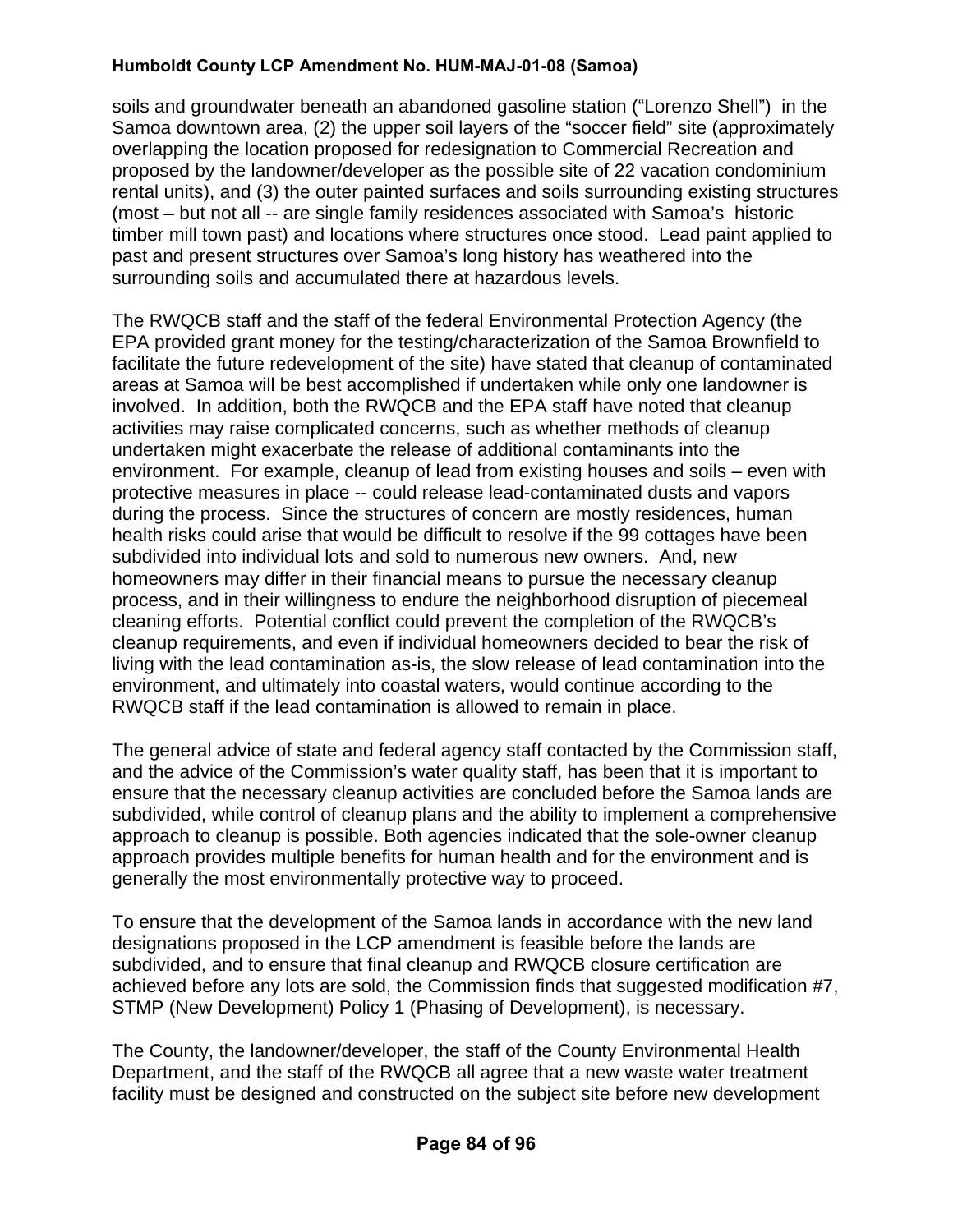can be constructed. This facility is needed because the septic system facilities serving the existing town (approximately half of the 99 existing single family residences on site are occupied) have outlived their useful life and are failing. RWQCB staff have indicated that the Board has refrained from issuing orders requiring replacement of the systems, which are not adequately treating or controlling waste water effluent presently, because the Samoa Pacific Group LLC has assured the staff that a new waste water treatment plant will be installed soon and that the existing houses will be connected to the new system as soon as it is operational.

The County proposes to extend the Urban Limit Line to encircle the subject Samoa lands. Section 30250 of Chapter 3 of the Coastal Act requires that sufficient infrastructure be available to support such development. The subject site is located on a peninsula of land that is less than a mile wide. Surface waters drain from the site toward the Pacific Ocean and Humboldt Bay, and groundwater beneath the site is shallow (approximately four feet below the lower surface elevations on site) and trends toward Humboldt Bay according to the staff of the RWQCB. Inadequate waste water treatment facilities, whether the facilities are inadequate due to deterioration of aging equipment, obsolete design, or limited capacity may contaminate coastal waters and degrade sensitive habitat if effluent is not properly managed.

For the reasons discussed above, a timely-constructed new waste water treatment facility of adequate design and capacity is necessary to serve the land uses proposed in the County's pending LCP amendment. The necessary waste water treatment plant is a critical community facility. For this reason, suggested Modification #7, STMP (New Development) Policy 1 (Phasing of Development) requires that the coastal development permit for a master subdivision of the Samoa lands be conditioned by the appropriate authority to require the construction of necessary waste water treatment facilities prior to construction of any new development.

Modification #7, STMP (New Development) Policy 1 (Phasing of Development) also addresses the timely provision of visitor serving and public access facilities. The Commission finds that this suggested modification is necessary to ensure that non-Coastal Act priority development does not occur before (or to the exclusion of) Coastal Act priority land uses. Therefore, STMP (New Development) Policy 1 (Phasing of Development) requires that the public access trail network and the public access day use facility west of New Navy Base Road, as well as all visitor serving accommodation facilities not offset by in lieu fee provisions, be constructed and made available to the public before non-Coastal Act priority land uses such as the development of residential, commercial, and business or industrial uses.

The Commission finds that to ensure that new development is located in areas able to accommodate it and where it will not have significant cumulative impacts on coastal resources, as required by Section 30250 of the Coastal Act, it is necessary for the LCP to designate the appropriate location, and development standards applicable to each kind of proposed development. Such designations must also take into account the requirements of other applicable policies of Chapter 3 of the Coastal Act, including public access, recreation, land and marine resources, and scenic and visual quality. As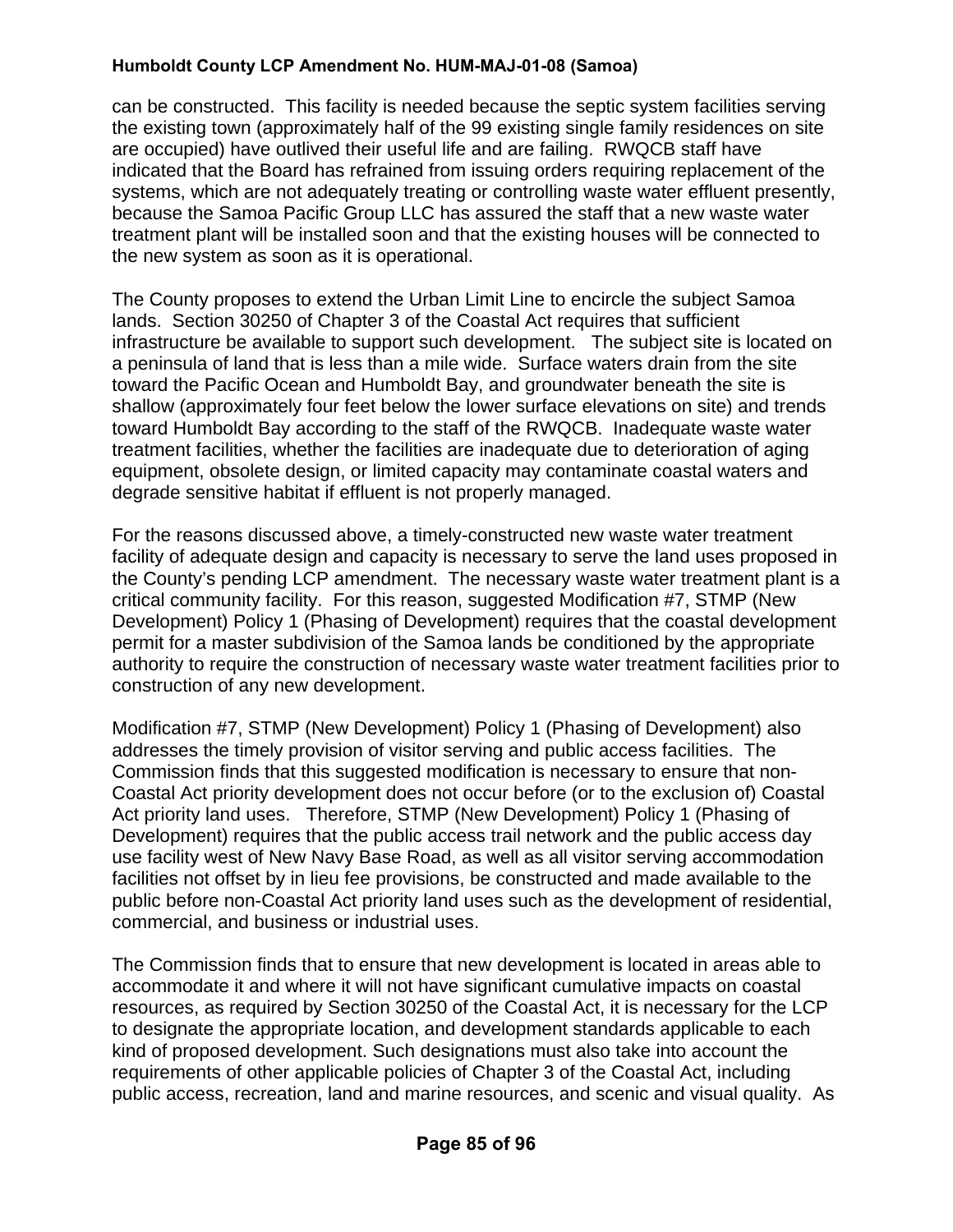such, the Commission finds that the subject suggested modifications set forth above are necessary to ensure that the County's certified LCP contains the clear and comprehensive planning framework necessary to provide, in particular, for the master planning for the lands of the Samoa area. The Commission hereby notes that the certification of the Land Use Plan and Zoning maps proposed by the County and as revised in accordance with the subject suggested modifications, and including the certification of the Samoa Town Master Plan Land Use Designation Overlay and the Samoa Town Master Plan Coastal Zoning Overlay does not constitute a finding that the parcels shown on any of the subject maps, exhibits, or attachments hereto are indicative of lot legality. To the contrary, the Commission finds that substantial concerns exist about the legality of the small lots subject to Unconditional Certificates of Compliance as discussed herein.

The Commission finds therefore that the proposed LUP amendments as submitted are inconsistent with and inadequate to carry out the pertinent requirements of Sections 30250, 30251, 30252, and 30253 of the Coastal Act unless modified as suggested above.

# **E. ENVIRONMENTALLY SENSITIVE HABITAT AREAS, WETLANDS, WATER QUALITY**

## **Coastal Act Policies**

## **Section 30210 Access; recreational opportunities; posting**

In carrying out the requirement of [Section 4 of Article X of the California Constitution](http://www.leginfo.ca.gov/calaw.html), maximum access, which shall be conspicuously posted, and recreational opportunities shall be provided for all the people consistent with public safety needs and the need to protect public rights, rights of private property owners, **and natural resource areas from overuse.** 

(bold emphasis added)

#### **Section 30230 Marine resources; maintenance**

 Marine resources shall be maintained, enhanced, and where feasible, restored. Special protection shall be given to areas and species of special biological or economic significance. Uses of the marine environment shall be carried out in a manner that will sustain the biological productivity of coastal waters and that will maintain healthy populations of all species of marine organisms adequate for long-term commercial, recreational, scientific, and educational purposes.

## **Section 30231 Biological productivity; water quality**

 The biological productivity and the quality of coastal waters, streams, wetlands, estuaries, and lakes appropriate to maintain optimum populations of marine organisms and for the protection of human health shall be maintained and, where feasible, restored through, among other means, minimizing adverse effects of waste water discharges and entrainment, controlling runoff, preventing depletion of ground water supplies and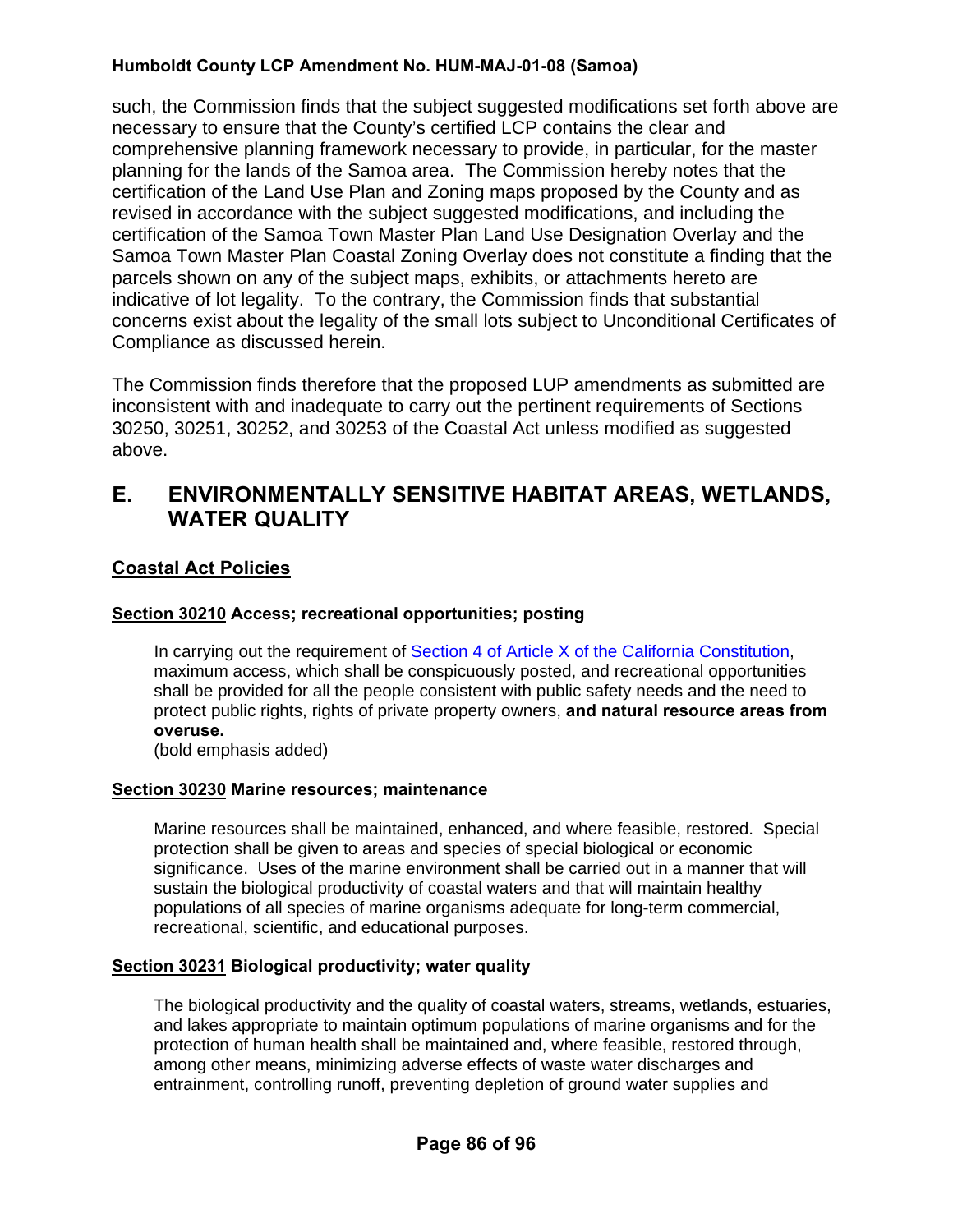substantial interference with surface waterflow, encouraging waste water reclamation, maintaining natural vegetation buffer areas that protect riparian habitats, and minimizing alteration of natural streams.

#### **Section 30233 Diking, filling or dredging; continued movement of sediment and nutrients,** in pertinent part:

(a) The diking, filling, or dredging of open coastal waters, wetlands, estuaries, and lakes shall be permitted in accordance with other applicable provisions of this division, where there is no feasible less environmentally damaging alternative, and where feasible mitigation measures have been provided to minimize adverse environmental effects, and shall be limited to the following:

(l) New or expanded port, energy, and coastal-dependent industrial facilities, including commercial fishing facilities.

(2) Maintaining existing, or restoring previously dredged, depths in existing navigational channels, turning basins, vessel berthing and mooring areas, and boat launching ramps.

(3) In open coastal waters, other than wetlands, including streams, estuaries, and lakes, new or expanded boating facilities and the placement of structural pilings for public recreational piers that provide public access and recreational opportunities.

 (4) Incidental public service purposes, including but not limited to, burying cables and pipes or inspection of piers and maintenance of existing intake and outfall lines.

(5) Mineral extraction, including sand for restoring beaches, except in environmentally sensitive areas.

(6) Restoration purposes.

(7) Nature study, aquaculture, or similar resource dependent activities.

#### **Section 30234.5 Economic, commercial, and recreational importance of fishing**

The economic, commercial, and recreational importance of fishing activities shall be recognized and protected.

#### **Section 30240 Environmentally sensitive habitat areas; adjacent developments**

(a) Environmentally sensitive habitat areas shall be protected against any significant disruption of habitat values, and only uses dependent on those resources shall be allowed within those areas.

(b) Development in areas adjacent to environmentally sensitive habitat areas and parks and recreation areas shall be sited and designed to prevent impacts which would significantly degrade those areas, and shall be compatible with the continuance of those habitat and recreation areas.

#### **Section 30252 Maintenance and enhancement of public access**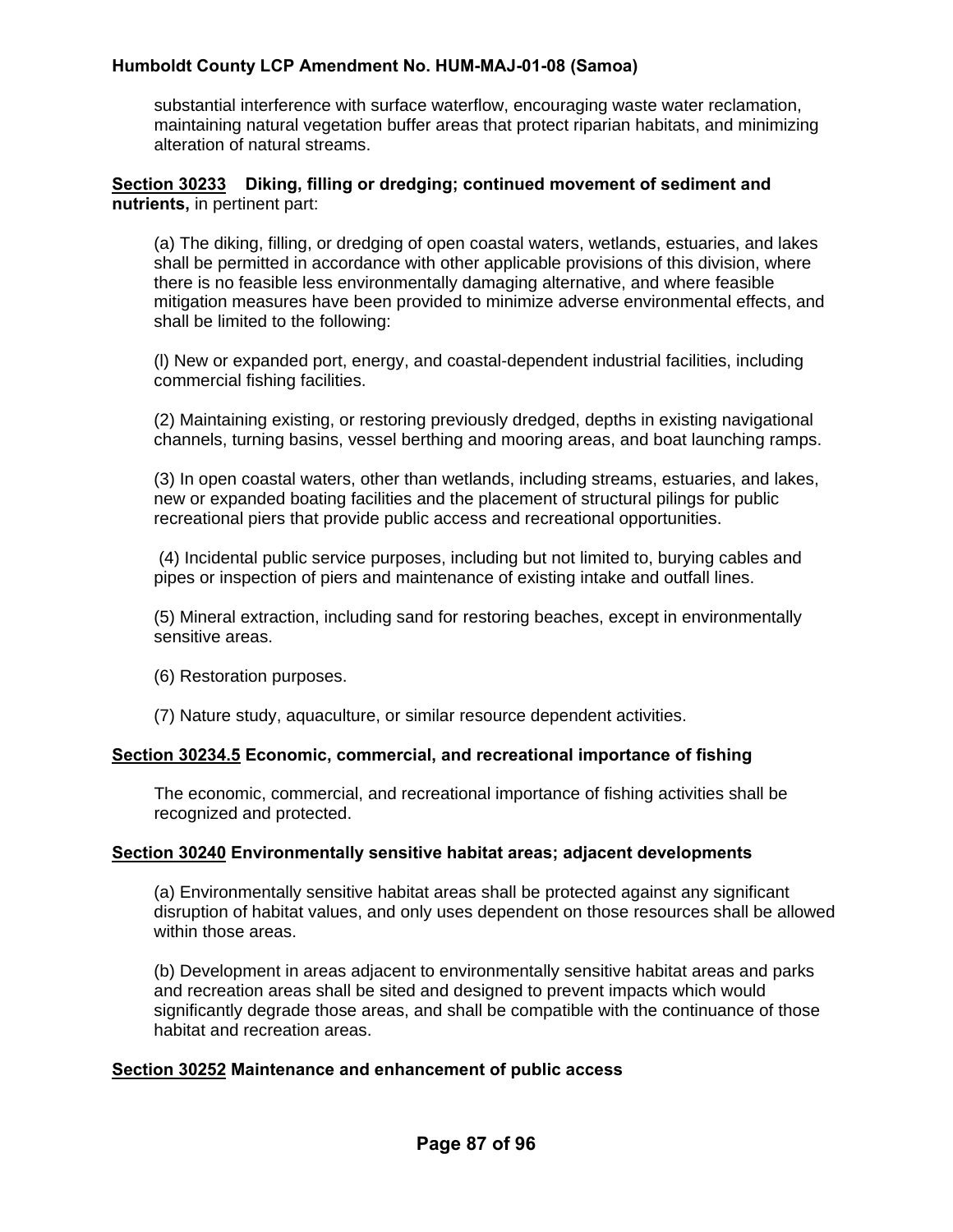The location and amount of new development should maintain and enhance public access to the coast by (1) facilitating the provision or extension of transit service, (2) providing commercial facilities within or adjoining residential development or in other areas that will minimize the use of coastal access roads, (3) providing nonautomobile circulation within the development, (4) providing adequate parking facilities or providing substitute means of serving the development with public transportation, (5) assuring the potential for public transit for high intensity uses such as high-rise office buildings, and by **(6) assuring that the recreational needs of new residents will not overload nearby coastal recreation areas by correlating the amount of development with local park acquisition and development plans with the provision of onsite recreational facilities to serve the new development.**

(bold emphasis added)

The County proposes a number of changes in the pending LCP Amendment Request No. HUM-MAJ-01-08. These include substantially intensifying the development of an area that is presently located outside of the Urban Limit Line. The site contains a variety of sensitive coastal resources, including wetlands and a variety of non-wetland Environmentally Sensitive Habitat Areas, including rare plant populations and wildlife corridors. Numerous biological studies prepared in the area have confirmed the presence of these resources (see Exhibit 7-9).

In addition, the County and the landowner/developer proposed through LCP Amendment Request No. HUM-MAJ-01-08 to substantially intensify residential use of the Samoa lands, and the layout of residential lots is proposed to abut the sensitive resource areas of the site. As can be readily seen from the illustrative maps showing the concept of lot layout on the site (see Exhibit 3, for example), dense development on small lots, and the placement of multi-family housing and potentially dense clusters of condominiums for visitor-serving uses are proposed. While there is one proposed park location, no community parks are distributed through the areas proposed for residential development, even though pockets of wetlands and other sensitive habitat areas adjoin the proposed residential areas. If the Samoa lands are developed in this manner, without including community park facilities with designated play areas and equipment, community gardens, and other similar features at distances convenient for families with young children for example (typically within two blocks of home), it is likely that the sensitive habitat areas of the site will become *de facto* recreation areas. Much of the soil base on the site is relatively sandy and weakly consolidated and is very prone to erosion. As the result of increased disturbance in ESHA, the sensitive resource areas would be significantly and adversely affected by the substantial disturbance and degradation of habitat that would result from trampling, erosion, etc.

As described in the suggested modifications and explained in more detail below, the Commission identifies herein a Corridor Area (see Exhibit 16) to establish a protective standard that limits the fragmentation of habitat and allows unified connecting areas to preserve areas of wildlife habitat and movement as well.

The site contains a mosaic of sensitive habitat areas, including remnant dune habitat, dune hollow (and other) wetlands, coastal scrub and forests, and rare plant populations. The site also provides habitat for a variety of seasonal and year-round wildlife, and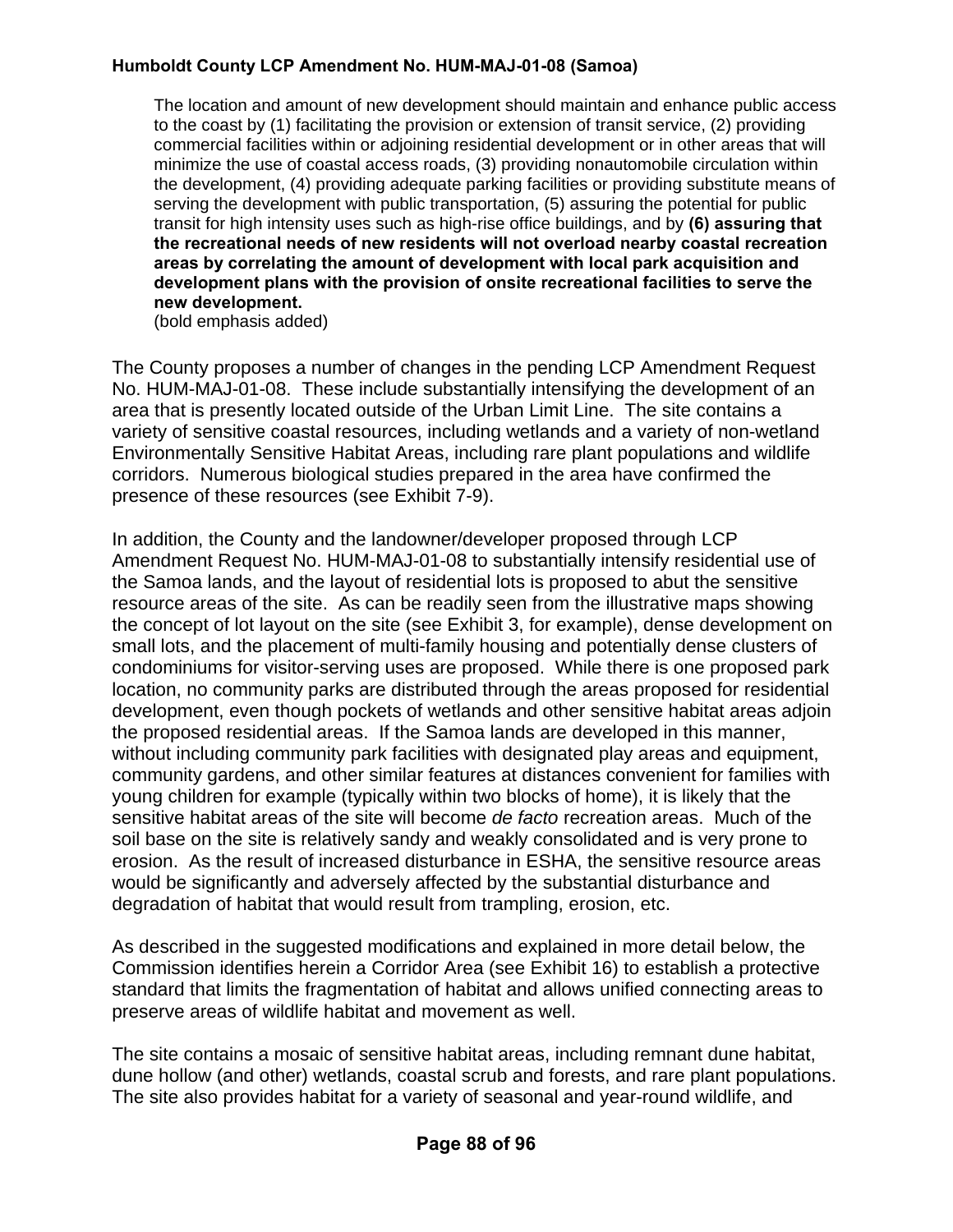contains corridors that connect important habitat areas and allow for wildlife movement through the site. The variety of habitats and the continuous spatial connections between habitats found on and near the site contributes to a complexity of habitat niches that is often associated with an increased richness of species that are present.

The Commission considers the overall protection of connected corridors that provide wildlife corridors as well as habitat connections is more important than protecting isolated pockets of habitat, and in the case of the Samoa lands, substantial corridors of wildlife habitat exist along primarily along the western and northern boundaries of the site (in general terms). To ensure that these areas receive protection from the encroachment of development, the boundaries between the Natural Resources land use designation and the adjoining proposed land uses proposed by the County in the subject LUP map for the Samoa Lands is adjusted as shown in Exhibit 16, and as discussed in the suggested modifications. These changes eliminate some portions of proposed development that would be constructed if the Corridor Area changes were not required.

In addition, the Commission finds it necessary to ensure that the STMP-LUP lands are carefully delineated to find the locations and limits of sensitive wetlands and other nonwetland ESHAs at the time the master subdivision or other development of the subject lands is proposed. The suggested modifications contain detailed requirements and procedures for preparing the biological resource studies, delineations, etc. necessary for this purpose, including the requirement that pertinent data be reasonably current and in no case older than five (5) years old.

The Commission further finds that the County and the landowner/developer have submitted biological survey data for the area west of New Navy Base Road that shows that ESHA exists within the boundaries of the area proposed for redesignation from Natural Resources to Public Recreation. The area remaining after ESHA and necessary buffers for sensitive habitat is taken into consideration is too small to provide the tent camping area that is conceptually proposed for that location. The Commission finds it necessary to delete this change, but to allow for a day use assembly area that would be suitable for environmental interpretation activities and would contain pertinent amenities and habitat protection features (such as symbolic post-and-rope fencing) at that location, and improved parking at the parking site adjacent to New Navy Base Road, including improvements to include school bus and Americans With Disability Actcompliant parking.

The Commission also finds that the County and the landowner/developer propose substantially intensified development of the subject lands if the land use changes shown on the proposed LUP map for the Samoa lands are implemented. The single family residential and multi-unit residential areas in particular do not contain small neighborhood recreational parks and community garden facilities that would compensate for the small (or non-existing) open spaces that accompany small lot or apartment-style development. If adequate parks and recreation spaces are not provided (and studies show that these must typically be within two blocks or less if the facilities are to be convenient enough to attract neighbors without requiring driving, and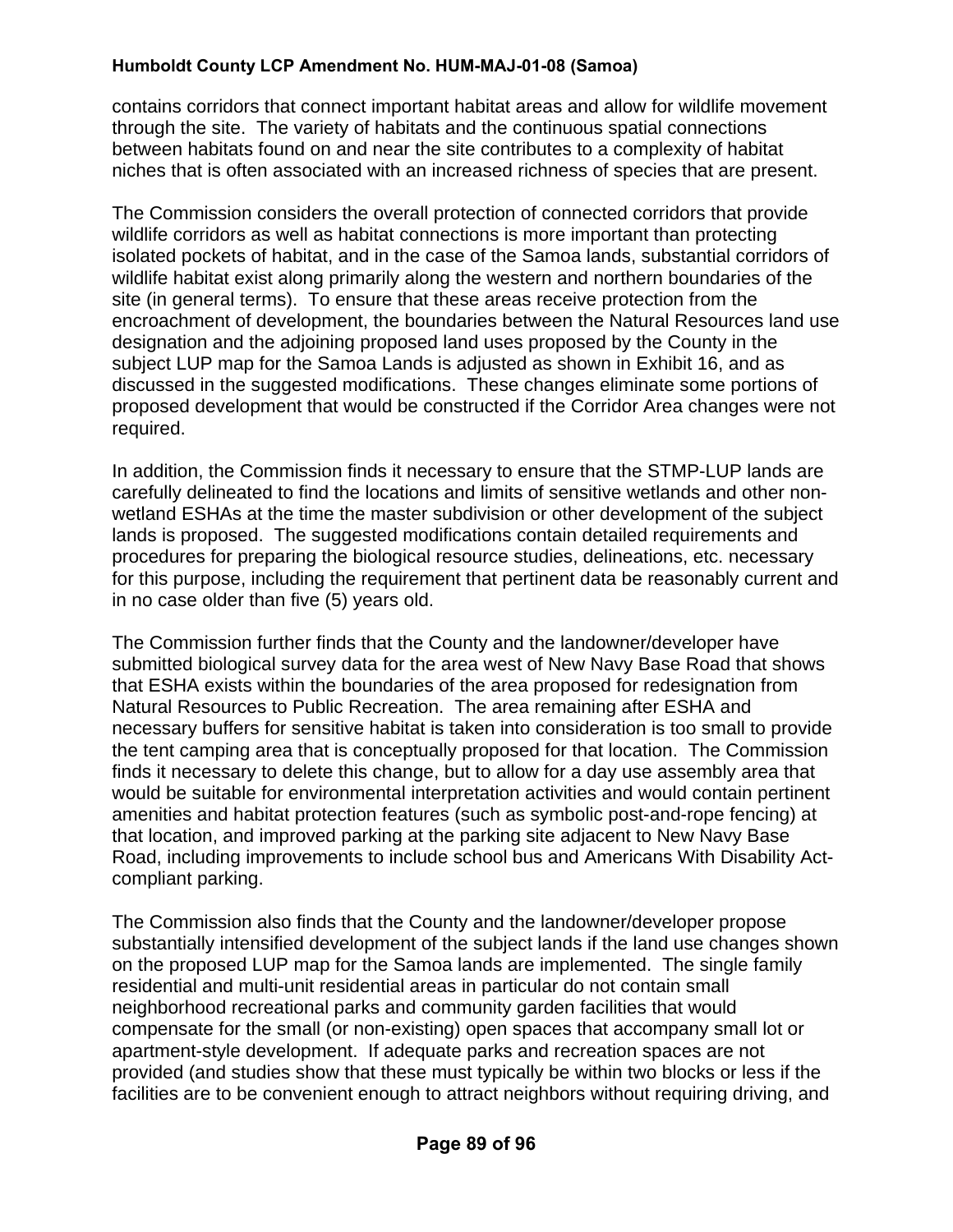this is particularly true families with small children), it is likely that the sensitive resources such as those protected by the Corridor Area (Exhibit 16) will become *de facto* recreation areas for residents and their guests, to the detriment of the sensitive habitat areas disturbed by such unauthorized use.

The Commission finds that the following suggested modifications are necessary to ensure that the County's proposed LCP Amendment Request No. HUM-MAJ-01-08 is consistent with the pertinent requirements of the Coastal Act pertaining to the protection of coastal waters, wetlands, and ESHA.

The Commission finds that to ensure that new development is located in areas able to accommodate it without significantly and adversely impacting sensitive resources such as wetlands and other non-wetland environmentally sensitive habitat areas, and to ensure that new development is sited and designed in a manner protective of coastal waters, including groundwater and surface waters that trend toward and may affect the quality of the Pacific Ocean and Humboldt Bay, the suggested modifications set forth above are necessary to ensure that the County's LCP amendment is sufficiently protective of these resources. The Commission further finds that the fisheries, including oyster culture activities, dependent on the waters of Humboldt Bay and the Pacific Ocean are important coastal resources and that protecting the quality of the waters supporting fisheries is critical to their function.

In particular, the Commission finds that protection of the Corridor Area – an ESHA shown in Exhibit 16, generally on Page 1 (of 7 total pages) of the exhibit, and more specifically defined and located pursuant to Sheets 1-6 of Exhibit 16. Exhibit 16 relies on the most recent wetland delineation and other environmentally sensitive habitat survey data that is currently available (primarily biological surveys conducted by Mad River Biologists on behalf of Humboldt County in 2002-2003 pursuant to maps contained in the project file for HUM-MAJ-01-08, North Coast District Office).

The Corridor Area, referenced and described within the suggested modification attached hereto, and as set forth above, provides a substantial corridor for wildlife habitat use and movement through the natural areas of the site, connects the mosaic of individually-delineated wetlands, including the rare Dune Hollow wetlands, dune mat habitat (many areas of dune mat habitat contain rare plant species such as Beach Layia and Dark- Eyed Gilia, including areas of the Samoa lands east of New Navy Base Road), Northern Coastal Scrub, Coastal Coniferous Forest, and other environmentally sensitive habitat and buffers thereof. Some areas mapped as Corridor Area are established to connect habitats and buffers and other areas show reduced or even absent buffers, but the overarching consideration in establishing the corridor is to protect overall habitat and to provide for species dispersal and the enhancement of areas within the corridor that while degraded by disturbance, offer the potential of recovery, or serve to buffer and connect adjacent habitats. The Corridor Area as a whole provides more substantial and significant habitat by unifying, rather than allowing further isolation of habitat within that corridor as development of the lands subject to the STMP-LUP proceeds in the future.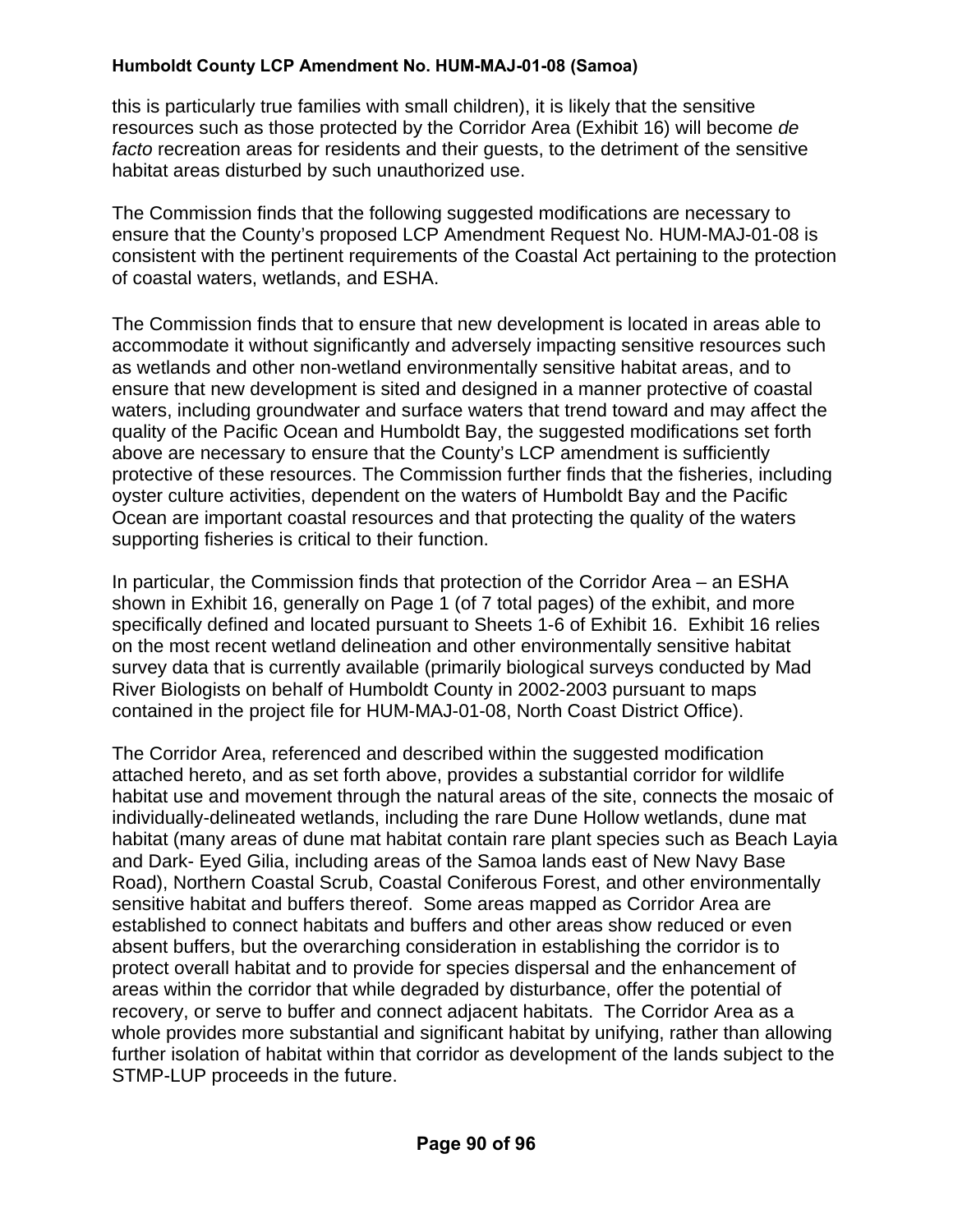Other wetlands and non-wetland ESHA within the areas of the STMP-LUP are also subject to protective provisions set forth in the STMP-LUP suggested modifications, but the manner in which these areas would be protected (the location and extent of needed buffers, for example) would be considered on a case-by-case basis, in light of more current biological data, and in accordance with the methods for delineation and evaluation set forth in the suggested modifications. The Corridor Area described above is established based on the based biological data available presently because the guiding principle for describing the corridor is the interconnection of otherwise fragmented habitats and their buffer areas (which are typically only 50 feet for nonwetland ESHA in the Corridor Area) recognizing that some areas that are not described specifically as ESHA or buffer will also be included to establish connections and wildlife passage areas, thus making the "whole" of the Corridor Area sufficient to describe the location and extent of the Corridor Area and to thus also direct the necessary revisions of the County's LUP and Coastal Zoning Maps to incorporate the Corridor Area.

For all of these reasons the Commission finds that the subject suggested modifications set forth above are necessary to ensure that the County's certified LCP contains the clear and comprehensive planning framework necessary to provide for the master planning for the lands of the Samoa area in a manner consistent with the Chapter 3 policies of the Coastal Act that are protective of sensitive resources.

The Commission finds therefore that the proposed LUP amendments as submitted are inconsistent with and inadequate to carry out the pertinent requirements of Sections 30210, 30230, 30231, 30233, 30234.5, 30240, 30251, and 30252 of the Coastal Act unless modified as suggested above.

# **F. PUBLIC COASTAL ACCESS AND RECREATION;**

# **Coastal Act Policies**

The Coastal Act, cited below in pertinent part, protects public coastal access and recreational opportunities:

## **Section 30210 Access; recreational opportunities; posting**

In carrying out the requirement of [Section 4 of Article X of the California Constitution](http://www.leginfo.ca.gov/calaw.html), maximum access, which shall be conspicuously posted, and recreational opportunities shall be provided for all the people consistent with public safety needs and the need to protect public rights, rights of private property owners, and natural resource areas from overuse.

#### **Section 30211 Development not to interfere with access**

Development shall not interfere with the public's right of access to the sea where acquired through use or legislative authorization, including, but not limited to, the use of dry sand and rocky coastal beaches to the first line of terrestrial vegetation.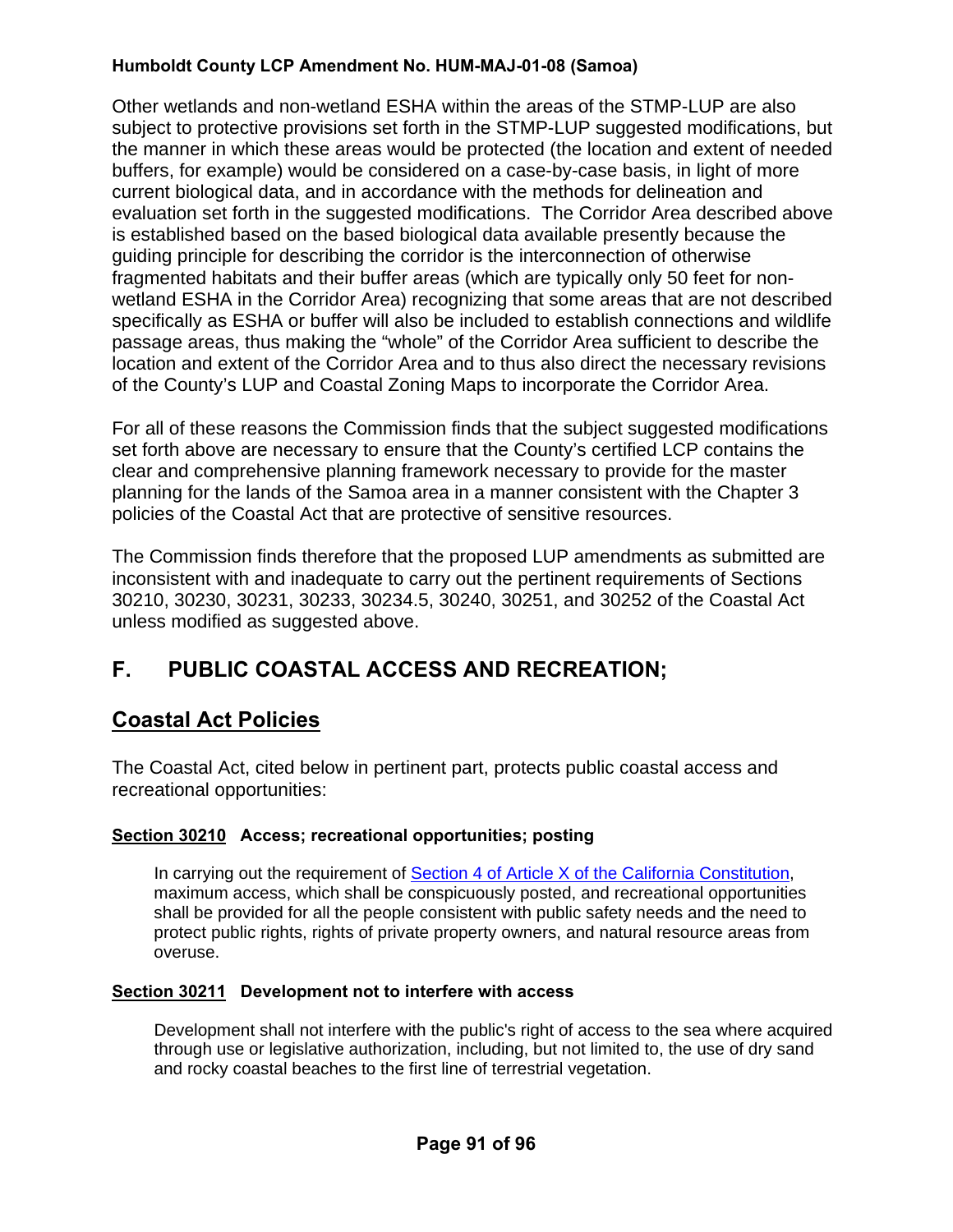#### **Section 30212 New development projects**

(a) Public access from the nearest public roadway to the shoreline and along the coast shall be provided in new development projects except where: (1) it is inconsistent with public safety, military security needs, or the protection of fragile coastal resources, (2) adequate access exists nearby, or, (3) agriculture would be adversely affected. Dedicated accessway shall not be required to be opened to public use until a public agency or private association agrees to accept responsibility for maintenance and liability of the accessway.

#### **Section 30212.5 Public facilities; distribution**

Wherever appropriate and feasible, public facilities, including parking areas or facilities, shall be distributed throughout an area so as to mitigate against the impacts, social and otherwise, of overcrowding or overuse by the public of any single area.

#### **Section 30213 Lower cost visitor and recreational facilities; encouragement and provision; overnight room rentals**

Lower cost visitor and recreational facilities shall be protected, encouraged, and, where feasible, provided. Developments providing public recreational opportunities are preferred.

The commission shall not: (1) require that overnight room rentals be fixed at an amount certain for any privately owned and operated hotel, motel, or other similar visitor-serving facility located on either public or private lands; or (2) establish or approve any method for the identification of low or moderate income persons for the purpose of determining eligibility for overnight room rentals in any such facilities.

#### **Section 30214 Implementation of public access policies; legislative intent**

(a) The public access policies of this article shall be implemented in a manner that takes into account the need to regulate the time, place, and manner of public access depending on the facts and circumstances in each case including, but not limited to, the following:

(1) Topographic and geologic site characteristics.

(2) The capacity of the site to sustain use and at what level of intensity.

(3) The appropriateness of limiting public access to the right to pass and repass depending on such factors as the fragility of the natural resources in the area and the proximity of the access area to adjacent residential uses.

4) The need to provide for the management of access areas so as to protect the privacy of adjacent property owners and to protect the aesthetic values of the area by providing for the collection of litter.

(b) It is the intent of the Legislature that the public access policies of this article be carried out in a reasonable manner that considers the equities and that balances the rights of the individual property owner with the public's constitutional right of access pursuant to [Section 4 of Article X of the California Constitution](http://www.leginfo.ca.gov/calaw.html). Nothing in this section or any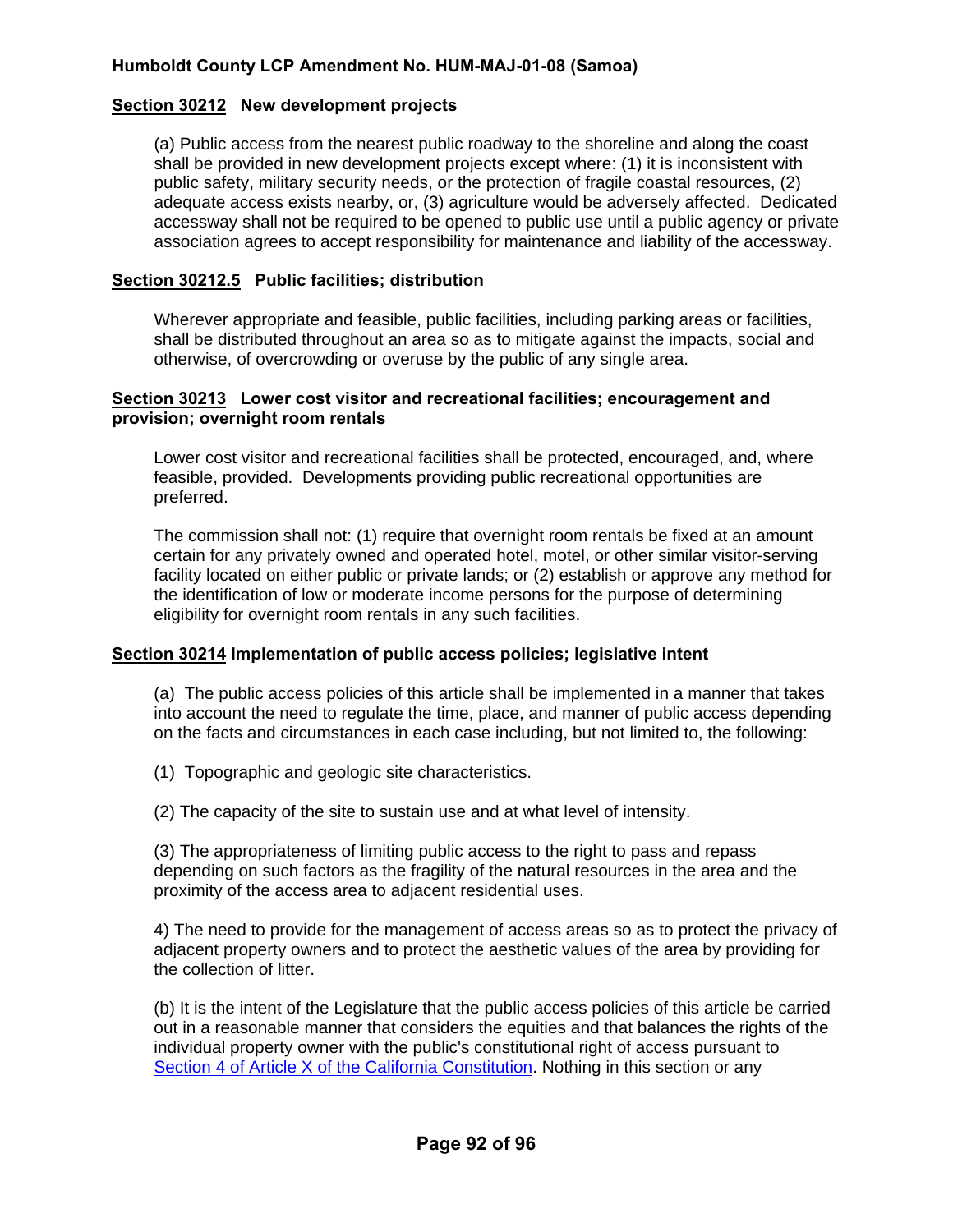amendment thereto shall be construed as a limitation on the rights guaranteed to the public under [Section 4 of Article X of the California Constitution](http://www.leginfo.ca.gov/calaw.html).

(c) In carrying out the public access policies of this article, the commission and any other responsible public agency shall consider and encourage the utilization of innovative access management techniques, including, but not limited to, agreements with private organizations which would minimize management costs and encourage the use of volunteer programs.

#### **Section 30220 Protection of certain water-oriented activities**

Coastal areas suited for water-oriented recreational activities that cannot readily be provided at inland water areas shall be protected for such uses.

#### **Section 30221 Oceanfront land; protection for recreational use and development**

Oceanfront land suitable for recreational use shall be protected for recreational use and development unless present and foreseeable future demand for public or commercial recreational activities that could be accommodated on the property is already adequately provided for in the area.

#### **Section 30222 Private lands; priority of development purposes**

The use of private lands suitable for visitor-serving commercial recreational facilities designed to enhance public opportunities for coastal recreation shall have priority over private residential, general industrial, or general commercial development, but not over agriculture or coastal-dependent industry.

#### **Section 30223 Upland areas**

Upland areas necessary to support coastal recreational uses shall be reserved for such uses, where feasible.

#### **Section 30250 Location; existing developed area**

(a) New residential, commercial, or industrial development, except as otherwise provided in this division, shall be located within, contiguous with, or in close proximity to, existing developed areas able to accommodate it or, where such areas are not able to accommodate it, in other areas with adequate public services and where it will not have significant adverse effects, either individually or cumulatively, on coastal resources. In addition, land divisions, other than leases for agricultural uses, outside existing developed areas shall be permitted only where 50 percent of the usable parcels in the area have been developed and the created parcels would be no smaller than the average size of surrounding parcels.

(b) Where feasible, new hazardous industrial development shall be located away from existing developed areas.

(c) Visitor-serving facilities that cannot feasibly be located in existing developed areas shall be located in existing isolated developments or at selected points of attraction for visitors.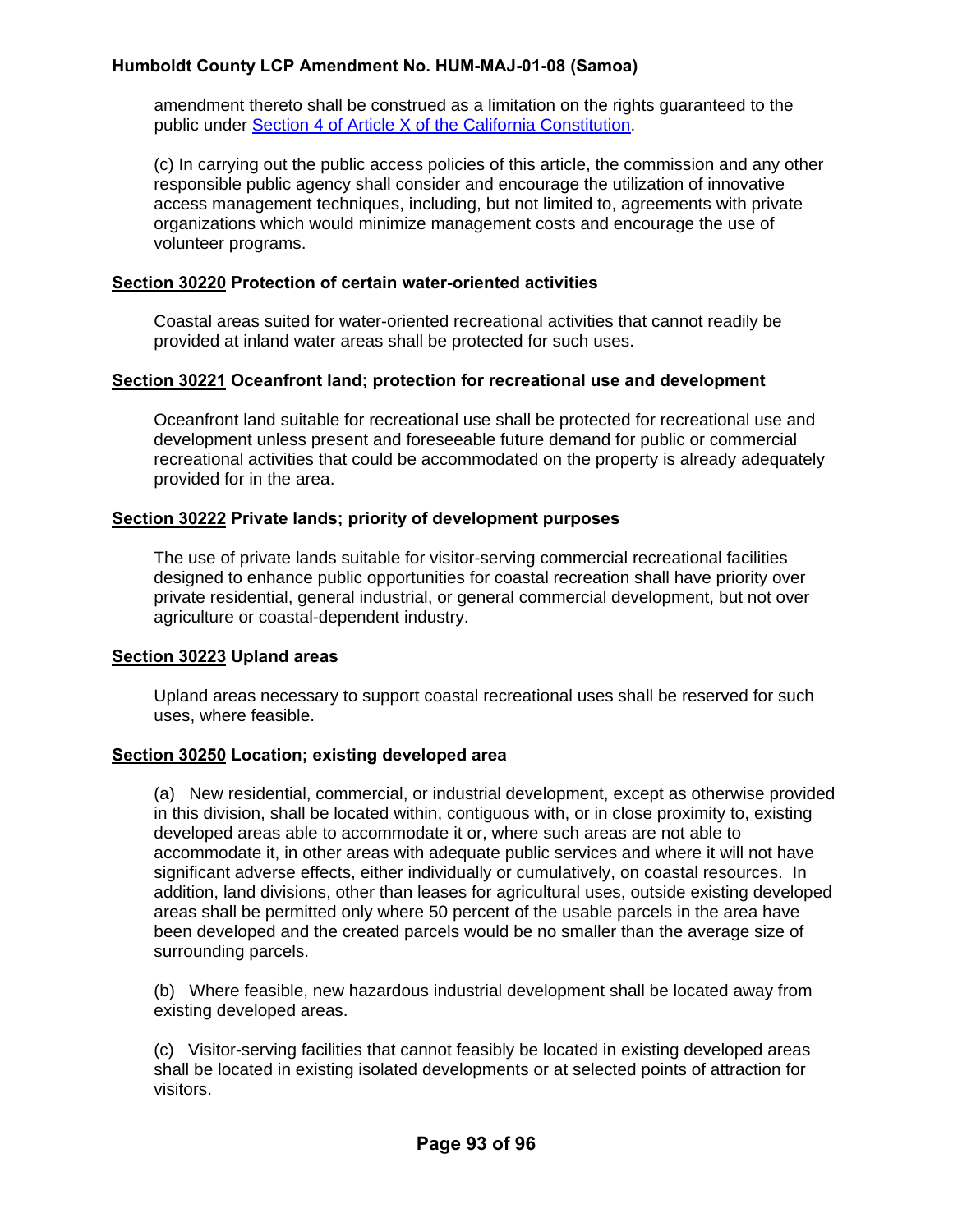#### **Section 30252 Maintenance and enhancement of public access**

The location and amount of new development should maintain and enhance public access to the coast by (1) facilitating the provision or extension of transit service, (2) providing commercial facilities within or adjoining residential development or in other areas that will minimize the use of coastal access roads, (3) providing nonautomobile circulation within the development, (4) providing adequate parking facilities or providing substitute means of serving the development with public transportation, (5) assuring the potential for public transit for high intensity uses such as high-rise office buildings, and by (6) assuring that the recreational needs of new residents will not overload nearby coastal recreation areas by correlating the amount of development with local park acquisition and development plans with the provision of onsite recreational facilities to serve the new development.

#### **Section 30253 Minimization of adverse impacts**

New development shall: (in pertinent part only):

(e) Where appropriate, protect special communities and neighborhoods that, because of their unique characteristics, are popular visitor destination points for recreational uses.

The land use plan component of Humboldt County's LCP Amendment Request No. HUM-MAJ-01-08 presently consists mainly of a land use plan map that is labeled "Samoa Town Master Plan" but is not a master plan in the conventional sense: Instead, the LUP map (like the accompanying new zoning map in the amendment) shows only the general outlines of proposed new land uses that could be implemented on the site in the future, once the County and the landowner/developer have (1) conducted the necessary biological and geohazard analyses; (2) conducted the necessary cleanup of the site; and (3) demonstrated the approvability of a subdivision and redevelopment plan as part of the coastal development permit application process.

The County and the landowner/developer originally indicated that extensive public coastal access and recreation amenities of the site would be included in the plan for redevelopment of Samoa,as noted in the "MASTER PLAN FOR THE TOWN OF SAMOA, Humboldt County, California" prepared for Samoa Pacific Group, LLC by RNL Design, The PLANNING Studio of Kevin Young, dated July 2002. The proposed plan for such amenities has changed substantially during the following years, and most recently included only the substantially reduced proposal for potential future amenities shown in the LUP and zoning maps (now revised) pertaining to the County's pending LCP amendment request (the previous maps are shown in Exhibit 3).

## **F. HAZARDS**

#### **Coastal Act Policies**

**Section 30253 Minimization of adverse impacts**, in pertinent part

New development shall do all of the following: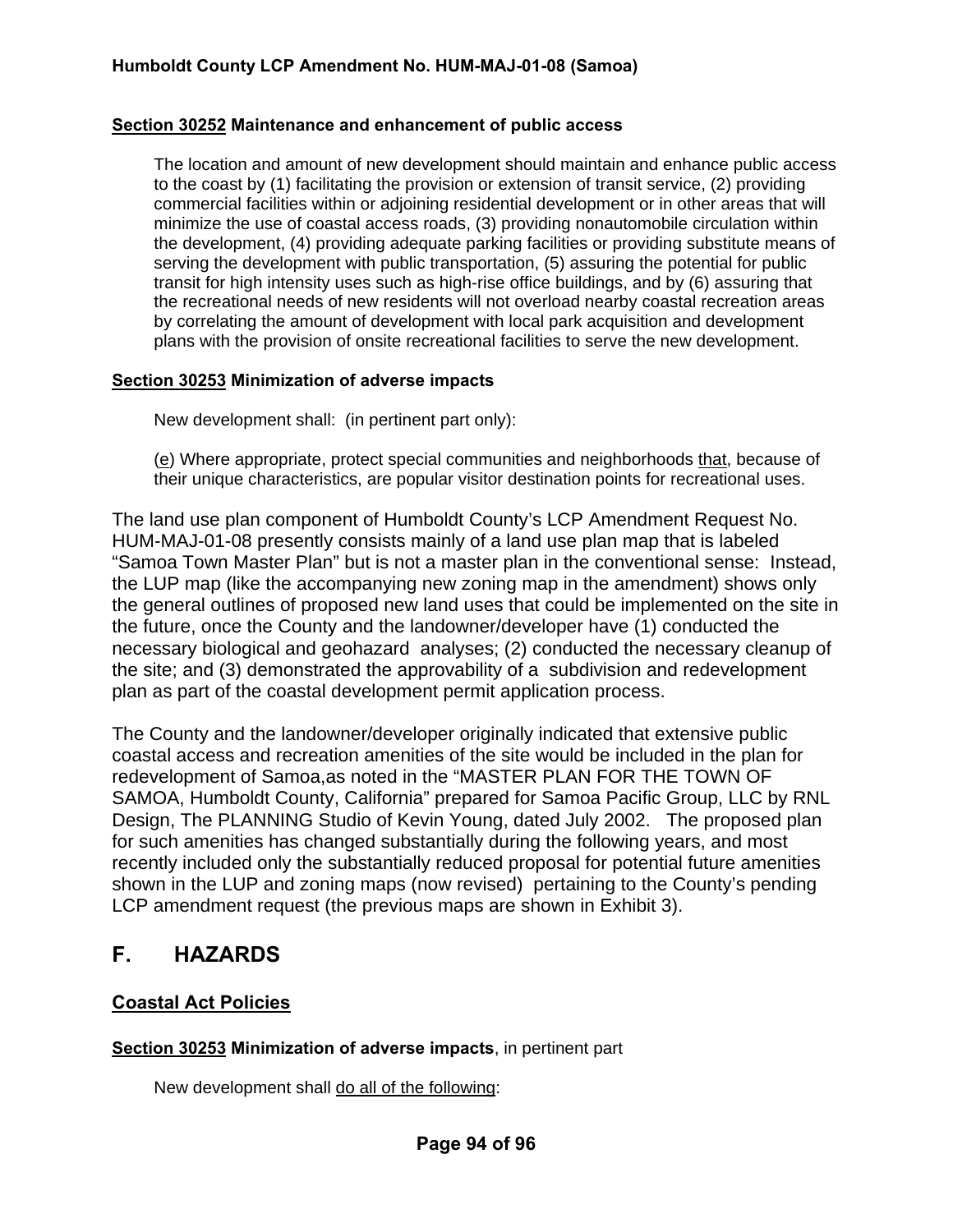(a) Minimize risks to life and property in areas of high geologic, flood, and fire hazard. (b) Assure stability and structural integrity, and neither create nor contribute significantly to erosion, geologic instability, or destruction of the site or surrounding area or in any way require the construction of protective devices that would substantially alter natural landforms along bluffs and cliffs.

#### **Section 30235 Construction altering natural shoreline**, in pertinent part:

Revetments, breakwaters, groins, harbor channels, seawalls, cliff retaining walls, and other such construction that alters natural shoreline processes shall be permitted when required to serve coastal-dependent uses or to protect existing structures or public beaches in danger from erosion, and when designed to eliminate or mitigate adverse impacts on local shoreline sand supply.

## **VI. FINDINGS FOR APPROVAL OF IMPLEMENTATION PLAN AMENDMENT IF MODIFIED AS SUGGESTED**

The Commission finds it necessary to suggest modifications to the proposed Implementation Plan amendment to ensure that the Implementation Plan as amended will conform with and adequately carry out the Land Use Plan as amended. Suggested Modifications for this purpose are set forth above.

# **VII. CALIFORNIA ENVIRONMENTAL QUALITY ACT**

Section 21080.9 of the California Environmental Quality Act (CEQA) exempts local governments from the requirement of preparing an environmental impact report (EIR) in connection with a local coastal program (LCP). Instead, the CEQA responsibilities are assigned to the Coastal Commission. Additionally, the Commission's Local Coastal Program review and approval procedures have been found by the Resources Agency to be functionally equivalent to the environmental review process. Thus, under Section 21080.5 of CEQA, the Commission is relieved of the responsibility to prepare an environmental impact report for each local coastal program submitted for Commission review and approval. Nevertheless, the Commission is required when approving a local coastal program to find that the LCP or LCPA does conform with the provisions of CEQA including the requirement in CEQA section 21080.5(d)(2)(A) that the LCPA will not be approved or adopted as proposed if there are feasible alternatives or feasible mitigation measures available which would substantially lessen any significant adverse impact which the activity may have on the environment. (14 C.C.R. §§ 13542(a), 13540(f), and 13555(b)).

The County of Humboldt's LCPA consists of a Land Use Plan amendment and an Implementation Plan Amendment. The Land Use Plan amendment as originally submitted raises a number of concerns regarding the Chapter 3 policies of the Coastal Act and thus cannot be found to be consistent with and adequate to carry out the Chapter 3 policies of the Coastal Act. The Commission, therefore, has suggested